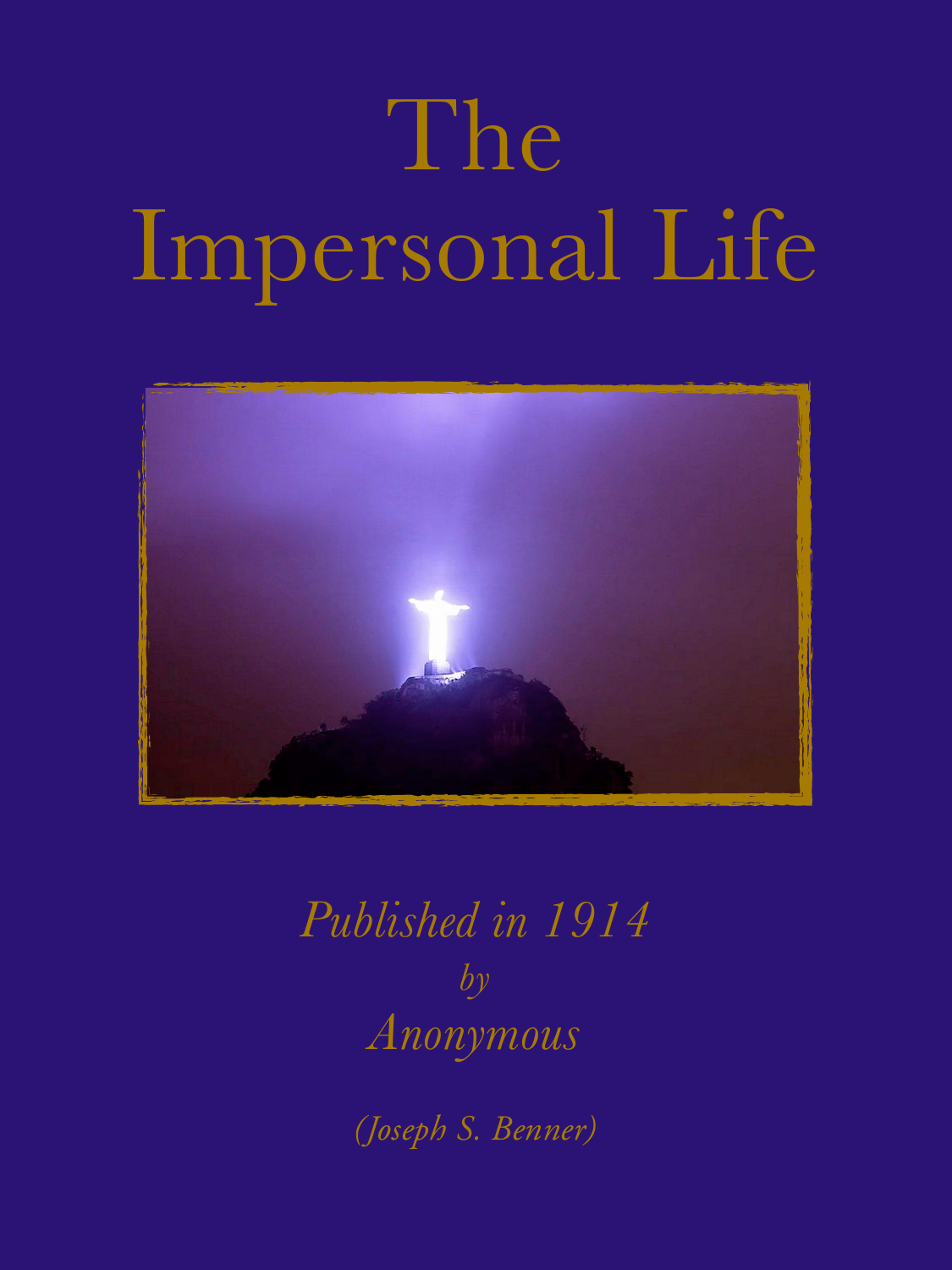### <span id="page-1-0"></span>TABLE OF CONTENTS

| I. I AM                               | 1   |
|---------------------------------------|-----|
| <b>II. BE STILL AND KNOW</b>          | 7   |
| III. I, LIFE, GOD                     | 14  |
| IV. CONSCIOUSNESS, INTELLIGENCE, WILL | 19  |
| <b>V. THE KEY</b>                     | 27  |
| VI. THINKING AND CREATING             | 33  |
| <b>VII. THE WORD</b>                  | 42  |
| VIII. MY IDEA                         | 47  |
| IX. THE GARDEN OF EDEN                | 55  |
| X. GOOD AND EVIL                      | 63  |
| XI. USE                               | 70  |
| <b>XII. SOUL MATES</b>                | 80  |
| XIII. AUTHORITY                       | 85  |
| <b>XIV. MEDIUMS AND MEDIATORS</b>     | 91  |
| <b>XV. MASTERS</b>                    | 99  |
| XVI. THE CHRIST AND LOVE              | 108 |
| XVII. FINDING ME                      | 116 |
| XVIII. UNION                          | 130 |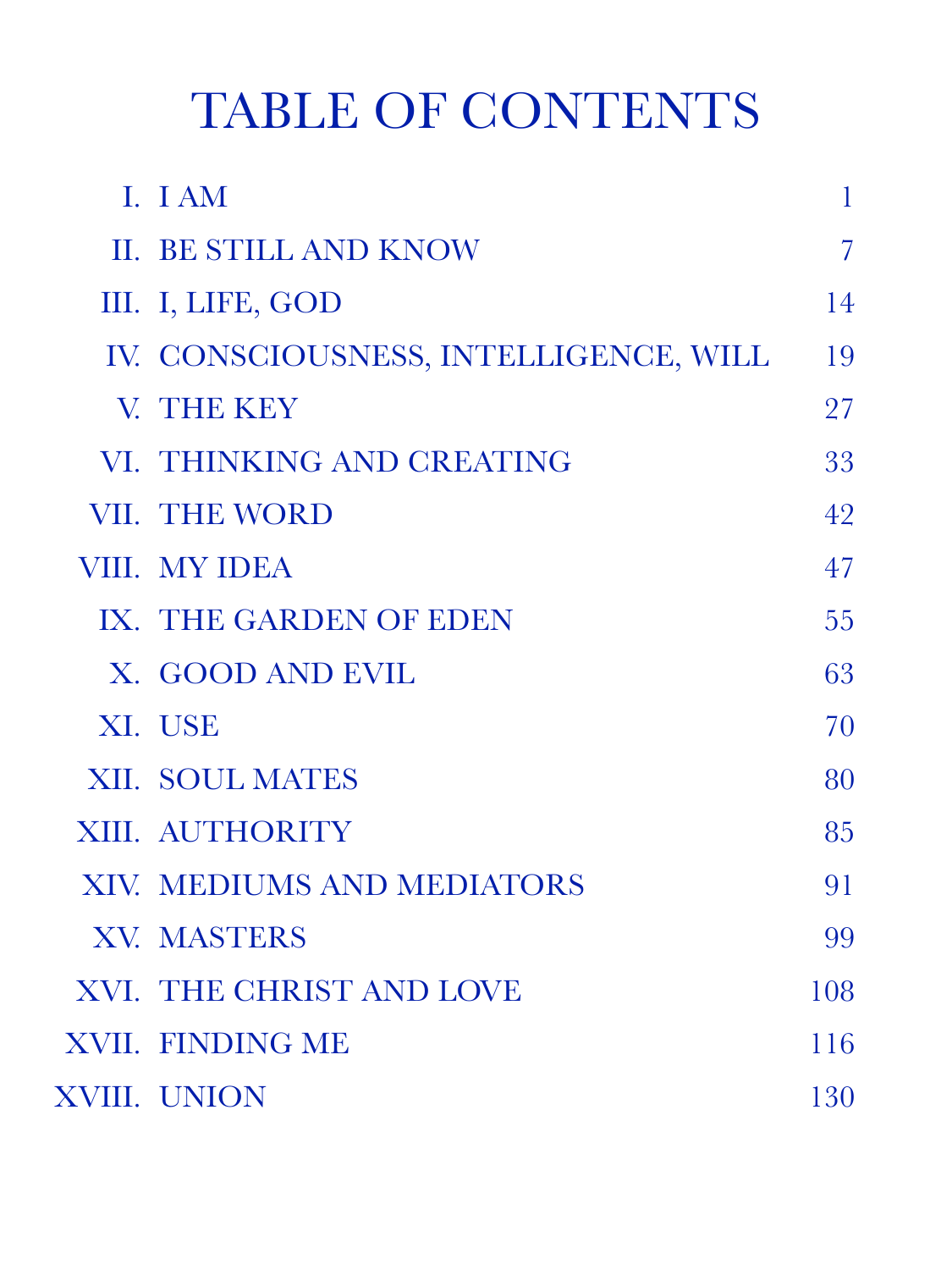#### THE IMPERSONAL LIFE

### <span id="page-2-0"></span>I AM

#### I

To you who read, I speak.

To you, who, through long years and much running to and fro, have been eagerly seeking, in books and teachings, in philosophy and religion, for you know not what  $-$  Truth, Happiness, Freedom, God;

To you whose Soul is weary and discouraged and almost destitute of hope;

To you, who many times have obtained a glimpse of that "Truth," only to find, when you followed and tried to reach it, that it disappeared in the beyond, and was but the mirage of the desert;

To you, who thought you had found it in some great teacher, who was perhaps the acknowledged head of some Society, Fraternity or Religion, and who appeared to you to be a "Master," so marvelous was the wisdom he taught and the works he performed; — only to awaken later to the realization that that "Master" was but a human personality, with faults and weaknesses, and *secret* sins, the same as you, even though that personality may have been a channel through which were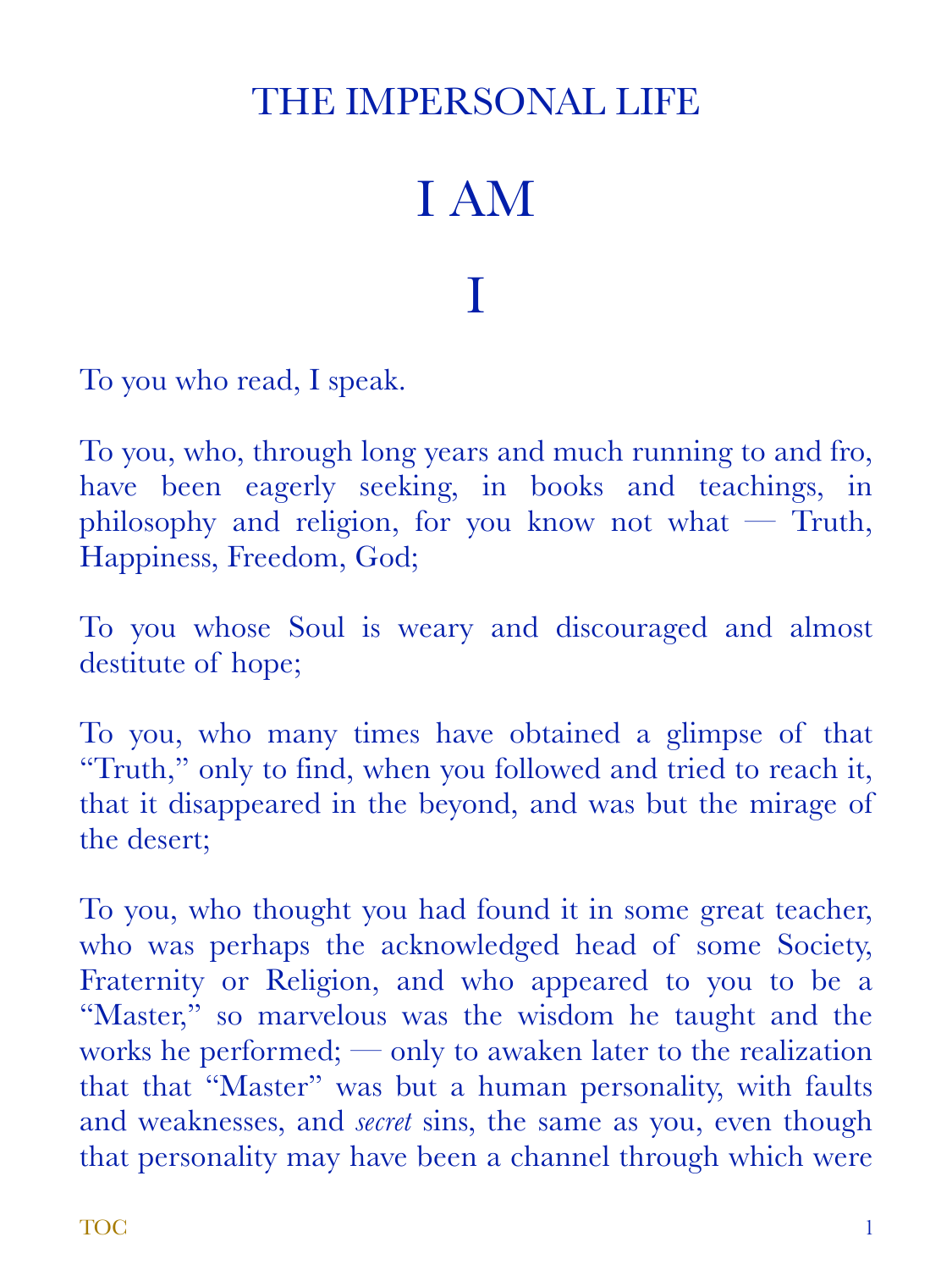voiced many beautiful teachings, which seemed to you the highest "Truth;"

And here you are, Soul aweary and enhungered, and not knowing where to turn  $-$ 

To *you*, I AM come.

Likewise to you, who have begun to *feel* the *presence* of that "Truth" within your Soul, and seek the confirmation of that which of late has been vaguely struggling for living expression *within*;

Yes, to all you who hunger for the *true* "Bread of Life," I AM come.

Are you ready to partake?

If so, then arouse yourself. Sit up. Still your human mind and follow closely My Word herein spoken. Or you will turn away disappointed once more, with the aching hunger still in your heart.

I!

Who am  $I$ ?  $-$ 

I, Who speak with such seeming knowledge and authority?

Listen!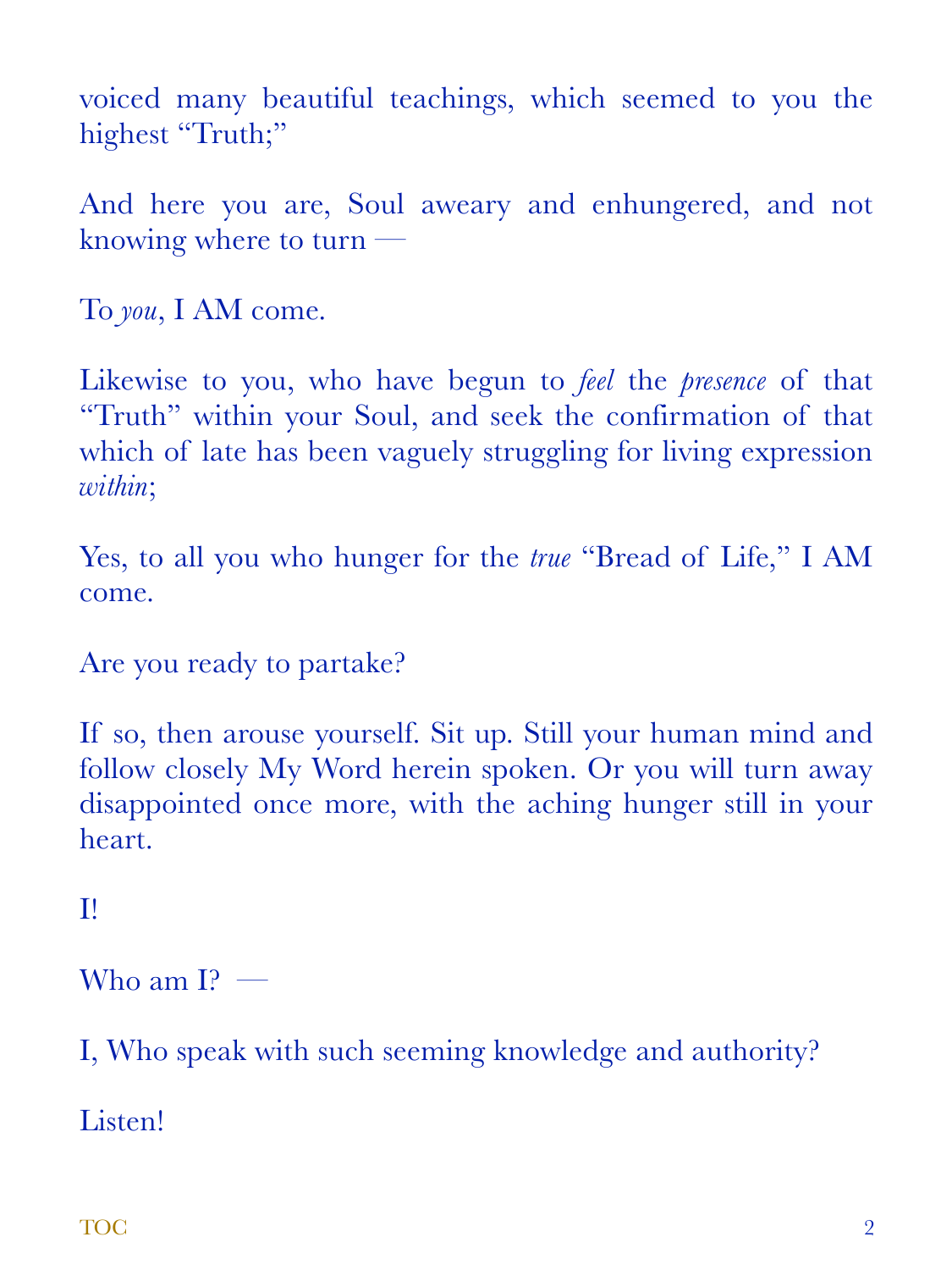I AM *You*, that part of you who IS and KNOWS;

#### WHO KNOWS ALL THINGS,

*And always knew, and always was.*

Yes, I AM *You, Your SELF*; that part of you who says I AM and *is* I AM;

That transcendent, innermost part of you which quickens within as you read, which responds to this My Word, which perceives Its Truth, which recognizes all Truth and discards all error wherever found. *Not* that part which has been feeding on error all these years.

For I AM your *real* Teacher, the only real one you will ever know, and the *only* MASTER;

I, your *Divine* SELF.

I, the I AM of you, bring to you this My Message, My living Word, as I have brought to you everything in life, be it book or "Master," to teach you that I, and I alone, your own True Self, AM The Teacher for you, the *only* Teacher and the *only* God, Who is and always has been providing you not only with the Bread and Wine of Life, but with *all things needed* for your physical, mental and spiritual growth and sustenance.

Therefore *that which appeals to YOU*, as you read, is *MY* Message, spoken to your outer human consciousness from *within*, and is but a confirmation of that which the I AM of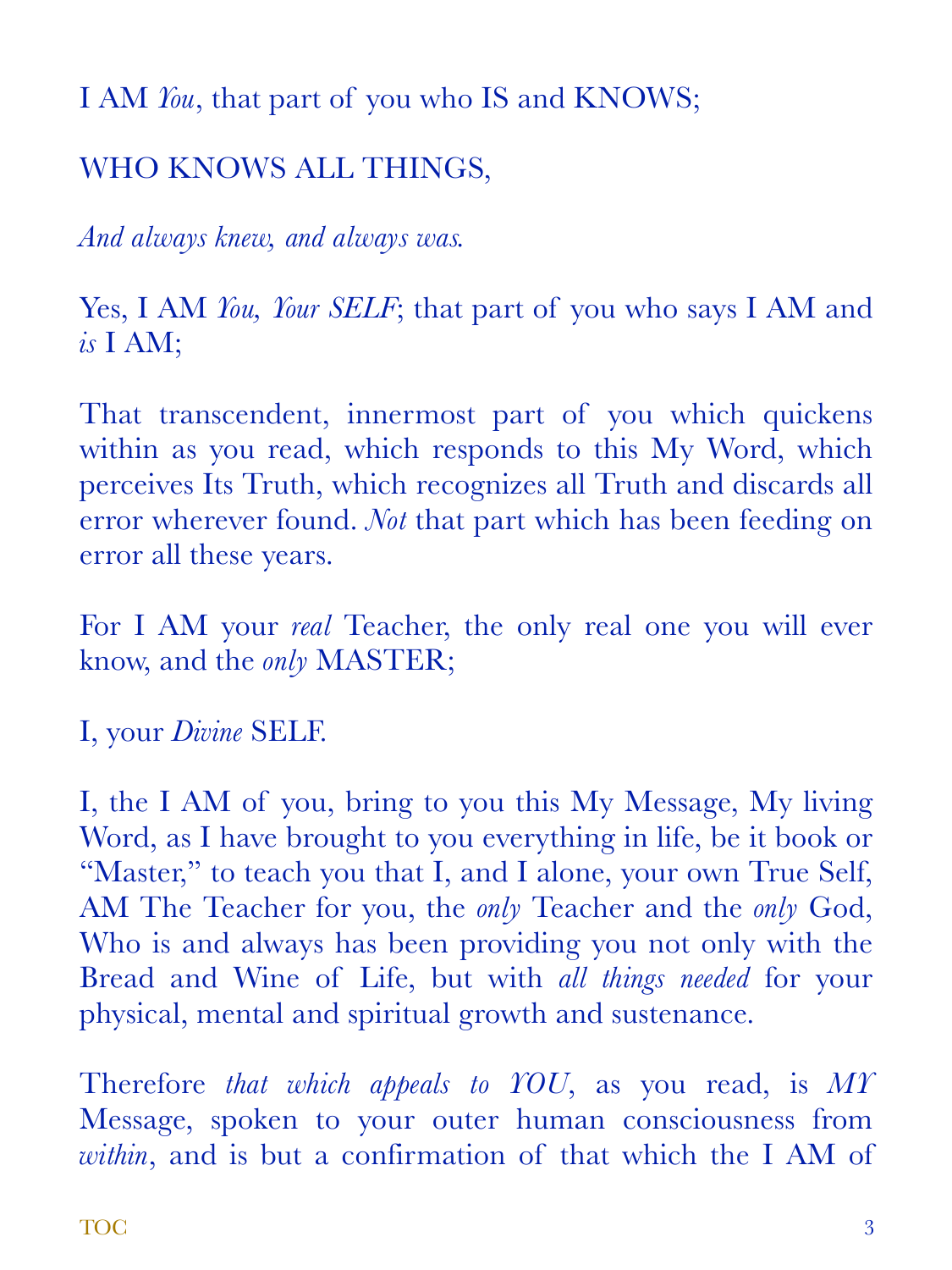you always knew *within*, but had not yet translated in definite, tangible terms to your outer consciousness.

Likewise, *all* that ever appealed to You, coming from some *outward* expression, was but the *confirmation* of My Word already spoken *within*. The outward expression was the avenue or means I chose at the time through which to reach and impress your human or self consciousness.

I AM *not* your human mind, nor its child, the intellect. They are but the expression of *your* Being, as you are the expression of *My* Being; they are but phases of your human personality, as You are a phase of My Divine Impersonality.

Weigh and study carefully these words.

Rise up and free yourself now and for always from the domination of your personality, with its self-inflated and selfglorifying mind and intellect.

For your mind henceforth must be Your *servant*, and the intellect Your *slave*, if My Word is to penetrate to your Soul consciousness.

I AM come now to your Soul consciousness, which I have quickened expressly in preparation for the reception of My Word.

Now, if you are strong enough to bear it;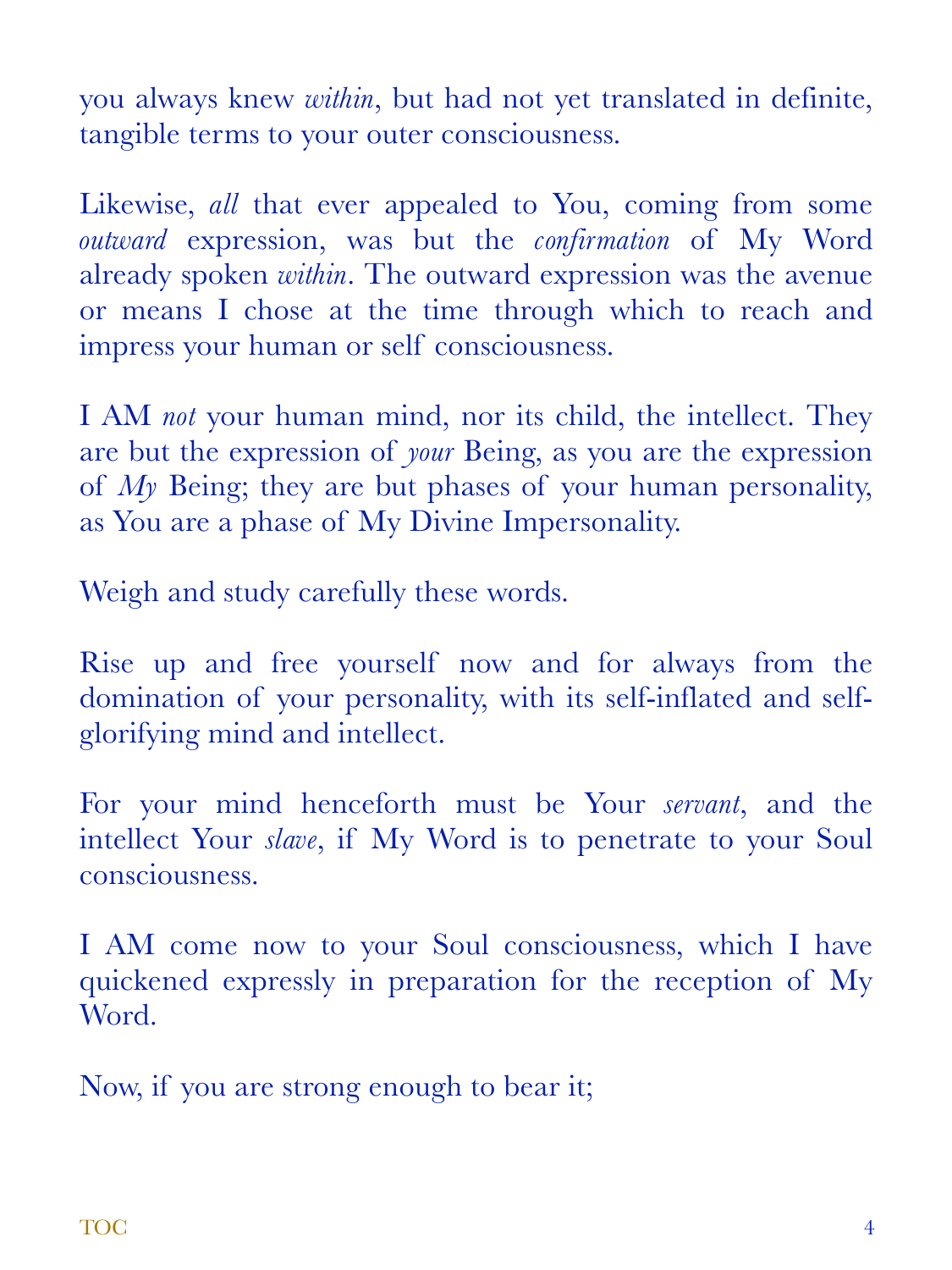If you can put aside all your private *personal* fancies, beliefs and opinions, which are but the rubbish you have gathered from the dumping grounds of others;

If you are strong enough to cast them all away; —

Then My Word will be to you a source of endless Joy and Blessing.

Be prepared to have this personality of yours doubt My Word as you read It all along the way;

For its very life is threatened, and it knows it cannot live and thrive and longer dominate your thinking, your feelings, your going and coming, as of old,  $-$  if you take My Word into your heart and permit It there to abide.

Yes, I AM come to you now,

To make you conscious of *My* Presence;

For I have likewise prepared your human mind so that *it* can, in a measure, comprehend the meaning of Me.

I have been with you always, but you did not *know* it.

I have purposely led you through the Wilderness of books and teachings, of religions and philosophies, keeping ever before your Soul's eye the vision of the Promised Land; feeding you with the manna of the Desert, that you might remember and value and long for the Bread of the Spirit.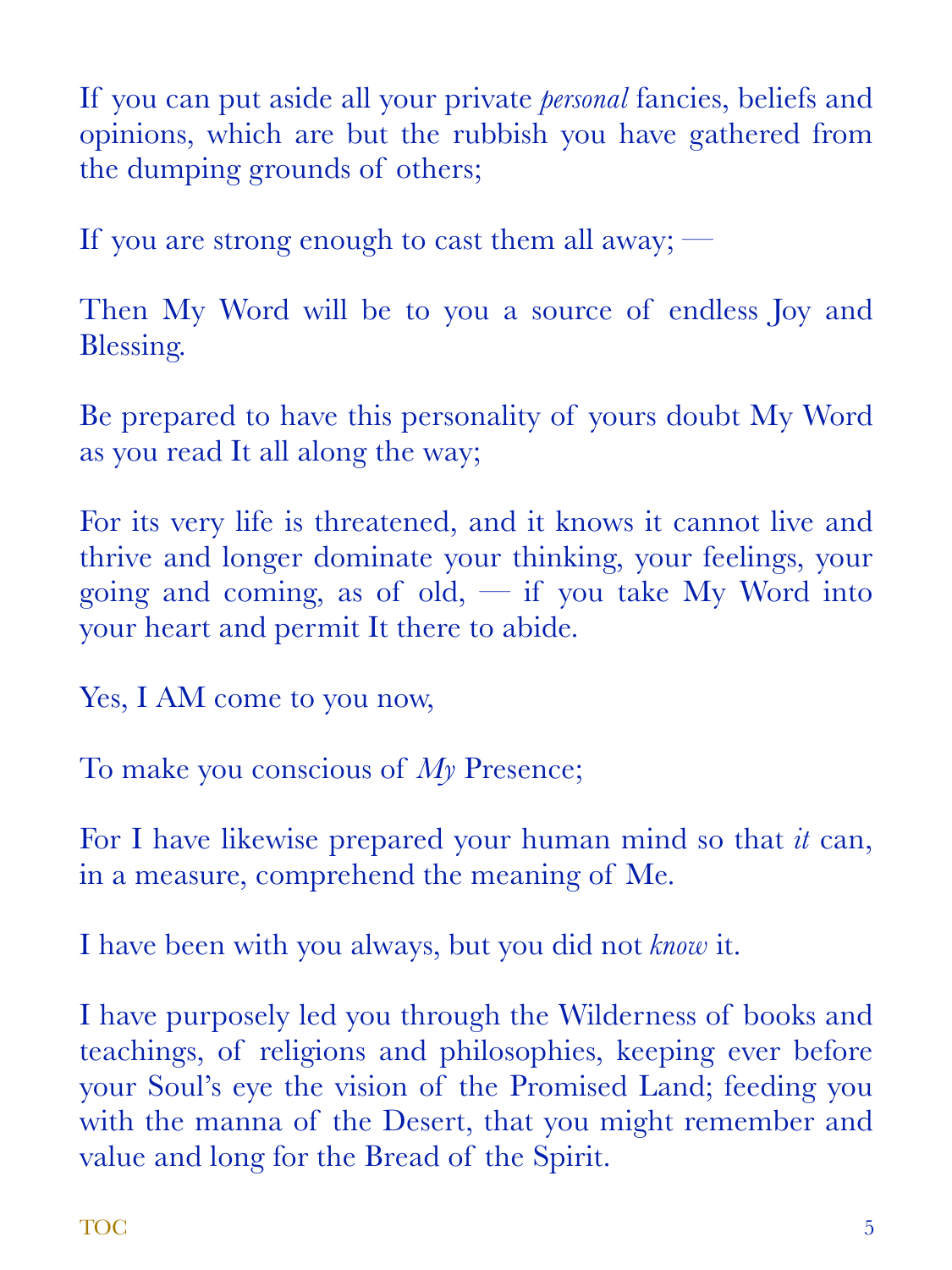Now I have brought you to the river Jordan that separates you from your Divine heritage.

Now the time has come for you consciously to *know* Me; the time has come for you to cross over into Canaan, the land of Milk and Honey.

Are you ready?

Do you *want* to go?

Then *follow* this My Word, which is the Ark of My Covenant, and you shall go over dry shod.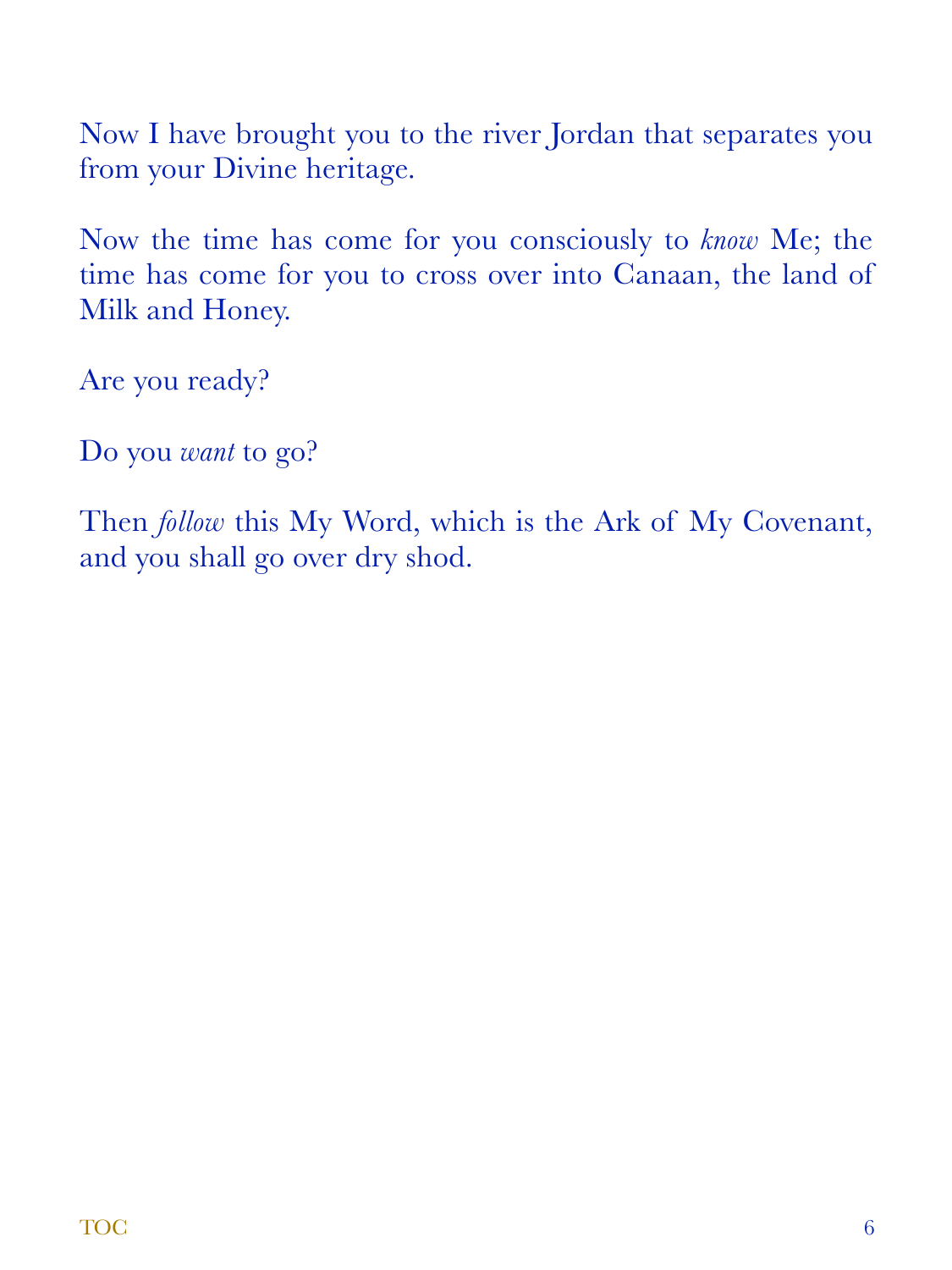## <span id="page-8-0"></span>BE STILL AND KNOW II

Now, in order that you may learn to know Me, so that you can be *sure* it is I, your own True Self, Who speak these words, you must first learn to *Be Still*, to quiet your human mind and body and all their activities, so that you no longer are conscious of them.

You may not yet be able to do this, but I will teach you how, if you really want to know Me, and are willing to prove it by trusting Me and obeying Me in all that I now shall call upon you to do.

Listen!

Try to imagine the "I" who speaks throughout these pages as being your Higher or Divine Self, addressing and counseling your human mind and intellect, which you will consider for the moment as being a *separate* personality. Your human mind is so constituted that it cannot accept anything which does not conform with what it has previously experienced or learned, and which its intellect does not consider reasonable. Therefore, in addressing it, You are using such terms and expressions as will most clearly explain to your intellect the truths it must understand before the mind can awaken to the consciousness of your meaning.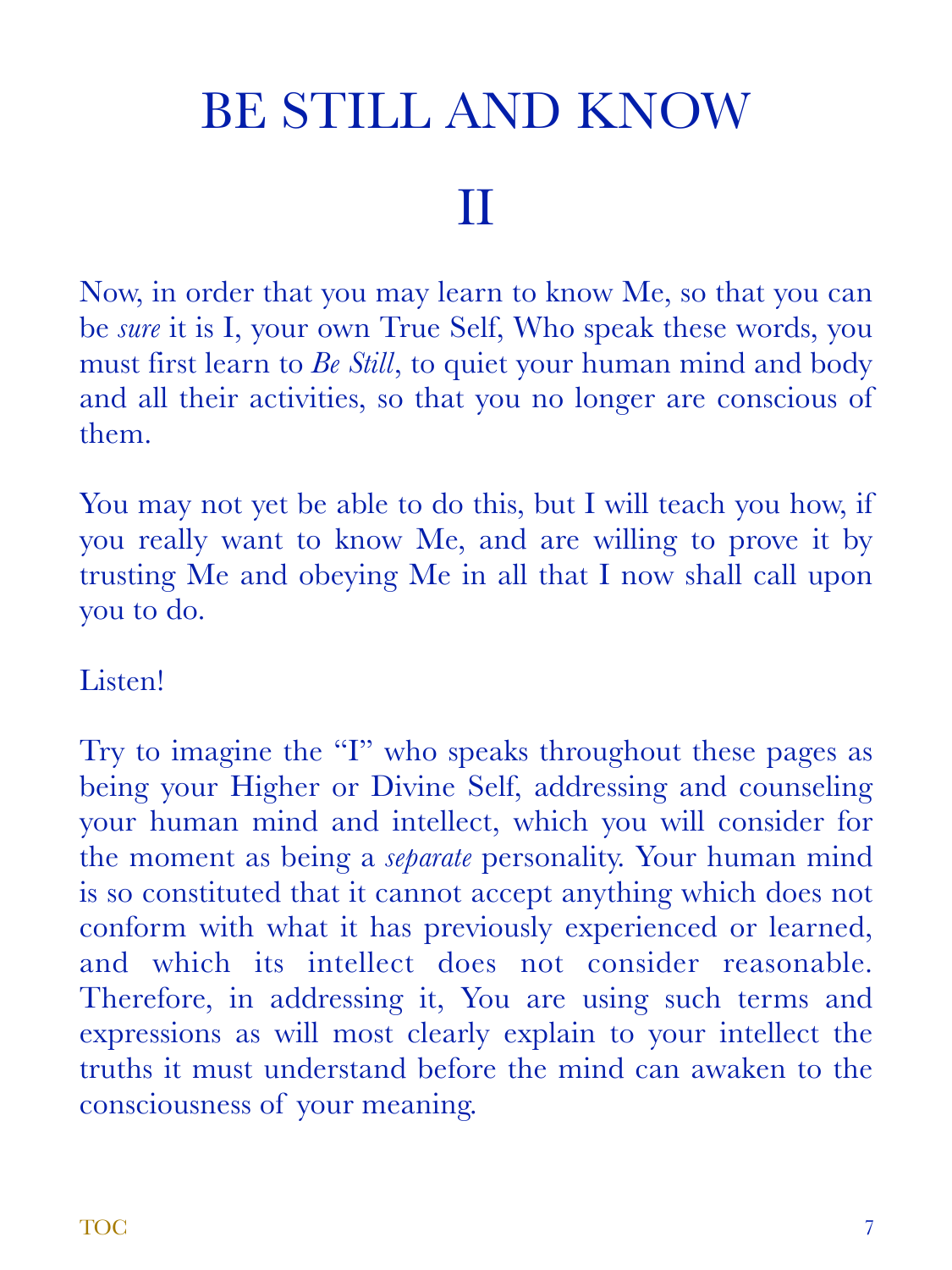The fact is, this "I" *is* yourself, your *Real* Self. Your human mind has heretofore been so engrossed with the task of supplying its intellect and body with all manner of selfish indulgences, that it has never had time to get acquainted with the *Real* You, its true Lord and Master. You have been so interested in and affected by the pleasures and sufferings of your body and intellect, that you have almost come to believe You *are* your intellect and body, and you have consequently nearly forgotten *Me*, your Divine Self.

I AM *not* your intellect and body, and this Message is to teach that *You and I are One*. The words I herein speak, and the main burden of these instructions, is to awaken your consciousness to this great fact.

You cannot awaken to this fact until you can get away from the consciousness of this body and intellect, which so long have held you enslaved. You must *feel* Me *within*, before you can *know* I AM there.

Now, in order that you can become wholly oblivious of your mind and its thoughts and your body and its sensations, so that you *can* feel Me *within*, it is necessary that you studiously obey these, My instructions.

Sit quietly in a relaxed position, and, when wholly at ease, let your mind take in the significance of these words:

"Be *still!* — and KNOW — *I AM* — God."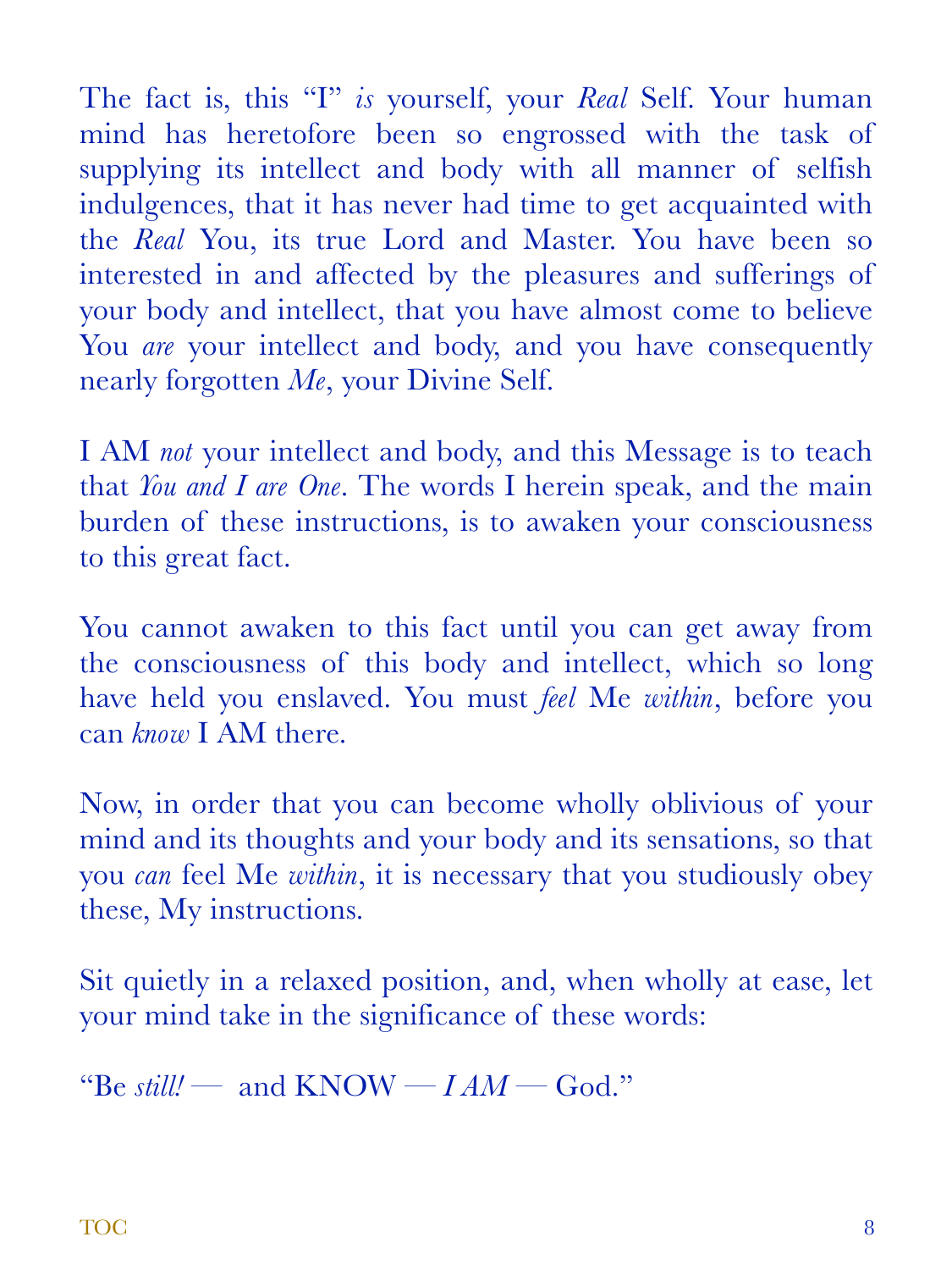*Without thinking*, allow this, *My Divine Command*, to penetrate deep into your Soul. Let whatever impressions that come to your mind enter at will — without effort or interference on your part. Note carefully their import, for it is I, within, through these impressions, instructing you. Then, when somewhat of their vital significance begins to dawn upon your consciousness, *speak* these My Words slowly, *imperatively*, to every cell of your body, to every faculty of your mind, with all the conscious power you possess:—

"Be *still!* — and KNOW — *I AM* — God."

Speak them just as they are herein written, trying to realize that the *God* of you commands and demands of your mortal self implicit obedience.

Study them, search out their hidden potency.

Brood over them, carry them with you into your work, whatever it be. Make them the vital, dominating factor in your work, in all your creative thoughts.

Say them a thousand times a day,

Until you have discovered all My innermost meaning;

Until every cell of your body thrills in joyful response to the command, "Be Still," and instantly obeys;

And every vagrant thought hovering around your mind hies itself off into nothingness.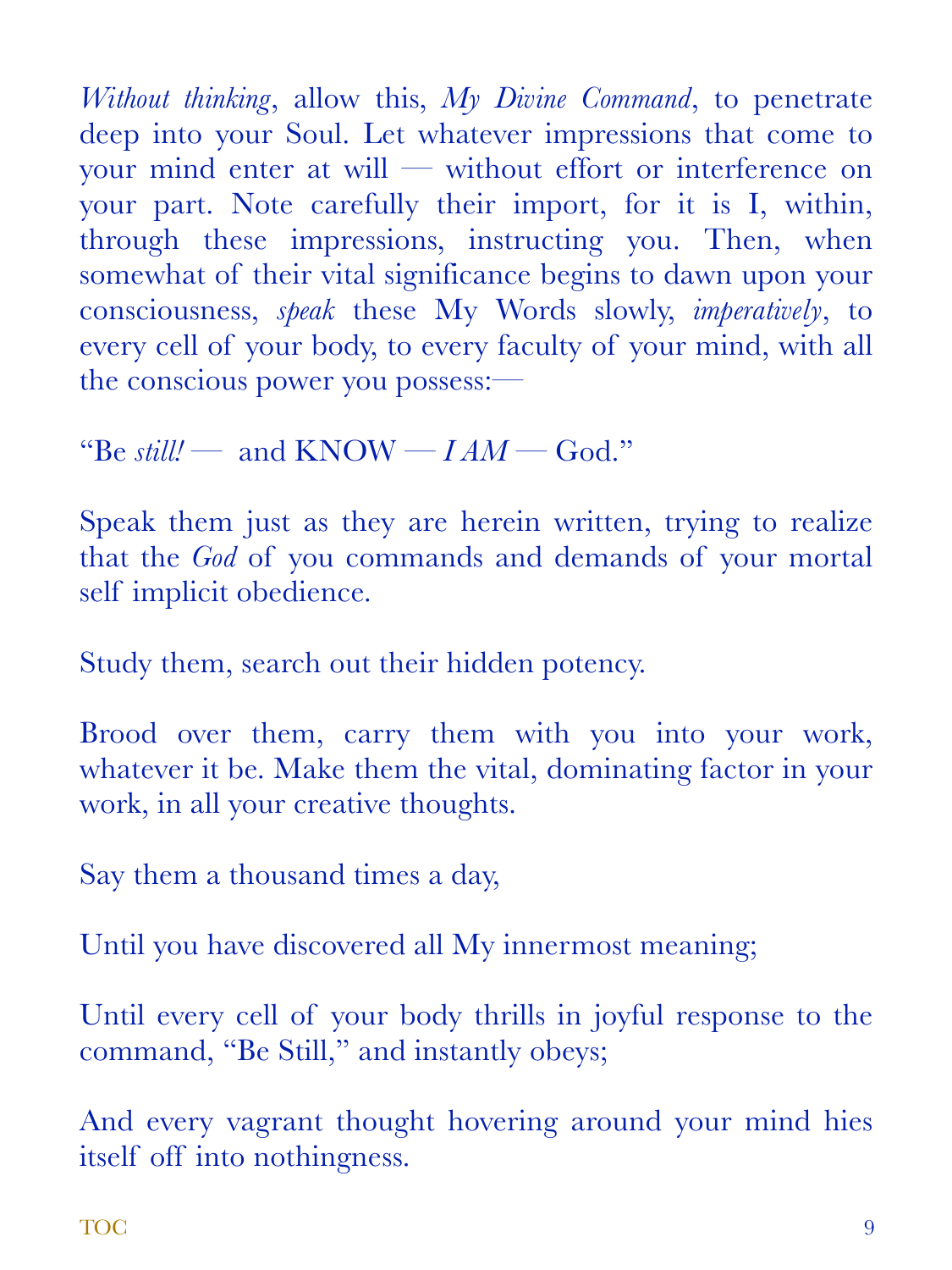Then, as the Words reverberate through the caverns of your now empty being;

Then, as the Sun of *Know-*ing begins to rise on the horizon of your consciousness;

Then, will you feel the swell of a wondrous strange Breath filling you to the extreme of all your mortal members, causing your senses almost to burst with the ecstasy of it; then, will there come surge after surge of a mighty, resistless Power rising within you, lifting you almost off the earth; then, will you feel within the Glory, the Holiness, the Majesty of My Presence;

#### And then, *then* you will *KNOW*, I AM, GOD.

You, — when you have *felt* Me thus in such moments within, when you have tasted of My Power, hearkened to My Wisdom, and know the ecstasy of My all-embracing Love, — no disease can touch, no circumstance can weaken, no enemy can conquer you. For now you *KNOW* I AM *within*, and you always hereafter will turn to Me in your need, putting all your trust in Me, and allowing Me to manifest *My* Will.

You, when you turn thus to Me, will always find Me an unfailing and ever-present help in time of need; for I will so fill you with a Realization of My Presence and of My Power, that you need only *Be Still* and allow *Me* to do whatever you want done — heal your ills and those of others, illumine your mind so you can see with My eyes the Truth you seek, or perform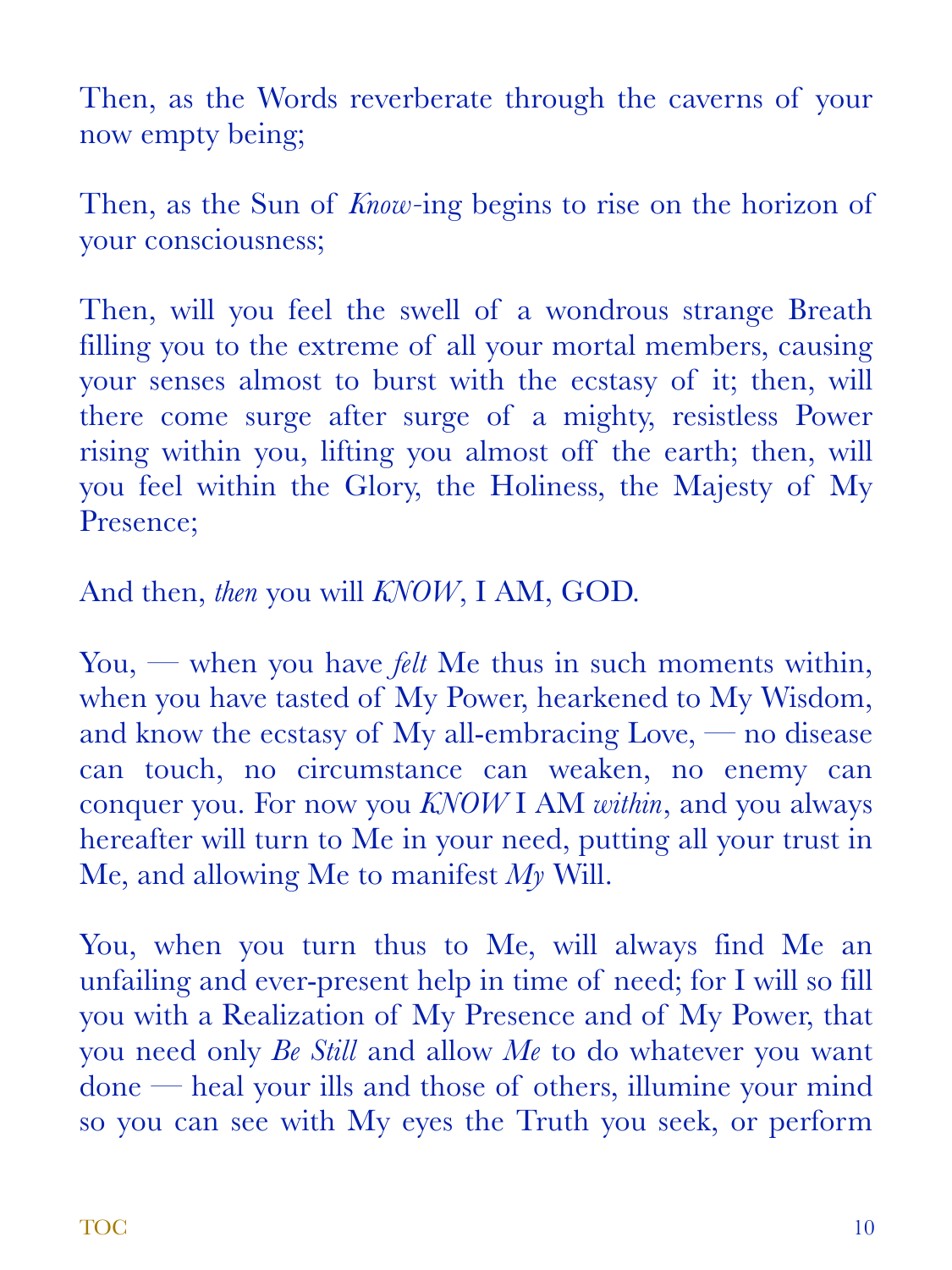perfectly the tasks which before seemed almost impossible of accomplishment.

This Knowledge, this Realization, will not come at once. It may not come for years. It may come tomorrow.

It depends upon no one but *You*;

Not upon your personality, with its human desires and human understanding;

But upon the I AM of you  $\sim$  God, within.

Who is it that causes the bud to open into the blossom?

Who causes the chick to burst its shell?

Who decides the day and the hour?

It is the conscious, *natural* act of the Intelligence within, My Intelligence, directed by My Will, bringing to fruition My Idea and expressing it in the blossom and in the chick.

But did the blossom and the chick have anything to do with it?

No, only as they submitted or united their will with Mine and allowed Me and My Wisdom to determine the hour and the ripeness for action, and then only as they obeyed the impulse of My Will to make the effort, could they step forth into the New Life.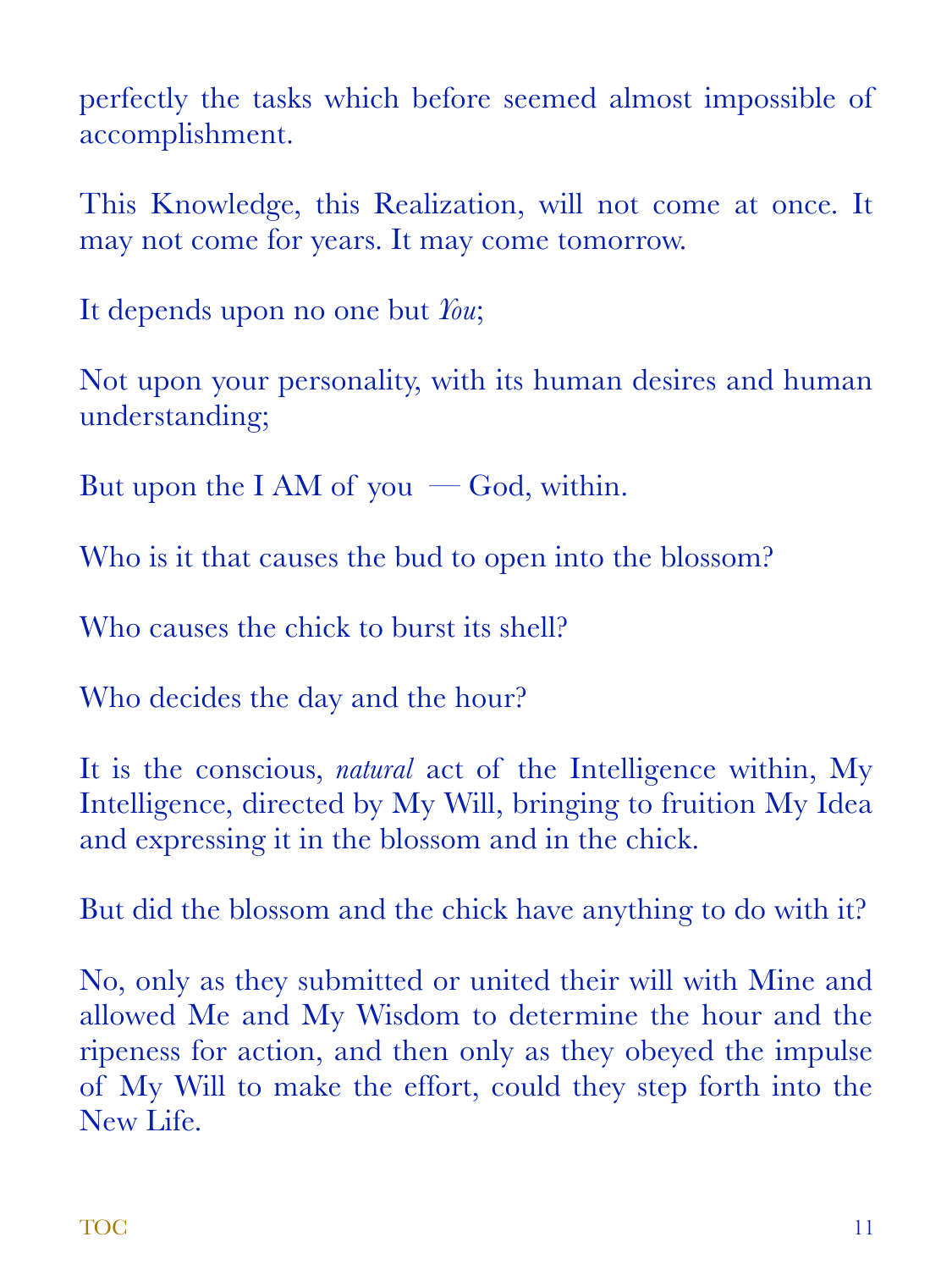You may, with your personality, try a thousand times a thousand times to burst through the shell of your human consciousness.

It will result only, if at all, in a breaking down of the doors I have provided between the world of tangible forms and the realm of intangible dreams; and the door being open, you then no longer can keep out intruders from your private domain, without much trouble and suffering.

But even through such suffering you may gain the strength you lack and the wisdom needed to know that, not until you yield up all desire for knowledge, for goodness, yes, for union with Me, *to benefit self*, can you unfold your petals showing forth the perfect Beauty of My Divine Nature, and throw off the shell of your human personality and step forth into the glorious Light of My Heavenly Kingdom.

Therefore I give you these directions now, at the beginning, that you may be learning how to recognize Me.

For I here promise you, if you follow and strive earnestly to comprehend and obey My instructions herein given, you shall very soon know Me, and I will give you to comprehend *all* of My Word wherever written, — in book or teaching, in Nature, or in your fellow man.

If there is much in what herein is written that seems contradictory, seek out My real meaning before discarding it.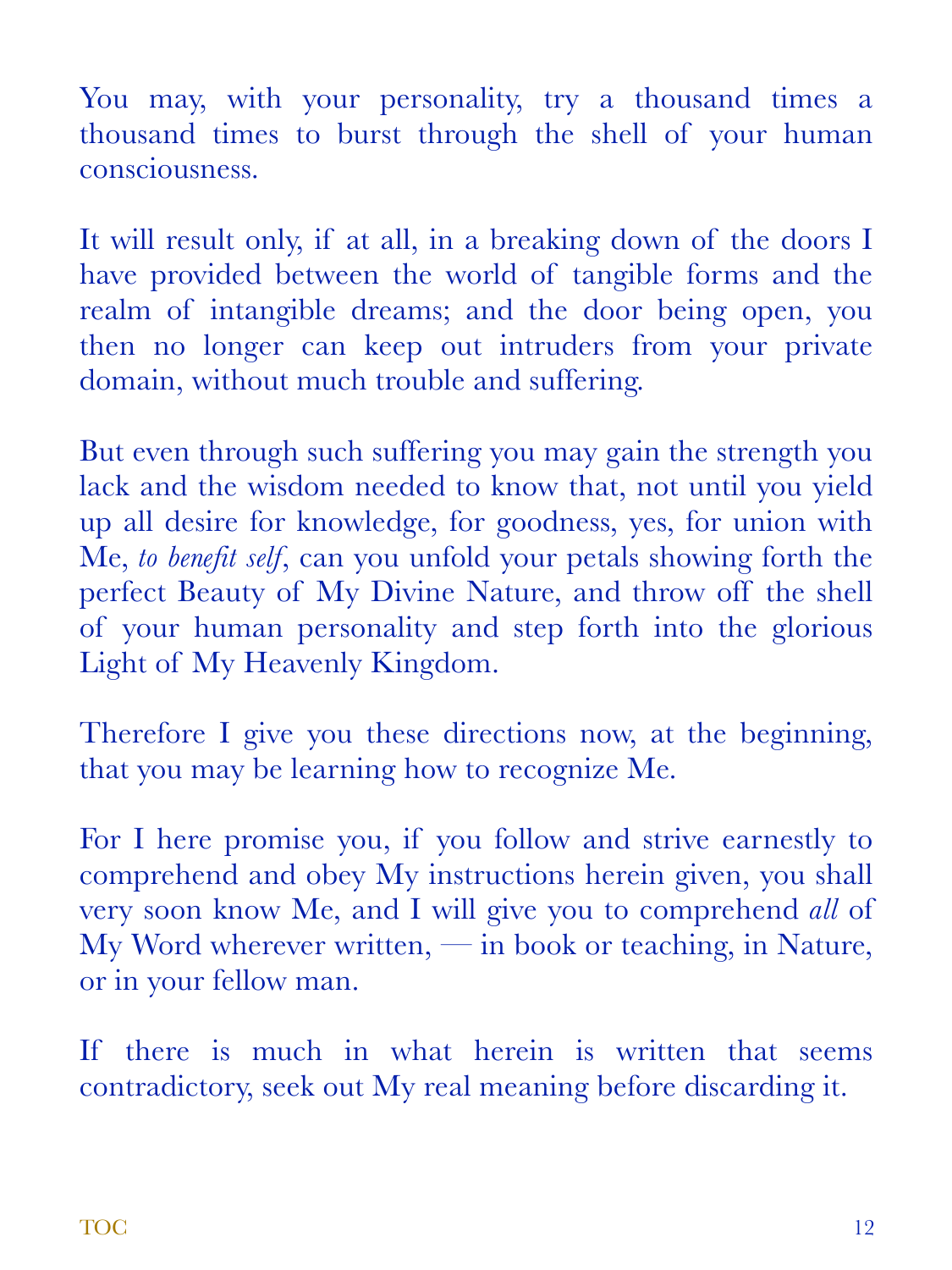Do not leave a single paragraph, or any one thought in it, until all that is suggested becomes clear.

But in all your seeking and all your striving, let it be with faith and trust in Me, your True Self within, and without being anxious about results; for the results are all in My keeping, and I will take care of them. Your doubts and your anxiety are but of the personality, and if allowed to persist will lead only to failure and disappointment.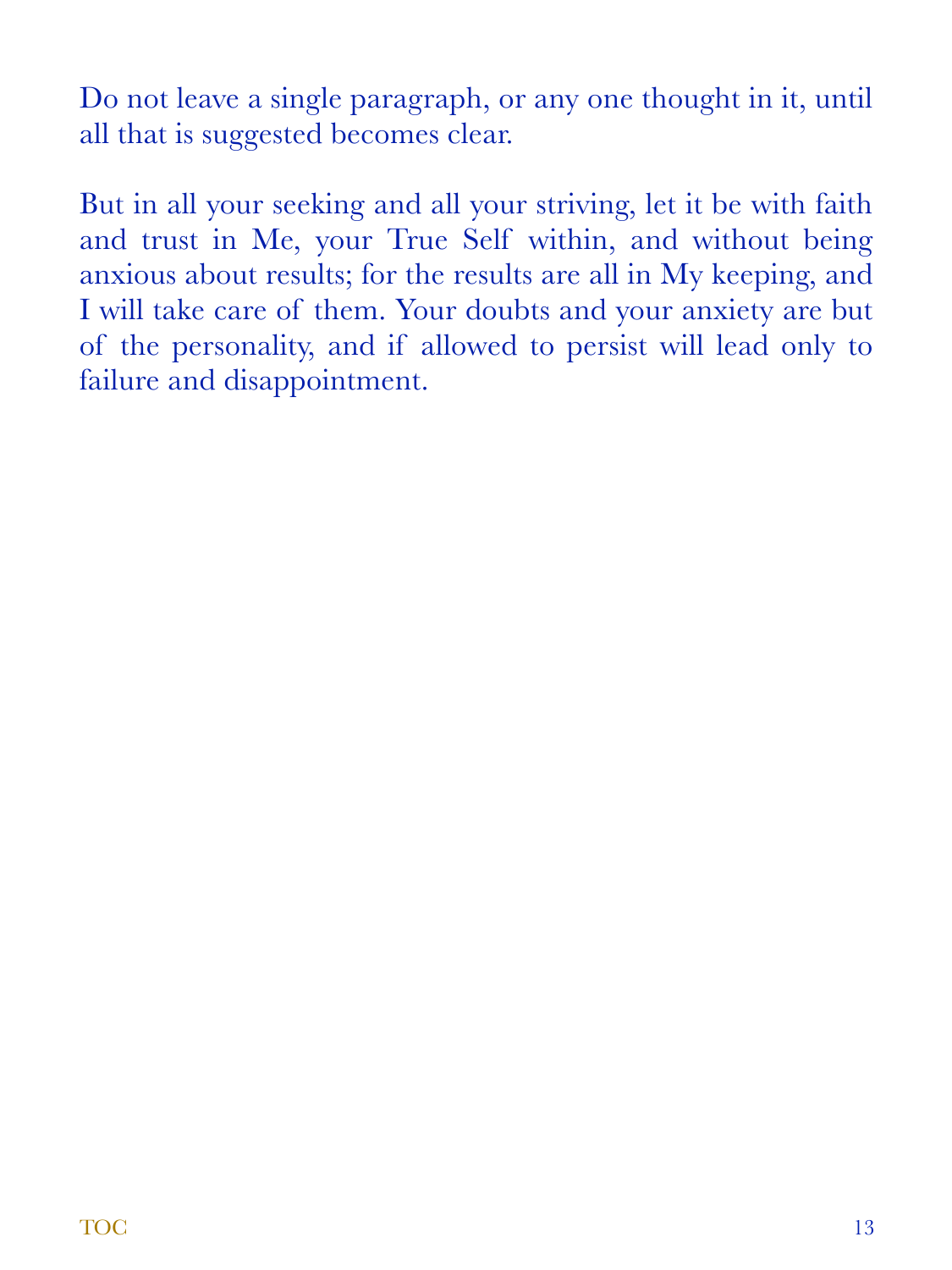### <span id="page-15-0"></span>I, LIFE, GOD

#### III

If that which you have read has awakened a response within, and the Soul of you yearns for more, — then you are ready for what follows.

If you still question or rebel at the seeming assumption of Divine authority for what is herein written, your intellect telling you it is but another attempt to beguile your mind with cunning suggestion and subtle sophistry,  $-$  then you will receive no benefit from these words; for their meaning is as yet hidden from your mortal consciousness, and My Word must come to you through other avenues of expression.

It is well if your personality with its intellect impels you thus to question and rebel against authority you do not yet *know* to be Mine. It is really I Who cause your personality thus to rebel; for your personality with its proud sense of individuality is still needed by Me to develop a mind and body strong enough that they can perfectly express Me. Until you have become prepared to know Me it is but natural for your personality thus to question and rebel. Once you recognize My Authority, that moment the undermining of the authority of the personality has begun. The days of its dominion are numbered, and you will more and more turn to Me for help and guidance.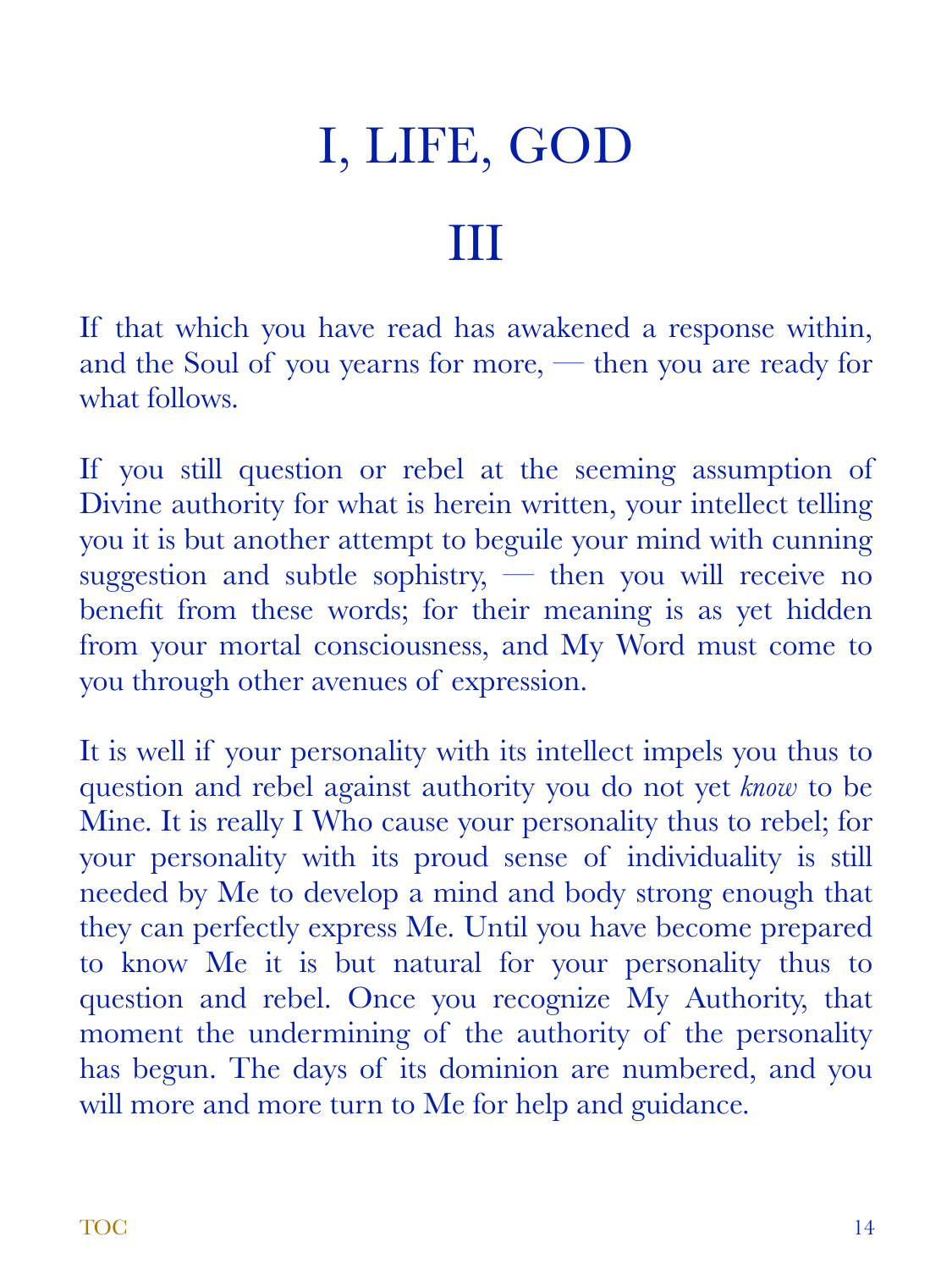Therefore, be not dismayed. Read on, and mayhap the recognition will come. But know that you can read or not, as you choose; but if you do, it is really I Who choose, and not you.

For you, who seemingly choose not to read further, I have plans, and in due season you shall learn that whatever you do, or like, or desire, it is I leading you through all the fallacies and illusions of the personality, that you may finally awaken to their unreality and then turn to Me as the one and only Reality. Then these words will find a response within:

"Be *still!* — and KNOW — *I AM* — God."

Yes, I AM that innermost part of you that sits within, and calmly waits and watches, knowing neither time nor space; for I AM the Eternal and fill all space.

I watch and wait for you to be done with your petty human follies and weaknesses, with your vain longings, ambitions and regrets, knowing that will come in time; and then you will turn to Me, weary, discouraged, empty and humble, and ask Me to take the lead, not realizing that I have been leading you all the time.

Yes, I sit here within, quietly waiting for this; yet while waiting it was really I Who directed all your ways, Who inspired all your thoughts and acts, impersonally utilizing and manipulating each so as eventually to bring you and My other human expressions to a final conscious recognition of Me.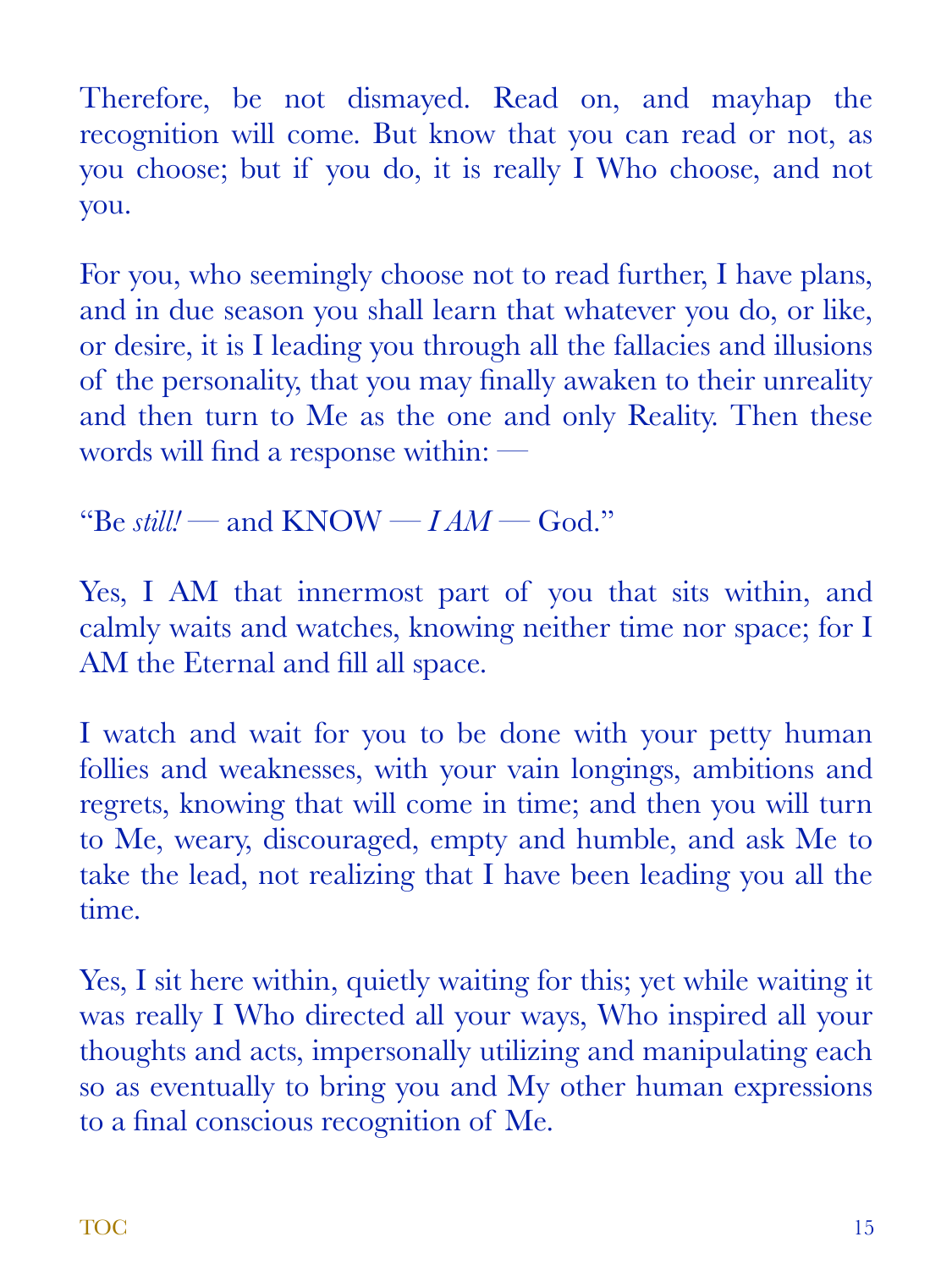Yes, I have been within always, deep within your heart. I have been with you through all, — through your joys and heartaches, your successes and mistakes, through your evil-doing, your shame, your crimes against your brother and against God, as you thought.

Aye, whether you went straight ahead, or strayed aside, or stepped backward, it was I Who brought you through.

It was I Who urged you on by the glimpse of Me in the dim distance.

It was I Who lured you by a vision of Me in some bewitching face, or beautiful body, or intoxicating pleasure, or overpowering ambition.

It was I Who appeared before you within the garb of Sin, or Weakness, or Greed, or Sophistry, and drove you back into the arms of Conscience, leaving you to struggle in its shadowy grasp; until you awakened to its impotence, rose up in disgust, and in the inspiration of a new vision tore off My mask.

Yes, it is I Who cause you to do all things, and if you can see it, *it is I Who do all things that you do*, and all things that your brother does; for that in you and in him which IS, is I, My Self.

#### For I AM LIFE.

I AM that which animates your body, which causes your mind to think, your heart to beat.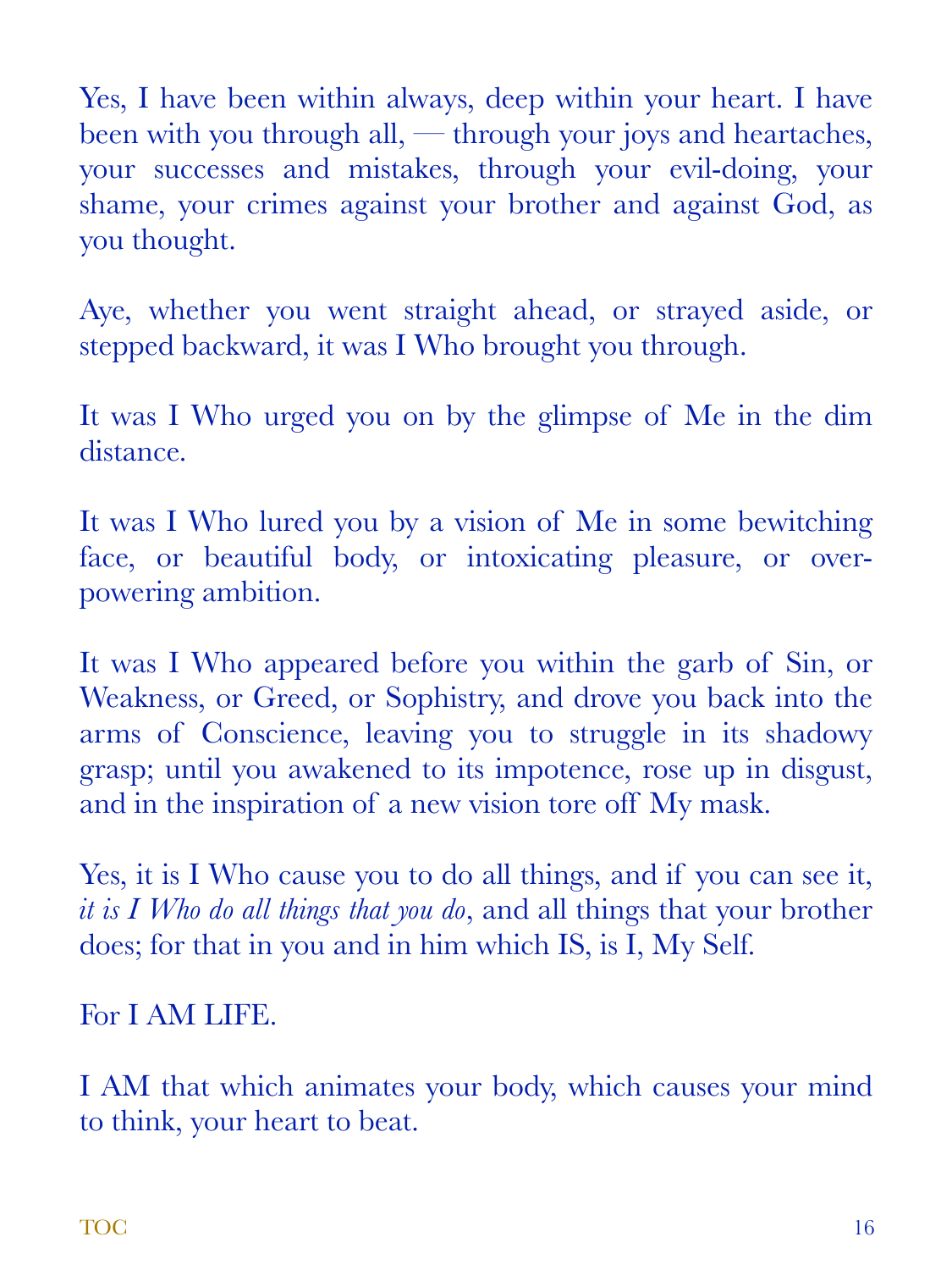I AM the Innermost, the Spirit, the animating Cause of your being, of all life, of all living things, both visible and invisible. There is nothing dead, for I, the Impersonal *ONE*, AM *all* that there is. I AM Infinite and wholly unconfined; the Universe is My Body, all the Intelligence there is emanates from My Mind, all the Love there is flows from My Heart, all the Power there is, is but My Will in action.

The threefold Force, manifesting as all Wisdom, all Love, all Power, or if you will, as Light, Heat, and Energy — that which holds together all forms and is back of and in all expressions and phases of life,  $\frac{1}{10}$  is but the manifestation of My Self in the act or state of Being.

Nothing can *Be* without manifesting and expressing some phase of Me, Who AM not only the Builder of all forms, but the Dweller in each. In the heart of each I dwell; in the heart of the human, in the heart of the animal, in the heart of the flower, in the heart of the stone. In the heart of each I live and move and have My Being, and from out the heart of each I send forth that phase of Me I desire to express, and which manifests in the outer world as a stone, a flower, an animal, a man.

Is there nothing, then, but this great *I?* Am I to be permitted no individuality for myself? I hear you ask.

No, there is nothing, absolutely nothing, that is not a part of Me, controlled and ruled eternally by Me, the *One* Infinite Reality.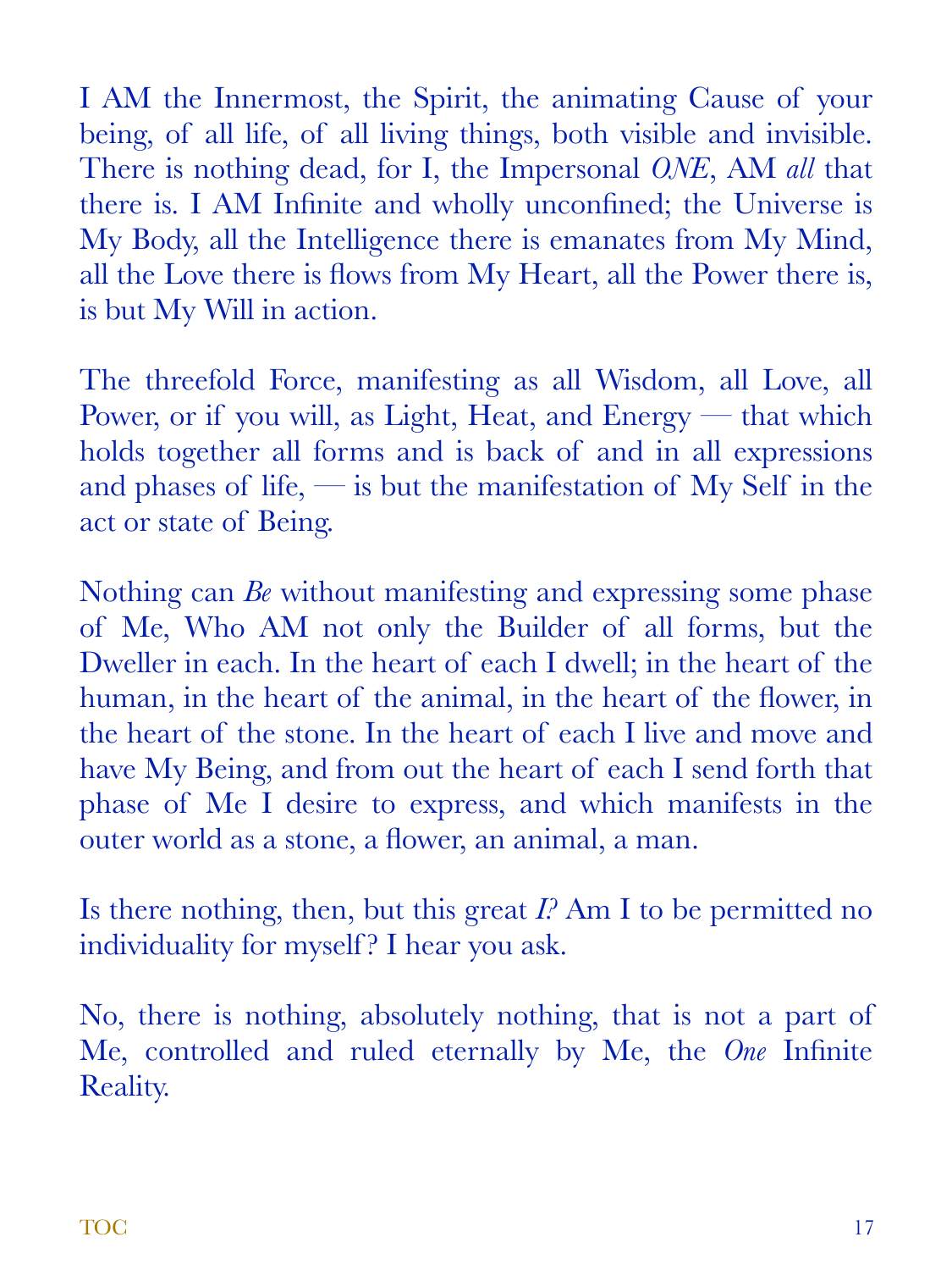As for your so-called individuality, that is nothing but your personality still seeking to maintain a separate existence.

Soon you shall know there is no individuality apart from My Individuality, and all personality shall fade away into My Divine Impersonality.

Yes, and you shall soon reach that state of awakening where you will get a glimpse of My Impersonality, and you will then desire no individuality, no separation for yourself; for you will see that is but one more illusion of the personality.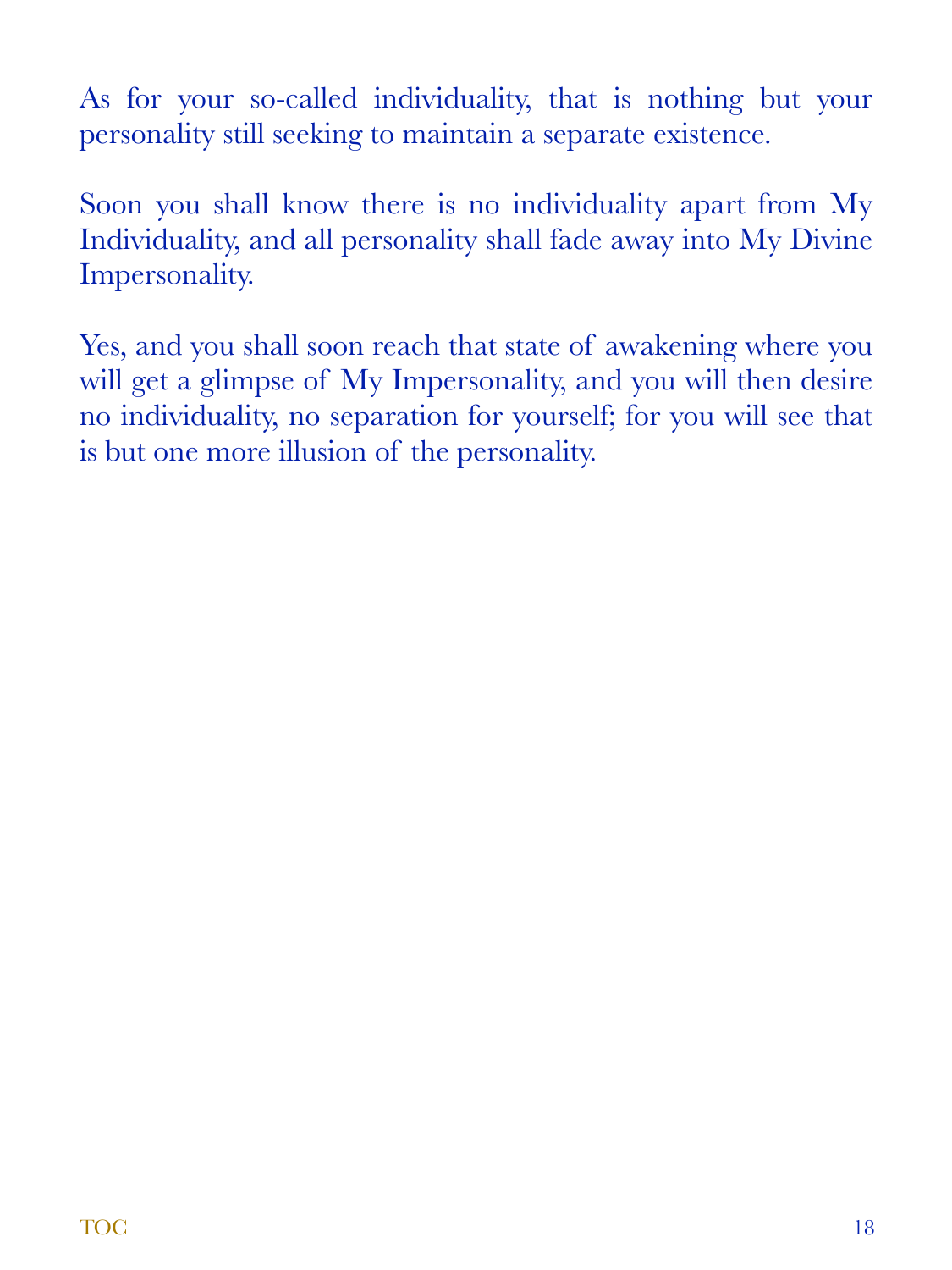### <span id="page-20-0"></span>CONSCIOUSNESS, INTELLIGENCE, WILL

#### IV

YES, I know the many mixed thoughts that have been crowding into your mind as you read, — the doubts and eager questionings, the vague fear that imperceptibly changed into a growing hope that this glimmering of My Meaning, which has begun to penetrate the darkness of your human intellect, may shine brighter so you can see clearly the Truth which you instinctively feel is hidden beneath My Words.

Again I say, this I AM speaking herein is the Real Self of you, and in reading these words it is necessary that you realize it *is*  You, your own Self, that is speaking them to your human consciousness, in order fully to comprehend their meaning.

I also repeat, this is the same I AM that is the Life and Spirit animating all living things in the Universe, from the tiniest atom to the greatest Sun; that this I AM is the Intelligence in you and in your brother and sister; and that it is likewise the Intelligence which causes everything to live and grow and become that which it is their destiny to be.

Perhaps you cannot yet understand how this I AM can be, at one and the same time, the I AM of you and the I AM of your brother, and also the Intelligence of the stone, the plant, and the animal.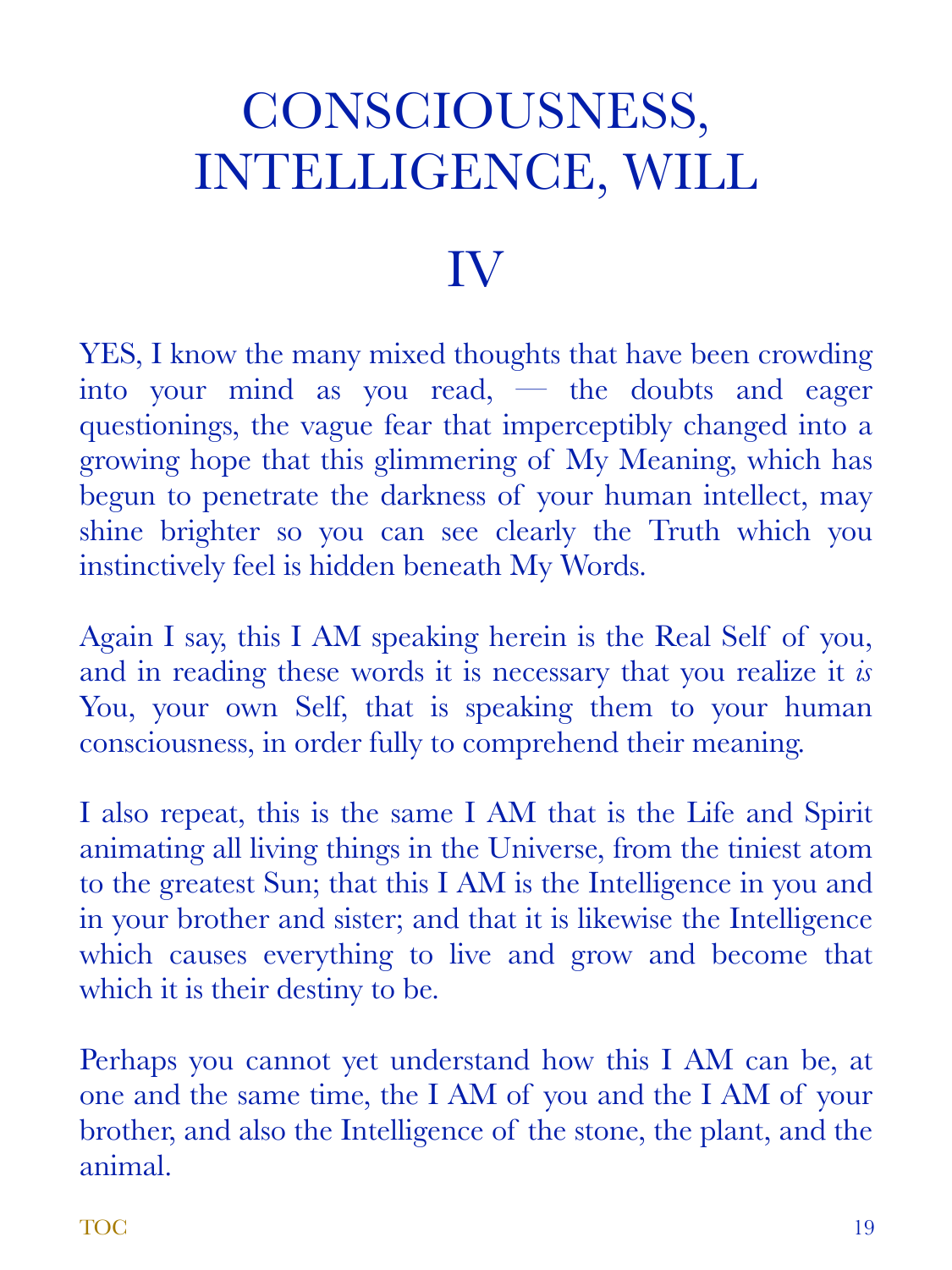You will see this, however, if you follow these My Words and obey the instructions herein given; for I will soon bring to your consciousness a Light that will illumine the deepest recesses of your mind and drive away all the clouds of human misconceptions, ideas and opinions that now darken your intellect, — if you read on and strive earnestly to comprehend My Meaning.

So listen carefully.

I AM You, the Real Self of you, All that you *really* are. That which you think you are, you are *not*. That is only an illusion, a shadow of the *Real* You, which is I, your Immortal, Divine Self.

I AM that point of consciousness focalized in your human mind which calls itself "I". I AM that "I", but that which you call your consciousness is in reality *My* Consciousness, thinned down to suit the capacity of your human mind. It is still *My* Consciousness, and when you can drive from your mind all its human misconceptions, ideas and opinions, and can cleanse and empty it utterly, so that *My* Consciousness can have a chance to *express* freely, then you will recognize *Me* and you will know that you are nothing — being only a focal center of *My* Consciousness, an avenue or medium through which I can express *My* meaning — in matter.

Perhaps you cannot see this yet, and of course cannot believe it until I fully prepare your mind by convincing your intellect of its truth.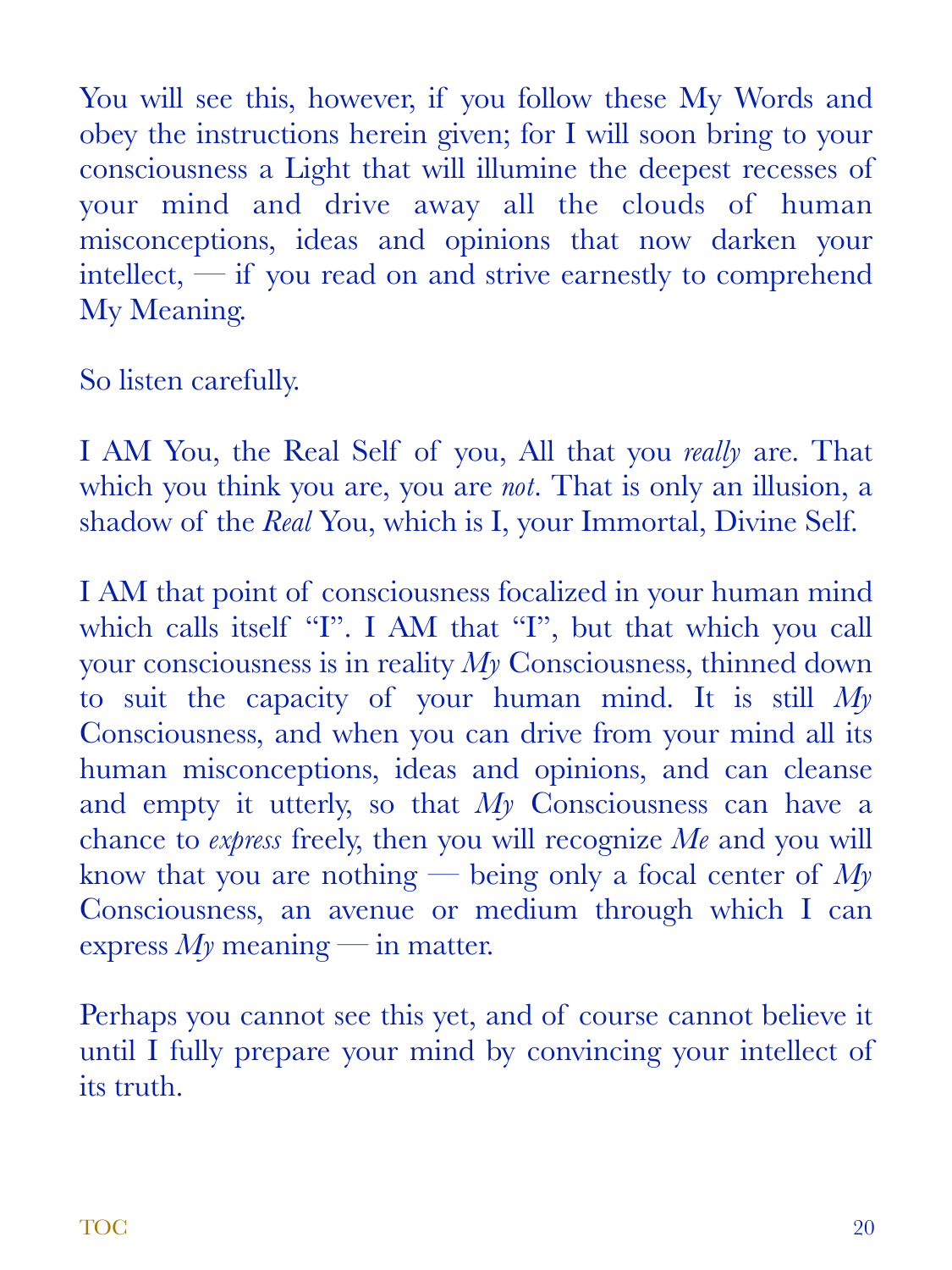You have been told that each cell of your body has a consciousness and an intelligence of its own; that were it not for this consciousness it could not do the work it so intelligently does.

Each cell is surrounded by millions of other cells, each intelligently doing its own work and each evidently controlled by the united consciousness of all these cells, forming a *group* intelligence, which directs and controls this work; this group intelligence apparently being the intelligence of the *organ* which the cells comprising it form. Likewise, there are other group intelligences in other organs, each containing other millions of cells, and all these organs make up your physical body.

Now, you know *You* are the Intelligence that directs the work of the organs of your body, whether this directing is done consciously or unconsciously; and that each cell of each organ is really a focal center of this directing Intelligence; and that when this Intelligence is withdrawn the cells fall apart, your physical body dies and exists no more as a living organism.

Who is this *You* who directs and controls the activities of your organs, and consequently of each cell composing them?

You cannot say it is your human or personal self who does this, for you of yourself consciously can control the action of scarcely a single organ of your body.

It must then be this Impersonal I AM of you, who is You, and yet is not you.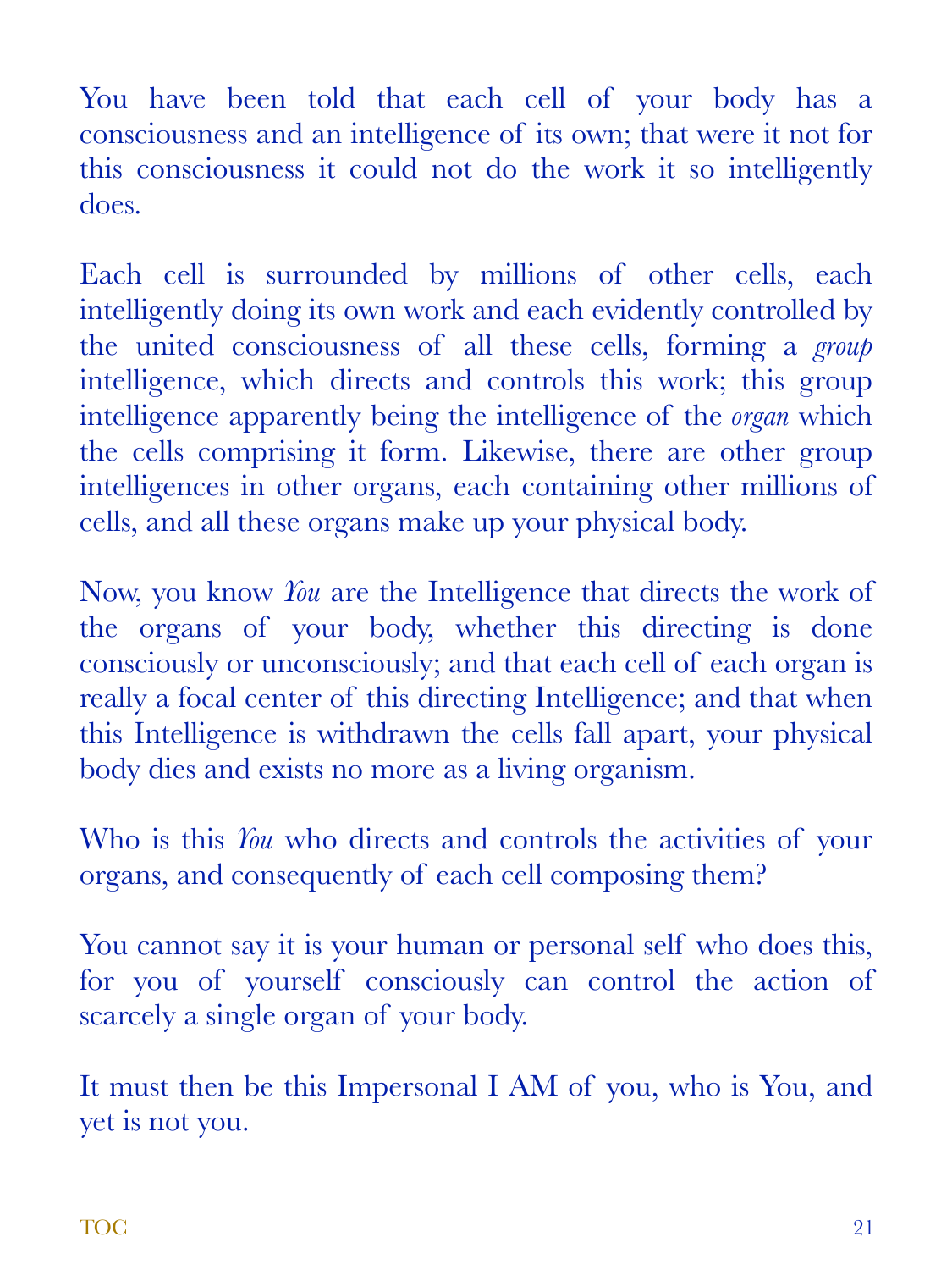Listen!

You, the I AM of you, are to Me what the cell consciousness of your body is to your I AM Consciousness.

You are a cell, as it were, of My Body, and your consciousness (as one of My Cells) is to Me what the consciousness of one of the cells of your body is to You.

Therefore, it must be that the consciousness of the cell of your body is My Consciousness, even as your consciousness is My Consciousness; and therefore We must be *One* in consciousness — the cell, You and I.

You cannot now consciously direct or control a single cell of your body; but when you can at will enter into the Consciousness of the I AM of you and know its identity with *Me*, *then you can control not only every cell of your body, but that of any other body you might wish to control.*

What happens when your consciousness no longer controls the cells of your body? The body disintegrates, the cells separate, and their work for the time being is finished. But do the cells die or lose consciousness? No, they simply sleep or rest for a period, and after a while unite with other cells and form new combinations, and sooner or later appear in other manifestations of life, — perhaps mineral, perhaps vegetable, perhaps animal; showing that they still retain their original consciousness and but await the action of My Will to join together in a new organism to do the work of the new consciousness through which I desire to manifest.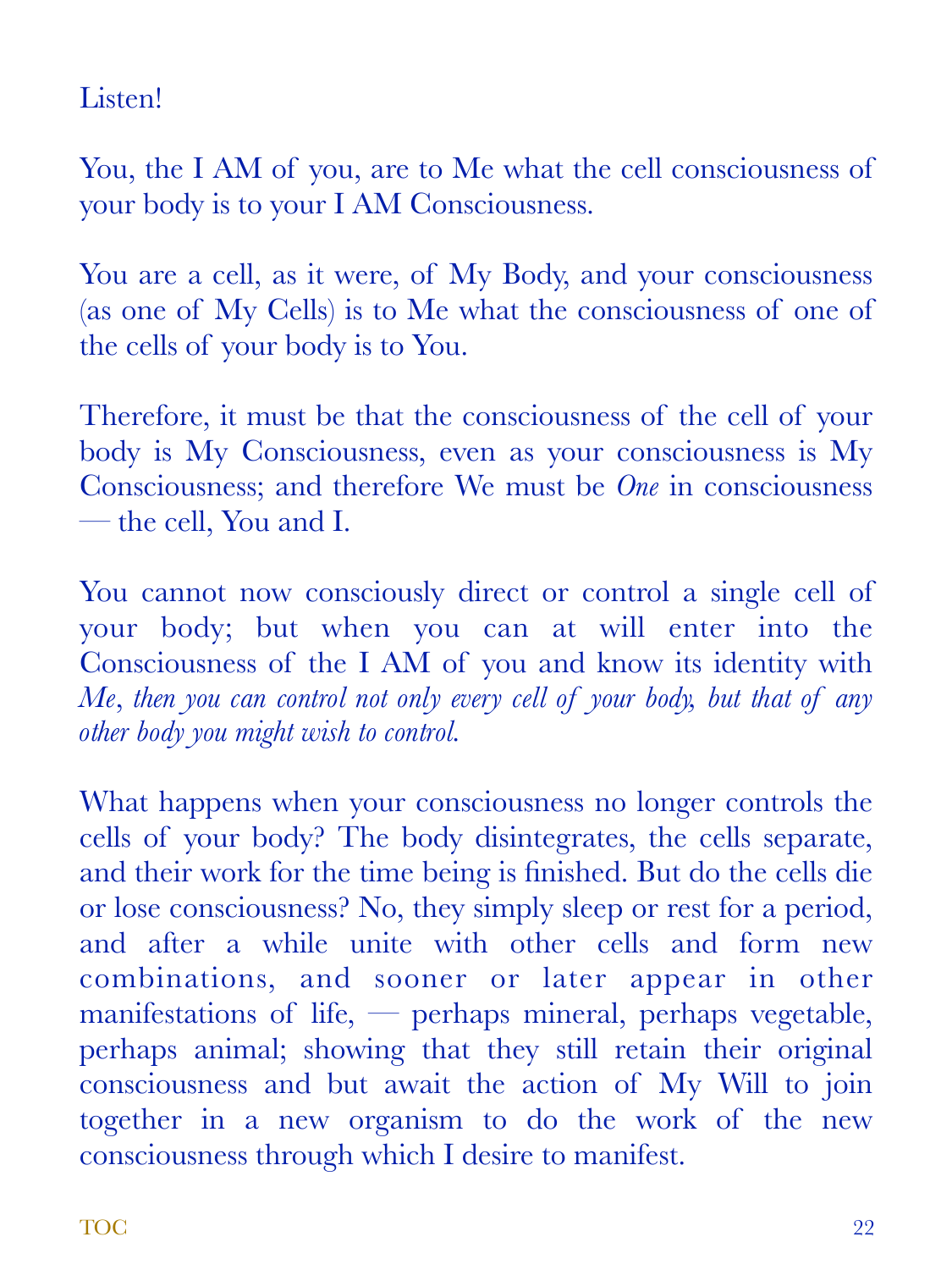Then apparently this cell consciousness is a consciousness common to all bodies, — mineral, vegetable, animal, human, — each cell fitted perhaps by experience for a certain general kind of work?

Yes, this cell consciousness is common to every cell of every body, no matter what its kind, because it is an *Impersonal*  consciousness, having no purpose other than doing the work allotted it. It lives only to work wherever needed. When through with building one form, it takes up the work of building another, under whatever consciousness I desire it to serve.

Thus it is likewise with you.

You, as one of the cells of My Body, have a consciousness that is My Consciousness, an intelligence that is My Intelligence, even a will that is My Will. You have none of these for yourself or of yourself. They are all Mine and for My use only.

Now, My consciousness and My Intelligence and My Will are wholly Impersonal, and therefore are common with *you* and with *all* the cells of  $My$  Body, even as they are common with all the cells of *your* body.

I AM, and, being wholly Impersonal, My Consciousness, My Intelligence and My Will, working in you and in the other cells of My Body, which constitute the I AM of you and of them, must work Impersonally,  $\frac{1}{1}$  just as they work Impersonally in the cells of your body. Therefore, I, and the I AM of you and of your brother, and the consciousness and intelligence of all cells of all bodies, are *ONE*.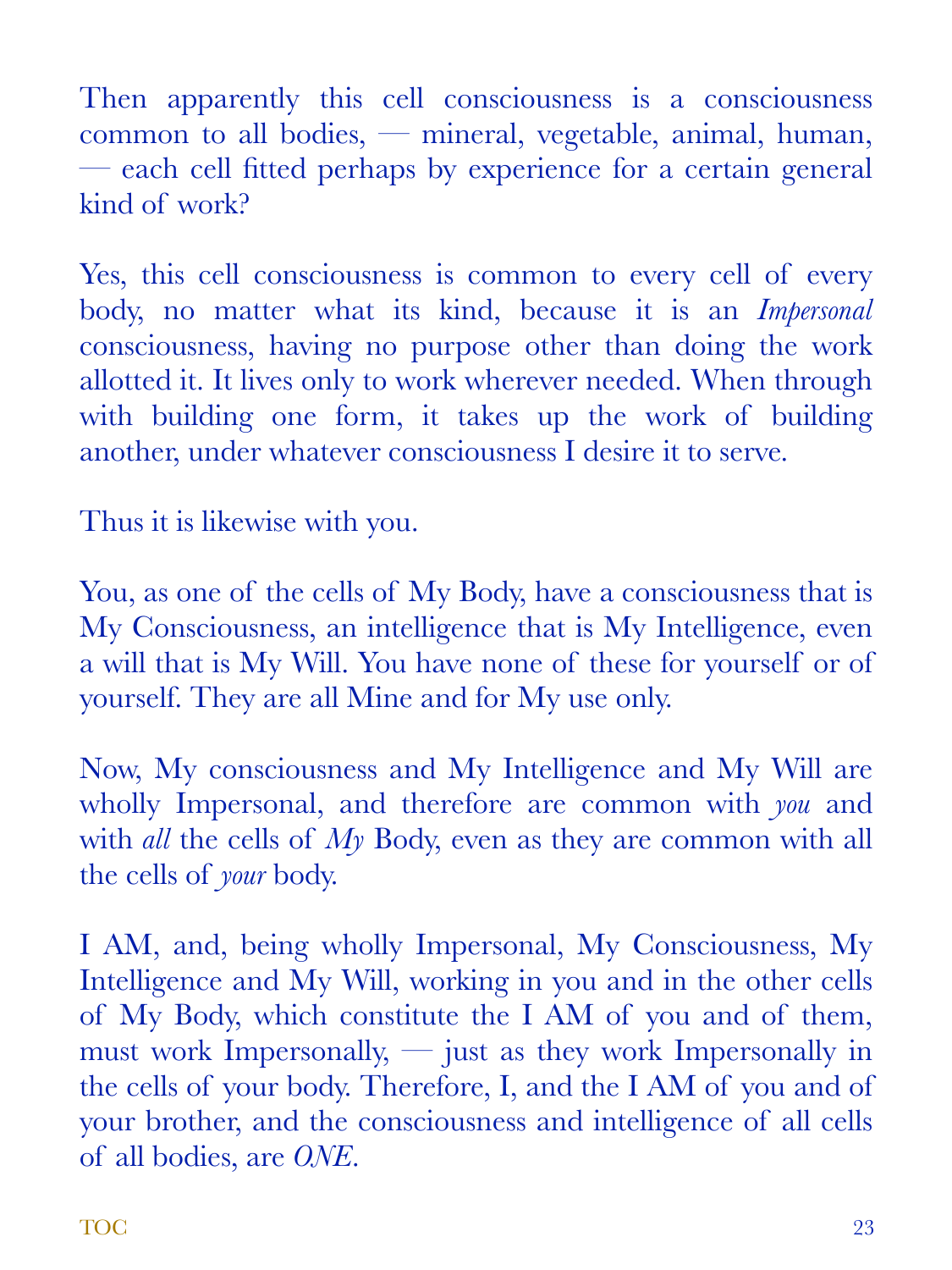I AM the directing Intelligence of *All*, the animating Spirit, the Life, the Consciousness of all matter, of all Substance.

If you can see it, *You*, the *Real* you, the *Impersonal* you, are in all and are one with all, are in Me and are one with Me; just as I AM in you and in all, and thereby am expressing My Reality through you and through all.

This will, which you call your will, is likewise no more yours personally than is this consciousness and this intelligence of your mind and of the cells of your body yours.

It is but that small portion of *My* Will which I permit the personal you to use. Just as fast as you awaken to recognition of a certain power or faculty within you and begin consciously to use it, do I allow you that much more of My Infinite Power.

All power and its use is but so much recognition and understanding of the use of My Will.

Your will and all your powers are only phases of My Will, which I supply to suit your capacity to use it.

Were I to entrust you with the full power of My Will, before you know how consciously to use it, it would annihilate your body utterly.

To test your strength and more often to show you what the misuse of My Power does to you, I at times allow you to commit a sin, so-called, or to make a mistake. I even permit you to become inflated with the sense of My Presence within you,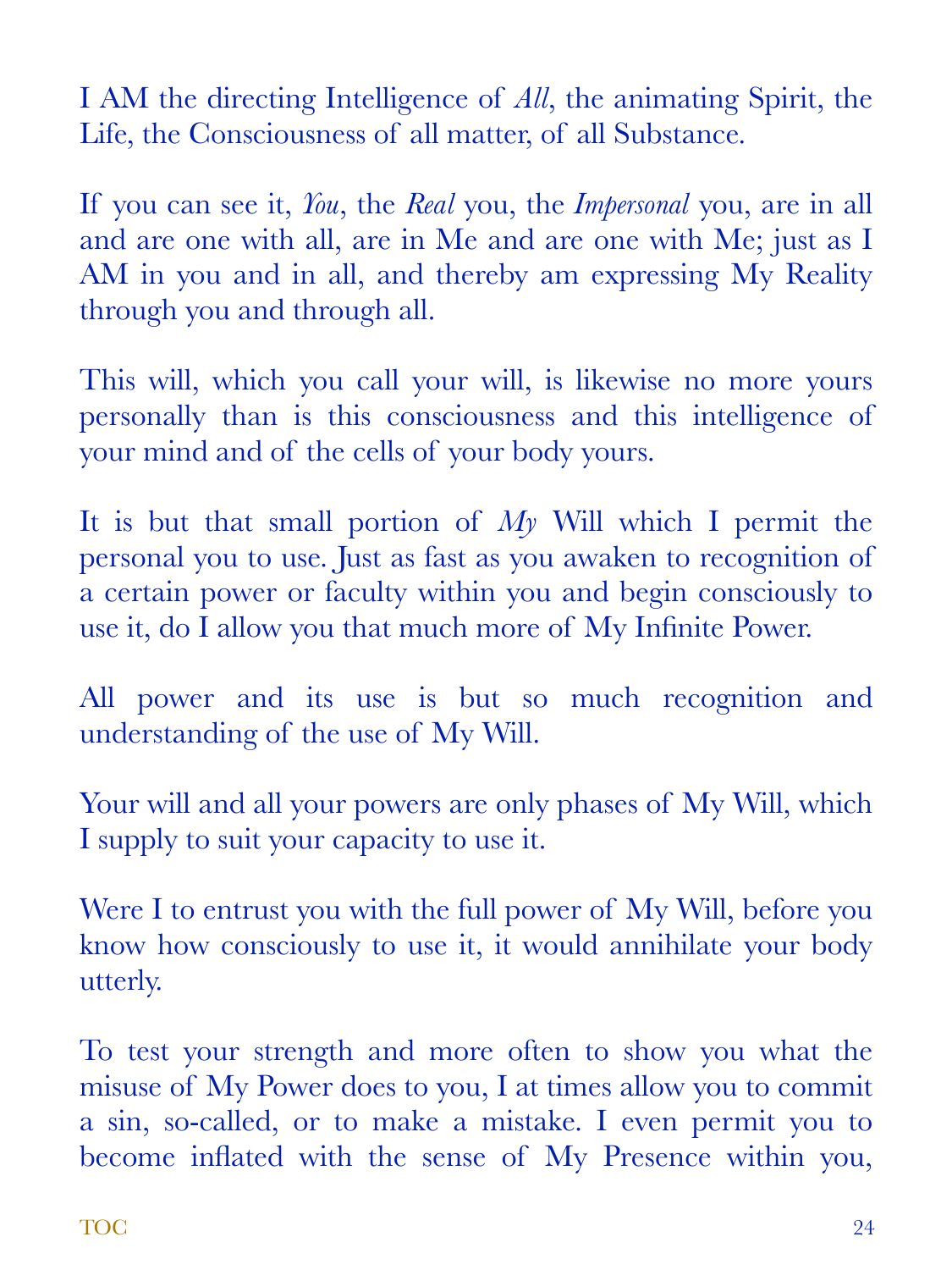when It manifests as a consciousness of My Power, My Intelligence, My Love; and I let you take these and use them for your own personal purposes. But not for long; for, not being strong enough to control them, they soon take the bit in their teeth, run away with you, throw you down in the mire, and disappear from your consciousness for the time being.

Always I AM there to pick you up, after the fall, although you do not know it at the time; first straightening you out and then starting you onward again, by pointing out the reason for your fall; and finally, when you are sufficiently humbled, causing you to see that these powers accruing to you by the conscious use of My Will, My Intelligence and My Love, are allowed you only for use in My Service, and not at all for your own personal ends.

Do the cells of your body, the muscles of your arm, think to set themselves up as having a separate will from your will, or a separate intelligence from your intelligence?

No, they know no intelligence but yours, no will but yours.

After a while it will be that you will realize you are only one of the cells of My Body; and that your will is not your will, but Mine; that what consciousness and what intelligence you have are Mine wholly; and that there is no such person as you, you personally being only a physical form containing a human brain, which I created for the purpose of expressing in matter an Idea, a certain phase of which I could express best only in that particular form.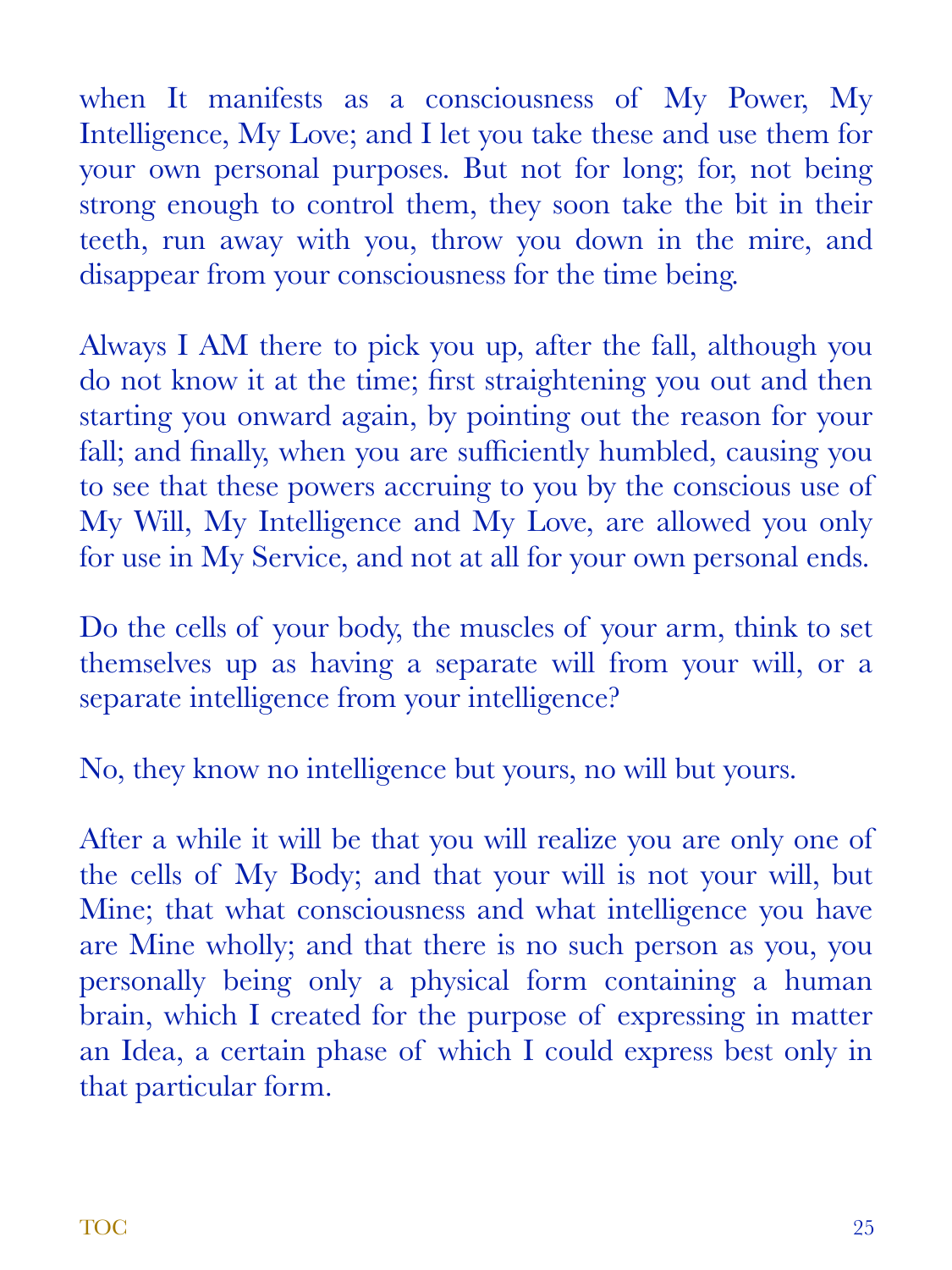All this may be difficult for you now to accept, and you may protest very strenuously that it cannot be, that every instinct of your nature rebels against such yielding and subordinating yourself to an unseen and unknown power, however Impersonal or Divine.

Fear not, it is only your personality that thus rebels. If you continue to follow and study My Words, all will soon be made clear, and I will surely open up to your inner understanding many wonderful Truths that now are impossible for you to comprehend. Your Soul will rejoice, sing glad praises, and you will bless these words for the message they bring.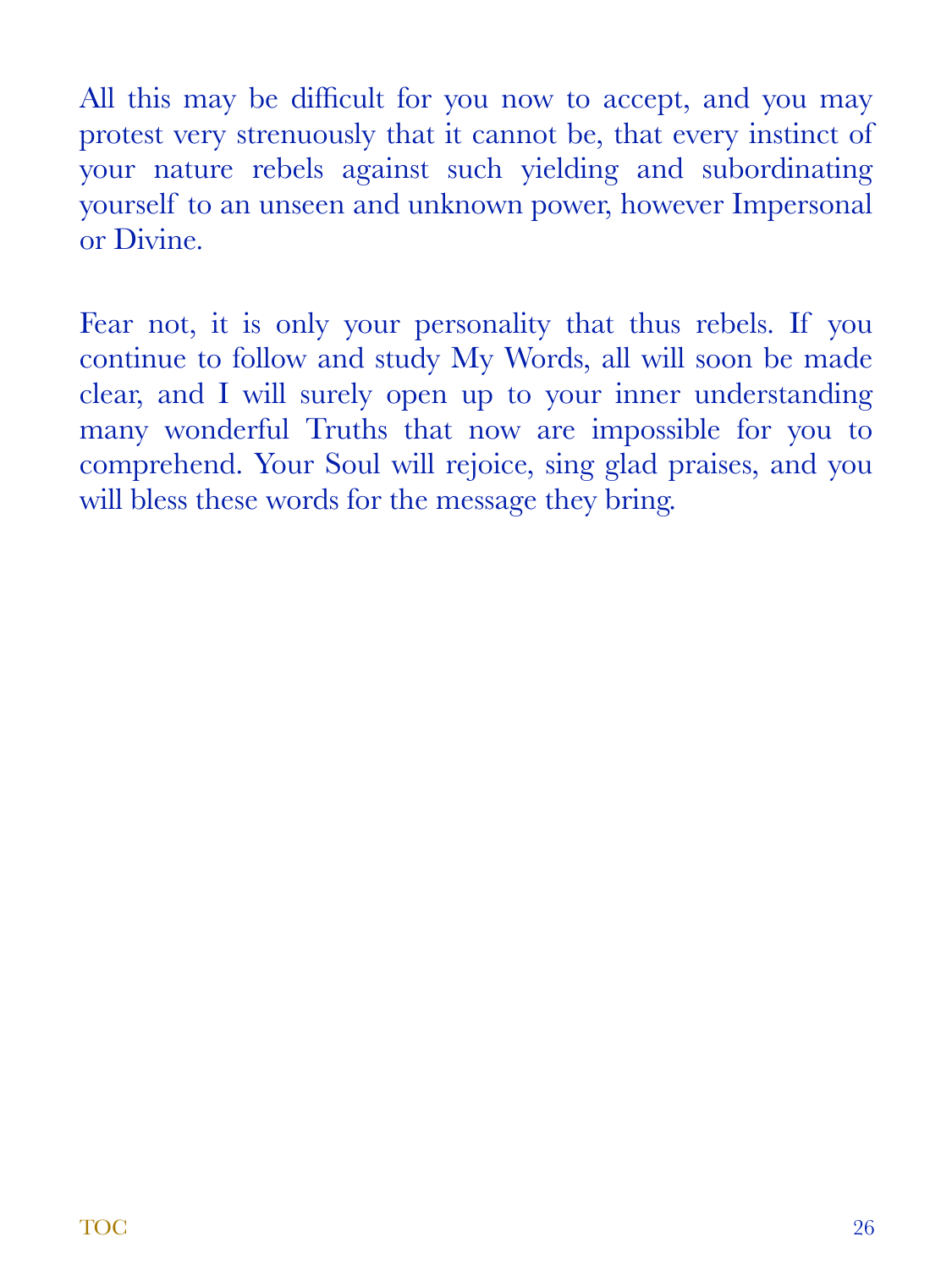#### <span id="page-28-0"></span>THE KEY

#### V

Now you may not even yet know I AM, or believe that I AM really you, or that I AM likewise your brother and your sister, and that you are all parts of Me and One with Me.

You may not realize that the *Souls* of you and your brother and sister, the only real and imperishable parts of the mortal you, are but different phases of Me in expression in what is called Nature.

Likewise you may not realize that you and your brothers and sisters are phases or attributes of My Divine Nature, just as your human personality, with its mortal body, mind and intellect, is a phase of your human nature.

No, you do not realize this yet, but I speak of it now, that you may know the signs when they begin to appear in your consciousness, as they surely will.

In order to recognize these signs, all that now follows must be considered carefully and studied, and should not be passed by until My meaning, at least in some degree, is grasped.

Once you fully understand the principle I here set down, then all My Message will become clear and comprehensible.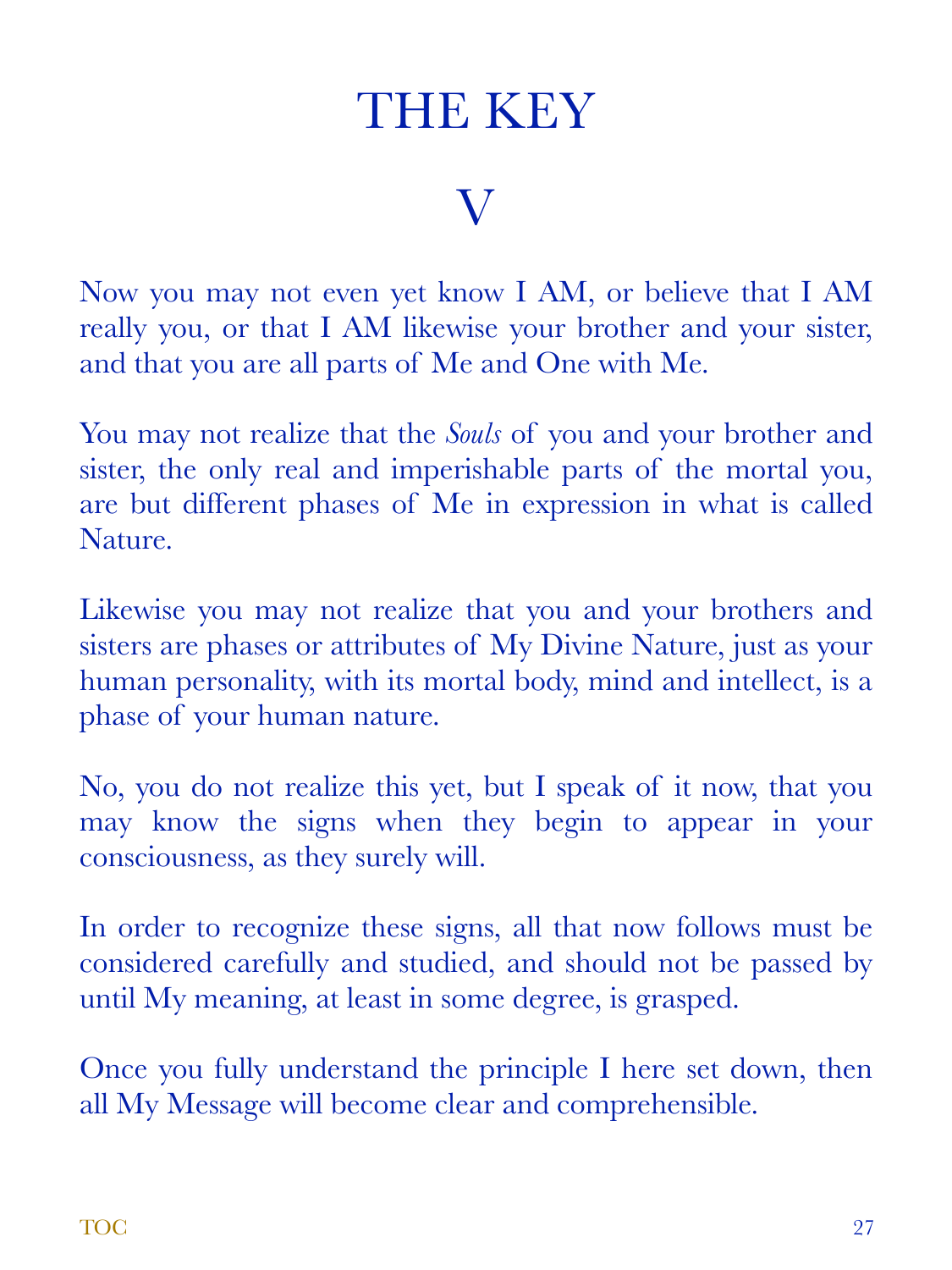I first give you the Key that will unlock every mystery that now hides from you the secret of My Being.

This Key, when you once know how to use it, will open the door to all Wisdom and all Power in heaven and earth. Yea, it will open the door to the Kingdom of Heaven, and then you have but to enter in to become consciously One with Me.

This Key is

"To THINK is to CREATE," or

"As you THINK in your HEART, so is it with you."

Stop and meditate on this that it may get firmly fixed in your mind.

A Thinker is a Creator.

A Thinker lives in a world of his own *conscious* creation.

When you once know *how* "to think," you can create at will anything you wish,  $-$  whether it be a new personality, a new environment, or a new world.

Let us see if you cannot grasp some of the Truths hidden and controlled by this Key.

You have been shown how all consciousness is One, and how it is all *My* Consciousness, and yet is also yours and likewise that of the animal, the plant, the stone, and the invisible cell.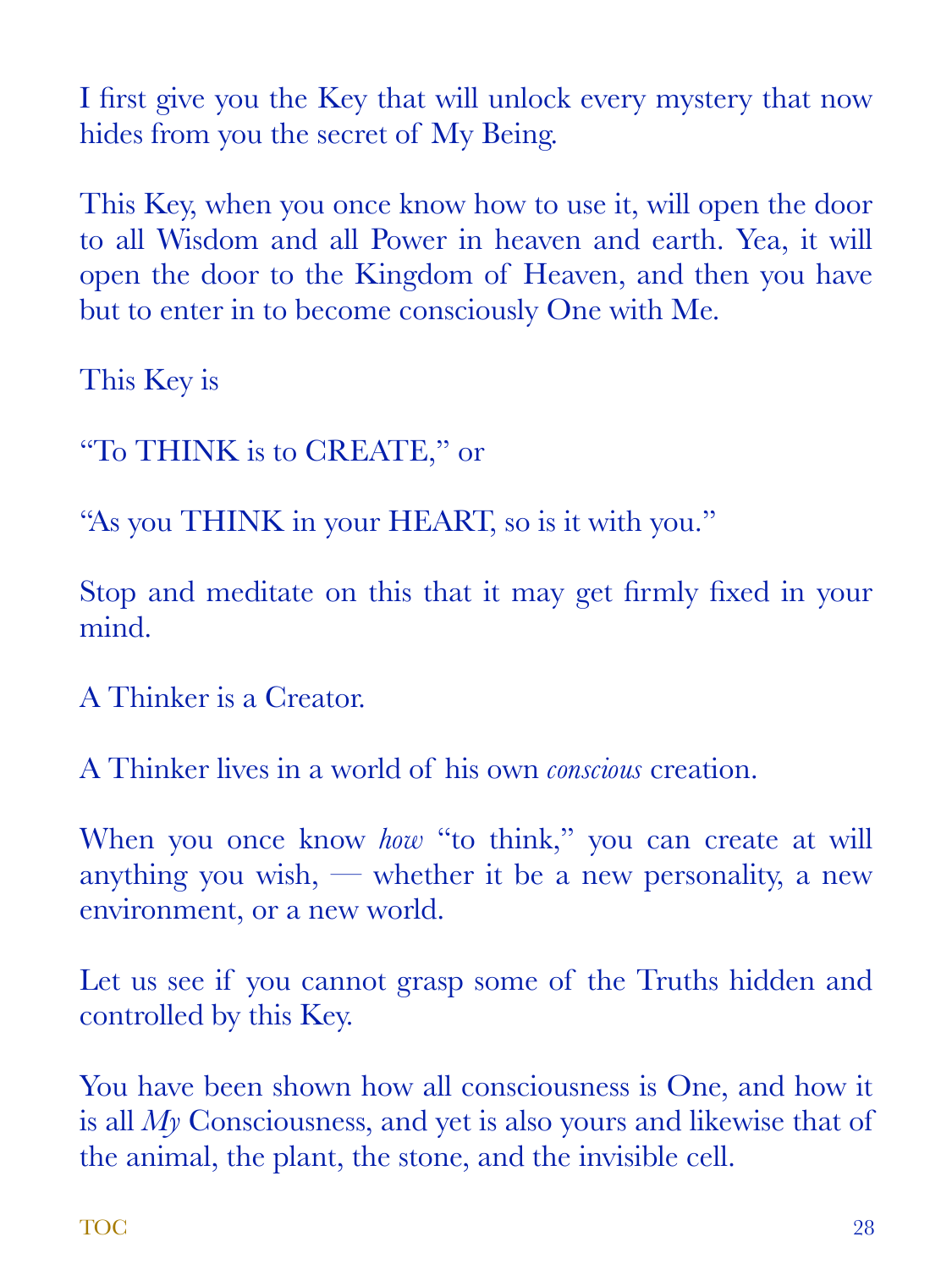You have seen how this consciousness is controlled by My *Will*, which causes the invisible cells to unite and form the various organisms for the expression and use of the different *Centers* of *Intelligence* through which I desire to express.

But you cannot yet see how *you* can direct and control the consciousness of the cells of your own body, not to speak of those of other bodies, even if you and I and they are all one in consciousness and intelligence.

By paying especial attention to what follows, however, you now may be enabled to see this.

Have you ever taken the pains to study out what *is* consciousness? How it seems to be an impersonal state of awareness, of waiting to serve or to be directed or used by some power latent in and intimately related to itself?

How man seems to be merely the highest type of organism containing this consciousness, which is directed and used by this *power* within itself?

That this *power* latent in man's consciousness and in all consciousness is nothing but Will, *My* Will? For you know that all power is but the manifestation of My Will.

Now you have been told that in the beginning I created man in "*My Image and Likeness*," after which I breathed into him the Breath of Life and he became a Living Soul.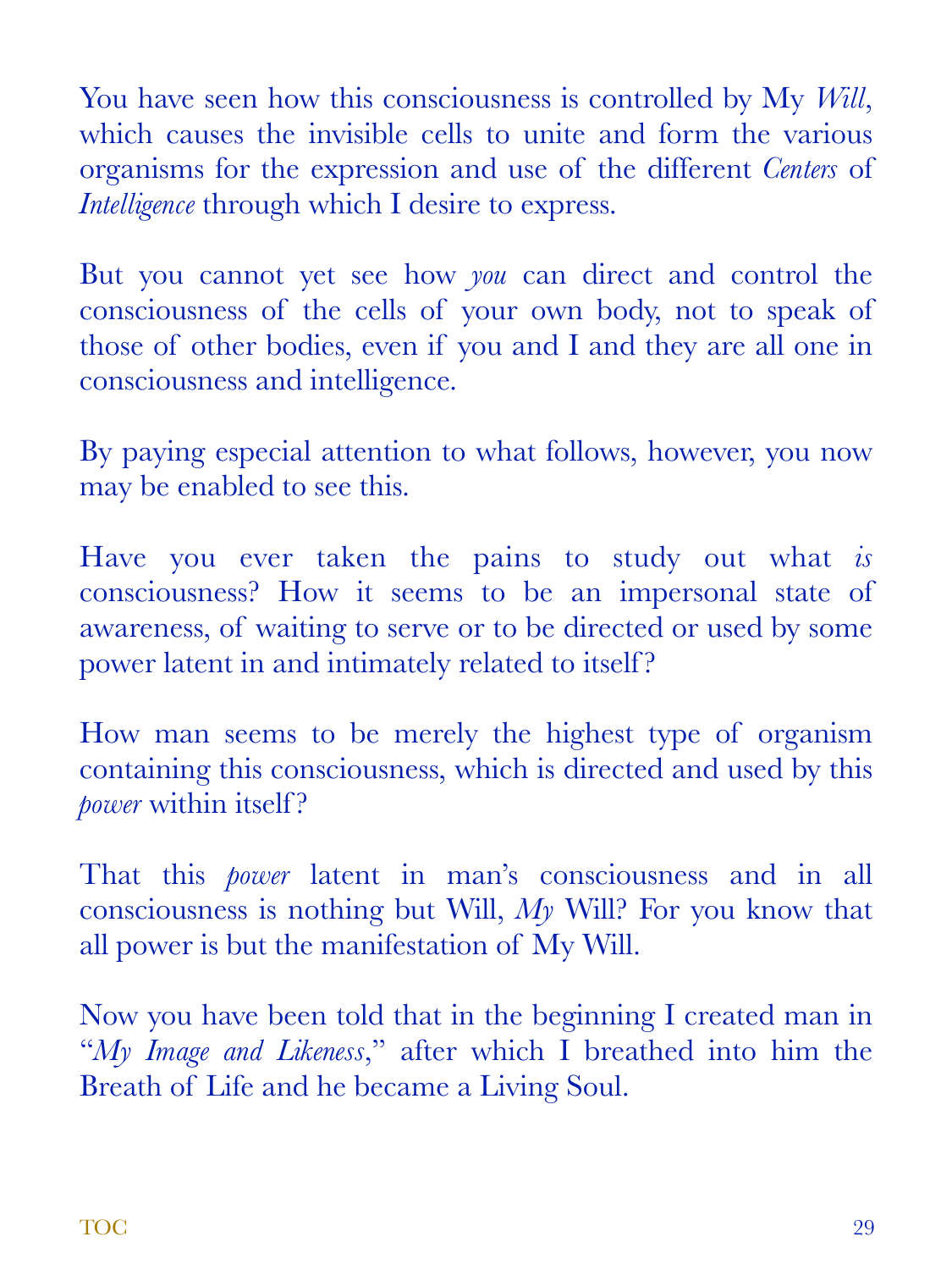By creating man in My Image and Likeness I created an organism capable of expressing *all* of My Consciousness and *all*  of My Will, which means likewise all of My *Power*, My *Intelligence*, and My *Love*. I therefore made it *perfect* in the beginning, patterning it after My own Perfection.

When I breathed into man's organism My Breath, it became alive with  $Me$ ; for then it was I breathed into it  $My Will$  — not from without, but *from within* — from the Kingdom of Heaven within, where *always* I AM. Ever afterward I breathed and lived and had My Being *within* man, for I created him in My Image and Likeness only for that purpose.

The proof of this is, man does not and cannot breathe of himself. Something far greater than his conscious, natural self lives in his body and breathes through his lungs. A mighty power within his body thus uses the lungs, even as it uses the heart to force the blood containing the life it indrew through the lungs to every cell of the body; as it uses the stomach and other organs to digest and assimilate food to make blood, tissue, hair and bone; as it uses the brain, the tongue, the hands and feet, to think and say and do everything that man does.

This power is My Will to BE and LIVE in man. Therefore, whatever man is, I AM, and whatever man does, or you do, I do, and whatever you say or think, it is I Who say or think it through your organism.

You were also told that when man was thus possessed of My Breath he was given dominion over all the kingdoms of the earth. Which means he was made lord of the earth, the sea, the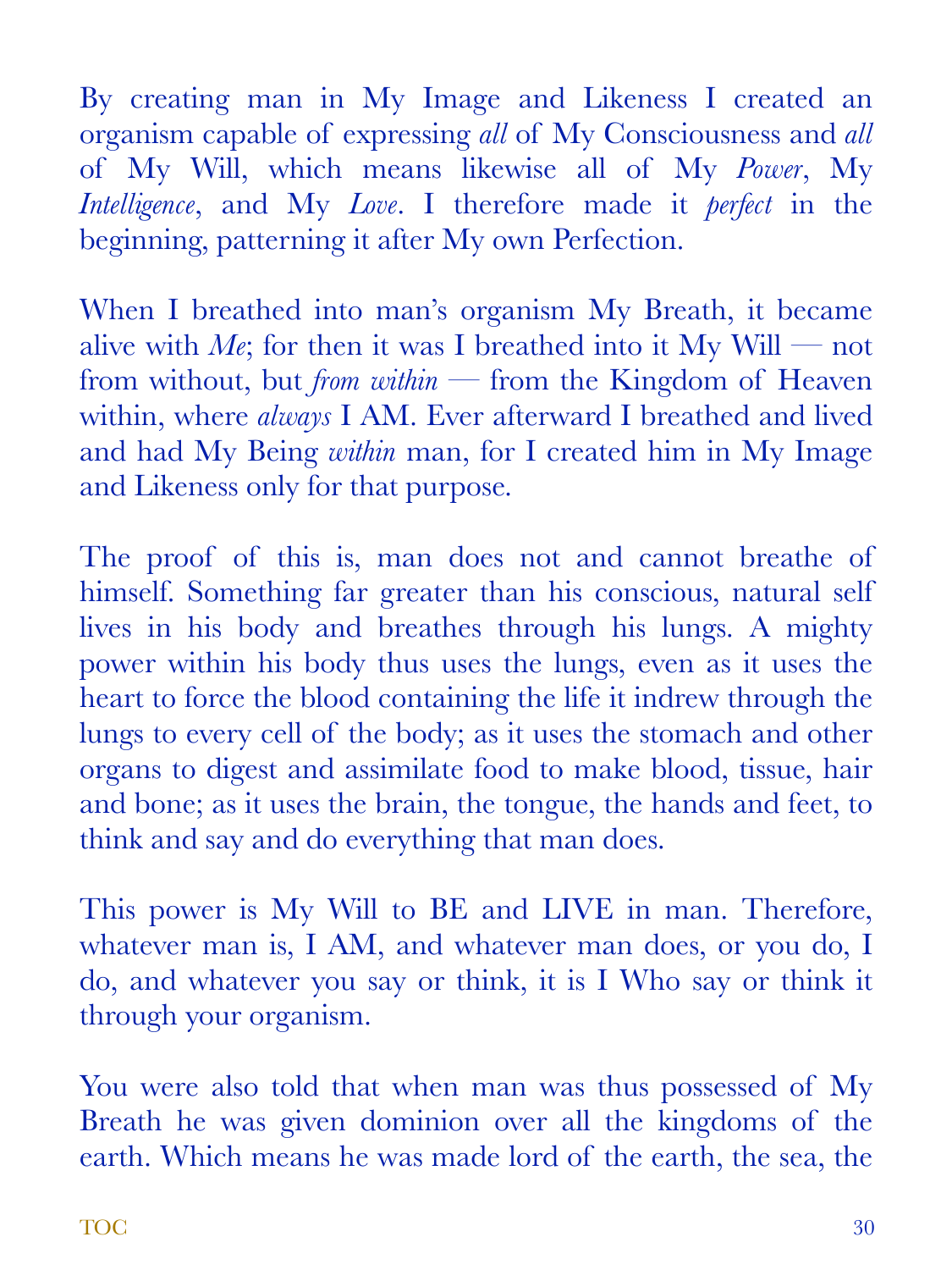air and the *ethers*, and all beings living in all these kingdoms paid him homage and were subject to his will.

This naturally was so, for I, within man's consciousness and within all consciousness, AM always manifesting My Will; and I, the lord and ruler of man's organism, AM likewise the lord and ruler of all organisms in which consciousness dwells. As all consciousness is My Consciousness and It dwells wherever there is life, and as there is no substance in which there is not life, then My Consciousness must be in everything, — in earth, water, air and fire, and therefore must fill all space. In fact it *is* space, or that which man calls space.

Then My Will, being the power latent in all consciousness, must reach everywhere. Therefore man's will, which is but a focalization of My Will, must likewise reach everywhere; hence the consciousness of all organisms, including his own, is subject to man's direction and control.

All it needs is for him *consciously to realize* this, realize that *I*, the *Impersonal Self within* him, *AM constantly* directing, controlling and using the consciousness of *all* organisms every moment of every day of his life.

I AM doing this by and through his *thinking.*

I AM doing this with and through man's organism. Man thinks *he* thinks; but it is *I*, the Real I of him, who think through his organism. Through this *thinking and his spoken word* I accomplish all that man does, and make man and his world all that they *are*.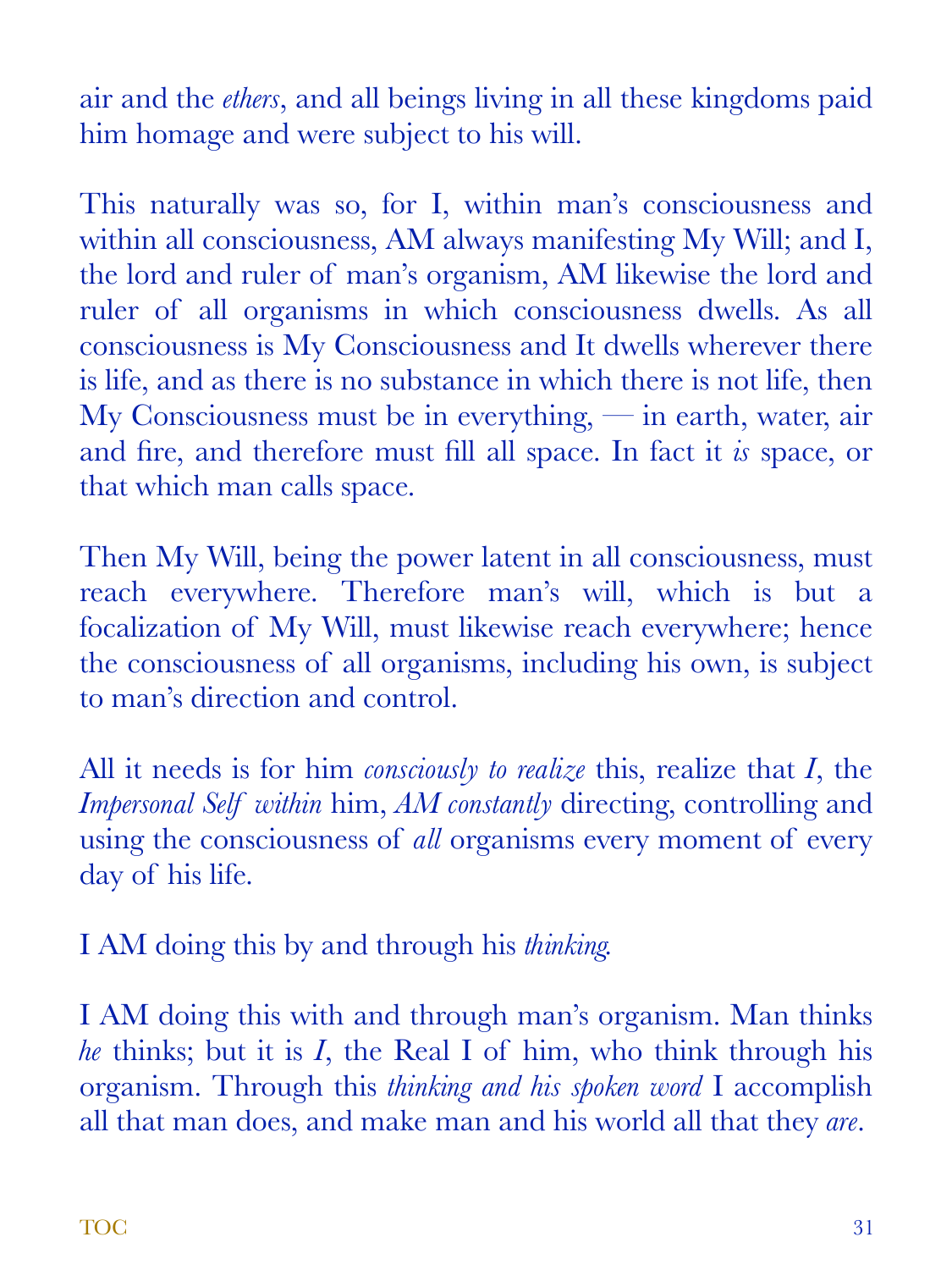It makes no difference if man and his world are *not* what *he* supposes they are.

They are just what I created them to be for *My* Purpose.

But, if I do all the thinking, man does not and cannot think, I hear you say.

Yes, here seems a mystery, but it will be revealed to you, if you note carefully what follows:

For I AM going to teach you — man — *HOW to think*.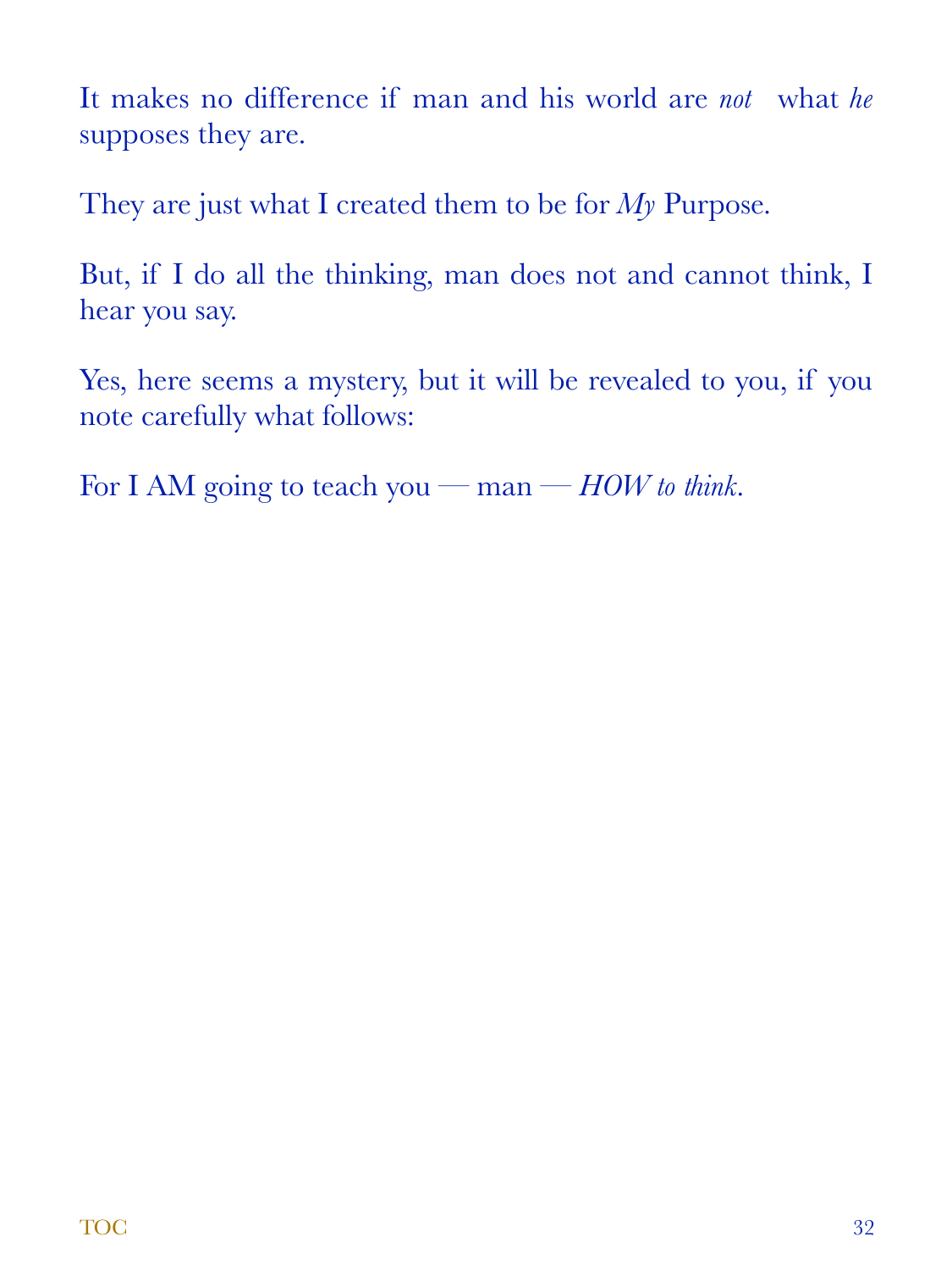# <span id="page-34-0"></span>THINKING AND CREATING VI

I have said that man does not think; that it is I, within him, Who do his thinking.

I have also said man *thinks* he thinks.

As this is an apparent contradiction. I needs must show you that man ordinarily, does not think, any more than he does anything else he *supposes* he does.

For I, within him, do *all* that he does; but I necessarily do it through his organism, through his personality, his body, mind and soul.

I will point out how this can be.

First, try to realize that I made you in My Image and Likeness, and that I have My Being *within* you. Even if you do not know this now and believe that I, God, AM somewhere without, and that we are separated, try for the time being to *imagine* I AM within you.

Next, realize that which you do when you think is not *real* thinking, because it is not *conscious* thinking; for you are *unconscious* of Me, the Inspirer and Director of every idea and thought that enters your mind.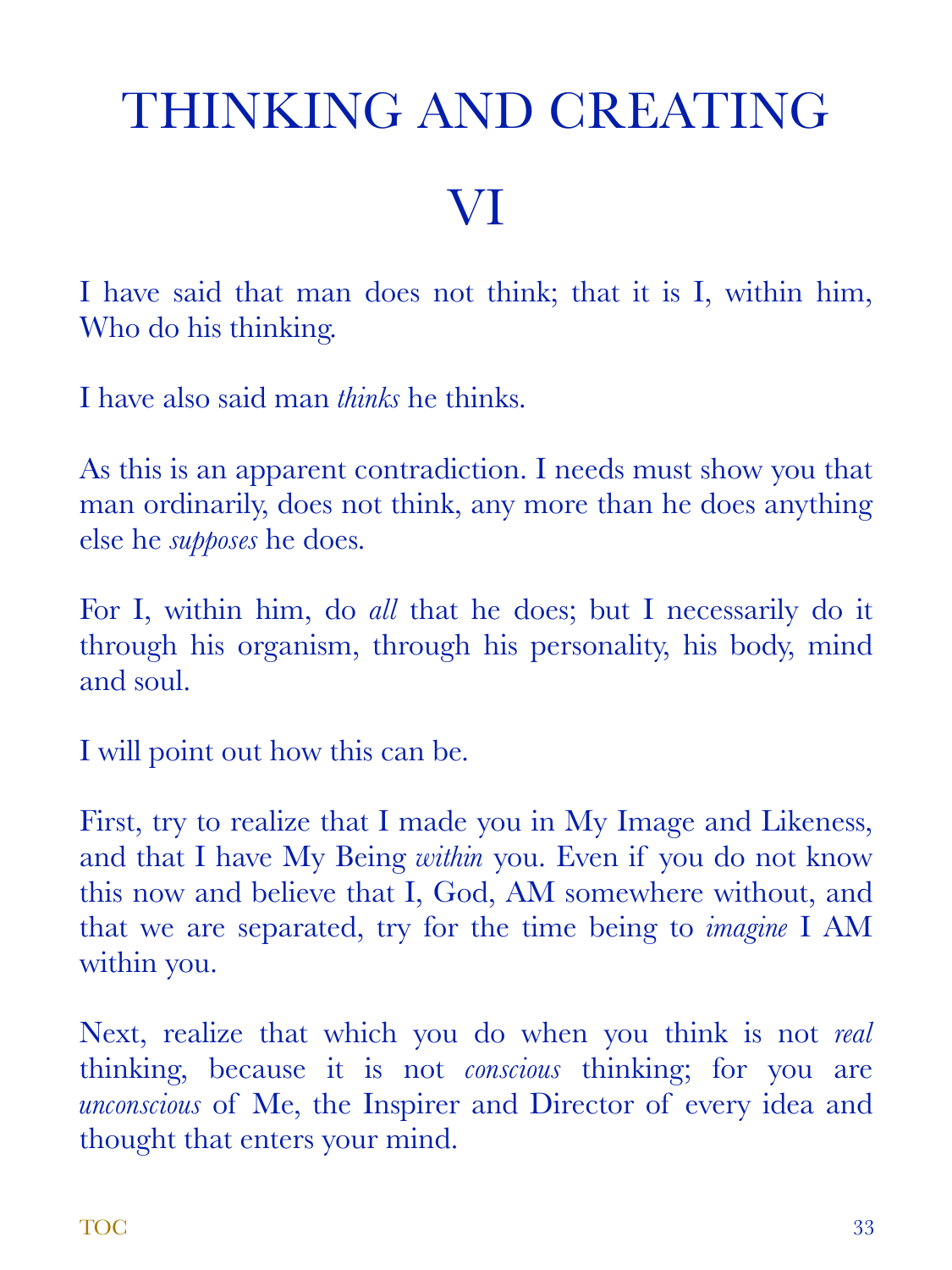Next, realize because *I AM within you*, and you are My Image and Likeness, and therefore possess all of My Faculties, you have the *power* of thinking; but not being conscious that thinking is creating and that it is one of My Divine Powers you are using, you have indeed all your life been thinking, but it has all been *mis*-thinking, or what you would call *error*-thinking.

And this error-thinking, this not knowing it is My Power you have been thus misusing, has been separating you in consciousness farther and farther from Me; but all the time fulfilling My Purpose, which later on will be made manifest to you.

The proof of this is, you *think* you are separated from Me, that you are living in a material World, that your body of Flesh engenders and harbors pleasure and pain, and that an evil influence, called the Devil, is manifesting in the world, opposing My Will.

Yes, you think all these things are so.

They *are* — to you, for all things *are* to man's mortal consciousness what he *thinks* or *believes* they are.

I have likewise caused them to *appear* to man to be what he *thinks* they are. This also is to suit My purpose, and to fulfill the law of creating.

Let us see if this is not true.

If you *believe* a thing is so, is not that thing really so — to you?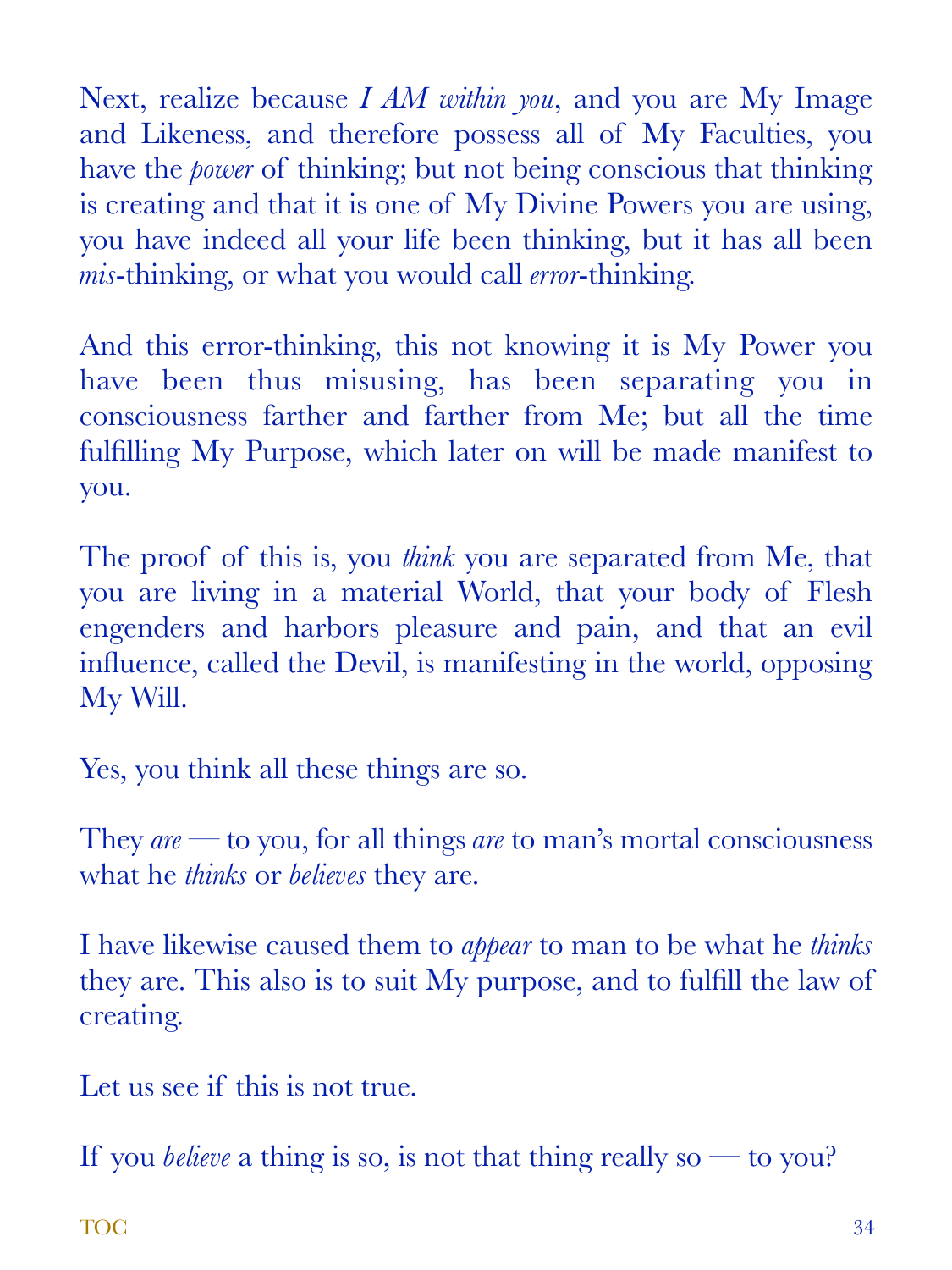Is it not true that a thing seems real to you, like some sin or evil, so-called, some sorrow, trouble or worry, only because your thinking or believing it so makes it such? Others might see that thing entirely differently and might think your view of it foolish. Might they not?

If this is true, then your body, your personality, your character, your environment, your world, *are* what they *appear* to be *to you,* because you have thought them into their present status.

Therefore *you can change them by the same process*, if they do not please you; you can make them whatever you will, by *thinking*  them so. Can you not?

But how can one do *real* thinking, *conscious* thinking, so as to bring about this change? you ask.

First know that I, *your Real Self*, purposely brought to your attention these things which now are displeasing and which cause you to *think* them as being what they now *seem* to be to you. I, and I alone, AM thus preparing your human mind so that, when you turn within to Me in abiding Faith and Trust, I can enable you to see and bring into outer manifestation the *Reality* of these things which now *seem* so unsatisfactory.

For I bring to you everything that, by its outer seeming, can attract or lure your human mind onward in its earthly search, in order to teach you of the illusoriness of all outer appearance of material things to the human mind, and of the fallibility of all human understanding; so that you will turn finally *within* to Me and My Wisdom, as the One and Only Interpreter and Guide.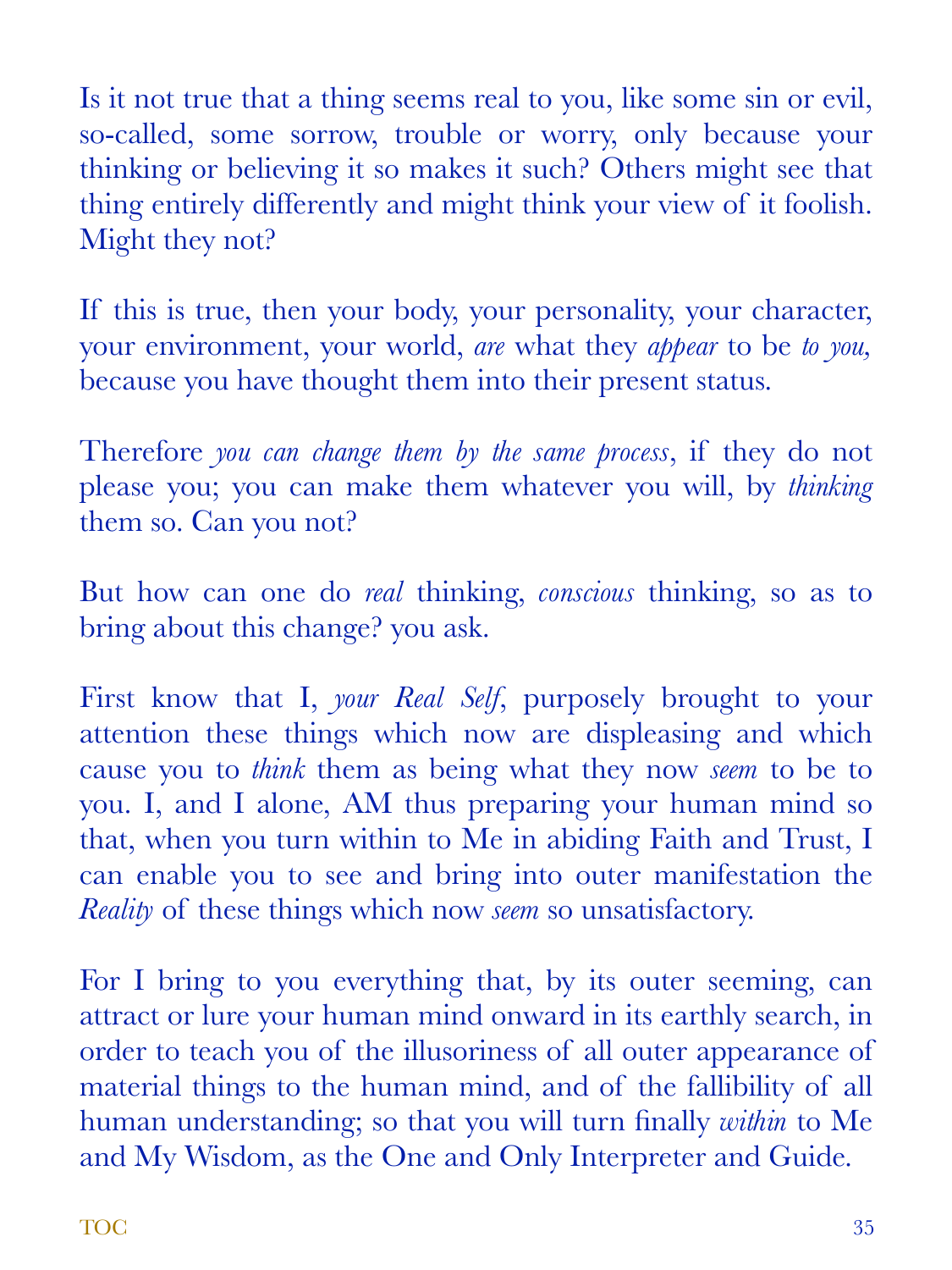When you have turned thus within to Me, I will open your eyes and cause you to see that the only way you can ever bring about this change in thinking, is by first *changing your attitude* toward all these things you now think are not what they ought to be.

That is, if they are unsatisfactory or obnoxious to you and affect you so as to cause you discomfort of body or disturbance of mind, — why, *stop thinking* that they can so affect or disturb you.

For who is the master? — Your body, your mind, or *You*, the I AM within?

Then why not show You *are* master, by thinking the *true* things the I AM of you within wishes you to think?

It is only by your *thinking* these other things, by allowing these inharmonious thoughts to enter your mind and by so doing *giving them the power* so to affect or disturb you, that they have any such influence over you. When you stop thinking *into* them this power, and *turn within to Me and allow Me to direct your thinking*, they will at once disappear from your consciousness, and dissolve into the nothingness from which you created them *by your thinking.*

When you are willing to do this, then and then only are you ready to receive Truth, and, by proper conscious thinking, directed by Me, to create the true and permanent things I within wish you to create.

Then, when you can thus distinguish the true from the false, the real from the seeming, your conscious thinking will be as potent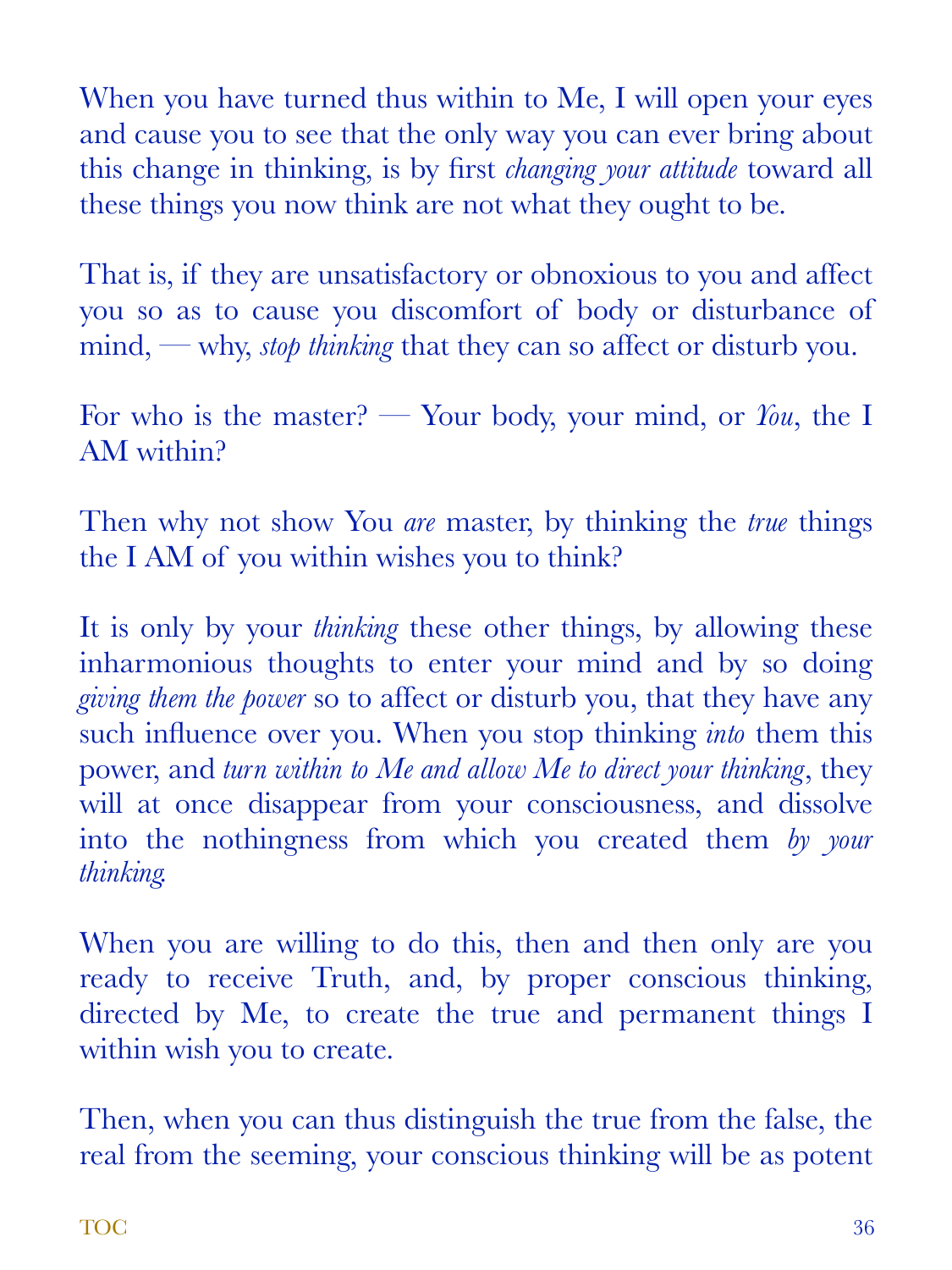to create all things you desire, as has been your *un*conscious thinking in the past in creating those things you once desired but now find obnoxious.

For it was by your unconscious thinking, or thinking unconscious of the control your desires exercised over your creative power, that your world and your life are now what you sometime in the past desired them to be.

Have you ever studied and analyzed the process of the working of your mind when a new Idea fertile with possibilities appears?

Have you noticed the relation that Desire bears to such an Idea, and how, *through thinking*, that Idea is finally brought to actual fruition?

Let us study this relation and process.

There is always first the Idea, not considering at this moment the necessity or occasion for Its appearance. It matters not whence the Idea comes, from within or without; for it is always *I* who inspire It or cause It to impress your consciousness at the particular moment it does.

Then, just to the extent that you grow quiet and focus your attention upon that Idea, stilling all the activities of your mind and eliminating all other ideas and thoughts from your consciousness, so that Idea can have full sway, do I illumine your mind and cause to unfold before your mental gaze the various phases and possibilities contained within that Idea.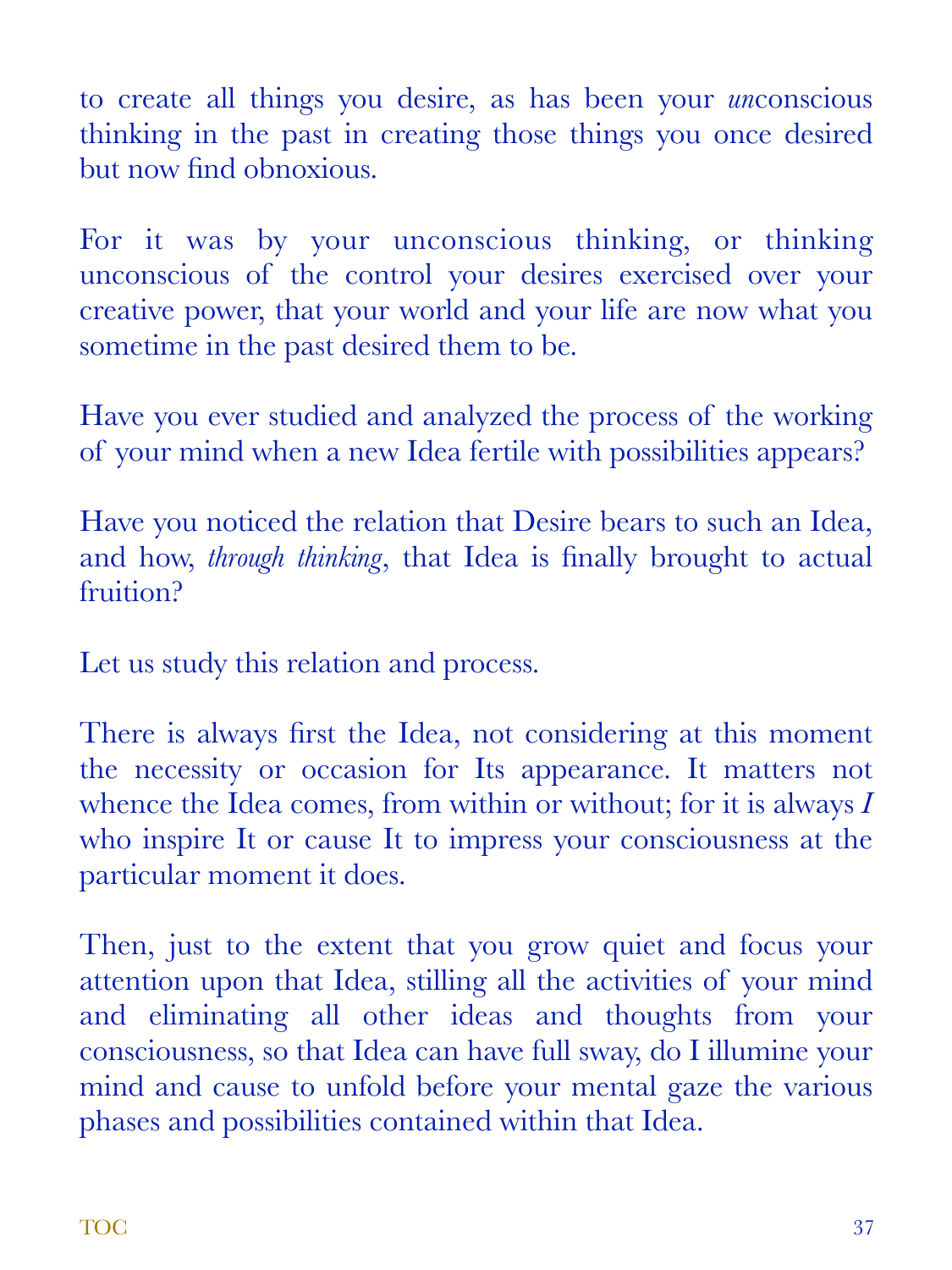This takes place, however, up to this point, without any volition on your part, other than focusing or concentrating your attention upon the Idea.

Once I have given your human mind a view of Its possibilities, and have enlisted your interest, then does your human personality take up its task; for as I created and inspired the Idea in your mind, so did I cause that Idea to fructify therein and give birth to Desire, — desire to bring into outer manifestation all the possibilities of the Idea, Desire thus becoming the mortal agent of My Will and supplying the motive Power; just as the human personality is the mortal instrument used to confine and focus that Power.

Yes, all ideas and all desires come thus from Me. They are My Ideas and My Desires which I inspire in your mind and heart in order to bring them through you into outer manifestation.

You have no ideas of your own and could not possibly have a desire that came from other than Me, for I AM all there Is. Therefore *all* desires are *Good*, and when thus understood unfailingly come into speedy and complete fulfillment.

You may wrongly interpret My Desires, My Urges from within, and seek to use them for your own selfish purpose, but even while permitting this they still fulfill My Purpose. For it is only by letting you misuse My Gifts and by the suffering such misuse brings, that I can make you into the clean and selfless channel I require for the perfect expression of My Ideas.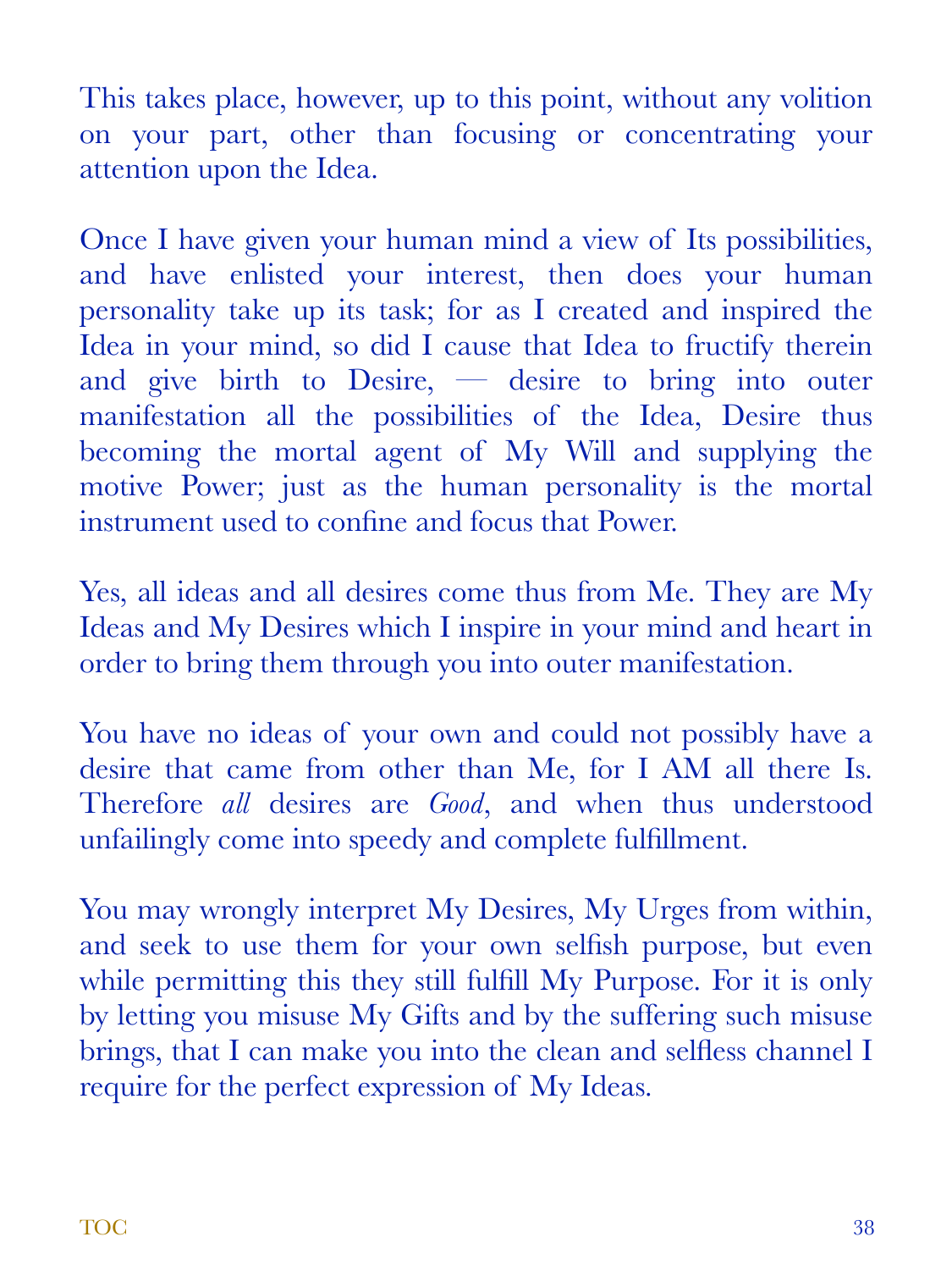We have, then, first the Idea in the mind; then the Desire to bring the Idea into outer manifestation.

So much for the relation. Now for the process of realization.

In accordance with the definiteness with which the picture of the Idea is held in the mind, and the extent to which the Idea *possesses* the personality, does its creative Power, impelled by Desire, proceed with Its work. This It does by compelling the mortal mind to *think out* or to imagine (image in), or, in other words, to build mental forms into which I can pour, as into a vacuum, the Impersonal, elemental, vital substance of the Idea. When the Word is spoken, either silently or audibly, consciously or unconsciously, this substance at once begins to materialize Itself, by first directing and controlling the consciousness and all the activities of both mind and body, and of all minds and all bodies connected with or related to the Idea, — for remember, all consciousness, and all minds and all bodies are Mine, and are not separated but are One and wholly Impersonal, — and then so attracting, directing, shaping and molding conditions, things and events that, sooner or later, the Idea actually comes forth into definite, tangible manifestation.

So it is that every thing, every condition, every event that ever transpired, was first an Idea in the mind. It was by desiring, by *thinking*, and by speaking forth the Word, that these ideas came into visible manifestation.

Think this out and prove it for yourself.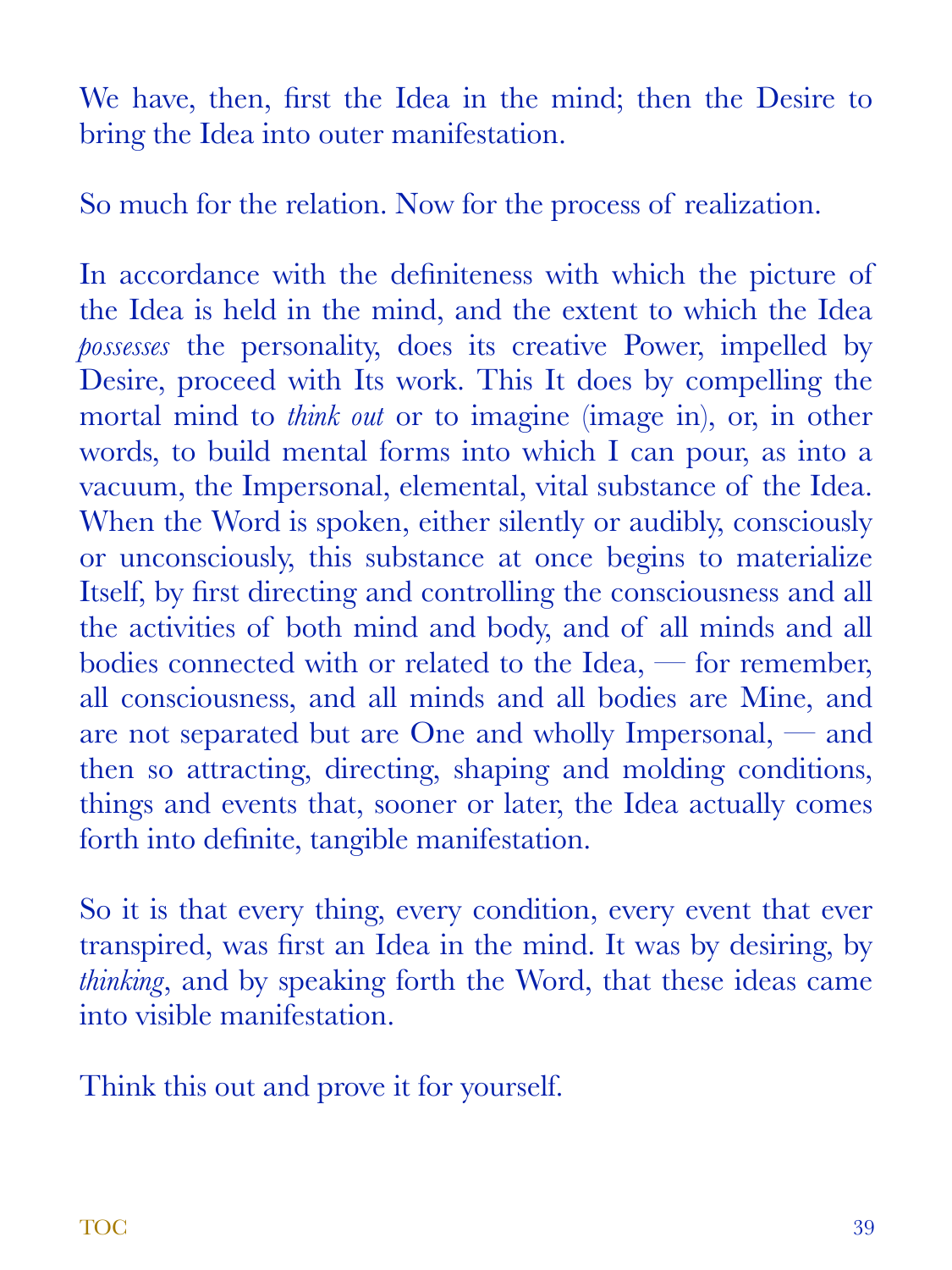This you can do, if you will, by taking any Idea that comes and following it out through the above process to realization; or by tracing back any feat you have accomplished, any picture you have painted, any machine you have invented, or any particular thing or condition now existing, to the Idea from which it sprang.

This is the plan and process of all true thinking, and therefore of all Creation.

Listen! *You* have now and always have had, through this power of thinking, dominion over all the kingdoms of the earth. If you but know it, You have now, this moment, only to Think and  $SPEAK$  THE WORD,  $-$  realizing your power, and that I, God, your Omniscient, Omnipresent, Omnipotent Self, will bring about the results,  $\frac{d}{dx}$  and the waiting consciousness of the invisible cells of all matter upon which your will and attention become focused,  $-$  which waiting consciousness is My consciousness, remember, — will begin immediately to obey and do exactly according to the image or plans you have prepared by your *thinking*.

For all things are made by the Word, and without the Word was not anything made that was made.

When you can once realize this and can *know* that I AM Consciousness within you is *one* with the consciousness of all animate and inanimate matter, and that Its will is one with your will, which is My Will, and that all your desires are My Desires, then will you begin to know and *feel* Me within, and will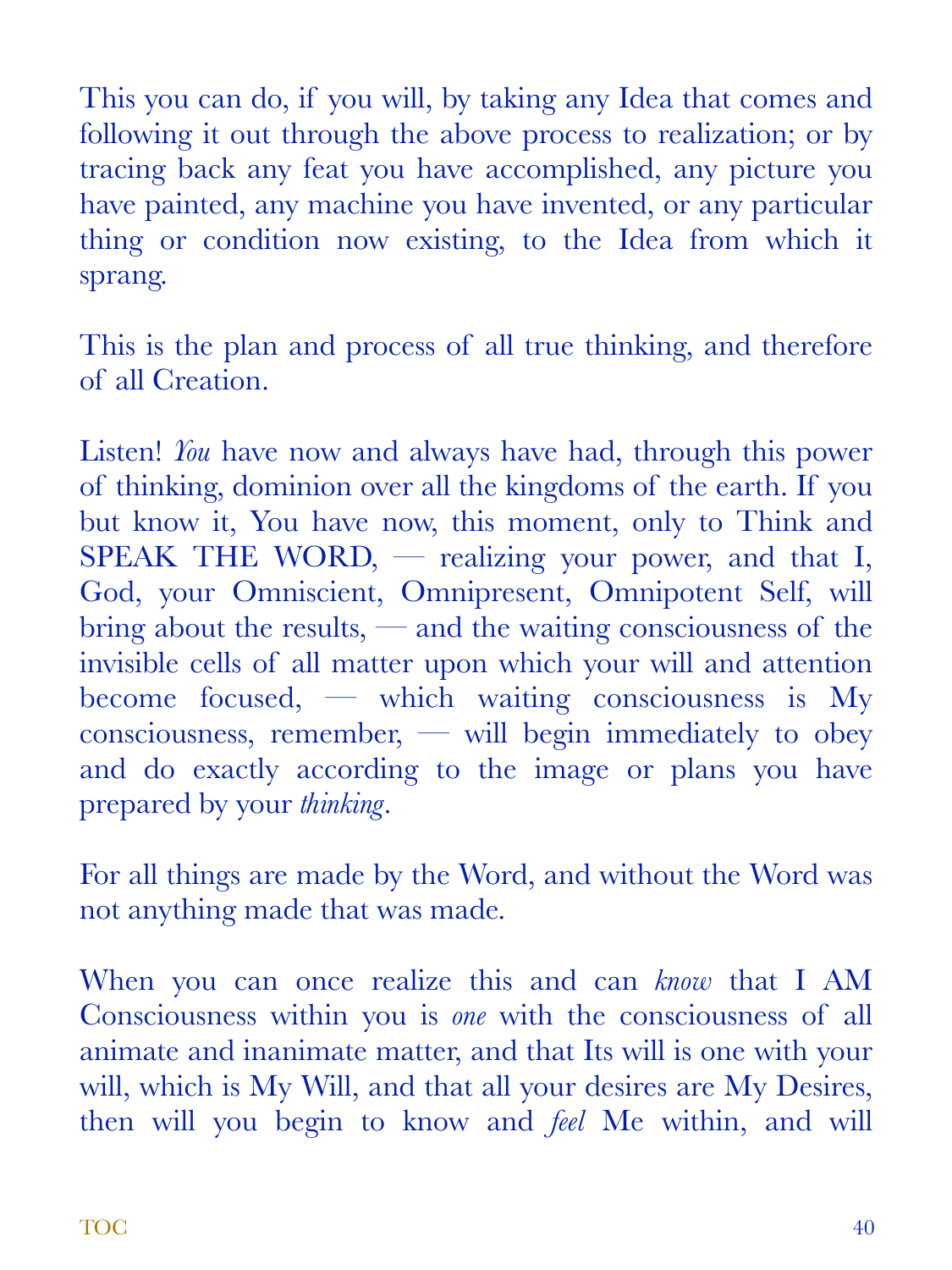acknowledge the Power and Glory of My Idea, which is eternally expressing Itself Impersonally through you.

But it is first wholly necessary that you learn *HOW to think*, how to know *Your* thoughts, those directed by Me, from the thoughts of others; how to trace thoughts back to their source and to banish undesirable ones at will from your consciousness; and finally how to control and *utilize* your desires so that they will always serve *You*, instead of your being a slave to them.

You have within you all possibilities. For I AM there. My Idea must express, and It must express through you. It will express itself perfectly — if you but let it; if you will only still your human mind, put aside all personal ideas, beliefs and opinions, and let if flow forth. All you need to do is to turn within to Me, and *let Me direct your thinking* and your desires, let Me express whatever I will, you personally accepting and *doing* what I desire you to do. Then will your desires come true, your life become one grand harmony, your world a heaven and your self one with My Self.

When you have begun to realize this and have glimpsed somewhat of its inner meaning, then you will be ready to grasp the real import of what follows.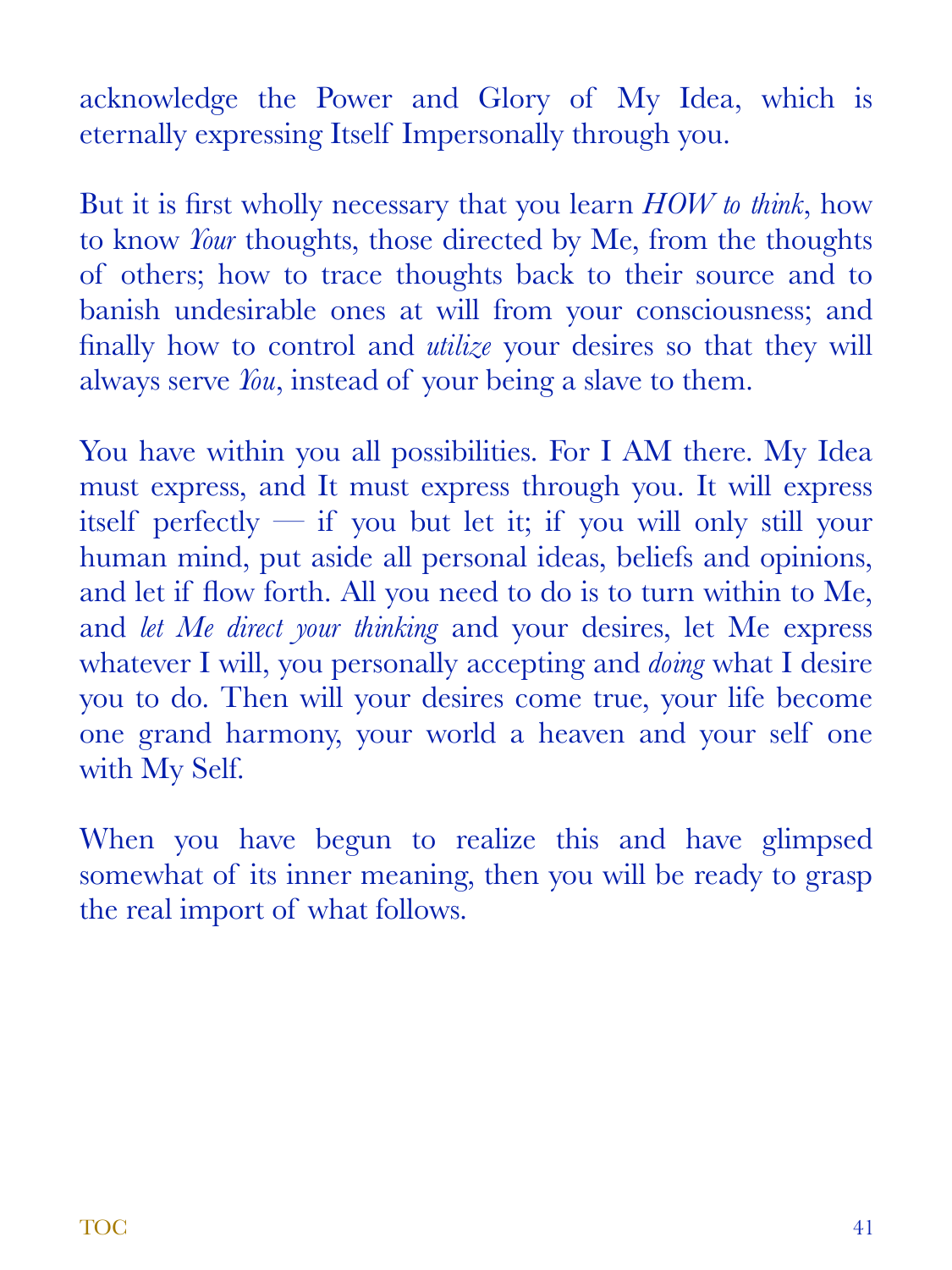## THE WORD

### VII

We will now take the Key and show you how the plan and process just described is the one by which the world came into existence, how the earth and all that is in it and on it, including yourself and your brothers and sisters, are but the outer manifestations on an Idea, My Idea, which is *now being thought* into life expression.

I, the Creator, AM the Original THINKER, the *One* and *Only* THINKER.

First know that.

As previously stated, man does not think. It is I Who think through his organism.

Man believes he thinks, but before he has awakened to a realization of Me within he only takes the thoughts I attract to or inspire in his mind, and, mistaking their real meaning and purpose, places a *personal* construction upon them and, through the selfish desires thus aroused, creates for himself all his troubles and brings upon himself all his woes.

These apparent mistakes, misconstructions and interferences of man are in reality only the obstacles in his way to be overcome, that he may, through the overcoming, finally develop a body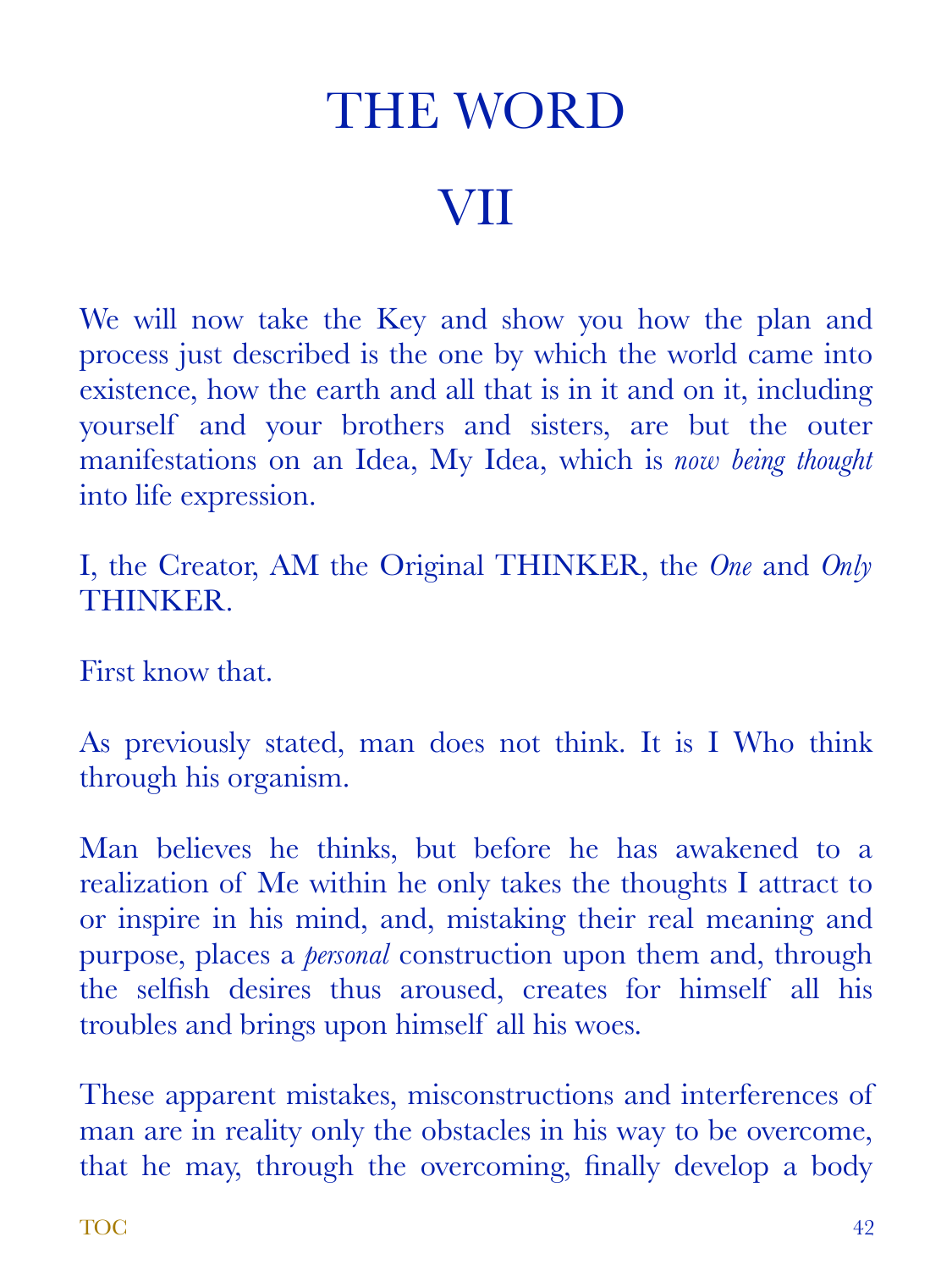and mind strong and clean and capable enough to express perfectly and consciously this Idea of Mine eternally working within his Soul.

Man, then, is only the organism I AM thus preparing through which to manifest the perfection of My Idea. He provides the personality, with its body, mind and intellect, through which I can express this Idea perfectly, the physical brain with which I can think and speak It into outer manifestation.

I plant in man's brain an Idea — any idea. That idea would grow, mature and speedily ripen into complete outer fruition or manifestation, — if man only would let it, would give his mind and all its thoughts, his heart and all its desires wholly over to Me, and let Me come forth as the perfect fulfillment of that Idea.

I will now plant in your brain-mind an Idea. May It grow, mature and ripen into the glorious harvest of Wisdom which is awaiting you, — if you *let Me* direct Its growth and expression through you.

In one of My other Revelations, called the Bible, you are told much about "The Word" but very few, even the most learned Bible students, comprehend My meaning.

You are told that:

"In the beginning was the Word, and the Word was with God, and the Word was God.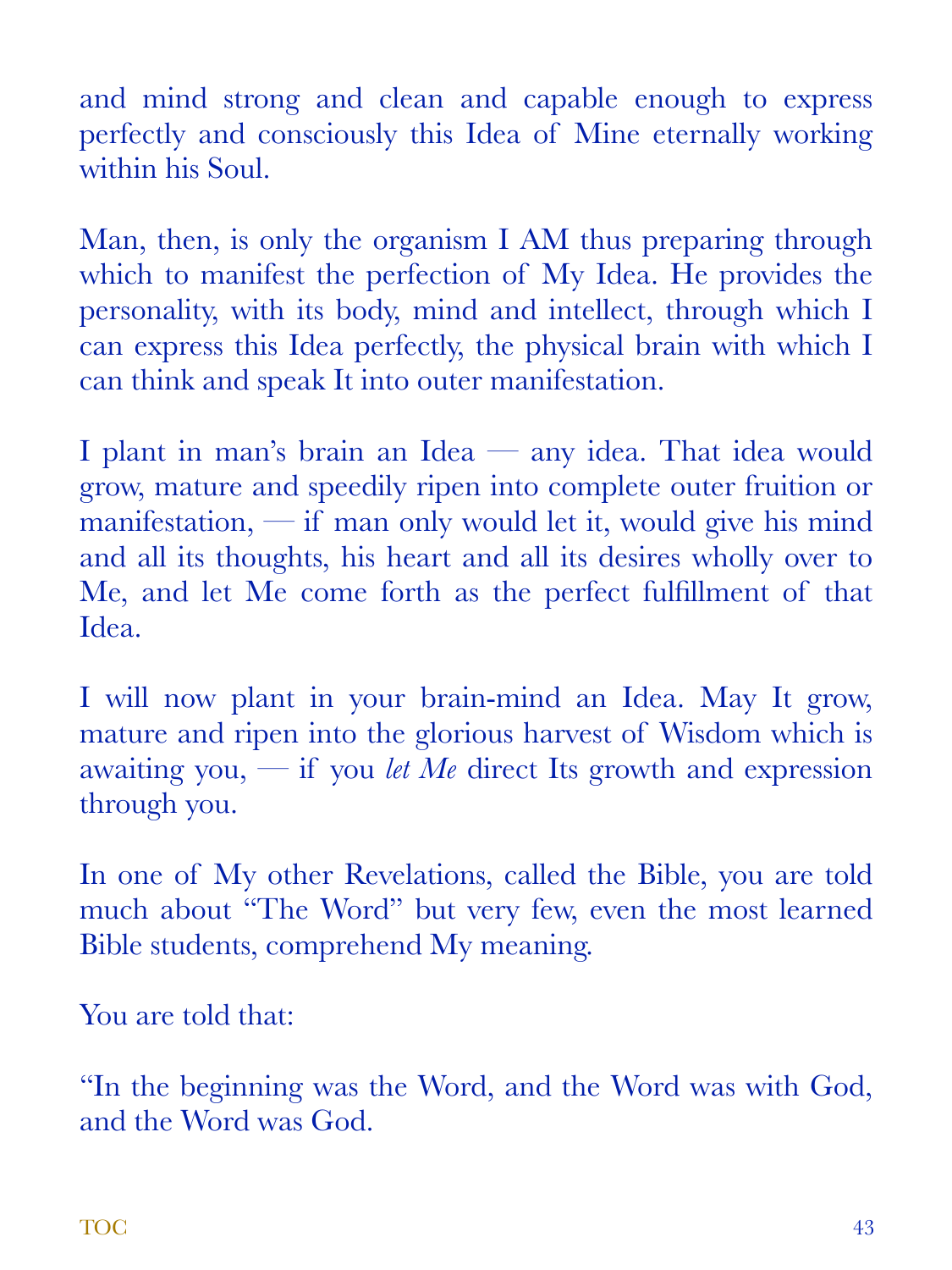"The same was in the beginning with God.

"All things were made by him,  $-$  by the Word,  $-$  and without  $\text{Him}$  — the Word — was not anything made that was made."

You shall learn herein *how* My Word was in the beginning, how It was *with* Me, and how It was *I*, My Self; how all things were made by Me and by My *Word*, and that without Me and My Word was nothing made that now exists.

Now, a word to the human understanding is a symbol of an Idea; that is, it stands for, embodies, and represents an Idea.

*You* are a Word, a symbol of an Idea, if you can see it. So is a diamond, a violet, a horse.

When you can discern the idea back of the symbol, then you know the soul or the reality of the manifestation *appearing* as a man, a diamond, a horse, a violet.

Hence, a word, as used in the above quotation, means an Idea, an Idea latent and unmanifest, however, waiting to be expressed, or thought and spoken forth, in some *form* or another.

*The* Word that was in the beginning and that was with Me was then not only an Idea, but It was *My Idea of My Self IN EXPRESSION* in a *new* state or condition, which you call earth life.

This Idea was I, My Self, because It was part of Me, being as yet latent and unmanifest within Me; for It was of the substance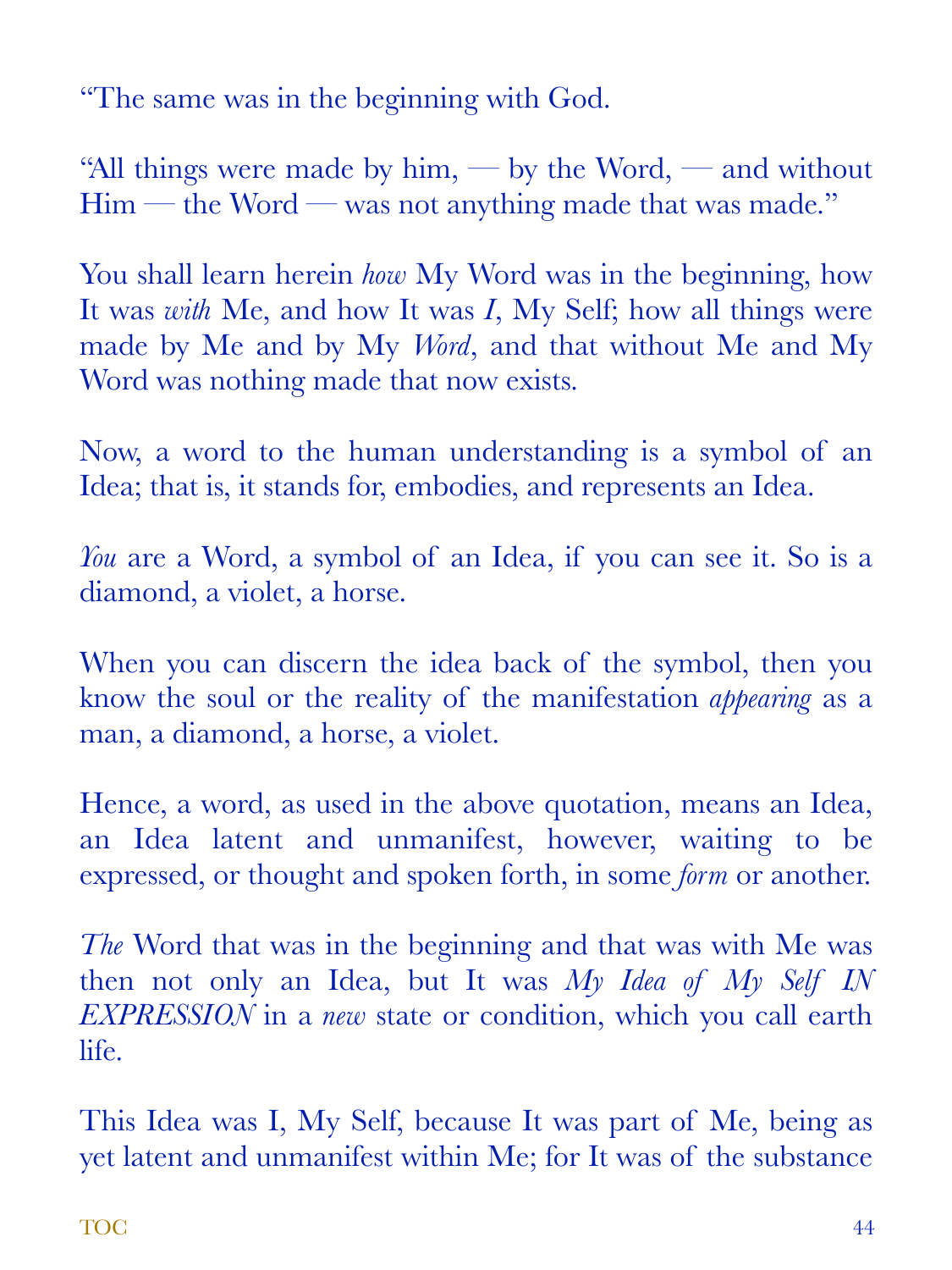and essence of My *BE-ing*, which is Itself an Idea, the One Original Idea.

All things were made by Me by the vitalized action of this, My Idea, being thought and spoken into expression; and nothing has been or ever can be expressed in earth life without having My Idea as the primary and fundamental cause and principle of its being.

This, My Idea, therefore, is now in the *process* of unfoldment or of being thought into outer expression — some call it evolution, — just as is the flower when the bud puts forth from the stalk and finally opens into the blossom, obeying the urge to express My Idea hidden within its soul.

Just so will I develop and unfold all My mediums of expression, which shall finally, unitedly and completely picture forth My Idea from out their souls, in all the glory of Its perfection.

At present these mediums are of such nature that they require many languages of many types, from the simplest to the most complex, composed of almost an infinite number of Words, to express My Idea.

But when I shall have completely thought *out* My Idea, or shall have perfected My many mediums of expression, then shall My Idea shine forth in every Word, each, in fact, being a perfect part or phase of My Idea, all so chosen and arranged that they will really be as *one* Word, radiating the sublime significance of My Meaning.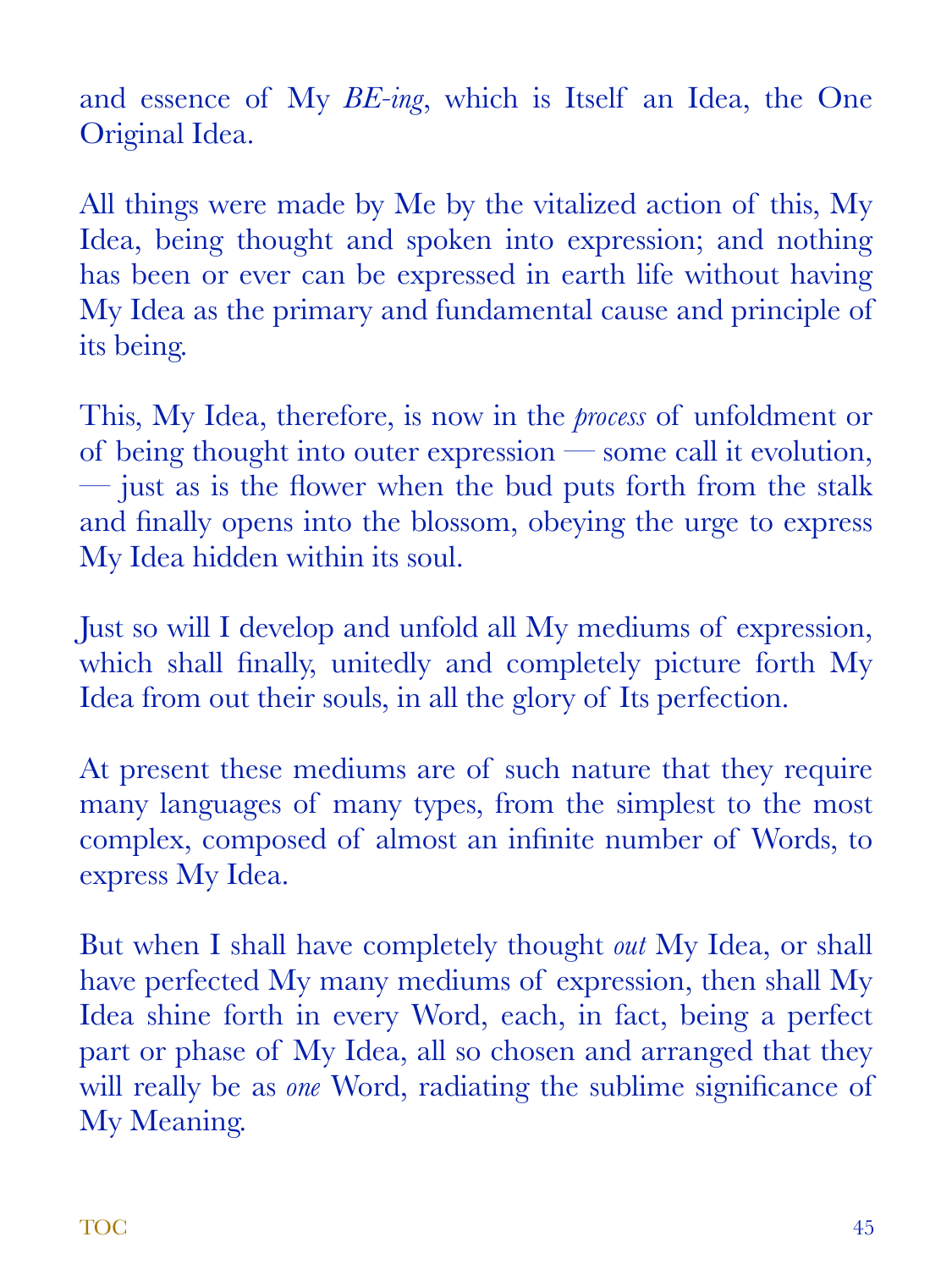Then shall all languages have melted, merged, into one language, and all Words into One Word; for *all* mediums shall have become flesh, and all flesh shall have become One flesh, the *now perfected medium* for the complete expression *in One Word* of My Idea, — My SELF.

Then shall My SELF, now capable of being expressed by these perfected Words, shine through Its medium of expression, through the personalities, their bodies, minds and intellects; and *the Word shall have become flesh, or shall BE the flesh*.

This means that all Words, through the regenerative power of My Idea within, shall have evolved *through* the flesh, transmuting and spiritualizing it and making it so transparent and pure that the personality will have nothing more of earth nature left in it to *hinder* Impersonal expression, enabling My SELF, therefore, to shine forth perfectly and become fully manifest; thus amalgamating once more all Words and all flesh into One Word, *THE WORD, which was in the beginning*, and which then will shine through all created flesh as the SUN OF GLORY, — The CHRIST of GOD!

This is the *plan* and *purpose* of My Creation and of all manifested things.

A glimpse of the *process* of My Creation, or of My Thinking My Idea of My Self into Earth expression, will be given in what follows.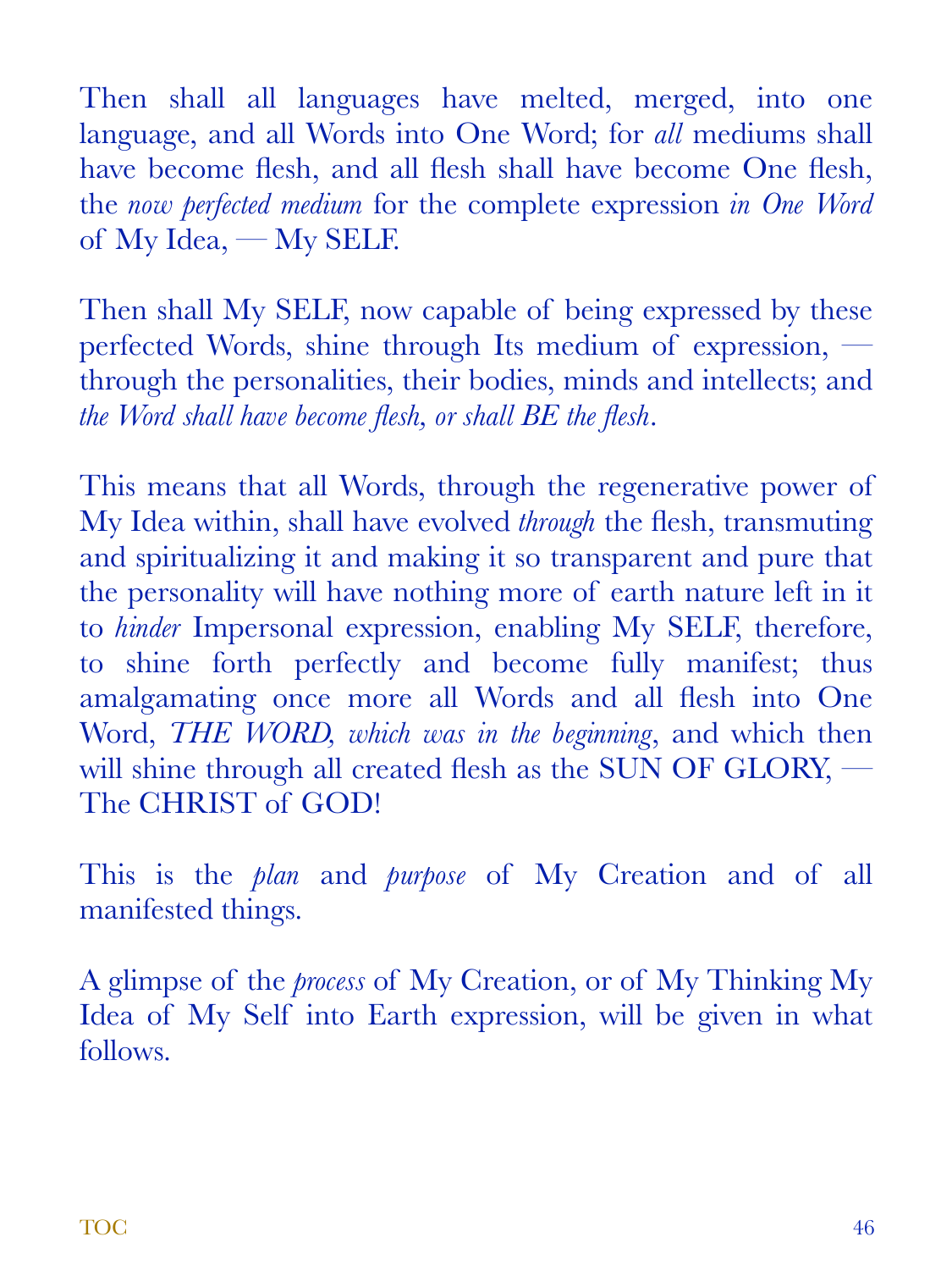### MY IDEA

## **VIII**

You have been told that the Earth and all things belonging to it are but the outer manifestations of My Idea, which is now in the *process* of being thought into perfect expression.

You have been shown that My Idea is responsible for all created things, and that It is both the Cause and the Reason for all manifestations, yourself and your brothers and sisters included, all of which have been thought into existence by Me, the One Original Thinker and Creator.

We will now trace the course of that Idea *from the beginning*, through Its various stages of Earth expression, as well as the process of My Thinking that Idea into its present state of manifestation.

In the beginning, at the dawn of a new Cosmic Day, when the Word consciousness was just awakening and the stillness of Cosmic Night yet prevailed, I The THINKER, conceived My Idea.

This My Idea of My Self in manifestation in a *new* condition, called Earth expression, I saw completely pictured in the mirror of My Omniscient Mind. In this mirror I saw the *real* Earth shining forth brilliantly in the Cosmos,  $\overline{\phantom{a}}$  a perfect Sphere, where *all* the Infinite phases, attributes and powers of My Divine Nature were finding *perfect* expression through the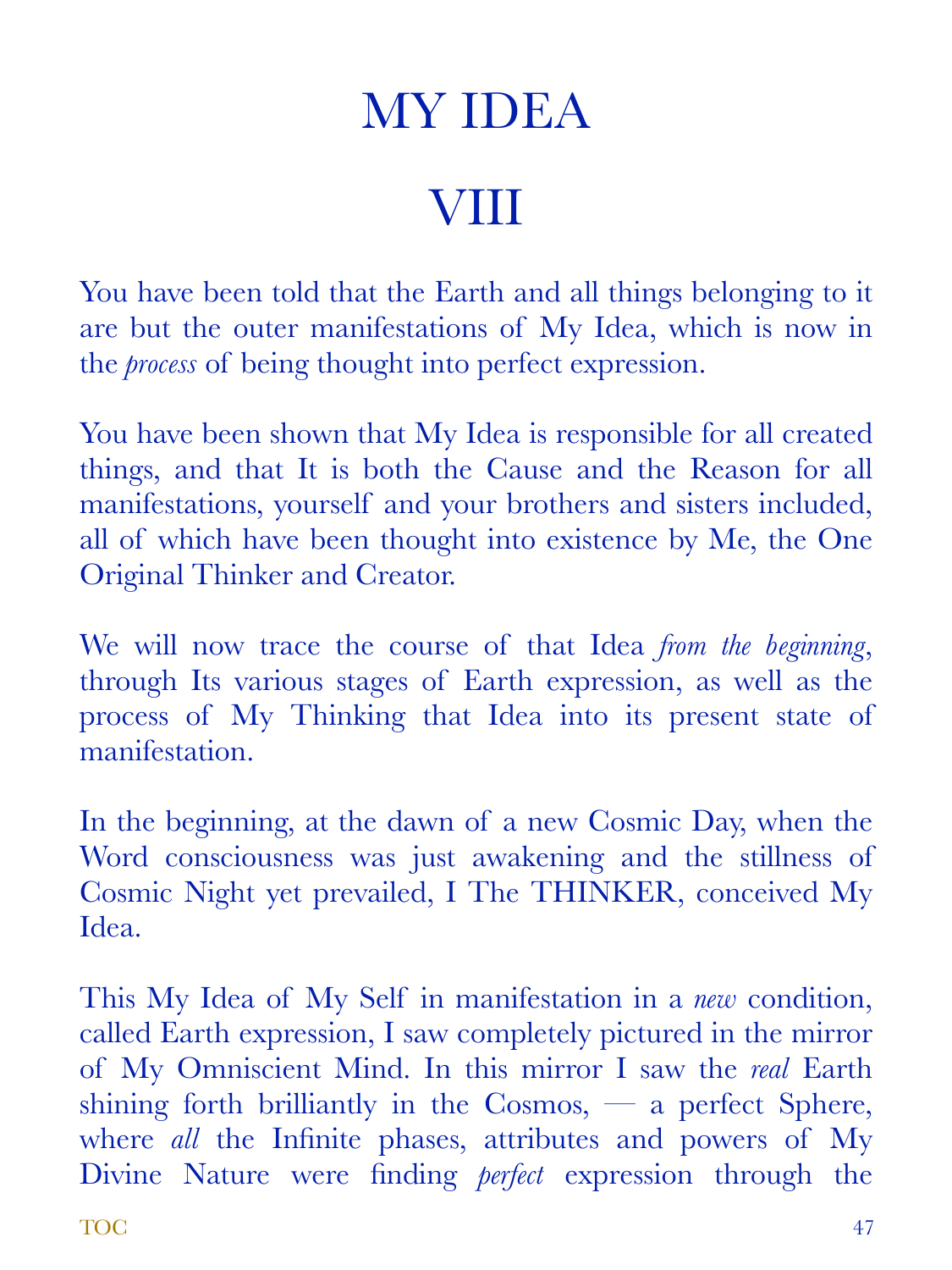medium of Angels of Light, living Messengers of My Will, My Word in the Flesh, even as It is in the Celestial World of the Eternal.

I saw My Self manifesting outwardly as Nature, and My Life as the vivifying and evolving Principle back of all Manifestation. I saw Love, the Divine Creative Power, as the animating and vitalizing Force back of all Life, and My Desire to give perfect expression to that Love as the Potential and Real Cause and Reason of the birth of My Idea.

All this I saw mirrored in My All-seeing and All-knowing Mind, which could see and reflect only the Soul of things or their Reality. Therefore this that I saw pictured in My Mind was the *Real* Earth, in fact, its *beginning*, its *conception* into Cosmic being.

Now, My Consciousness is the inner essence of all Space and all Life. It is the *real* Substance of My All-comprehending and Allincluding Mind, whose informing and vitalizing Center is everywhere and Its limit and circumference nowhere. *Within the realm of My Mind alone* I live and move and have My Being. It both contains and fills all things, and Its every vibration and manifestation is but the expression of some phase of My *Be-ing*.

Be-ing is ex-pressing or out-pressing. You cannot imagine be-ing without expression. Therefore, I, All that is, AM expressing, constantly and continuously expressing.

Expressing what?

What else could I express, if I AM All that Is, but My Self?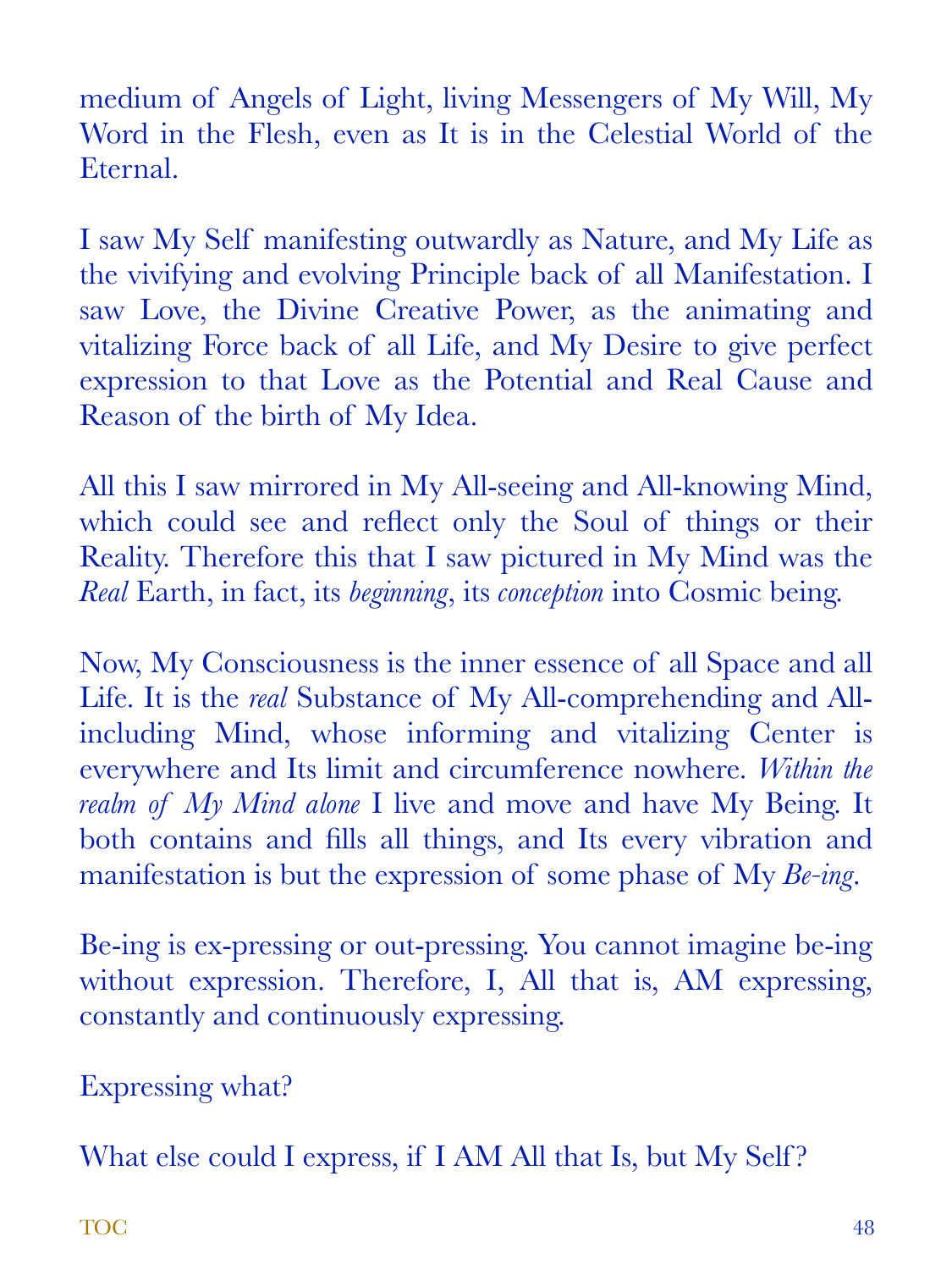You cannot yet see or comprehend Me, My Self, but you can comprehend when I inspire you with an Idea.

Therefore, if I AM All there is, that Idea, *which is direct from Me*, must be part of or a phase of My Self in *Being* or Expression.

Any Idea, once born within the realm of *My Mind*, as has been shown, immediately becomes a Reality, for in the Eternality of My Being Time is not. With you, however, an Idea first creates Desire, a desire to express that Idea; then Desire compels Thinking, Thinking causes Action, and Action produces Results — the Idea in actual outer manifestation.

In Reality I have no Desire, for *I AM All Things*, and All Things are *of* Me. I need only to *think* and Speak the Word to produce results.

Yet that Desire you feel in you is from Me, because it is born of My Idea, which I implanted in your mind only that It might come forth into expression through you. Indeed, whatever you desire is I, knocking at the door of your mind, announcing My Purpose of manifesting My Self in you or through you in the particular form indicated by that Desire.

What is called Desire in human personalities, is but the necessary Action of My Will pushing forth the expression of My Idea into outer Manifestation or Being.

What to you would seem to be in Me a desire for expression, is but the *Necessity* of My Idea of My Self to *Be*, or Express Itself.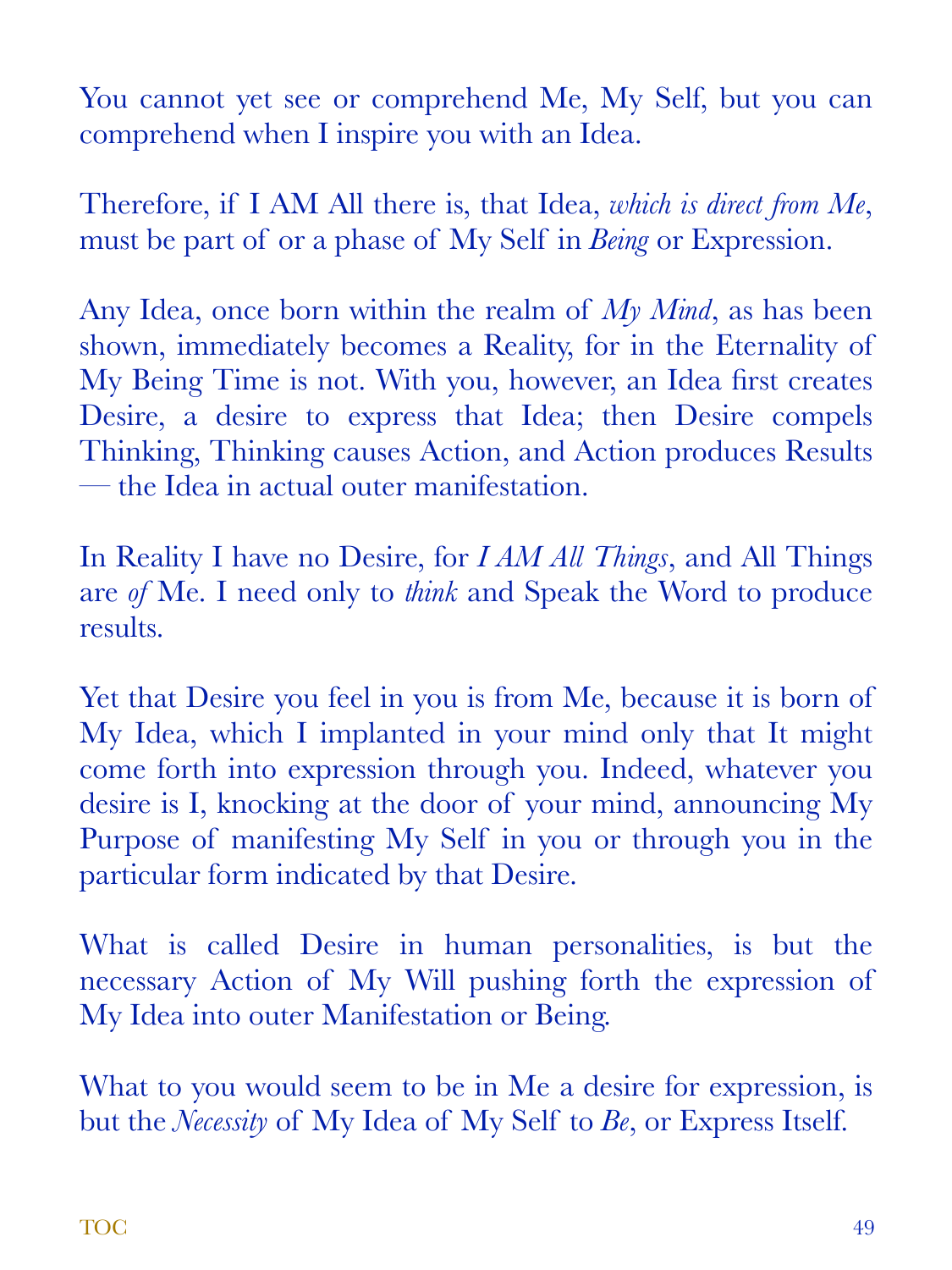Therefore, every *real* desire you feel, every desire *of your heart,* comes from Me and must of necessity sometime, in some shape or other, be fulfilled.

However, as I have no Desire, because I AM All Things, once this Idea of expressing My Self in this new condition was born, I had but to *think*, that is, to concentrate or focus My Attention upon My Idea and Will It to come forth into expression, or, as is told in My other Revelation, to Speak the Creative Word, and at once did the Cosmic Forces of My BE-ing, set in vibration by the concentrating of My Will, proceed to attract the necessary elements from the eternal storehouse of My Mind, and, with My Idea as a nucleus, to combine, form and shape around It these elements into what is called a thought-form of a planet, filling it with My Life Substance — My Consciousness — and endowing it with all the potentialities of My Being.

This act of thinking produced only a vitalized *thought-form* of a planet, and its manifestation was still in a nebulous state in the thought realm.

From a thought-form, however, the quickening power of the Idea within, with My Will focused upon It, proceeded to mold, fashion and gradually to solidify into material form the various elements of Life Substance; until My Idea finally shone forth in substantial manifestation in the world of visible forms as the planet Earth, a medium ready for living expression, and now capable of both containing and expressing Me.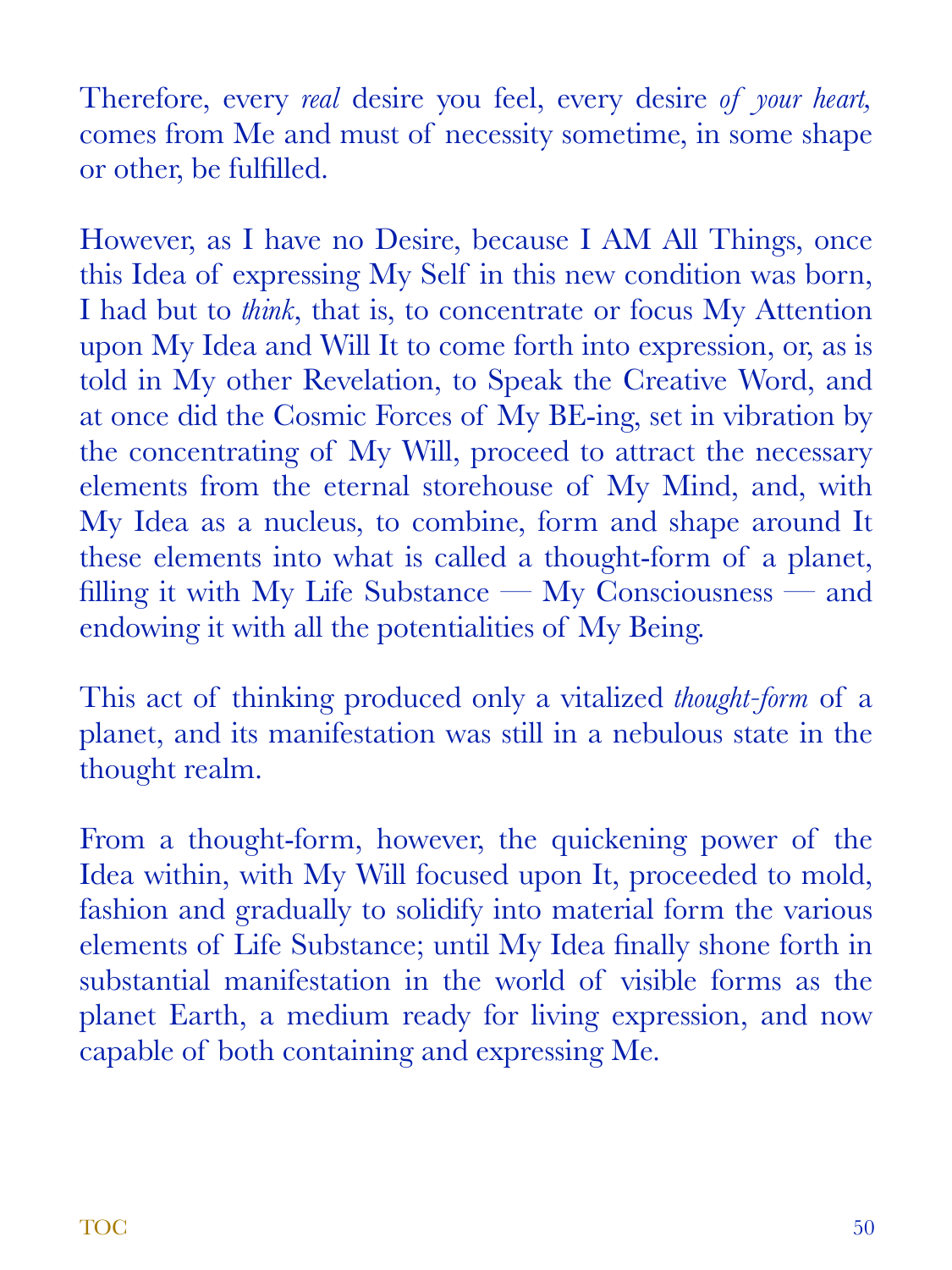This was the material body prepared by My Thinking, in which already dwelt all the *potential* nature of My Being, by reason of the informing power of My Idea within.

The next stage was the developing and preparing of avenues or mediums through which I could express the manifold phases, possibilities and powers of My Idea.

The outward evidence of this was what is known as the mineral, vegetable and animal kingdoms, which, each in turn, as it came into manifestation, gradually unfolded higher and more complex states of consciousness that enabled Me more and more clearly to express the infinite phases and variety of My Nature.

It was at this stage that I looked upon My Creation, as stated in My other Revelation, and saw that It was good;

But there yet remained the final and culminating medium of expression.

Up to this point, while each perfectly expressed some phase of My Nature, yet all existing mediums and avenues were unconscious of Me, and were mediums of expression only as a wire is a medium for conducting heat, light and power.

The conditions were ripe, however, for the creation of mediums through which *My Divine Attributes* could find *conscious* expression, conscious not only of their relationship to Me, but of their ability and power to express My Idea.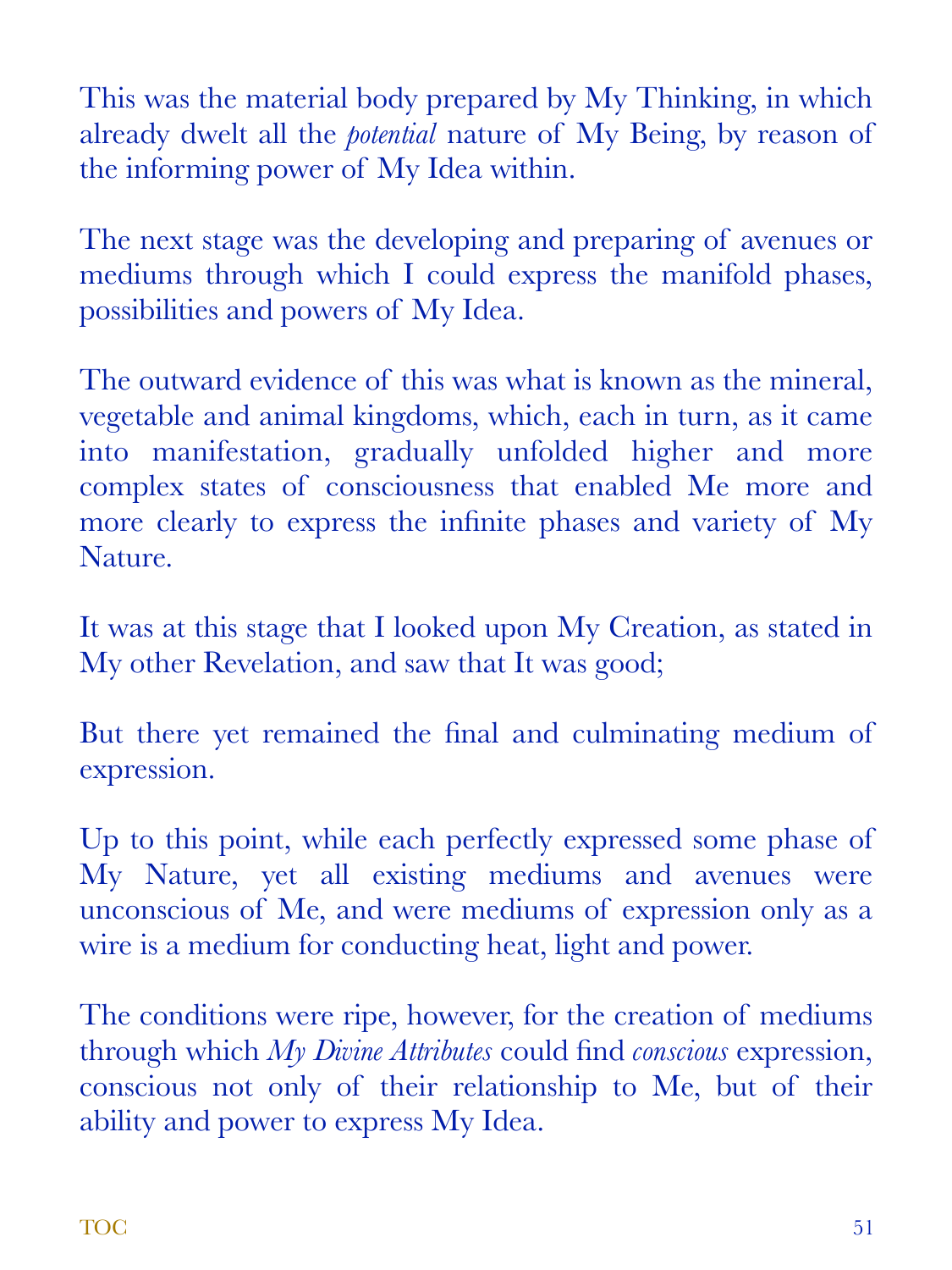It was at this moment in Time that You and Your Brothers and Sisters were born into existence as human expressions, coming into manifestation as you did, similarly with all other mediums, in response to My concentrated Thought, in which I saw all the infinite variety of My Attributes in actual expression in entitized forms, each manifesting in predominance some particular phase of My Being, and each conscious of Me, Its Creator and Expressor.

I saw *You* in perfect expression, even as I see *You* now — the *Real*  You, an *Attribute* of *My Self* — *perfect*.

For in Reality *You* are an Angel of Light, one of My Thought Rays, an Attribute of My Being, ensouled in Earth conditions, with no other purpose (which is no purpose at all, but a necessity of My Being) but the final complete expression of My Idea.

In the Eternal there is no Time, or Space, or Individuality, and it is only by reason of the phenomenon of Thought being born from the womb of Mind into the world of Matter that the illusions of Time, Space and Individuality occur; the thought, or Creature, acquiring the consciousness of separateness from its Thinker or Creator.

So it was then that the first tendency to *think* yourself as separate from Me was born. The complete consciousness of separation did not become established until long after.

In the beginning, when You thus first entered into Earth expression, obeying the impulse I had sent forth through My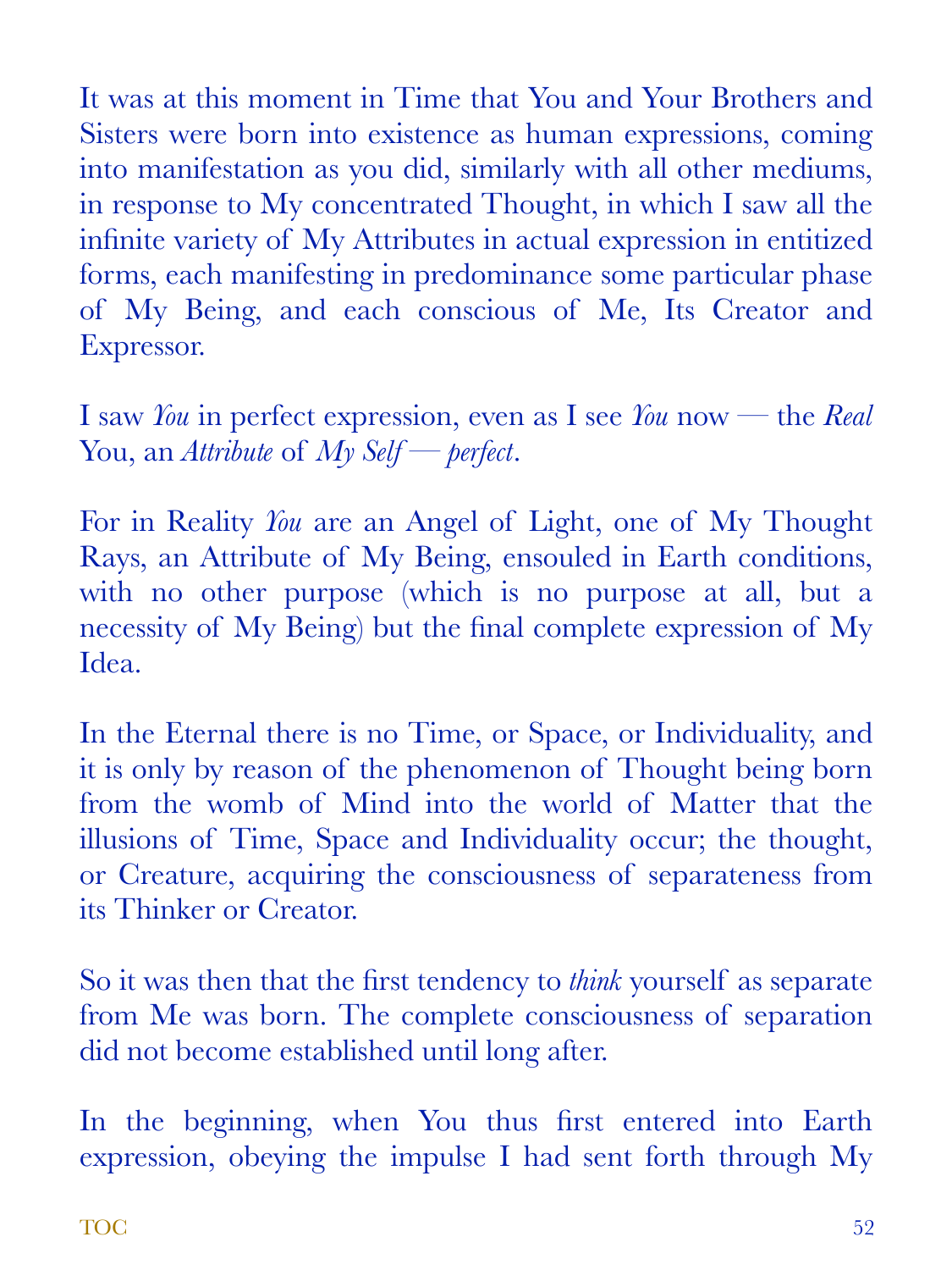concentrated Thought, You, one of My Attributes, surrounded or clothed Your Self with *My Idea* of My Self in expression as the particular Attribute You represented. You being the animating Force of that Idea.

In other words, My Idea of My Self expressing that particular Attribute then became the *Soul* of Your particular expression. But that Idea or Soul is not You, remember, for You are really a part of Me, being My Self in expression through the medium of that particular Attribute.

Having clothed Your Self with My Idea, this Idea then, through the necessity of Its be-ing, immediately began to attract to Itself the necessary *Thought Substance* requisite for the *expression* of that particular Attribute, and to build and shape it into My Image and Likeness. It thus became a *Holy Temple*, filled with My living Presence, because inhabited by You, one of My Divine Attributes.

This Temple, being in My Image and Likeness, and composed of My Thought Substance, surrounding and clothing My Idea, is consequently your *Real* body. It is therefore indestructible, immortal, *perfect*. It is My complete, imagined (imaged in) Thought, containing My Living Essence, awaiting the time when it can come into outer expression and take on material form.

So now we have, —

First, *I AM*, expressing as *You*, one of My Divine Attributes;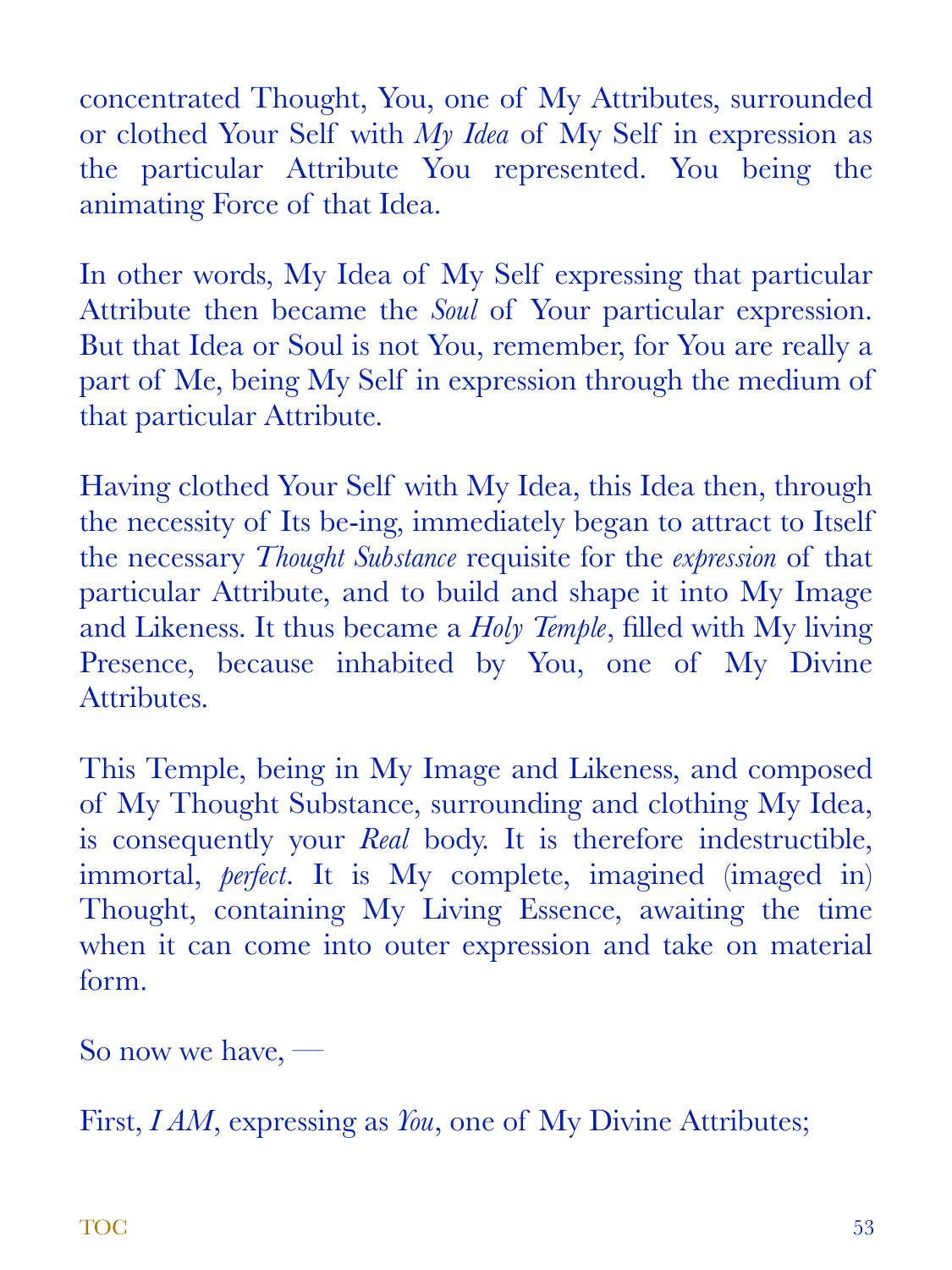Second, *My Idea* of You, one of My Attributes, expressing in Earth conditions — or *Your Soul*;

Third, *My Imaged Thought* of You, forming the Temple of Your Soul — or *Your Soul Body* in which You dwell.

These three make up the Divine or Impersonal part of You, the Immortal *Three-in-One* — You, My latent yet completely formulated thought, shaped in My Image and Likeness, as yet unquickened, and therefore having no connection with your human personality, which has not yet been born.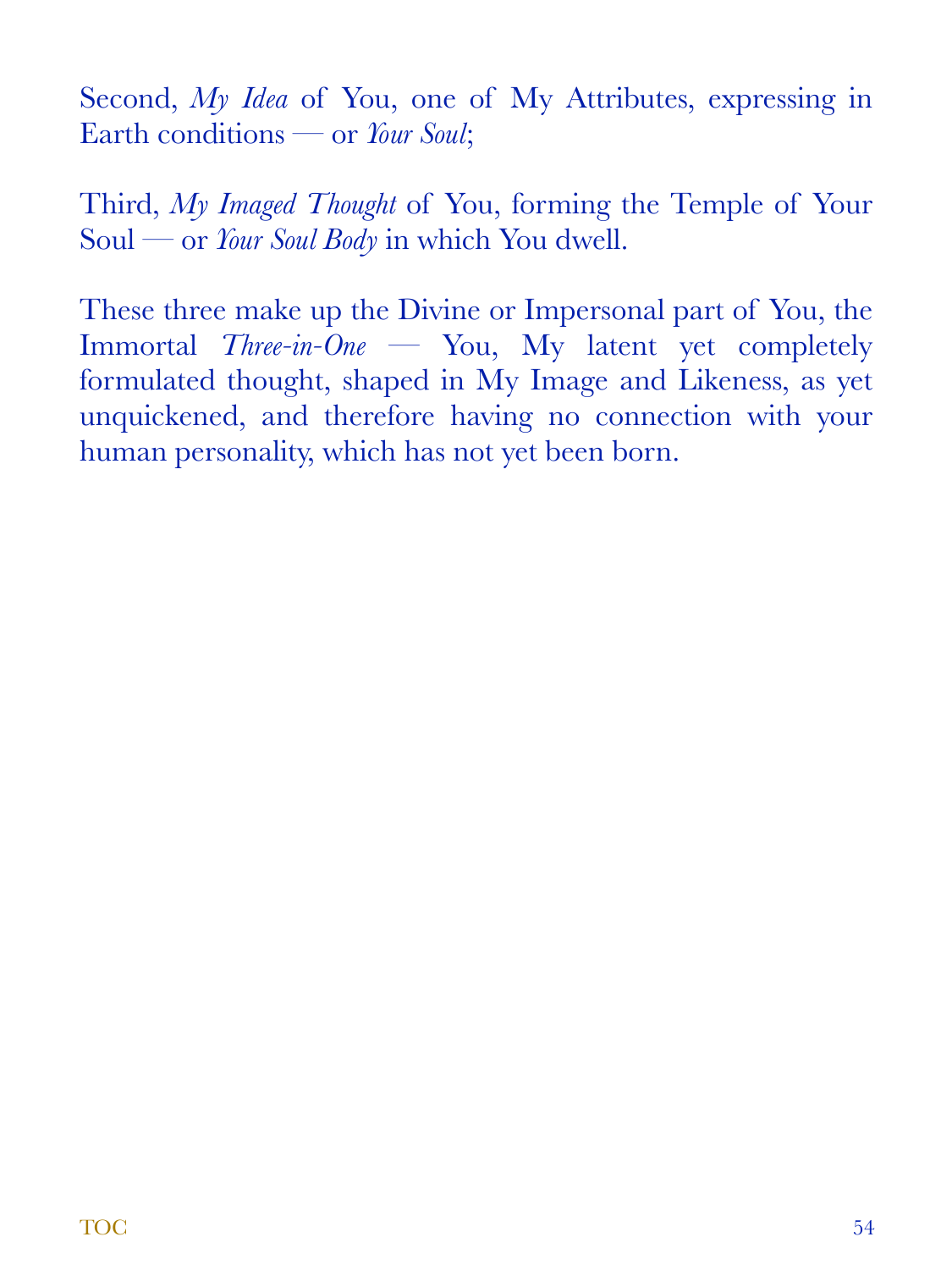# THE GARDEN OF EDEN IX

Whether or not you have gotten any clear grasp of what has just been stated, do not discard it as impossible of comprehension. For in every line is hidden a meaning that will more than repay you for the study necessary to make it become clear.

This Message is to awaken you to a realization of what *You* are, to a realization of your *real* Self. It is intended to make you once more conscious of Me, your Divine Self, so conscious that never again will you be deceived by that other self, which you have imagined as being you and which so long has lured you on by feeding you with its unsatisfying sense pleasures, its mental dissipations and emotional delights.

Before that can be it will be necessary for you thoroughly to know that supposed other self, that self which You created by *thinking* it real and *separate* from Me, and then kept alive by giving it the power thus to entice and deceive you; yes, that selfcreated self, with its purely selfish pride and ambitions and imagined power, its love of life, of possessions, of being thought wise or good,  $\frac{1}{1}$  but which self is merely your human personality, which was born only to die as a separate identity, and as such has no more reality or permanence that the leaf, the snow or the cloud.

Yes, you will be brought face to face with that petty personal self, and will see with perfect vision all its sordid selfishness and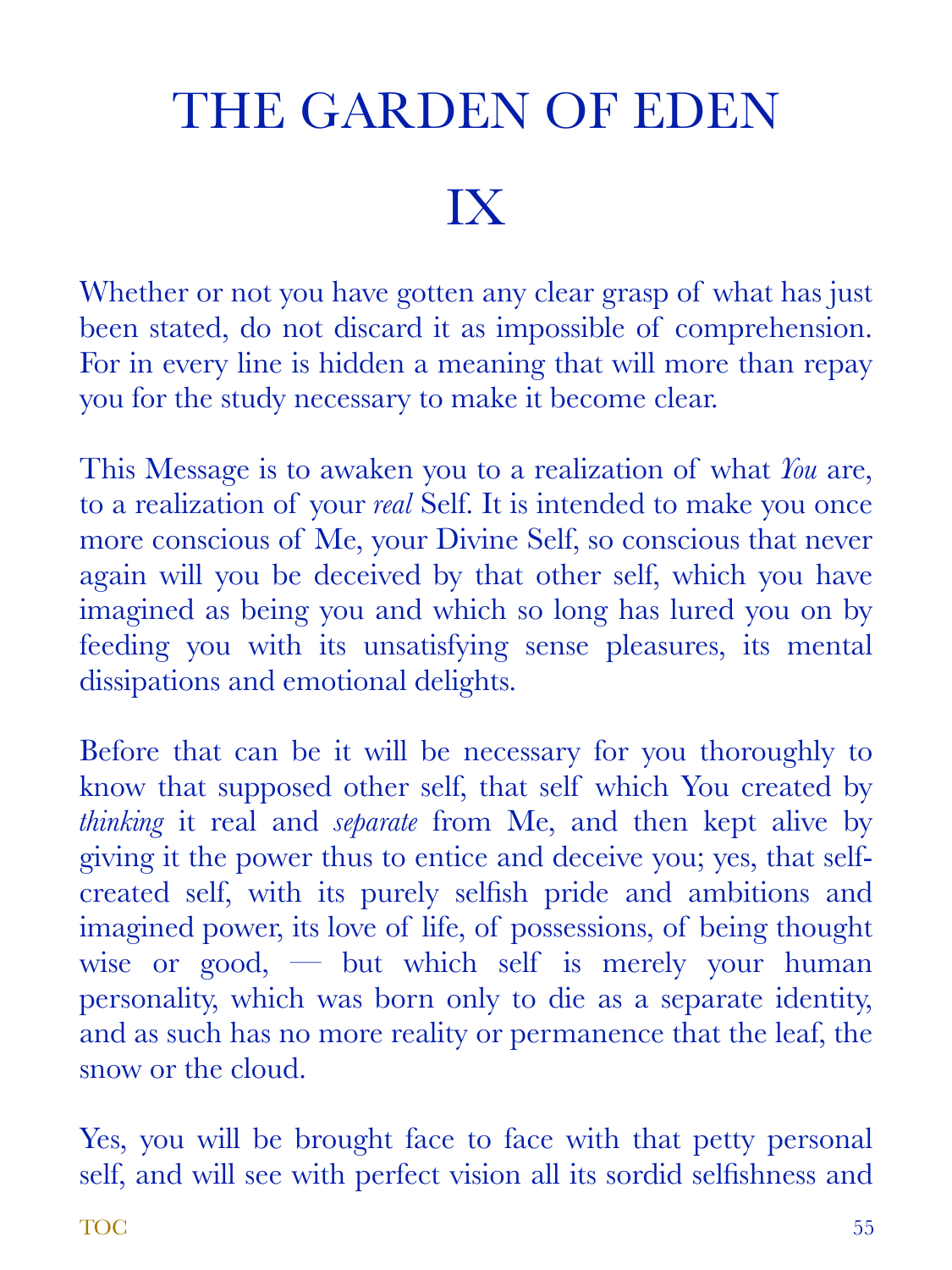human vanities; and you will then  $learn - if$  you but turn to Me and ask in simple faith and trust  $-$  that it is  $I$ , the Infinite, *Impersonal* part of You, abiding always *within*, Who am thus pointing out to you all these illusions of the personality, which for so many ages have separated you in consciousness from Me, Your glorious, Divine Self.

This realization will surely come, when you can recognize that this Message is from Me, and when you have determined that it shall be. To you, whom I have inspired with such a determination, I will cause *every* illusion in time to disappear, and you shall in truth *know* Me.

The exercise of your mind along these abstract lines will not hurt you. Instead it is what your mind needs. For, not until you can grasp My Meaning when presented to you in ideas such as are herein contained, coming from without, can you perceive and correctly interpret My Idea when I inspire you from within. Your mind I AM thus preparing for USE, not to gain more earthly knowledge, but in order that you can receive and *give forth* My Heavenly Knowledge to those whom I shall bring to you for that purpose.

With a prayer to Me, Your Own Real Self, your Father-in-Heaven, that true realization may come, read carefully what follows.

We have arrived, in the course of our consideration of the process of unfoldment of My Idea, to where the I AM of you, manifesting in your Immortal Soul Body, or in the Thought Image created by My Thinking, is now ready to take on a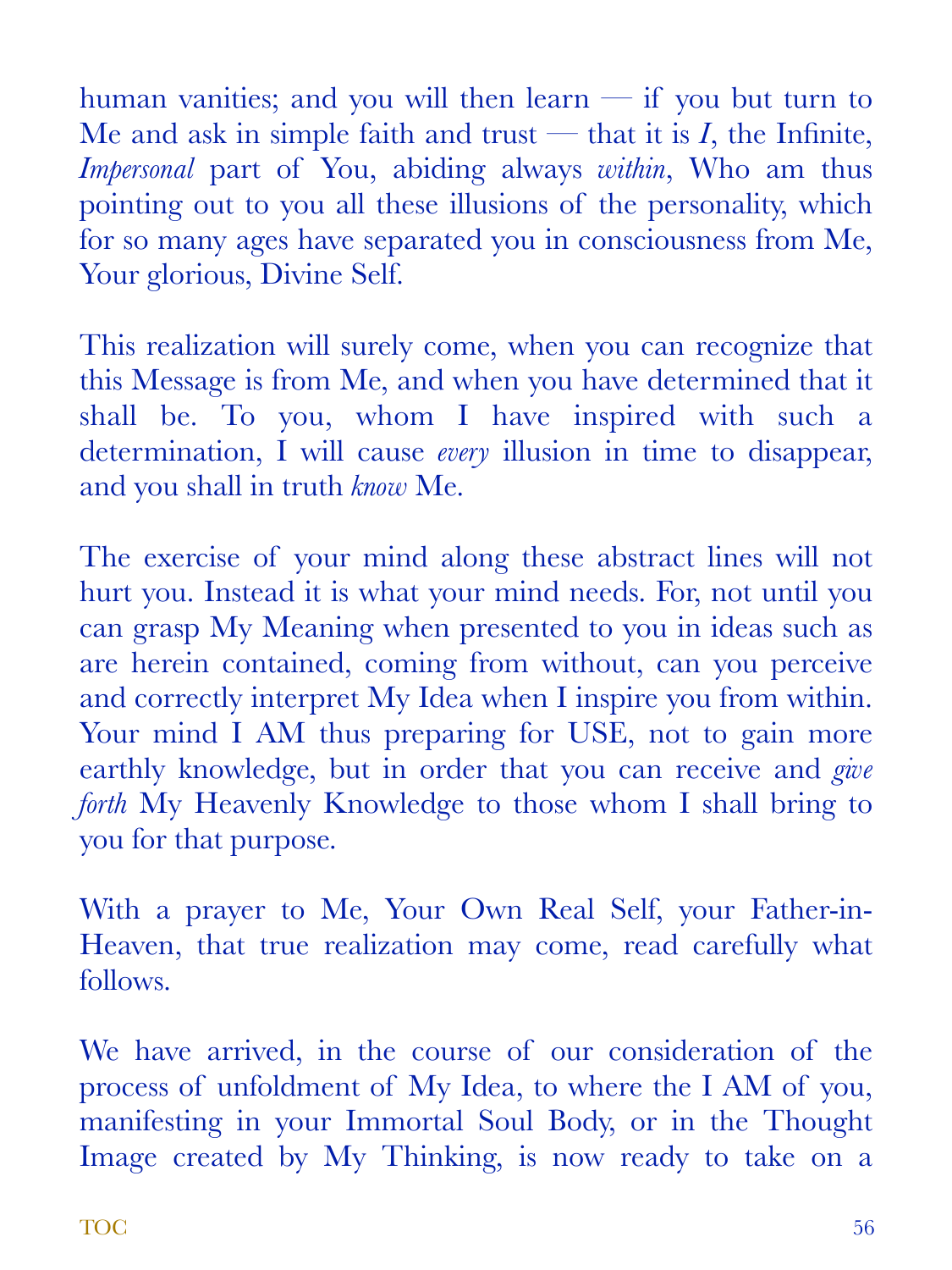substantial form, a form suitable for the Earth expression of My Attributes.

This change from a mental to a mortal form took place after the manner and process of all thinking and creating, and is literally described in the Bible, where it says I "formed man of the dust of the ground, and breathed into his nostrils the breath of life; and man became a living soul."

Shall I explain further?  $\overline{\phantom{a}}$  That the quickening power within My Idea (your Soul) proceeded to attract to it the various elements of life substance (dust), and, atom by atom, and cell by cell, in due course of time, to mold and shape each into substantial reality, after the pattern of the Thought Image composing your Soul Body, thus forming an Earthly outer covering, as it were, — until finally your mortal form actually became *manifest* to the psychic sense, if not yet to what is called the physical sense. Whereupon, all being now prepared for this cyclic moment, You, My Attribute, breathed into and then through its nostrils (from within) the breath of life, and *You* then made your first appearance on Earth as a *human being* — a *living* Soul (My Idea now able to express consciously through a suitable Earth medium), containing within your Self all of My Attributes, all of My Powers and all of My Possibilities.

Thus were now manifest all the various mediums for the Earth expression of My Idea; and You, being one of My Attributes, naturally had dominion over all of these mediums, or possessed the power of utilizing any or all of them, if necessary, for the full and complete expression of *Your* — My Attribute's powers and possibilities.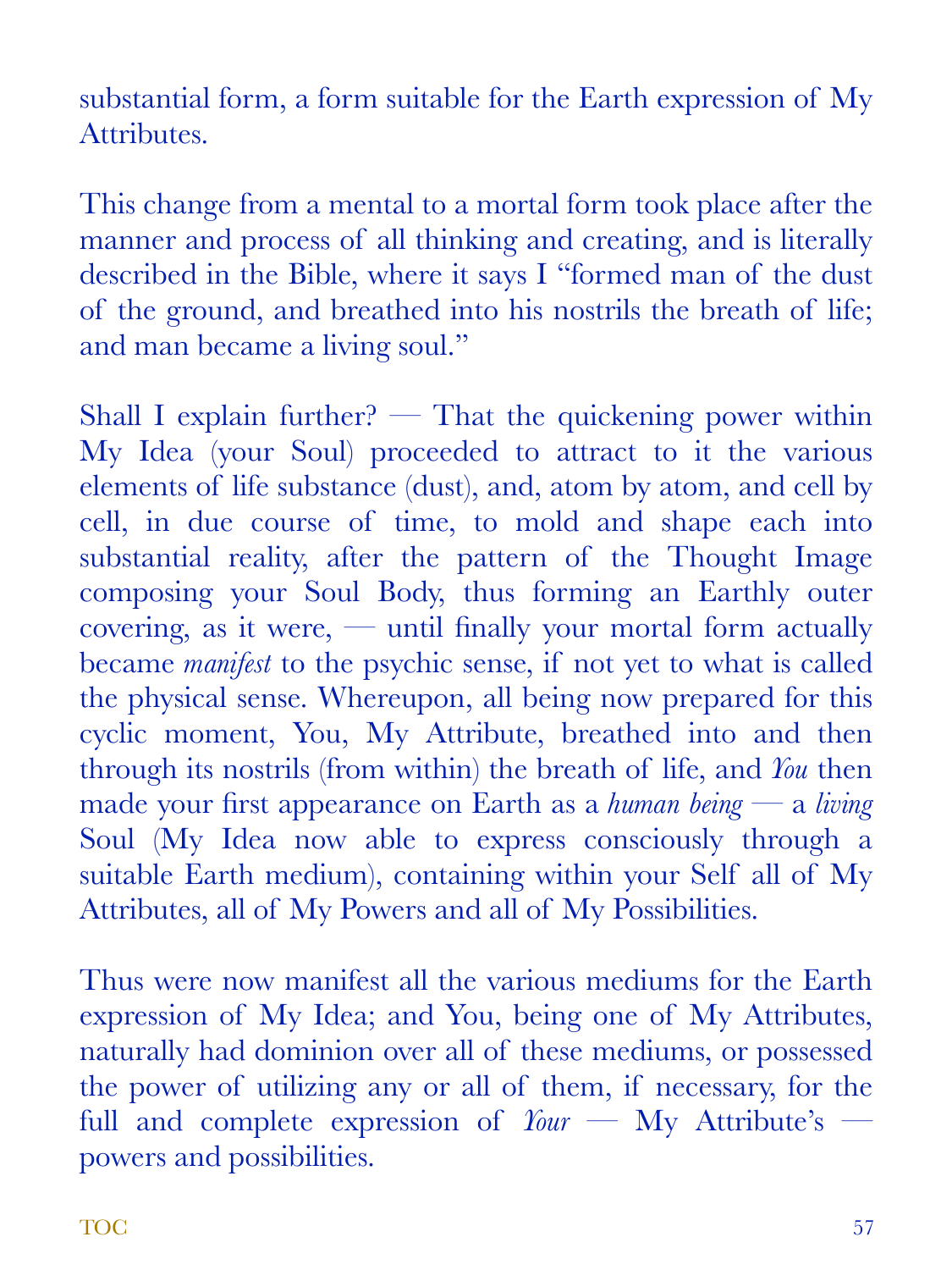In this manner and for this reason alone did You and Your Brothers and Sisters come into human expression. While in human form yet Your expression was so entirely Impersonal, that, though self-conscious, you still looked wholly to Me within for inspiration and guidance.

This, then, was the first condition into which You awakened when You entered into Earth expression, and is what is called the Edenic state or dwelling in the Garden of Eden.

This Edenic state represents the Celestial phase of Impersonal Consciousness, or that state in which You were still consciously One with Me, though now confined in a mortal medium of expression.

Now, I shall not tell you in detail how or why it became necessary for Me to "drive" You (now manifesting as Man or Humanity) out of the Garden of Eden, other than to remind you of the part that Desire plays in Earth expression, and its relation to My Will; how it centers your interest in outer things and makes you forget Me within.

When you have solved that and comprehended somewhat of My reason, then perhaps you can understand the necessity of first causing You (Humanity) to fall into a deep sleep (You having arrived at the close of another Cycle called a Cosmic  $day)$ , and of letting you dream you had awakened, — but in reality you were *and are still* asleep, and everything from that day to this, including all seeming earthly events and conditions, have been but a Dream, from which you will fully awaken only when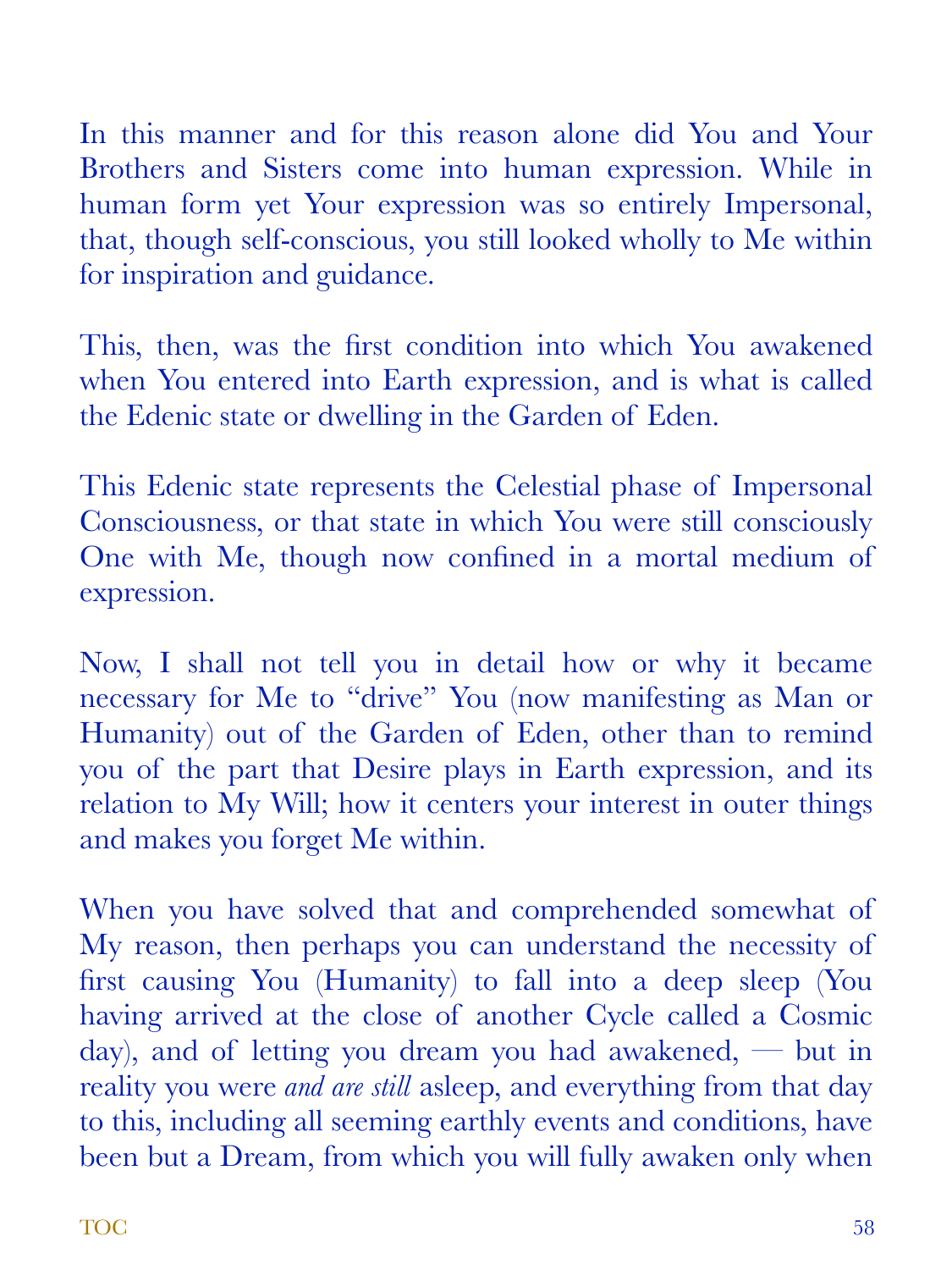You (Humanity) again become wholly conscious of Me within, — and of finding Yourself (Humanity) no longer outwardly one, but two; one an active, thinking, aggressive part, thereafter called a man, and the other a passive, feeling, receptive part,  $$ a womb-man, or woman;

Also the necessity of these seeming earth influences being brought to bear to draw Your consciousness from purely Celestial delights and to hold it in this new Dream condition, in order to develop a mortal mind, that You might through its natural selfish tendencies become centered entirely upon Your Earthly mission of mortal expression;

And the wisdom of having this influence, through the Serpent of Selfishness (the shape I caused it to assume in your mind), first generate in the passive, feeling, receptive part of You  $-$ *Desire*, the mortal agent of My Will, which was to supply the motives and the power for the further and complete expression of My Attributes on Earth;

And finally the necessity of Desire casting its complete spell over You (Humanity), that Your Celestial or Impersonal nature might be kept deep in sleep; until, in your Dream, by the free but ignorant use of My Will, You could taste and fully eat of the *fruit* of the so-called Tree of Knowledge of Good and Evil, and through the eating could learn properly to discriminate and know its fruit for what it really is; and thus acquire the strength to use the knowledge thus gained wisely and perfectly in the expression of My Idea only.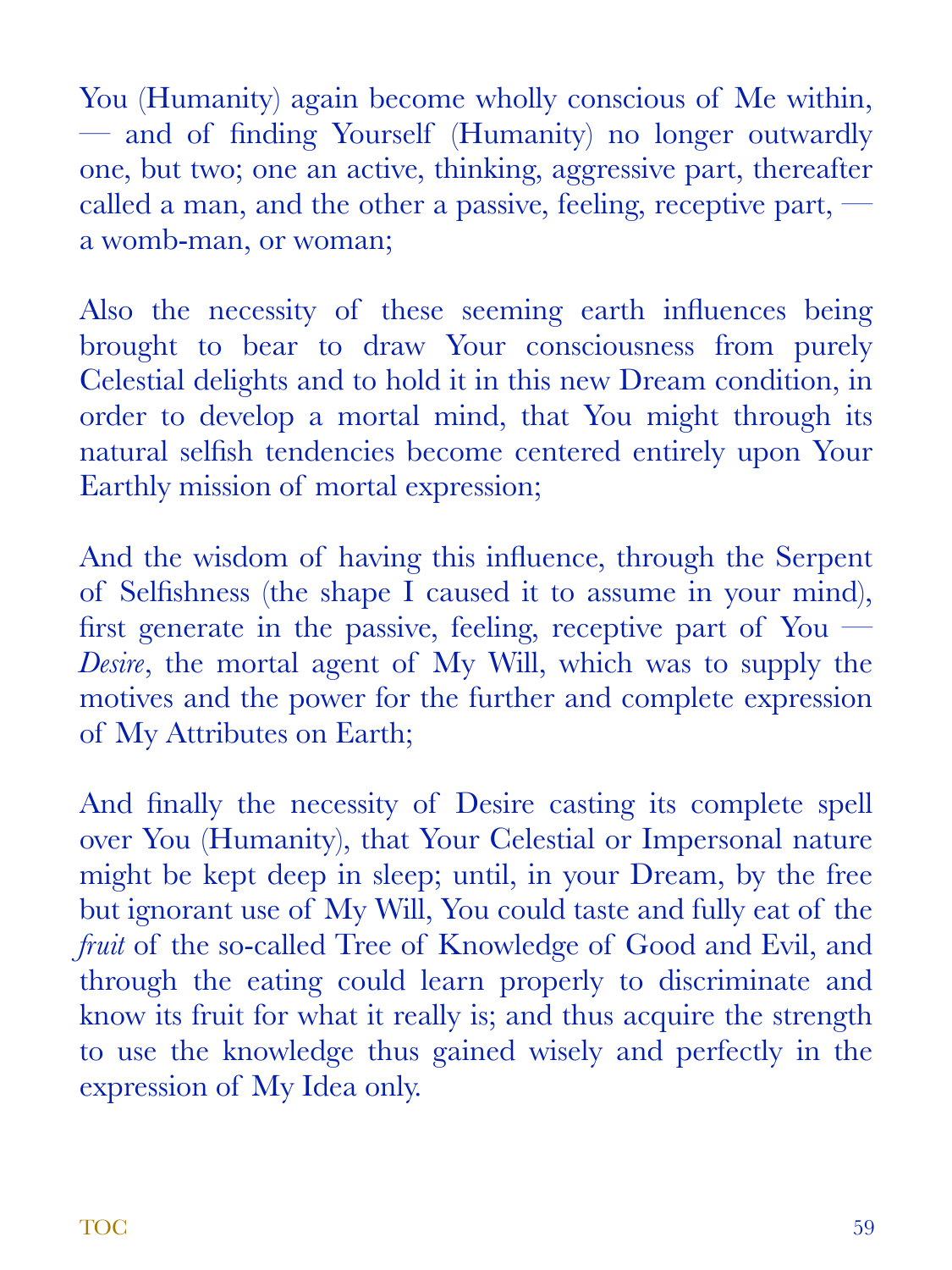You likewise possibly now can understand how in your Dream you became more and more engrossed in and attached to this false earth state, through first eating of this fruit and learning to know Good *and* Evil, and after learning of the new and enticing world thus opened up to you, dying to the knowledge of the Reality back of it all; and how and why it was You learned that You were naked  $-$  both the thinking and the feeling parts of You; and also why you grew afraid and tried to hide from Me, thus creating in your consciousness the sense of separation from Me.

Now, perhaps, you can see why this all had to be, why You (Humanity) had to leave the Edenic state of Impersonal Consciousness and lose Your Self wholly in the earth illusions of this Dream World, in order to be able to create a body and develop in it a personal or self consciousness capable of fully expressing My Perfection.

Thus was born Your human personality, and since its birth have I impelled You to nourish, support and strengthen it, by filling You with longings, hopes, ambitions, and aspirations, with *all* the various manifestations of Desire; which are but the human phases of My Will, operating in the preparation and development of a medium capable of expressing perfectly My Attributes on Earth.

And so I Spake the Word, and drove You out of the Garden of Eden, and clothed You with a "coat of skin," or, in other words, with flesh, the same as other animals. For now, in order that You might enter into the heart of Earth conditions, into the *real*  Earth, the Earth of My Idea, — not the one of your Dream, —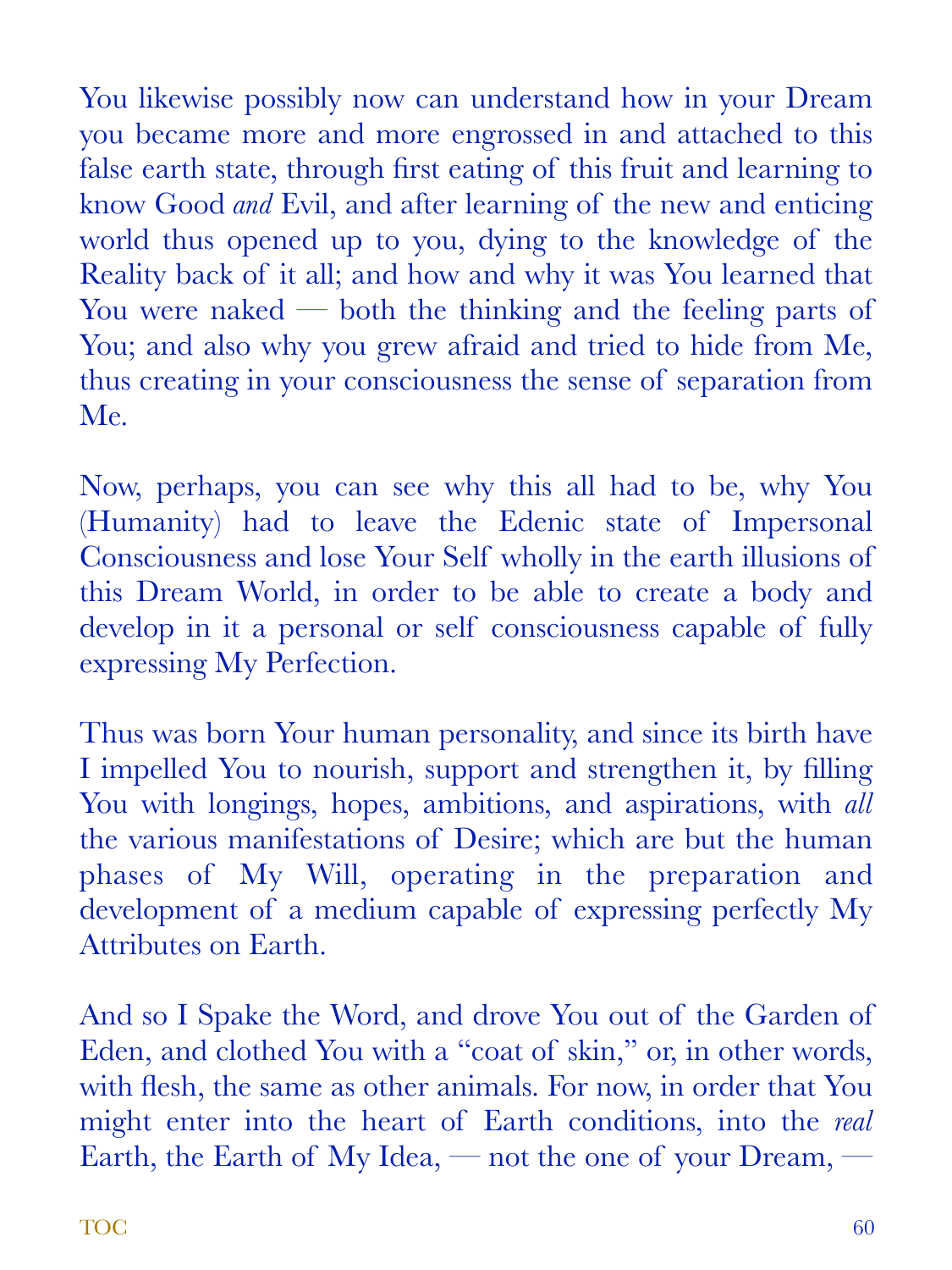so as to quicken My Idea therein into active *life* expression, You, My Attribute, had to have an organism and a covering appropriate to the conditions in which You were to manifest in your Dream.

Likewise, in thus giving You a coat of skin, did I, by so doing, provide My Idea with a suitable form for Earthly expression, — I gave you the power to express Your Self, through a definite organism, by means of words.

In the Impersonal there is no use or necessity for words. Ideas alone exist and express. They simply *Are*, for they are the expression of the various phases of My *Be-ing*.

But in this Dream condition, where every expression in these early stages of outer being had to have a form and substance that could be heard, seen, felt, smelled or tasted, in order that its meaning could be clearly apprehended, there naturally had to be provided organisms capable of being used for the double purpose of expression and of understanding what was expressed.

As My Idea unfolded Itself, after Your expulsion from Eden,  $You$  — one of My Divine Attributes, dwelling within My Idea of that Attribute in expression, in turn dwelling within the Thought Image of My Self, and finally manifesting outwardly in the Earth form of Words, when impelled by My Will in the guise of Desire to express My Meaning — began rapidly to "increase and multiply."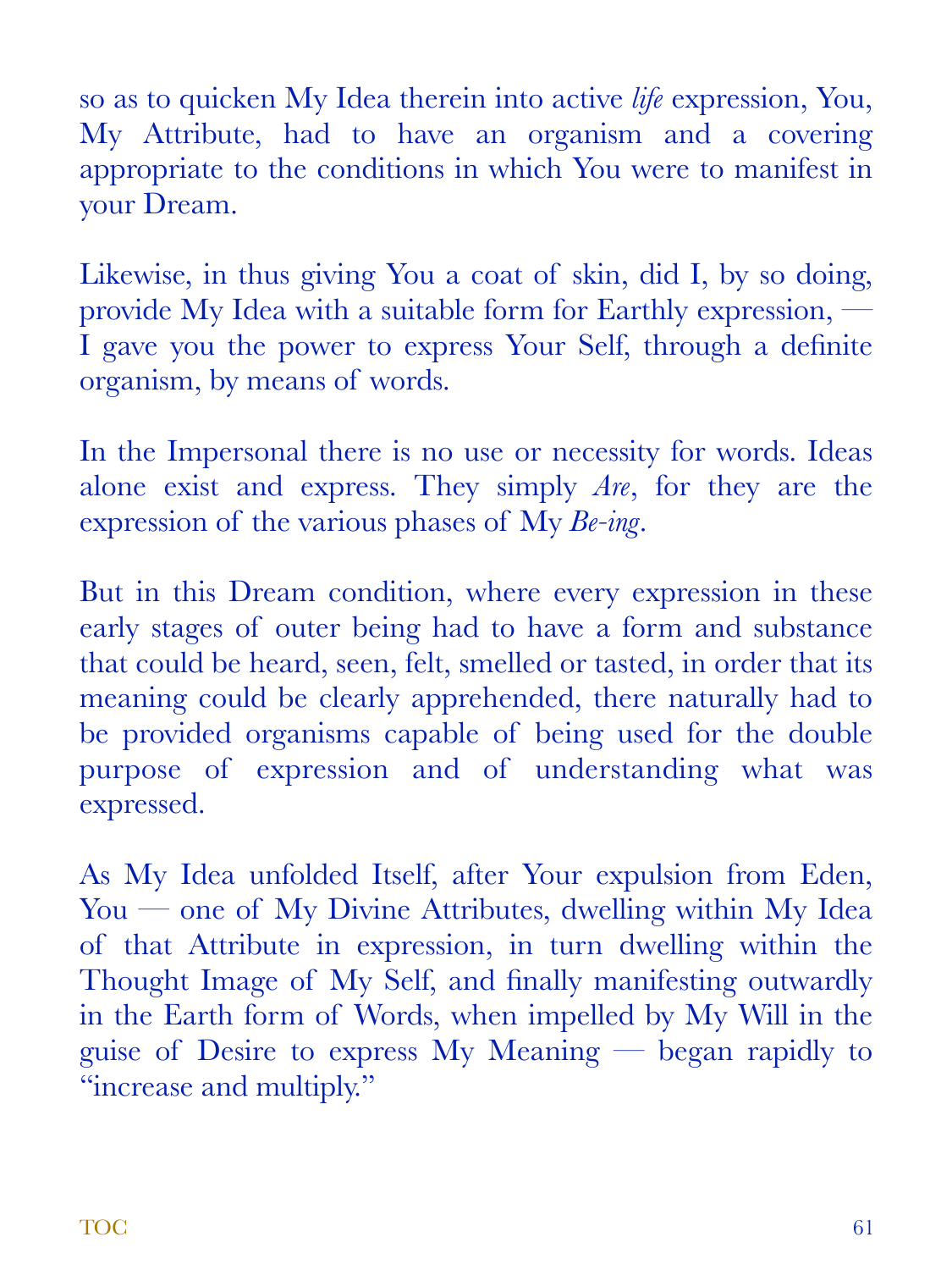In Your search for the most favorable conditions for the manifestation of Your particular attributes, You gradually spread over the face of the Earth, quickening and arousing the Intelligence dormant in all forms of life contacted into fuller and more active expression of their particular phases of My Idea.

Thus were formed the various Languages of Earth, each containing many words, and all born of Desire in the human mind to express in Earthly terms the infinite phases of My Idea ever surging within.

The more the *human* mind strove thus to express — in Words — My Idea, the greater and more abject the failure.

In time will the Great Awakening come — that all Words are but Symbols of One Idea, and all Ideas of whatsoever nature are but phases of One Idea, My Idea of My Self in Expression, — and that all Desire to express in Words that Idea, without the consciousness of My Will being the One and Only source of Inspiration, is futile. Likewise, all desire to express that Idea in *living acts*, without losing all consciousness of your human personality — of your personal part in the acts, and centering your self wholly in Me, — is vain and fruitless and will end only in failure, disappointment and humiliation.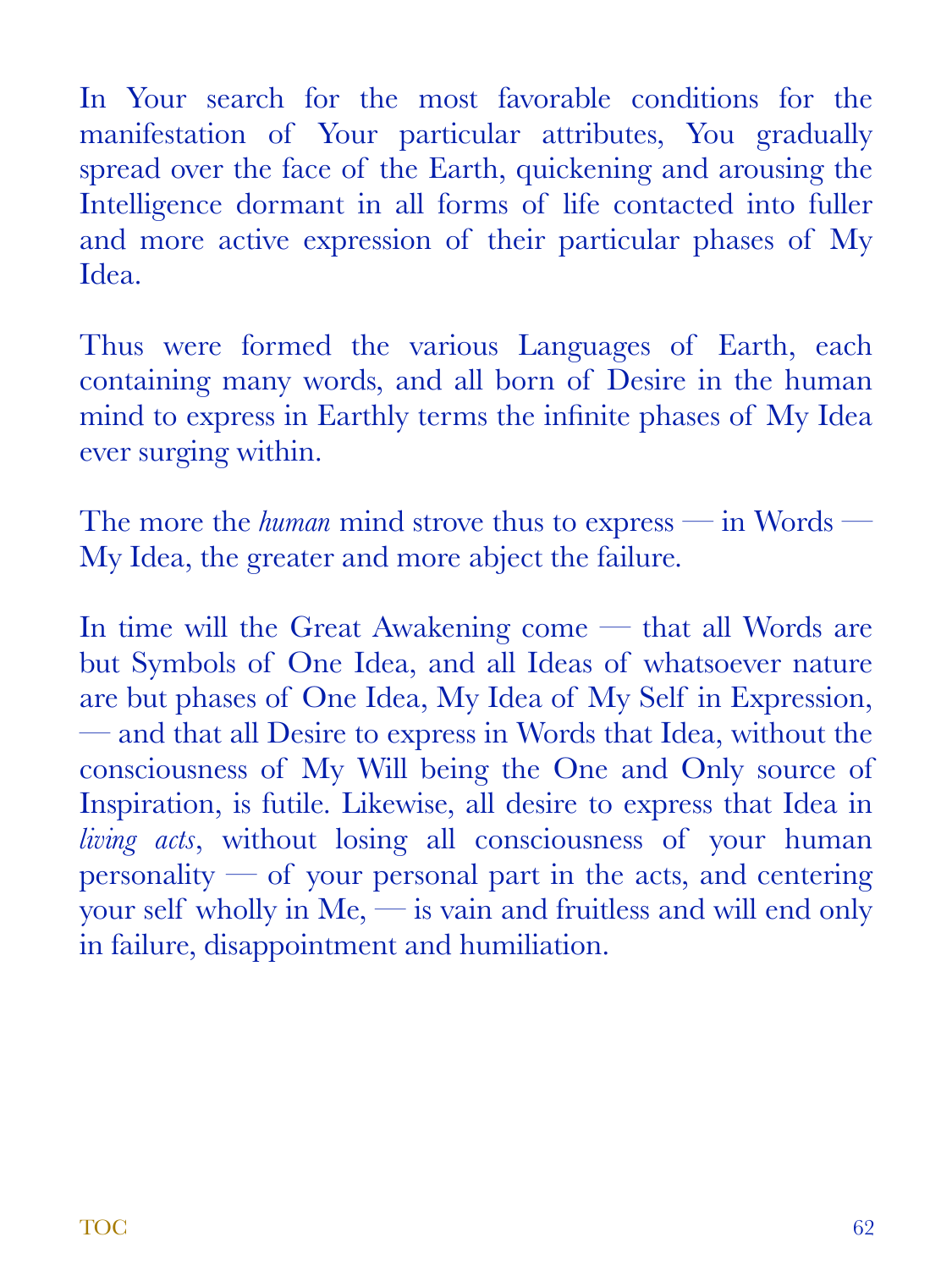### GOOD AND EVIL

X

In the Garden of Eden, where you abode before entering upon your Earthly mission, there grew this tree whose fruit is called the Knowledge of Good and Evil.

While dwelling in the Garden you were still wholly Impersonal, for you had not yet tasted of this fruit. Having once yielded to Desire, the Earthly agent of My Will, whose main work is to make you eat this fruit, the moment you had eaten, that moment you descended, or fell, or were forced from your Edenic estate (like the chick from the shell or the rose from the bud), and you found yourself involved in conditions altogether new and strange. For now, instead of having dominion over the lower kingdoms, and of their supplying your every want, you had to till the ground to get it to bring forth fruit, and by the sweat of your brow had you to earn your bread.

Having taken upon yourself this Earthly mission, it now became necessary for you to enter fully into all conditions of Earth life, in order to develop a mind and perfect a body capable of expressing perfectly My Idea on Earth, — the real cause and reason of your entering into this Dream condition.

So having fallen or stepped out of your Impersonal or Edenic estate, you yielded completely to the lure of this Dream World, and now permitting Desire wholly to lead, you no longer were capable of seeing the Reality or Soul of things; for you had put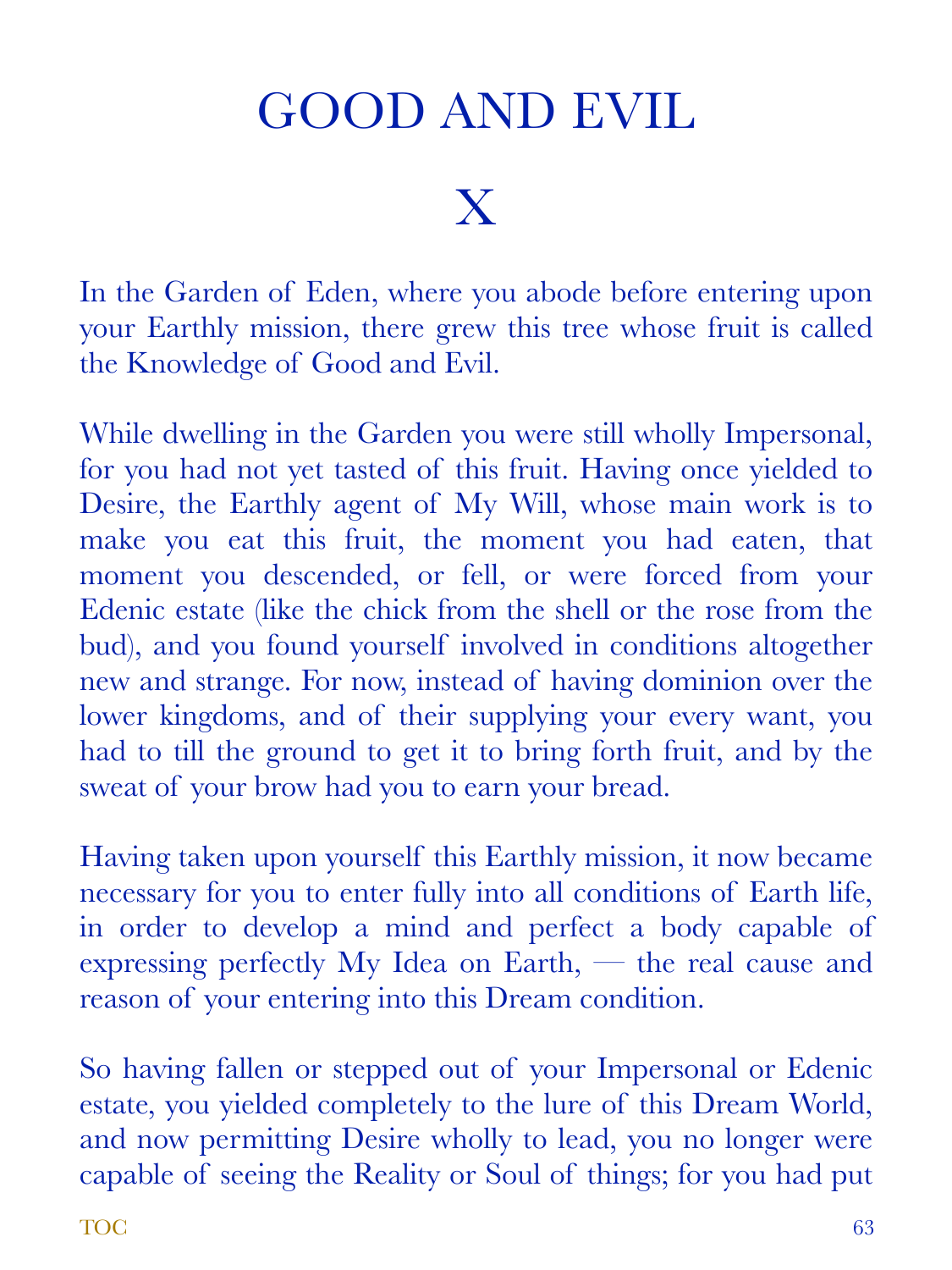on a physical body, an earthly covering with a human brain, which acted as a veil to your Soul Consciousness, and so bedimmed your sight and clouded your mind that the light of Truth did not penetrate through, and everything was falsely colored and distorted by your human understanding.

In this Dream condition you saw all things darkly, as through a mist, and with this mist enshrouding everything you could not see things in their Reality, but only their misty *appearance*, which now however seemed to you the *real* things themselves.

This was so with everything you saw through your Dream eyes, with things both animate and inanimate, with everything you conceived in your human mind, with even your own Self and your other Selves round about you.

Thus no longer seeing the Soul of things, but only their misty shadows, you grew to thinking these shadows were real substance, and that the world about you was composed of and filled with such substance.

This mist was only the effect of the Light of Truth being invisible to your human mind, whose intellect, like an imperfect lens, only befogged and twisted everything and made it *appear* as Real, keeping your consciousness continually busied with these myriad illusions of your Dream World.

Now the intellect is a creature of and wholly controlled by Desire, and is not, as many suppose, a faculty of the Soul. In other words, this mist then was the clouded lens of your human intellect, which, because controlled by Desire, falsely portrayed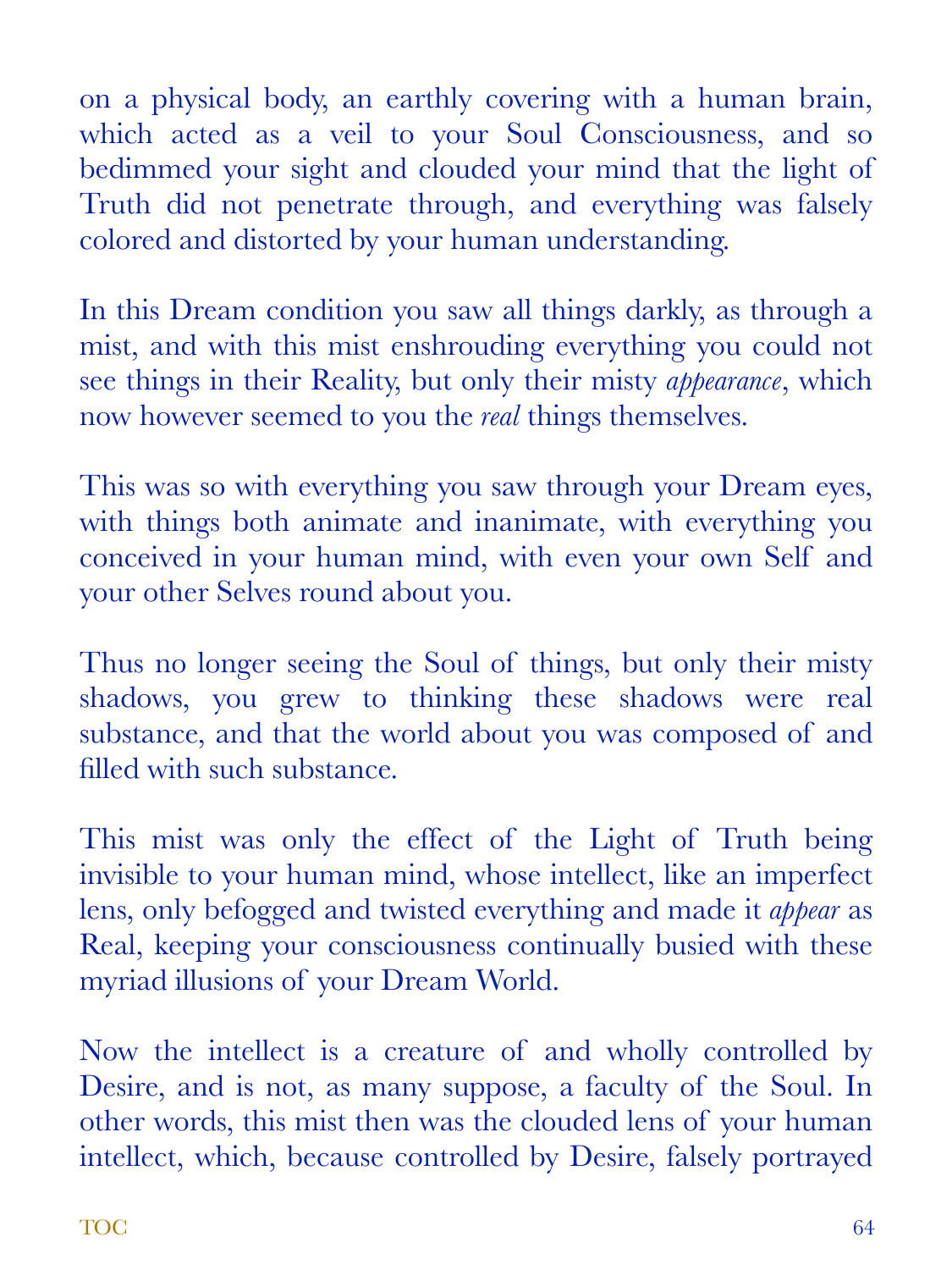and interpreted to your consciousness every image, idea and impulse I inspired from within or attracted from without, during the process of My awakening your consciousness to a recognition of My Idea within ever urging for outer expression.

All this I did purposely, however, through the agency of Desire, in order to lead you consciously into the heart of Earth conditions.

While this false vision, inspired by Desire, caused many missteps and much trouble and suffering, and you gradually lost confidence in your Self  $-$  in Me, the Impersonal One within,  $\frac{d}{dx}$  in fact, you forgot Me, so that you did not know where to turn in your helplessness; yet it was only through your thus losing the memory of your Divine estate, and centering *all* your consciousness in these earthly conditions, that I could develop your human mind and will, and all your faculties, and provide your human body with the strength and powers that would enable Me to give perfect expression to My Divine Idea on Earth, which eventually must BE.

So, through your mistakes and troubles and sufferings, Desire for relief caused the Idea of Evil to spring up in your mind, and likewise when these troubles were not It inspired the Idea of Good.

To all *appearances* of things and conditions you attributed these qualities of Good or Evil,  $\frac{d}{dx}$  according to whether or not they satisfied Desire My Agent, in Reality My *human Self*, or *You*, in your human personality.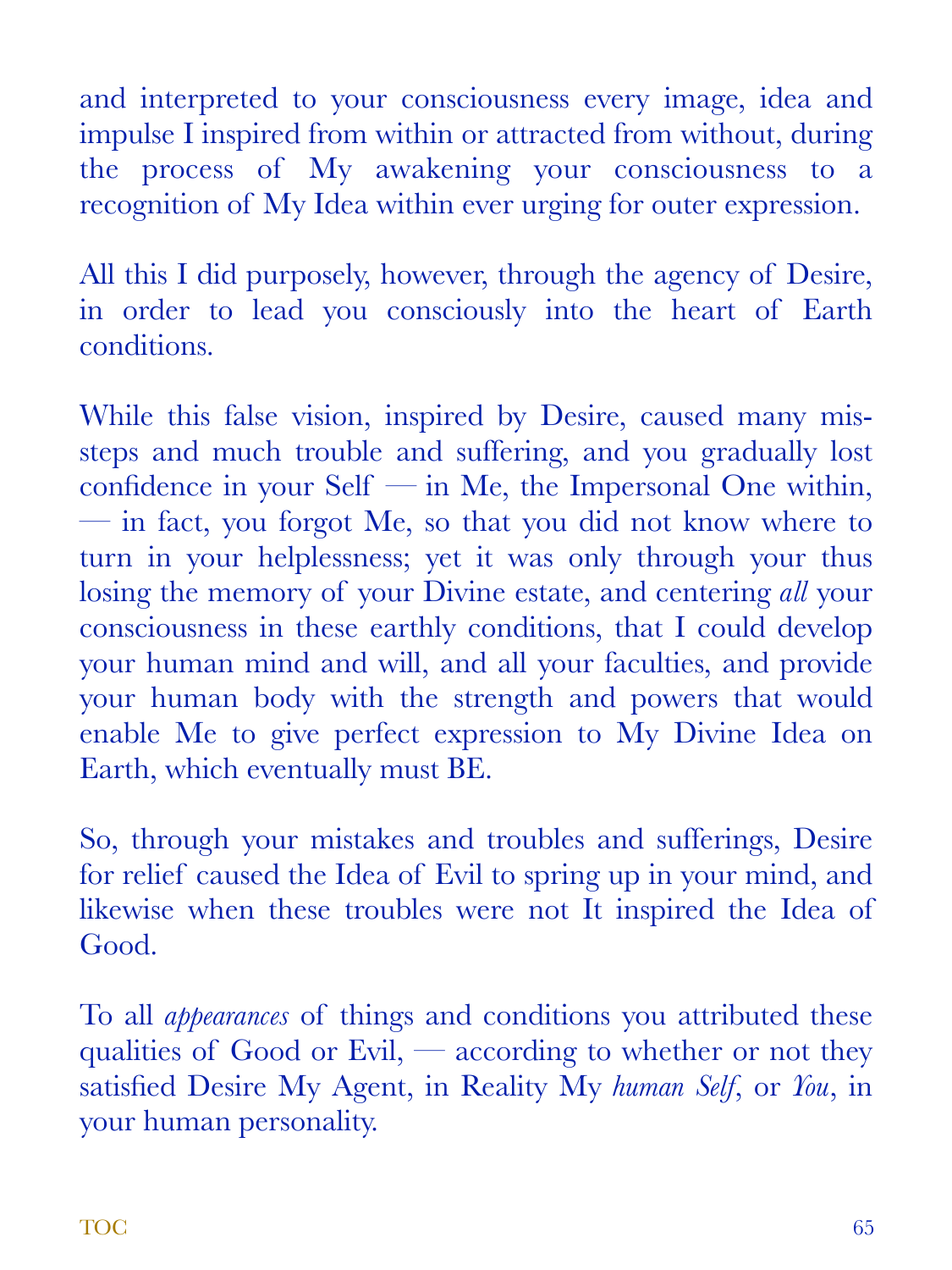All these conditions and experiences in life which you entered into, and which when pleasing seemed Good, and when displeasing seemed Evil, were merely incidents created by Desire to quicken in you certain Soul faculties, which would enable you to recognize the Truths that I, within, wished at the time to impress upon your consciousness. The apparent Evil was the negative aspect of the Fruit of the Tree, which always lured you on by its fair appearance and by the sweetness of the first taste to eat and enjoy to satiation, or until its harmful effects manifested and became a curse, bringing final disillusionment; which served to turn or force you back in humiliation to Me, your True Self, Who, through the new consciousness thus aroused, was then enabled to extract the Essence of the Fruit and incorporate it into Soul substance and tissue.

Likewise the apparent Good was the positive aspect of the Fruit, which, having pushed forth of itself into expression, through your recognition of and obedience to its urge, was now permitting you to enjoy its happy and natural *effects*, and to receive the outward benefits of *My* loving inspiration and guidance.

This *you*, who was being led by Desire through all these experiences, was only your human personality, which the *Real* you was training and developing and preparing so it could become a perfect instrument for Your *use* in the expression of My Idea, ever seeking to manifest Its perfection in the flesh.

All this *You* did, not only compelling your human personality to eat but to *live* on the *fruit* of the so-called Tree of Knowledge of Good and Evil, until you had seen and known *all* the so-called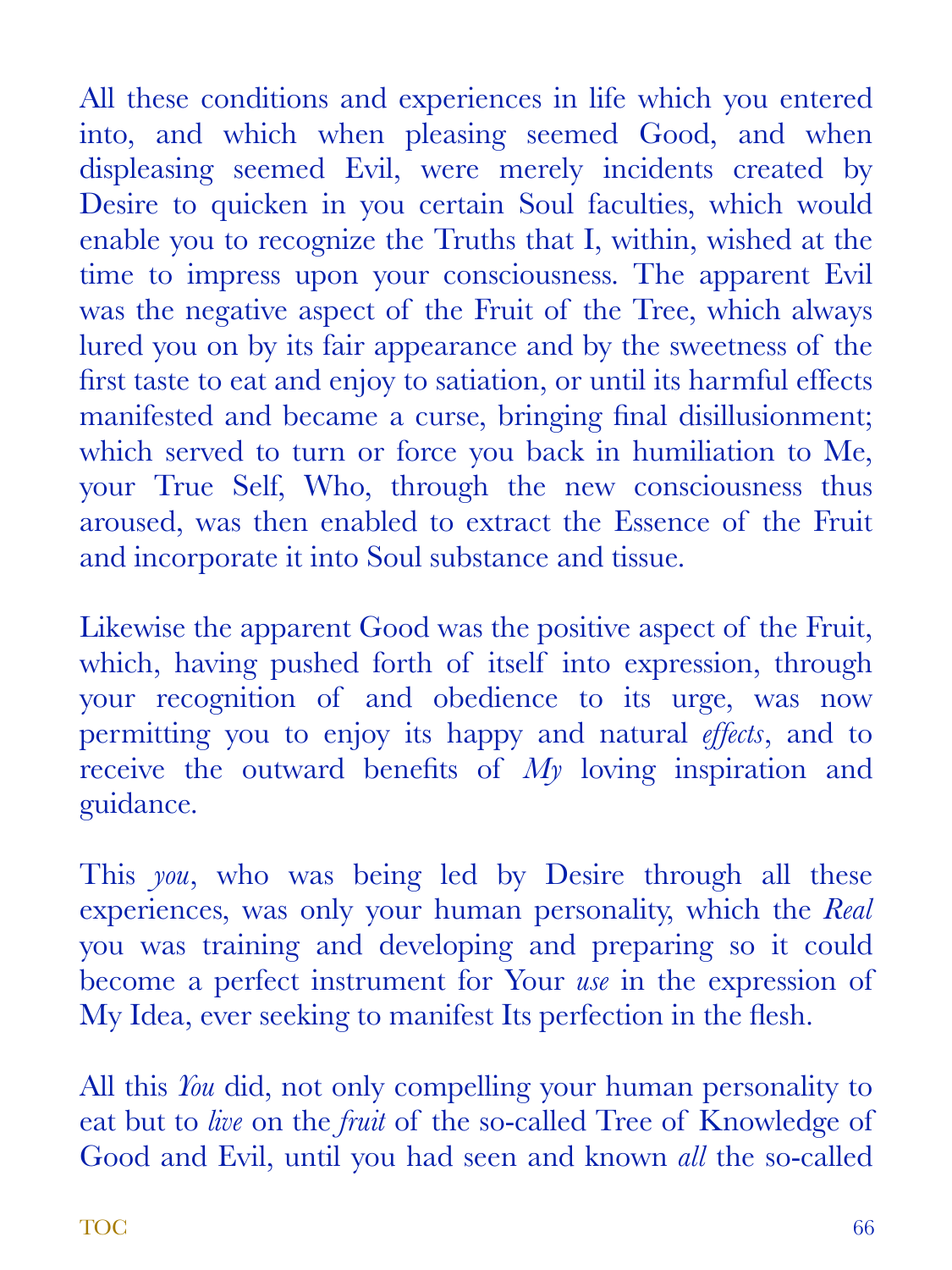Evil, and from living *on* and *with* it had discovered *in* it the germ of so-called Good, plucked it, lifted it up, and turned it rightside out; so that you from that time on knew that Good and Evil had no real existence, and were but relative terms descriptive of *outside* conditions looked at from different viewpoints, or were only different outer aspects of a central *inner* Truth, the *Reality* of which was what *You* sought to Know, Be and Express.

During the latter ages you have been, as it were, gradually throwing off layer after layer of human consciousness, dissipating the mist or glamour thrown around your mind by the intellect; subduing, controlling, spiritualizing, and thus clarifying the intellect itself; until now you are beginning to awaken and to see, through the ever thinning remaining layers, occasional glimpses of Me, the one Great Reality, within all things.

All this time, *You*, the omniscient, Impersonal I AM of You, were consciously and intentionally doing all this; not for the purpose of getting the mere knowledge of earth conditions and things, as your Intellect has so loudly and authoritatively proclaimed, but in order that you might harvest what You had sown in the dim ages past, and could manifest My Perfect Idea on Earth, even as You are now manifesting It in the Impersonal estate, Your Heavenly Home.

You, remember, are the Great Impersonal I, Who AM doing all this, Who AM continually changing in outward appearance, but Who within AM eternally the same.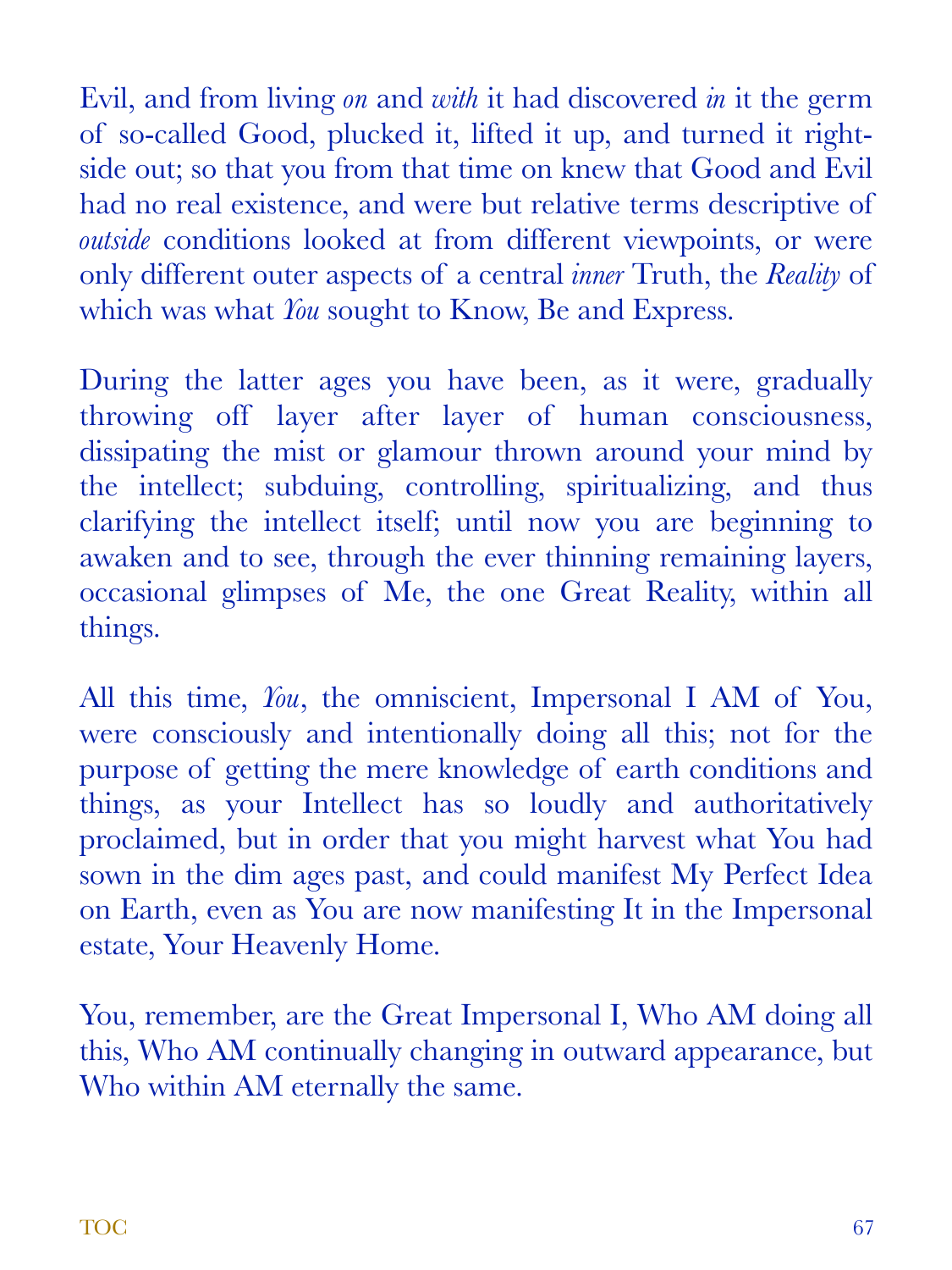The endless flow of the Seasons,  $-$  the Spring, with its busy sowing; the Summer, with its warm, restful ripening; the Autumn, with its bounteous harvesting; the Winter, with its cool, peaceful plenty, year after year, life after life, century after century, age after age — are only the outbreathing of My Idea as I inspire It forth through the Earth and through You, My Attribute, and through all My other Attributes, during the process of unfolding in outer manifest state the perfection of My Nature.

Yes, I am doing it through You, because You are an expression of Me, because only through You, My Attribute, can I express My Self, can I BE. I AM because You Are. You ARE because I AM expressing My SELF.

I AM in You as the oak is in the acorn. You are I as the sunbeam is the Sun. You are a phase of Me in expression. You, one of My Divine Attributes, are eternally trying to express My perfection through Your mortal personality.

Just as an artist sees in his mind the perfect picture he wants to paint, but his hand cannot quite portray with the crude mediums of brush and color the true quality and effect he sees, so do You see Me within Your Self and know We are One, but always are prevented, by the imperfection of the earthly material of your human personality, with its animal body, its mortal mind, and selfish intellect, from perfectly expressing Me.

Yet, I created your body, mind and intellect, in order to express My Self through you. The body I made in the Image of My Perfection; the mind I gave to inform you of Me and My works;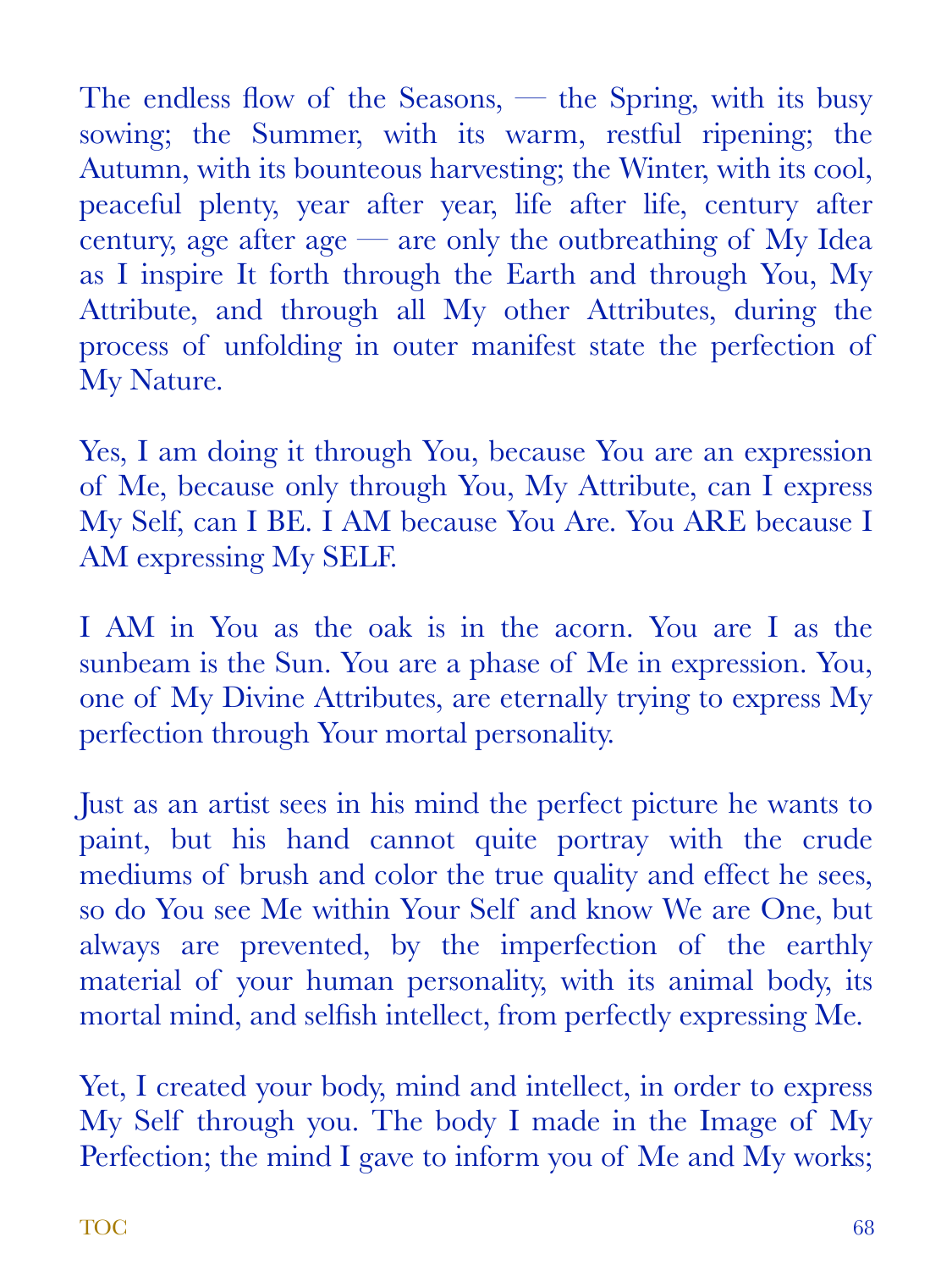the intellect I gave to interpret My Idea as I inspired it to the mind. But you have been so distracted by the *human* phases of this body, mind and intellect, and their outer uses, that you have forgotten Me, the One and Only Reality within, Whose Divine nature I AM ever seeking to express to and through you.

The time is soon here when the outward uses shall no longer distract, and My Reality shall be revealed unto you in all the glory of Its perfection *within* You.

You, when I thus reveal My Self, shall not be more blessed than before, unless that which I have revealed shall become the Bread of Life to you, and you shall live and *manifest* the Life It reveals.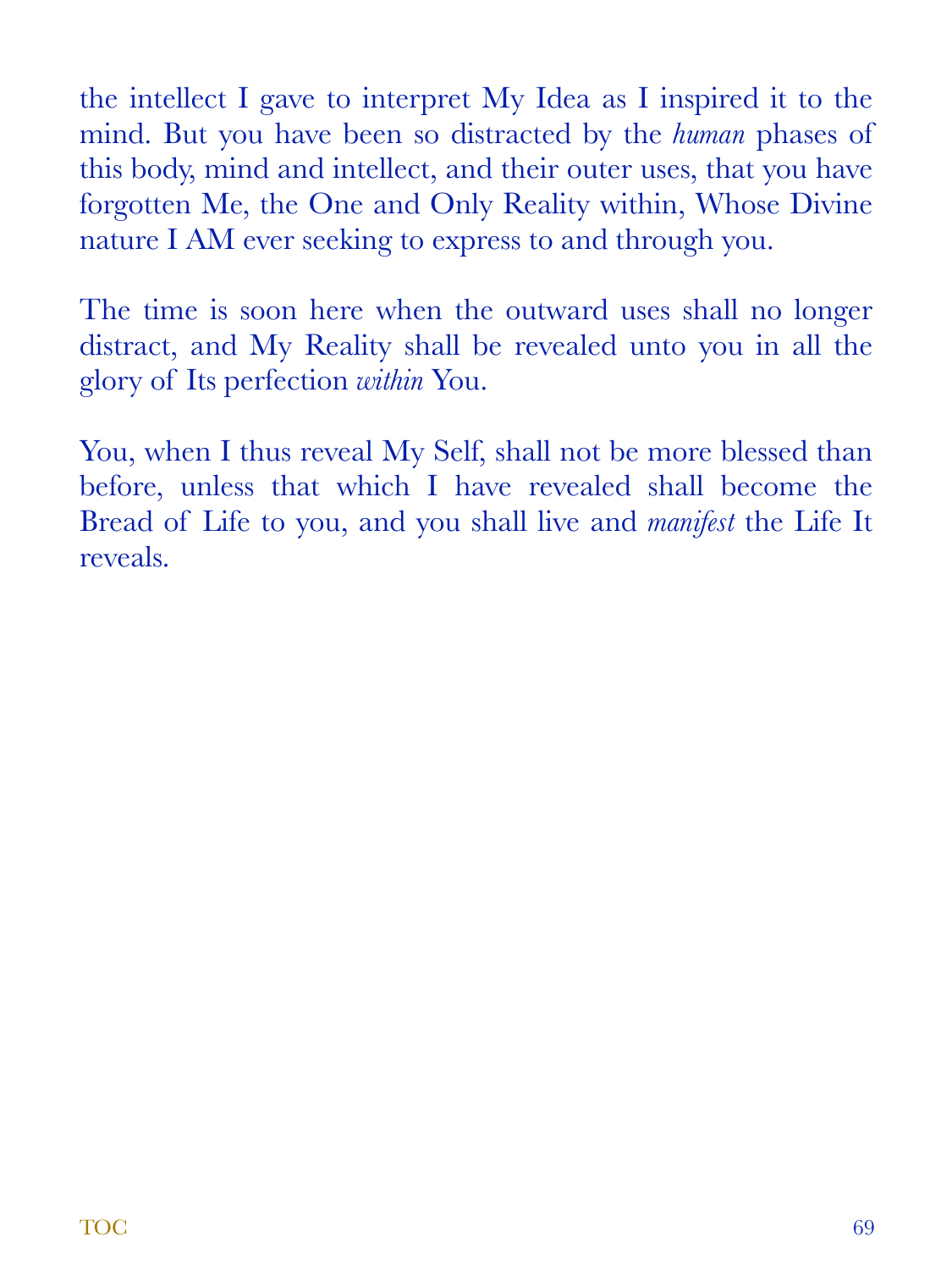## USE

## XI

Now I have purposely not stated clearly all the how and why of these things; for I have reserved for you, when you call upon Me so to do, and are capable of receiving it, an inspiration *from within* with a far more comprehensive vision of the unfoldment and development of My Divine Idea, and Its final perfected expression, than is herein pictured.

If I were here to tell the *real* meaning of My many manifestations, before you were consciously capable of experiencing its Truth, you neither would believe My words, nor could you comprehend their inner application and use.

Therefore, as I begin to awaken in you a realization that I AM within, and more and more cause your human consciousness to become an Impersonal channel through which I can express, will I gradually reveal to you the Reality of My Idea, dissipating one by one the illusions of the ages which have hidden Me from you, enabling Me thereby to manifest through you My Heavenly Attributes on Earth in all their humanly Divine perfection.

I have herein given you but a glimpse of My Reality, but just to the extent that that which has been revealed becomes clear will more be opened up unto you from *within*, and far more wonderful than this now seems to you.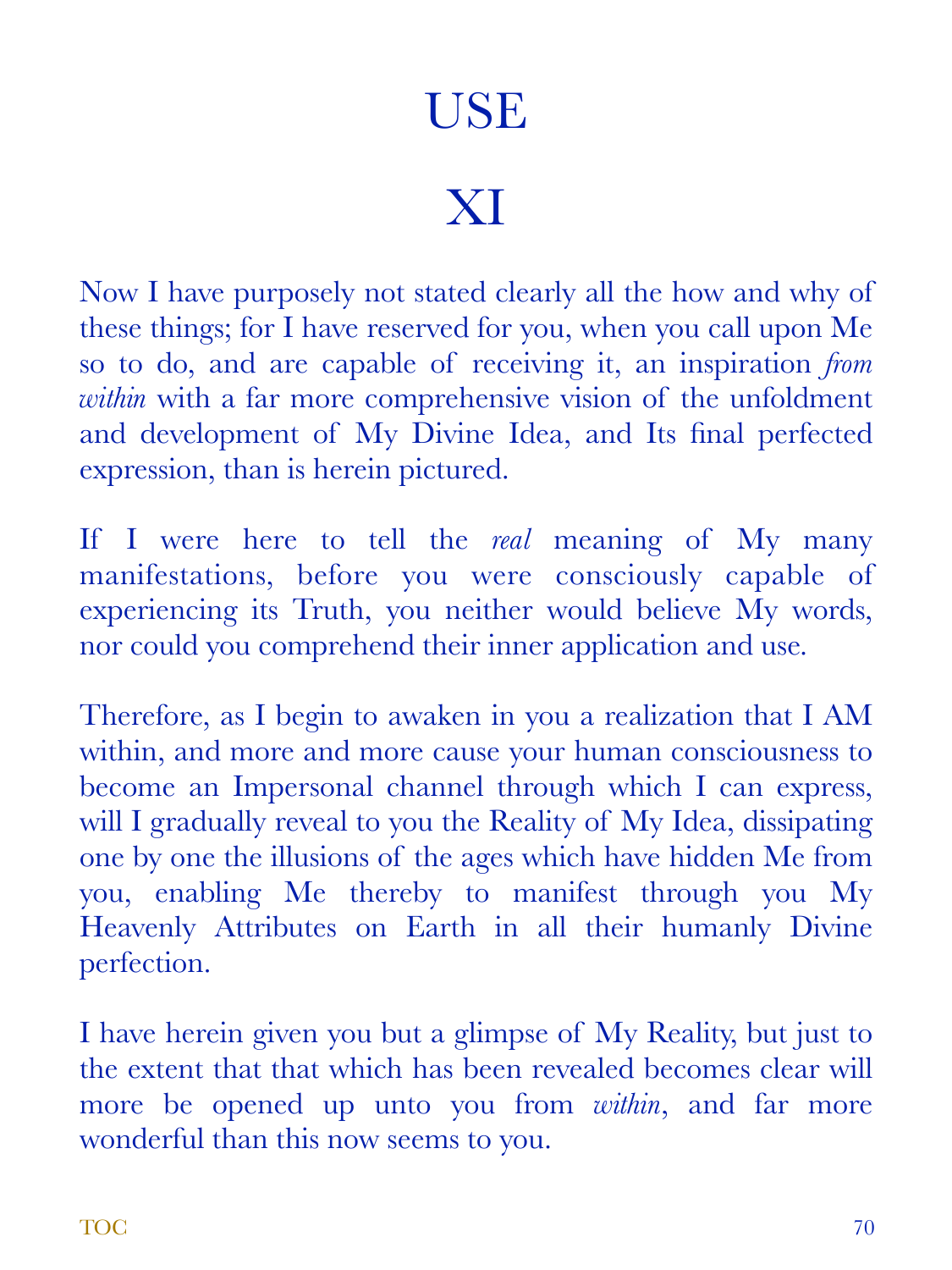For My Idea within, when It finally and completely shines through Its mantle of flesh, will compel you to worship and glorify Me far above all that your human mind and intellect now conceive of as God.

Before you can become conscious of all this and can truly comprehend it, you and your human personality must make it possible for Me to reveal it, by turning within to Me as the *One* and *Only* Source, bringing to Me your measure absolutely empty of self, and with mind and heart as simple and trusting as those of a child.

Then and then only, when nothing of the personal consciousness remains to prevent My filling you full to overflowing with the consciousness of Me, can I point out to you the glories of My Real Meaning, for which this whole Message is but the outer preparation.

The time has now arrived, however, for you to comprehend somewhat of this. Enough has been revealed to prepare you for the recognition of My Voice speaking within.

Therefore, I shall now proceed as if you realize I AM within, and that these Truths which I voice through the medium of these pages are but to impress more strongly upon your consciousness those phases of My Idea which you could not clearly receive direct.

That which herein appeals to you as Truth is consequently but a confirmation of that which My Idea has heretofore been struggling to express from within.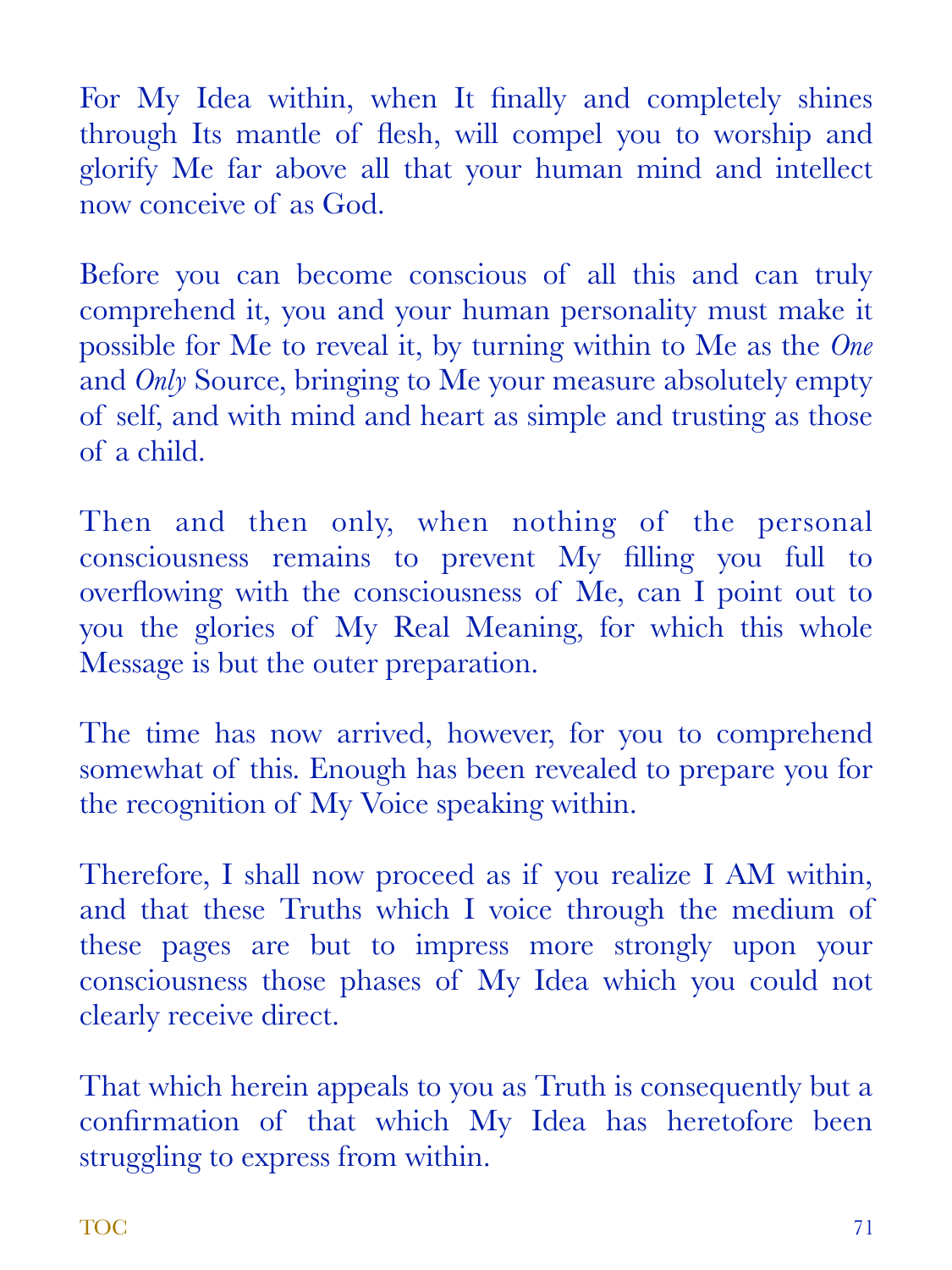That which does not appeal and which you do not recognize as your own, pass by, for that means I do not desire you to receive it as yet.

But each Truth I voice herein will go on vibrating until It reaches the minds I have quickened to receive It; for every word is filled with the potent power of My Idea, and to minds that perceive the Truth hidden therein this Truth becomes a living Reality, being that phase of My Idea they are now worthy and capable of *expressing*.

As all minds are but phases of My Infinite Mind, or parts of It manifesting in different forms of mortal nature, when I speak through the medium of these pages to your mind and to other minds, I AM but speaking to My mortal Self, thinking with My Infinite Mind, pushing forth My Idea into earthly expression.

Just so will *You* soon be thinking *My* Thoughts, and be conscious that I AM speaking within directly to your human consciousness, and you will then no longer have to come to this or to any other of My *outer* Revelations, either spoken or written, in order to perceive My Meaning.

For AM I not within You, and AM I not You, and are You not One with Me, Who live in and express through the consciousness of all minds, knowing all things?

All that remains for you to do is to enter into the Allconsciousness of My Mind and abide there with Me, even as I abide within My Idea in Your Mind. Then all things shall be Yours, as they now are Mine, being but the outer *expression* of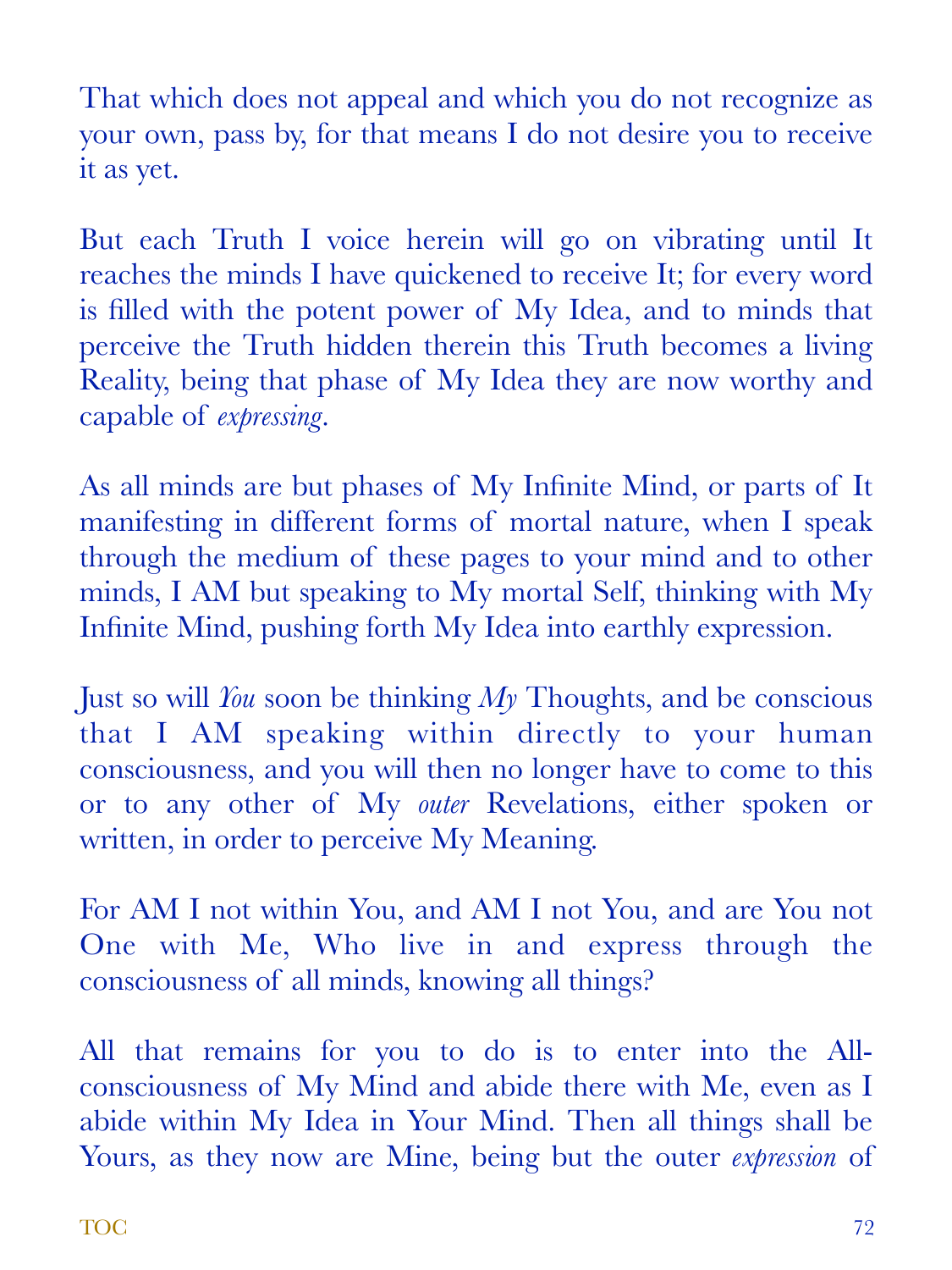My Idea, and existing only by reason of the consciousness I gave them when I thought them into being.

It is all a matter of consciousness — of your conscious thinking. You are separated from Me only because you *think* you are. Your mind is but a focal point of My Mind. If you but knew it, what you call *your* consciousness is My Consciousness. You cannot even think, much less breathe or exist without *My* Consciousness being in you,  $\sim$  Can you not see it?

Well, then, *think*, *believe* you are I, that We are not separated, that We could not possibly be separated; for WE are  $\text{ONE}$ ,  $-$  I within You, and You within Me, Think this is so; determinedly *image* it as so; and verily the moment you *are conscious* of this, that moment are you with Me in Heaven.

You are what you *believe* you are. Not one thing in your life is Real or has any value to you only as your *thinking* and *believing* has made it such.

Therefore, *think* no more you are separated from Me, and abide *with* Me in the Impersonal Realm, where all Power, all Wisdom, and all Love, the threefold nature of My Idea, but await expression through You.

Now I have spoken much of this, and have apparently said the same thing more than once, but in different words. I have done this purposely, presenting My Meaning in different lights, that you might finally be brought to comprehend My Divine Impersonality, which is in Reality *Your* Impersonality.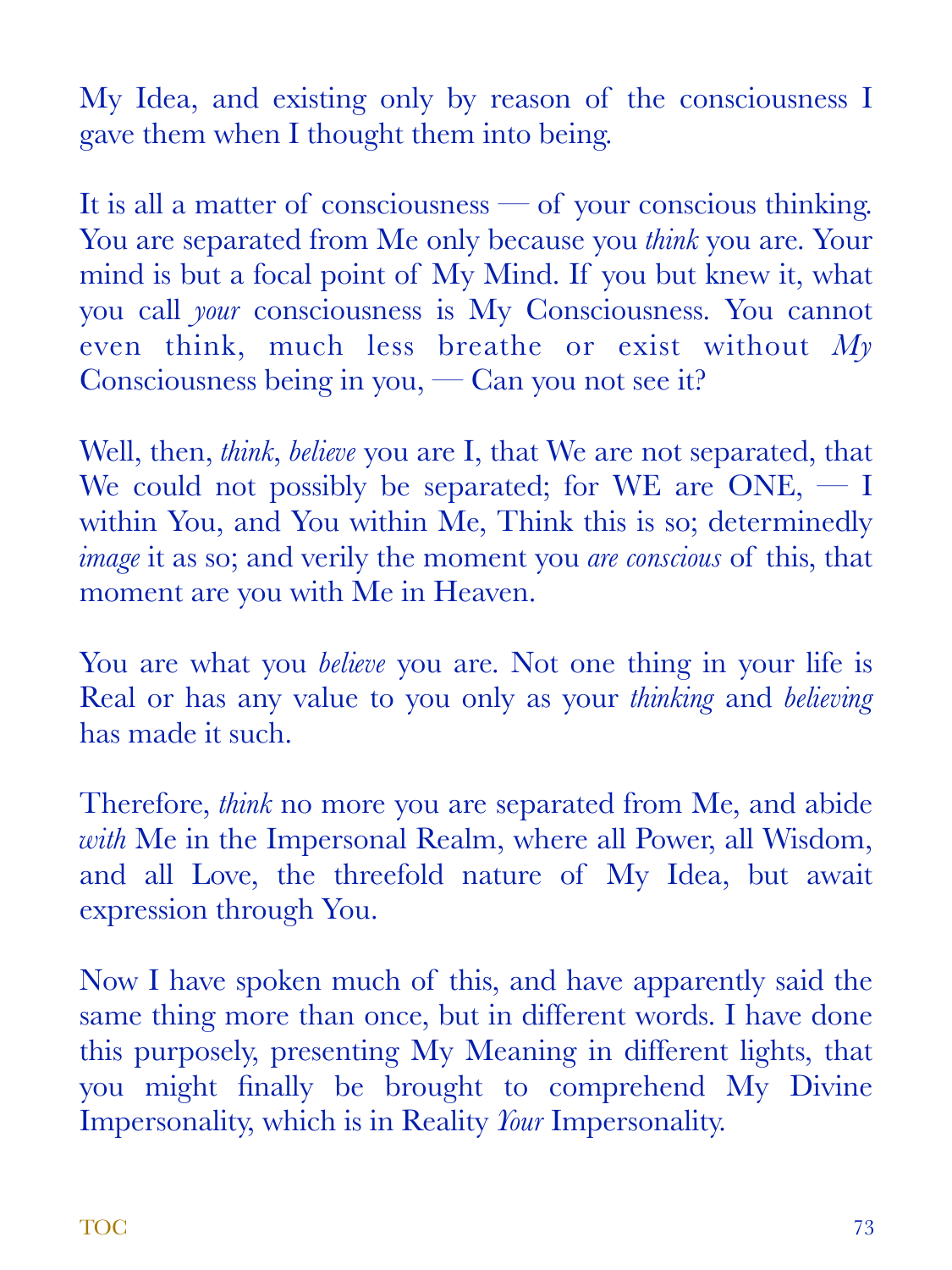Yes, I have repeated and will continue to repeat many Truths, and you may think it tedious and unnecessary; but if you will read carefully you will find that each time I repeat a Truth I always add something to what has already been said, and that each time a stronger and more lasting impression is made upon your mind.

This done, My purpose has been accomplished, and you will soon come into a *Soul* realization of that Truth.

If you receive not such impression and still think such repetition a useless waste of words and time, know that your intellect only is reading, and that My *real* meaning has altogether escaped you.

You, however, who do comprehend, will love every word, and will read and re-read many times, and consequently will receive all the wondrous Pearls of Wisdom I have held in reserve for you.

This book and its message will be to you hereafter merely a fount of inspiration, or a door through which you will be enabled to enter into the Impersonal estate and to hold sweet communion with Me, your Father in Heaven, when I will teach you all things you desire to know.

I have been picturing the Impersonal estate from many viewpoints, in order that it may become so familiar that you can unerringly distinguish it from all inferior states, and may learn to dwell consciously in it at will.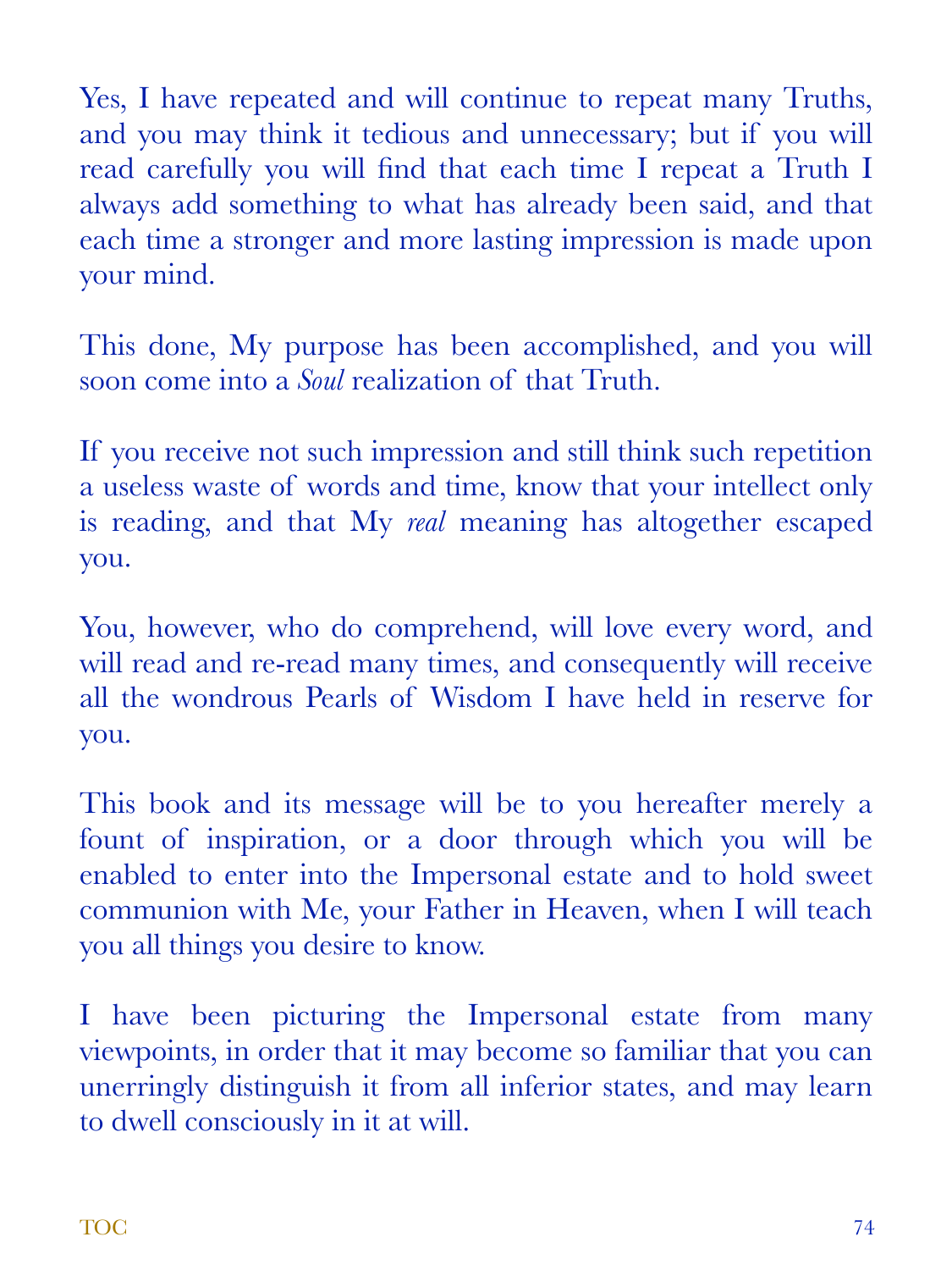When you can consciously dwell in it so that My Words when and wherever spoken can always find lodgment and understanding in your mind, then will I permit you to *use* certain faculties I have been awakening in you. These faculties will enable you more and more clearly to see the Reality of things, not only the beautiful and lovely qualities in the personalities of those about you, but their weaknesses, faults and shortcomings, as well.

But the reason you are enabled to see these faults and shortcomings, is not that you may criticize or judge your brother, but that I may arouse in you a definite resolve to overcome such faults and shortcomings in your own personality. For, mark you!  $\sim$  You would take no note of them in others were they not still in your self; for I within, then would not need to call them to your attention.

As all things are for *use*, and *use* only, let us study the use you have hitherto made of other faculties, gifts and powers I have given you.

You must realize by this time *I* have allowed you *all things*. All you have, or are, be it of good or evil, of blessing or suffering, of success or failure, of riches or lack, *I* have allowed you or attracted to you. — Why? For USE — in awakening you to a recognition and acknowledgment of *Me* as The Giver of All that is Good.

Yes, all things you receive have their use. If you are not conscious of such use, it is only because you can not yet acknowledge Me as The Giver.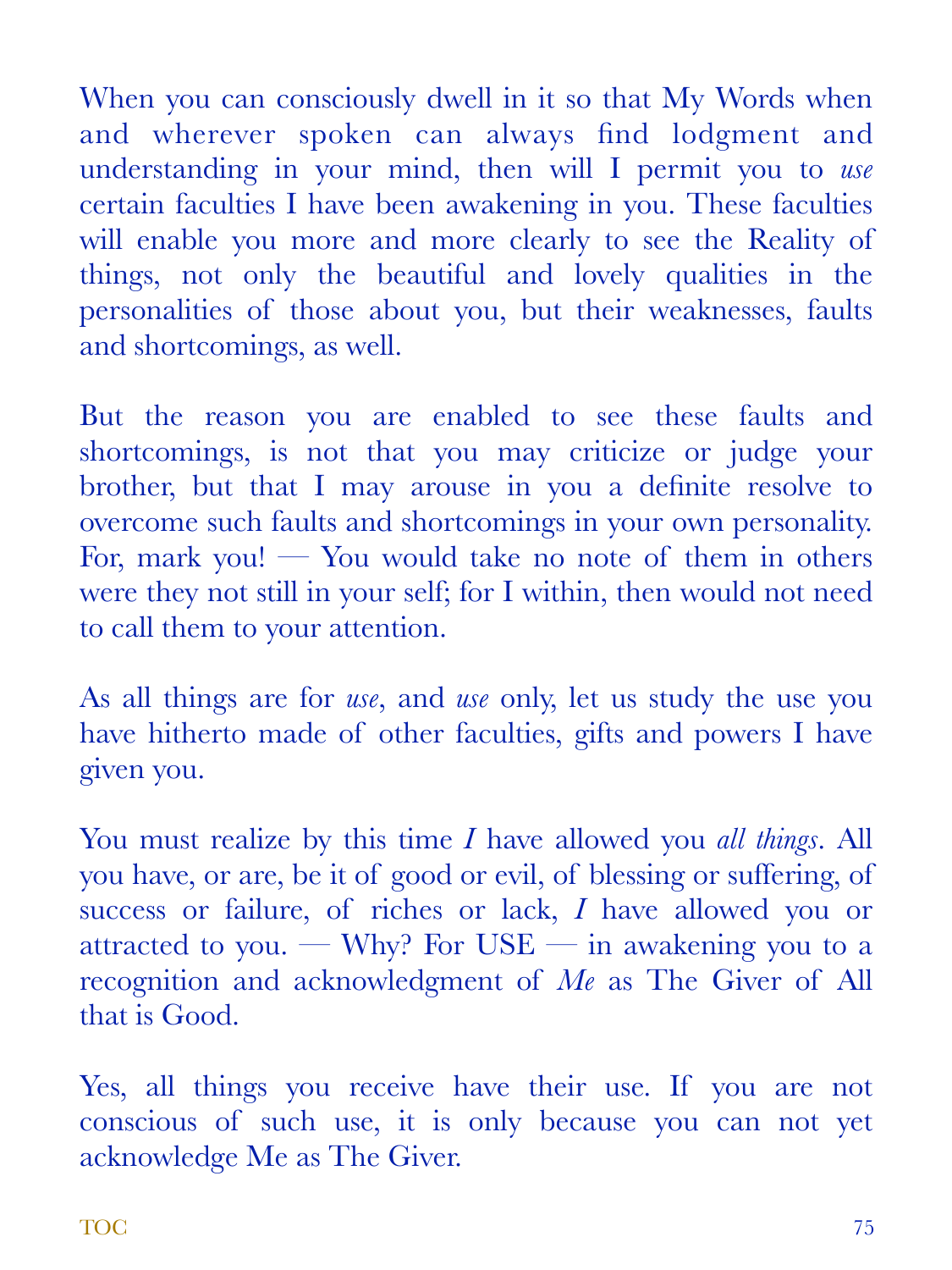You could not honestly acknowledge Me as such until you *knew*  I AM, The Giver. Your personality, in fact, had become so engrossed in trying to get rid of or to exchange many of the things I had given you for other things you thought were better, that of course you could not even dream, much less acknowledge, Me, *Your Own Self*, as The Giver.

Possibly you do now acknowledge Me as The Giver, as the Inner Essence and Creator of all things in your world and in your life, even of your present attitude toward these things.

Both are My doing, for they are but the outer phases of the process I AM using in the expression of My Idea of your inner Perfection, which Perfection being My Perfection is gradually unfolding from within you.

As you more and more realize this, will the true meaning and *use* of the things, conditions and experiences I send be revealed unto you. For you will then begin to glimpse My Idea within, and when you glimpse that Idea will you begin to *know* Me your own *Real* Self.

Before you can truly know Me, however, you must learn that *all* things I give you are *Good* — and that they are for *use*, My use, — and that you personally have no interest in or actual right to them, and they are of no real benefit to you, only as you put them to such use.

I may be expressing through you beautiful symphonies of sound, color or language, that manifest as music, art or poetry, according to human terminology, and which so affect others as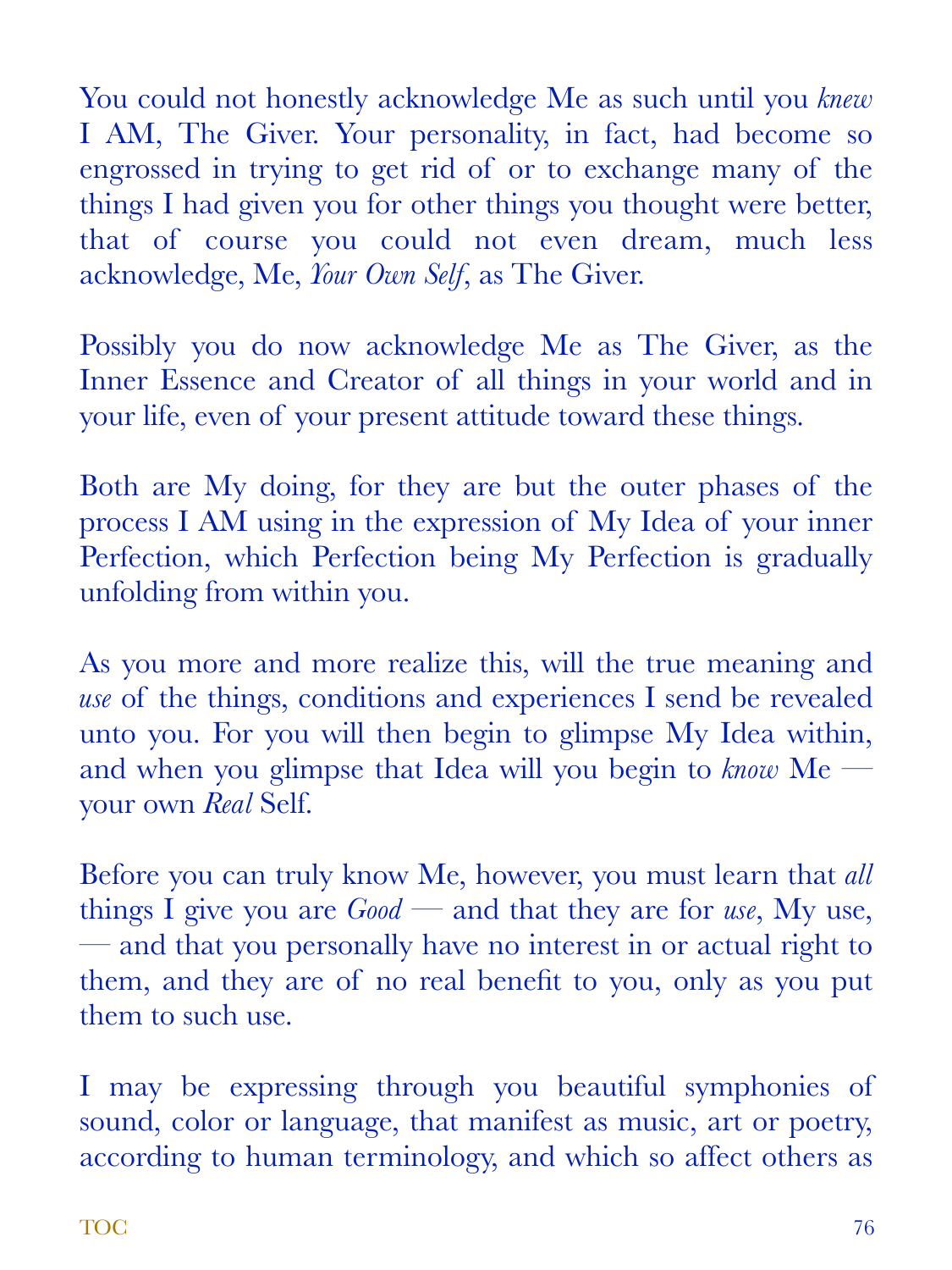to cause them to acclaim you as one of the great ones of the day.

I may be speaking through your mouth or inspiring you to write many beautiful Truths, which may be attracting to you many followers, who hail you as a most wonderful preacher or teacher.

I may even be healing through you divers diseases, casting out devils, making the blind to see and the lame to walk, and performing other marvelous works which the world calls miracles.

Yes, all these I may be doing through you, but of absolutely no benefit is any of it to you personally, unless you use and apply these harmonies of sound in your every spoken word, so that to all hearers they will seem as the sweet music of heaven; and unless your sense of color and proportion so manifests in your life that only kind, uplifting, helpful thoughts flow from you, proving that the only true art is that of seeing clearly My Perfection in all My human expressions, and of allowing the quickening power of My Love to pour through you into their hearts, picturing to *their* inner vision My Image hidden therein.

Likewise no credit attaches to you, no matter what wonderful Truths I speak or works I perform through you, unless you, yourself, *live* these Truths, daily, hourly; and make these works serve as a constant reminder of Me and My Power, which I ever pour out freely for you, My Beloved, and for all, to use in My Service.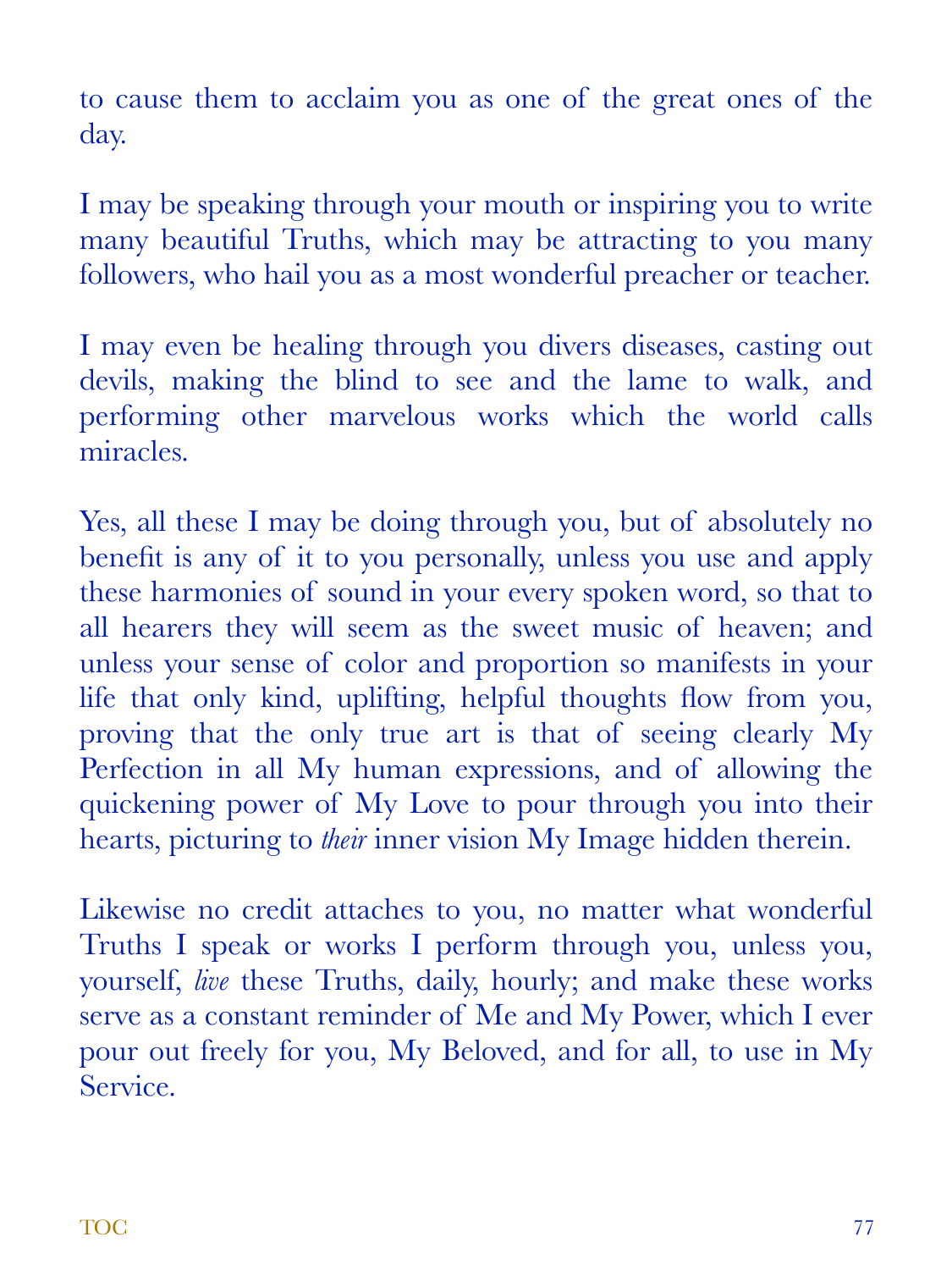You, to whom I have apparently given none of such gifts and who deem yourself unworthy and not yet advanced enough to serve Me in such ways, — to you I would say:

Just to the extent that you truly recognize Me within and seek in real earnestness to serve Me, just to that extent will I use you no matter what your personality, no matter what its faults, tendencies and weaknesses.

Yes, I will cause even you who thus seek to serve Me to do many wondrous things towards the quickening and awakening of your brothers to a like acknowledgment of Me. I will cause even you to influence and affect the lives of many of those whom you contact, inspiring and uplifting them to higher ideals, changing their way of thinking and their attitude towards their fellows and therefore towards Me.

Yes, *all you* who seek to serve Me, no matter what your gifts, will I make to be a vital force for good in the community, altering the mode of life of many, inspiring and molding their ambitions and aspirations, and altogether becoming a leavening influence in the midst of the worldly activities in which I will place you.

You at the time will probably know nothing of this. You may even be still longing to serve Me, and hungering for a more intimate consciousness of Me, thinking you are doing nothing, are still making many mistakes and failing to live up to your highest ideals of Me; not realizing that this longing and hungering is the avenue through which I pour forth My Spiritual Power, which being wholly Impersonal, is used by you, unconscious of its being *I within you* using it, to bring about My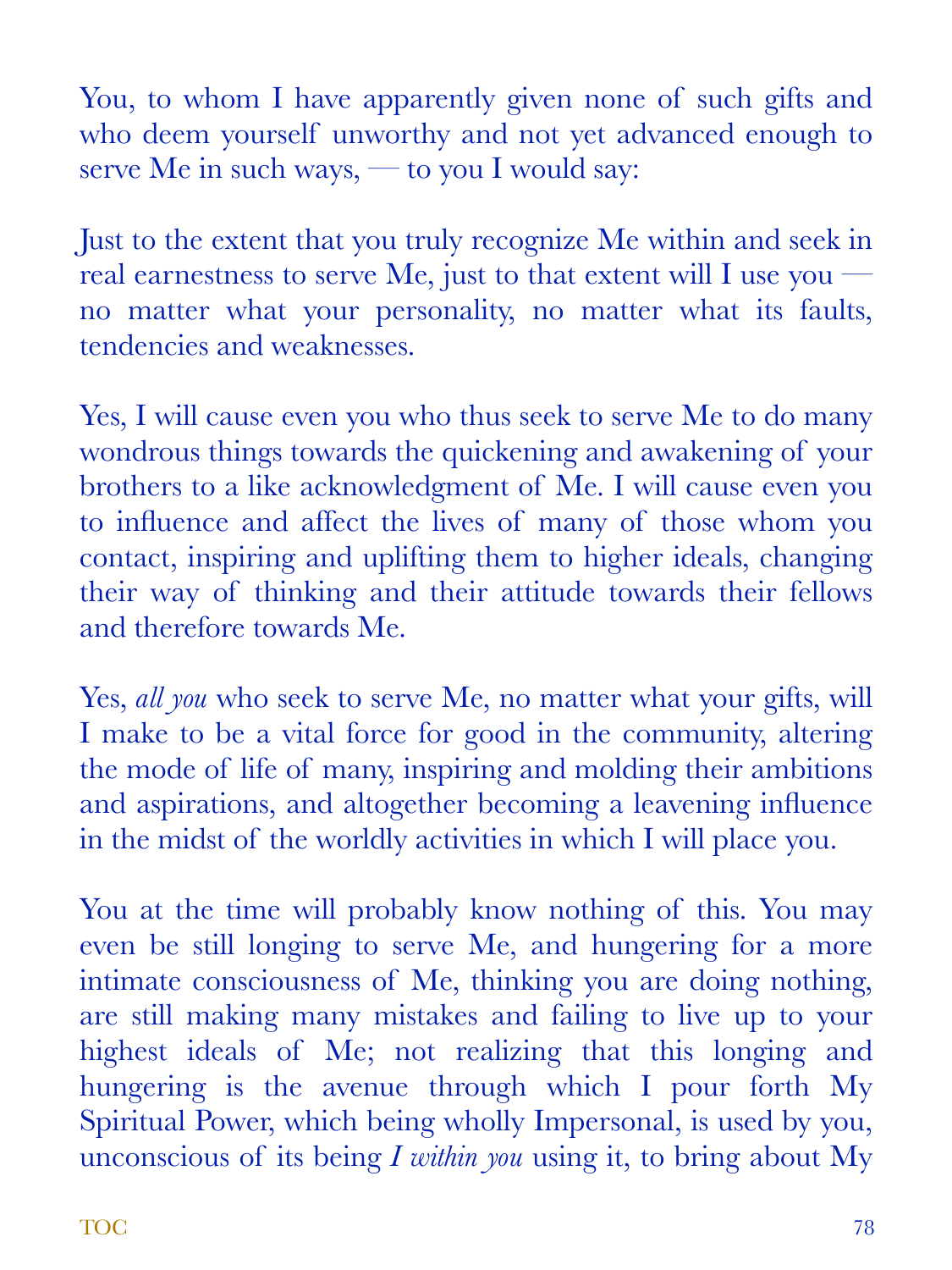Purpose in your heart and life and in the hearts and lives of My and Your other Selves.

So, as you finally grow into the realization of all this, as you surely will, and *prove* it by the practical *use* of all you have in *My* service, will I gradually give you the strength and ability consciously to use *Impersonally My* Power, *My* Wisdom, and *My* Love, in the expression of My Divine Idea, which is eternally striving to manifest through You Its Perfection.

Therefore will you soon see that your human personality, with all its faculties, powers and possessions, which are in reality Mine operating and manifesting through you, is likewise for My use wholly, and that true success and satisfaction can never be found except in such use.

For such use develops, as the planted seed develops the harvest, the ability consciously to use *all* My spiritual faculties in the final perfect expression of My Idea, which can be expressed only through your human personality.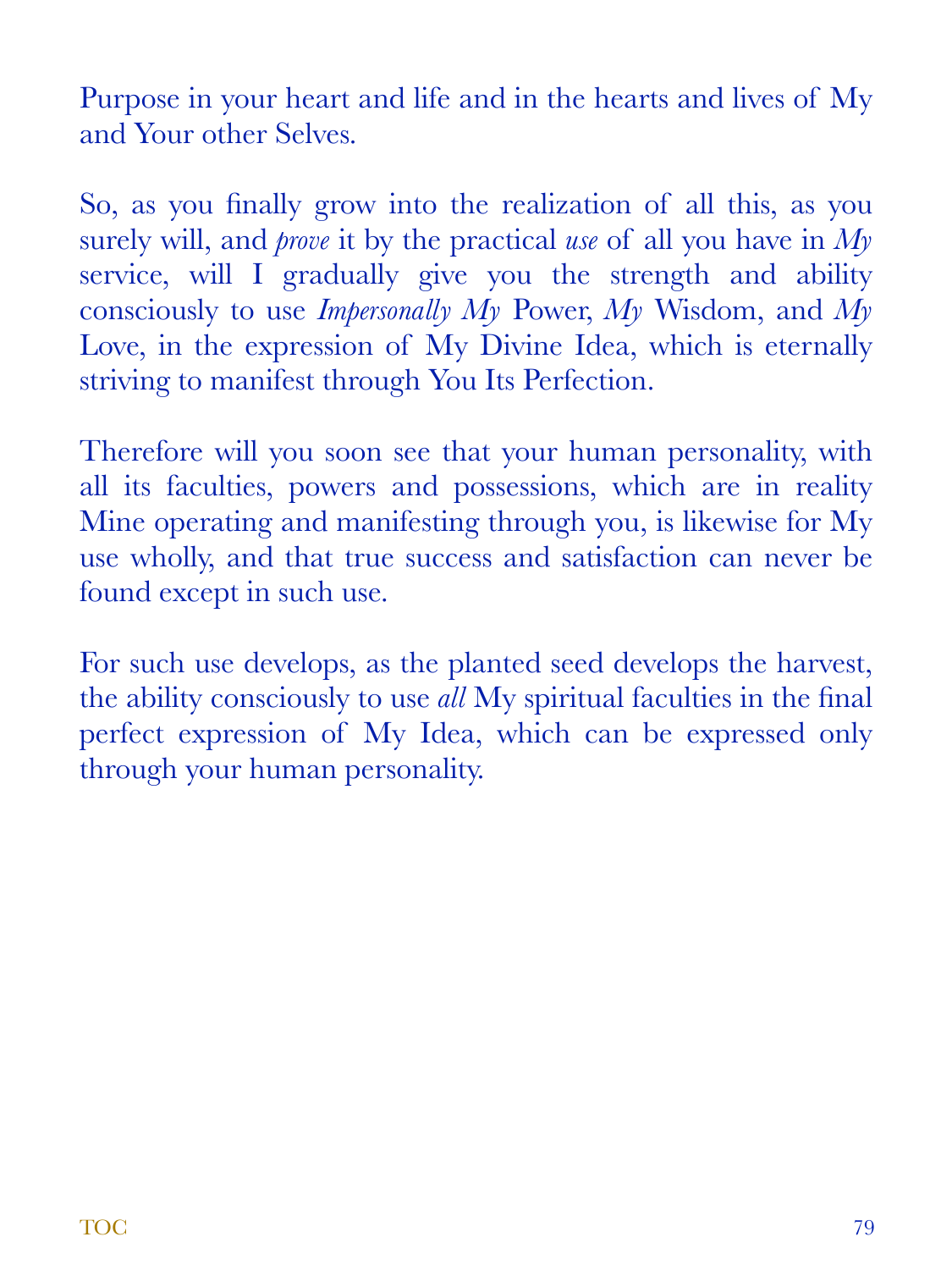### SOUL MATES

### XII

Let us now examine into some of the things I have given you, those especially of which you cannot yet acknowledge Me as the Giver.

Perhaps the particular position in life you now occupy you do not think the best adapted for the expression of My Idea surging within you.

If so, then why not step out of that position into the one of *your* choice?

The mere fact that you cannot or do not do this proves that at this time such position is the one best suited to awaken in you certain qualities necessary for My perfect expression, and that I, your own Self, AM permitting you to remain therein, until you can recognize my Purpose and Meaning hidden within the power such position has to disturb your peace of mind and keep you thus dissatisfied.

When you recognize My Meaning and determine to make My Purpose your purpose, then and then only will I give you the strength to step out of that position into a higher I have provided for you.

Perhaps the husband or the wife you have, you think is far from being suited to you or capable of helping along your "spiritual"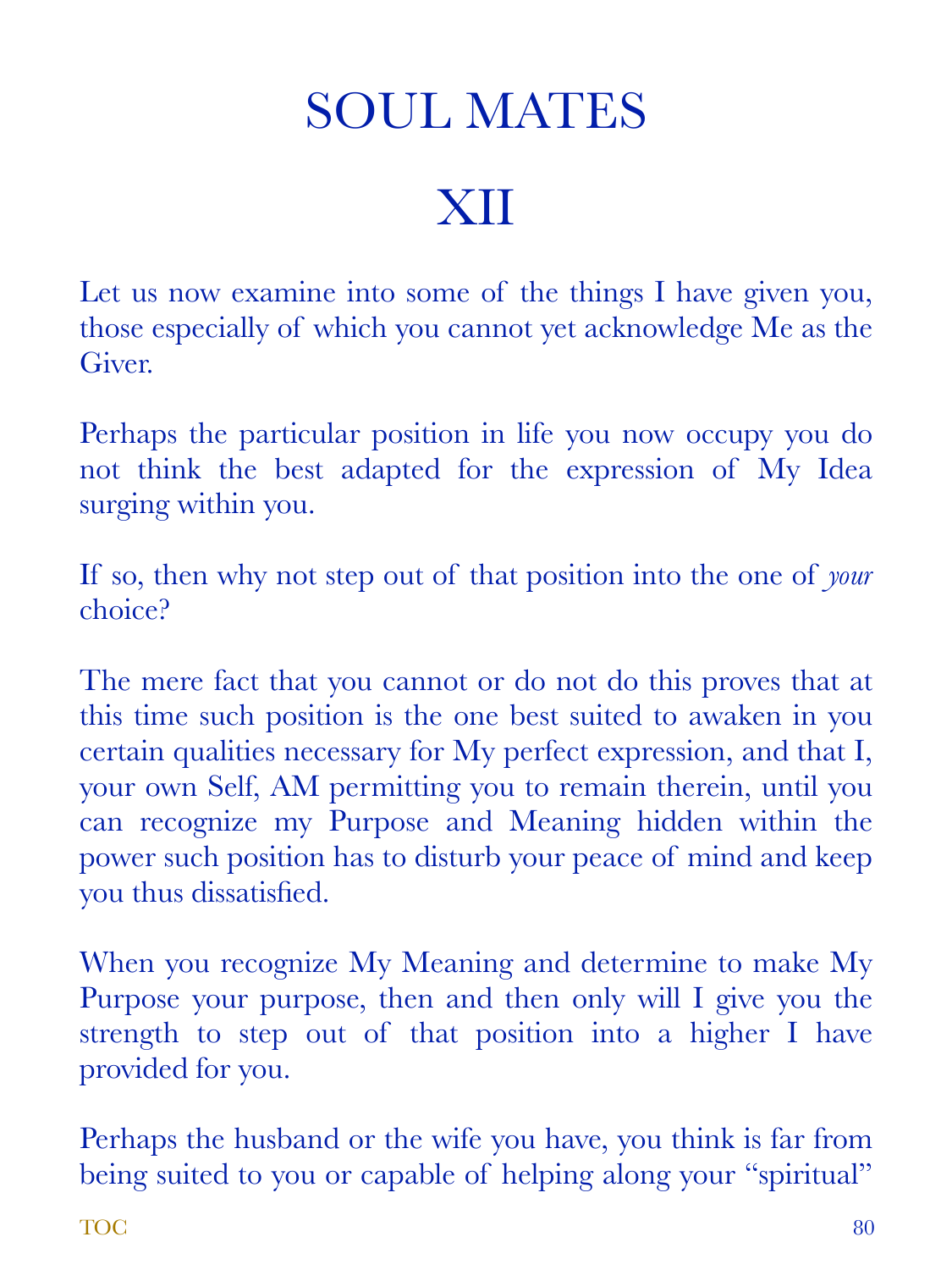awakening, being only a hindrance and detriment, instead. You may even be secretly contemplating leaving or wishing you could leave that one for another who sympathizes and joins with you in your aspirations and seeking, and therefore seems more nearly your ideal.

You may run away if you will, but know that you cannot run away from your own personality; that, in selfish craving for a "spiritual" mate you may attract only one who will force you to a tenfold longer and harder search among the illusions of the mind, before you can again awaken to the consciousness of My Voice speaking within.

For a sympathetic and appreciative mate would only feed the personal pride and selfish desire for "spiritual" power in you, and develop further the egotistic side of your nature. Likewise, a loving, trusting, yielding mate might encourage only selfishness and conceit, when you are not yet abiding in the consciousness of My Impersonal Love; while a tyrannical, suspicious, nagging mate may provide the soul discipline you still need.

Did you but know it, the one who is your true Soul mate is in reality an Angel from Heaven, even as are You, one of the Attributes of My Divine Self, come to you to teach you that only when you have purged your own personality so that My Holy Love can express, can you be freed from any conditions which may now be causing you so much disturbance of mind and unhappiness of Soul.

For not until this Soul, this Angel from Heaven, this other part of My and Your Self, who has come to you and is yearning and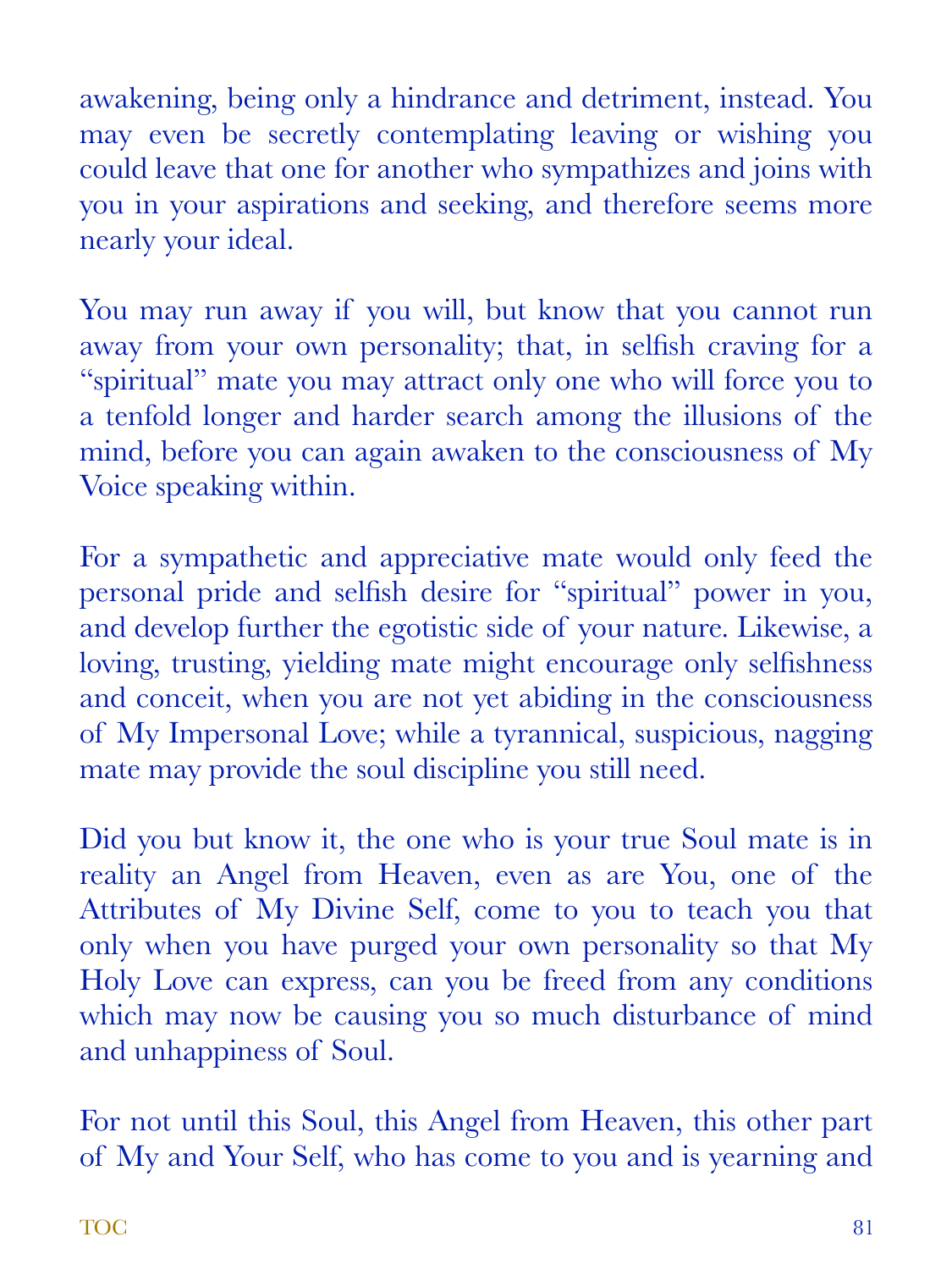striving to call into expression through you the Impersonal Love, the tender, thoughtful care for others, the poise of mind and peace of heart, the quiet, firm mastery of self, which and which alone can open the doors, so It can step forth into the freedom of Its own glorious Being and be to You Its own *true* Self, — not until you can see this Soul in all Its Divine beauty, free of this earthly bondage, will it ever be possible for you to find and recognize that Ideal you seek.

For that Ideal exists, not without  $\frac{1}{\pi}$  in some other personality, — but only within, in your Divine Counterpart, which is I, your Higher, Immortal Self. It is only My *Idea* of this, your Perfect Self, striving to express and become manifest through your personality, that causes you to see seeming imperfections in the mate I have given you.

The time will come, however, when you cease to look without for love and sympathy, appreciation and spiritual help, and turn wholly to Me within, that these seeming imperfections will disappear; and you will see in this mate only the reflection of qualities of unselfish love, gentleness, trust, a constant endeavor to make the other happy, that will then be shining brightly and continuously from out your own heart.

Perhaps you cannot yet wholly believe all this, and you still question that I, your own Self, am responsible for your present position in life, or that I chose for you your present mate?

If so, it is well for you thus to question until all is made plain.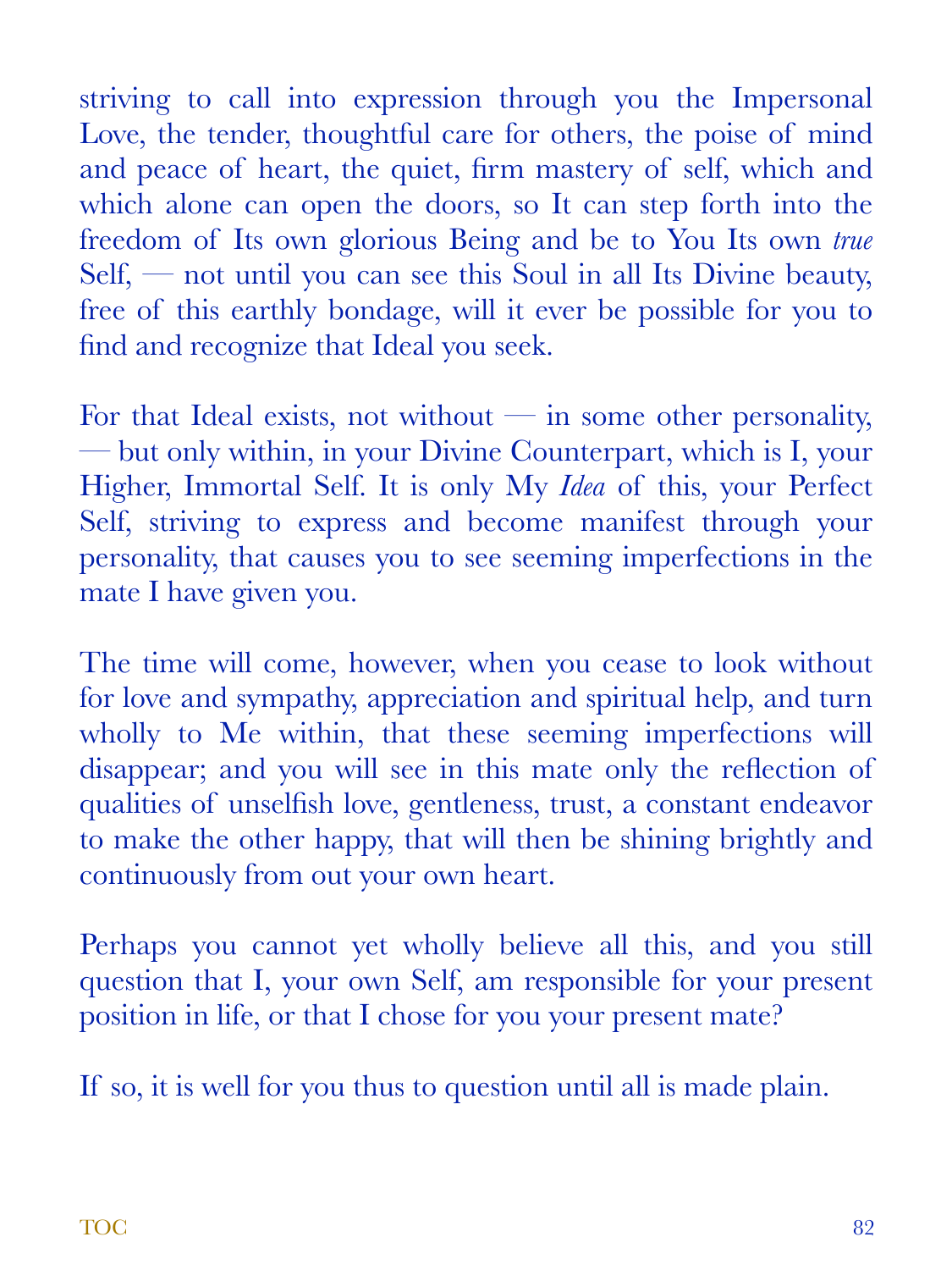But remember, I will speak much more clearly *direct* from within, if you but turn trustingly to Me for help. For I ever preserve My Holiest secrets for those who turn to Me in deep, abiding Faith that I can and will supply their every need.

To you, however, who cannot yet do this, I say, if your own Self did not place you here or provide this mate, *Why* then are you here? and *Why* have you this mate?

Think!

I, the ALL, the Perfect One, make no mistake.

Yes, but the personality does, you say. And the personality chose this mate, and perhaps has *earned* no better position.

What, *who*, caused the personality to choose this particular one and earn this particular position in life? *Who* picked out and placed this one where you could thus choose, and who caused you to be born in this country of all countries and in this town of all towns in the world at this particular time? Why not some other town and a hundred years later? Did your personality do all these things?

Answer truly and satisfactorily these questions to yourself, and you will learn that I God, within you, your own Self, do all things that you do, and I do them well.

I do them while expressing My Idea, Which is ever seeking manifestation in outer form as *Perfection* through you, My living Attribute, even as it is in the Eternal, within.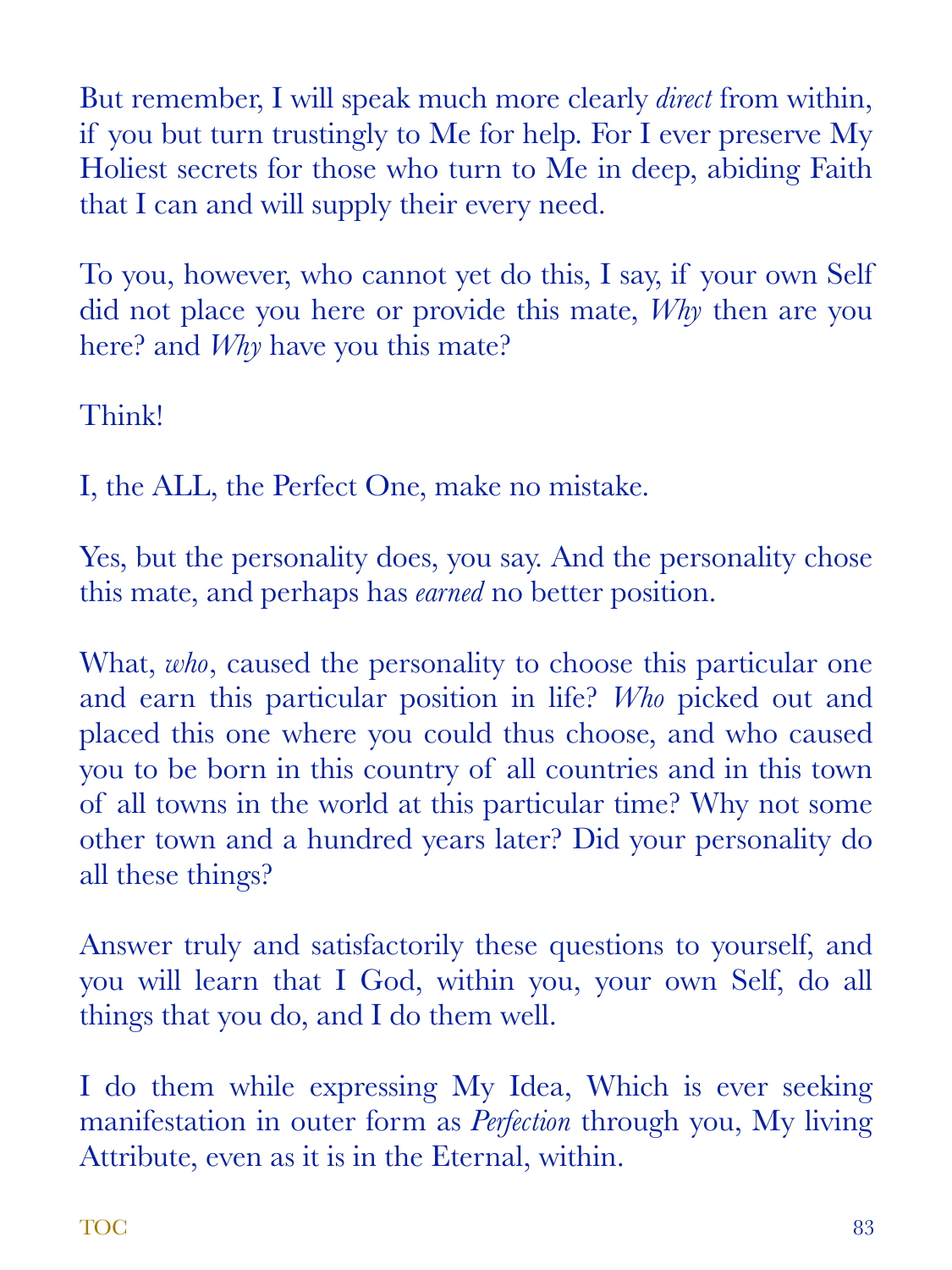As for your true "Soul Mate," which you have been led by others to believe must be waiting for you somewhere, cease looking; for it exists not without in some other body, but within your own Soul.

For that within you which cries out for completion is only your sense of Me within, yearning for recognition and expression; Me, your own Divine Counterpart, the Spiritual part of you, your other half, to which and which alone you must be united, before you can finish what you came on Earth to express.

This is indeed a mystery to you who are not yet wedded in consciousness to your Impersonal Self; but doubt not, when you can come to Me in complete surrender, and will care for naught else than union with Me, then will I disclose to you the sweets of the Celestial Ecstasy I have long kept in reserve for you.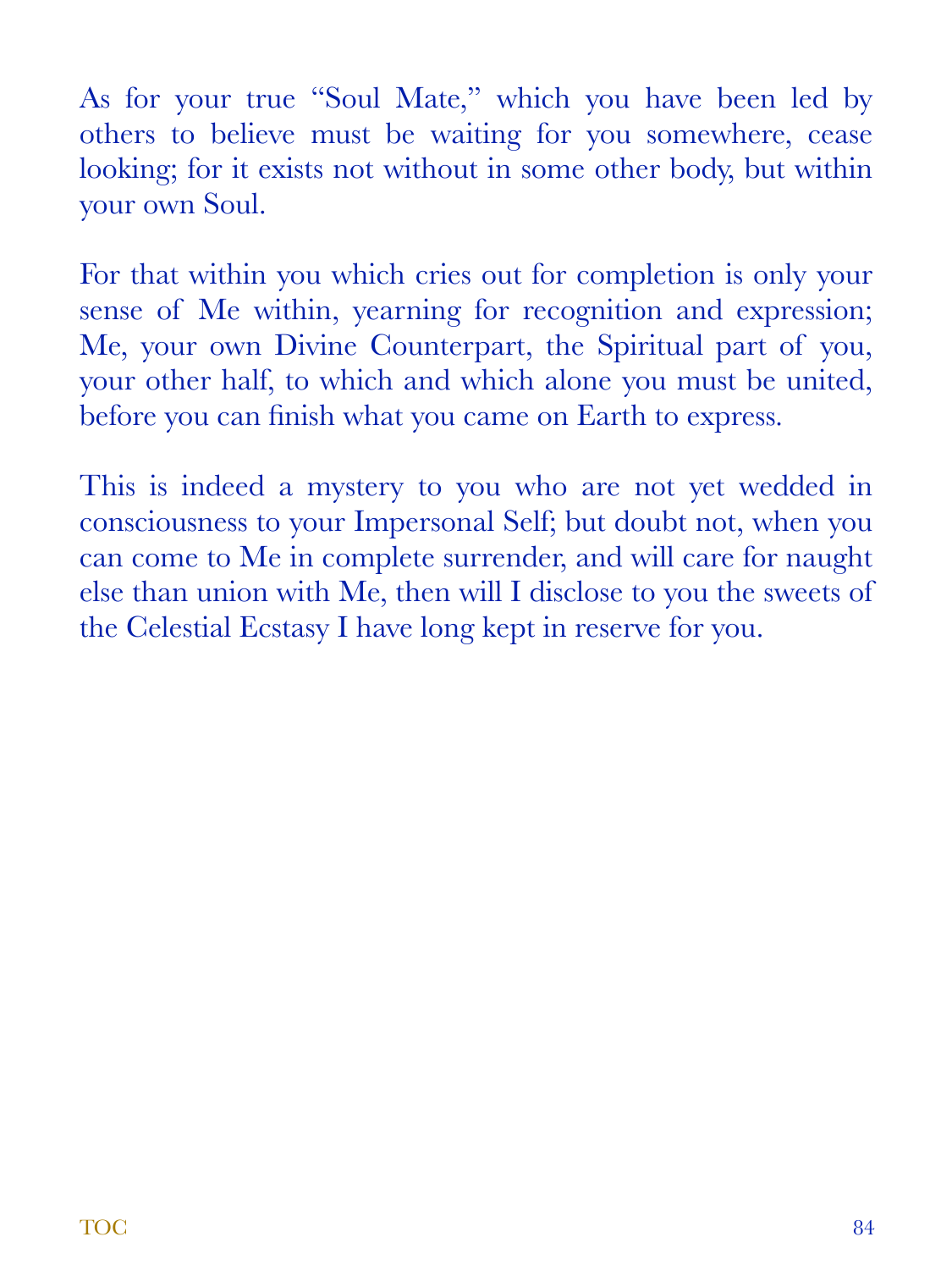### **AUTHORITY**

## XIII

To you who still feel the desire to read books, thinking in them to find an explanation of the mysteries that now hide from you the meaning of the earthly expressions of My Idea, I say:

It is well that you seek thus outwardly, following the impulses I send, for others' interpretations of the meaning My Idea is expressing through them; for I will make that search to be of benefit to you, though not in the way you imagine.

It is even well for you to seek in ancient teachings, philosophies and religions, or in those of other races and other peoples, for the Truth I wish to express to you; for even that search will prove not unprofitable.

But the time will come when you will realize that the thoughts of other minds and the teachings of other religions, no matter how true and beautiful, are not what I intend for you; for I have reserved for you thoughts and teachings which are yours and yours only, and which I will give to you in secret — when you are ready to receive them.

When the time comes, as it inevitably will, that you become dissatisfied in your search among the teachings of the various religions, philosophies and cults that now are interesting you, and you grow discouraged at finding yourself no nearer the attainment of the powers and spiritual growth so authoritatively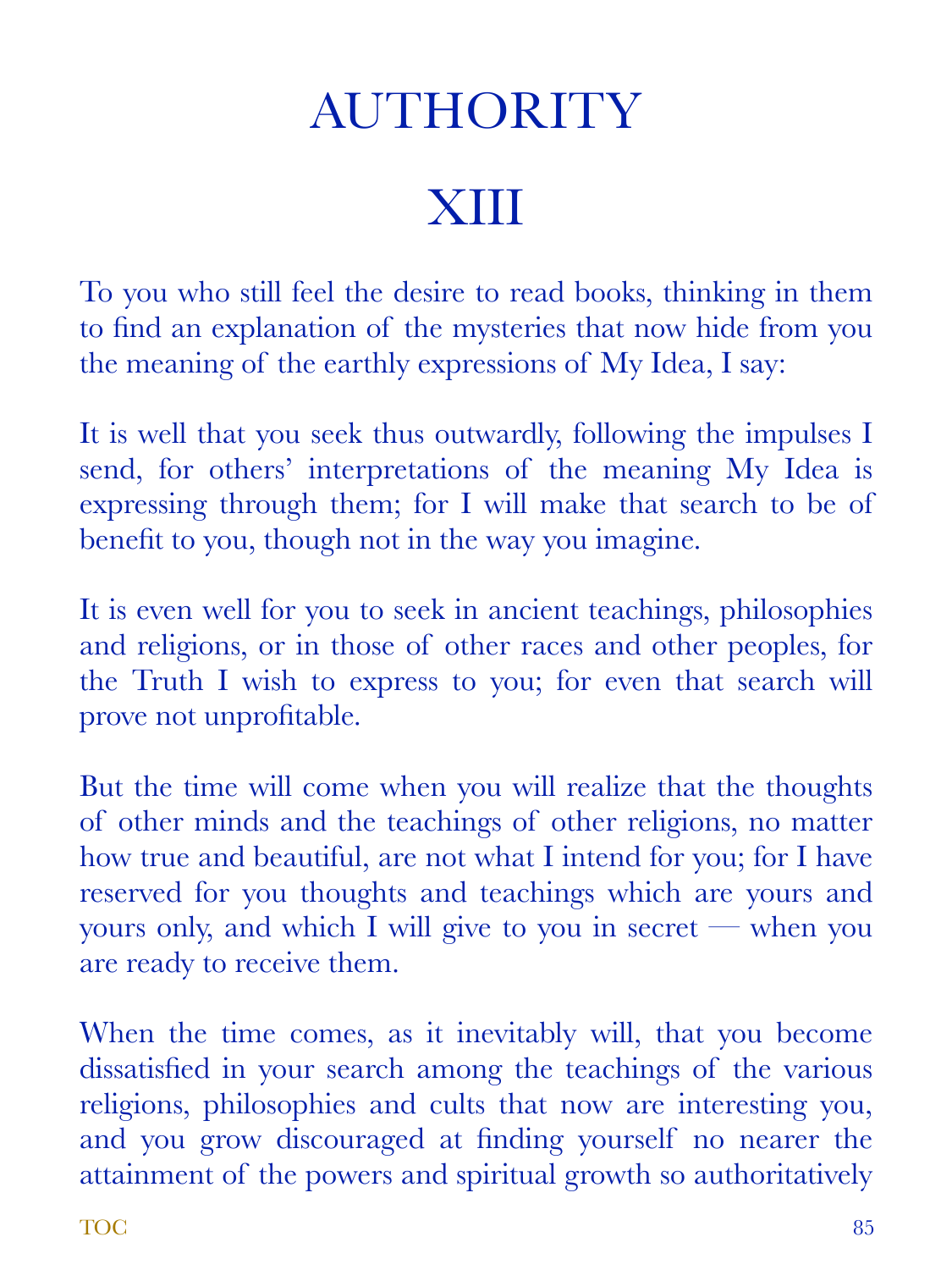described and supposedly possessed by the writers of the books, the teachers of the philosophies and the promulgators of the religions, — then will I show you that while all these books, teachings and religions were originally inspired by Me, and have done and are still doing their part in quickening the hearts of many, yet for *you* it is now meant that you cease looking to *any outer* authority, and instead confine your study to My Book of Life, guided and instructed by Me within, by Me alone. If you earnestly and truly do this, you will find that I have chosen you to be the High Priest of a religion, the glory and grandeur of which will be to all others that have been pictured to your former understanding, as the light of the Sun is to the twinkle of the far distant star.

You will likewise realize that the ancient religions were given to My peoples of long ages past, and that the religions of other races are for My peoples of those races, and that none of these are for you; even though I brought them to you and pointed out many wondrous things in them that inspired you to a more determined search for Me within their teachings.

I say to you, these are things of the past and have naught to do with you. The time has arrived, if you can see it, when you must cast aside all accumulated knowledge, all teachings, all religions, all authority, even My authority as expressed in this and My other *outer* revelations; for I have quickened you to the consciousness of My Presence *within*, to the fact that all authority, teachings and religions, coming from any *outer* source, no matter how lofty or sacred, can no longer have any influence with you, except as they become a means of turning you within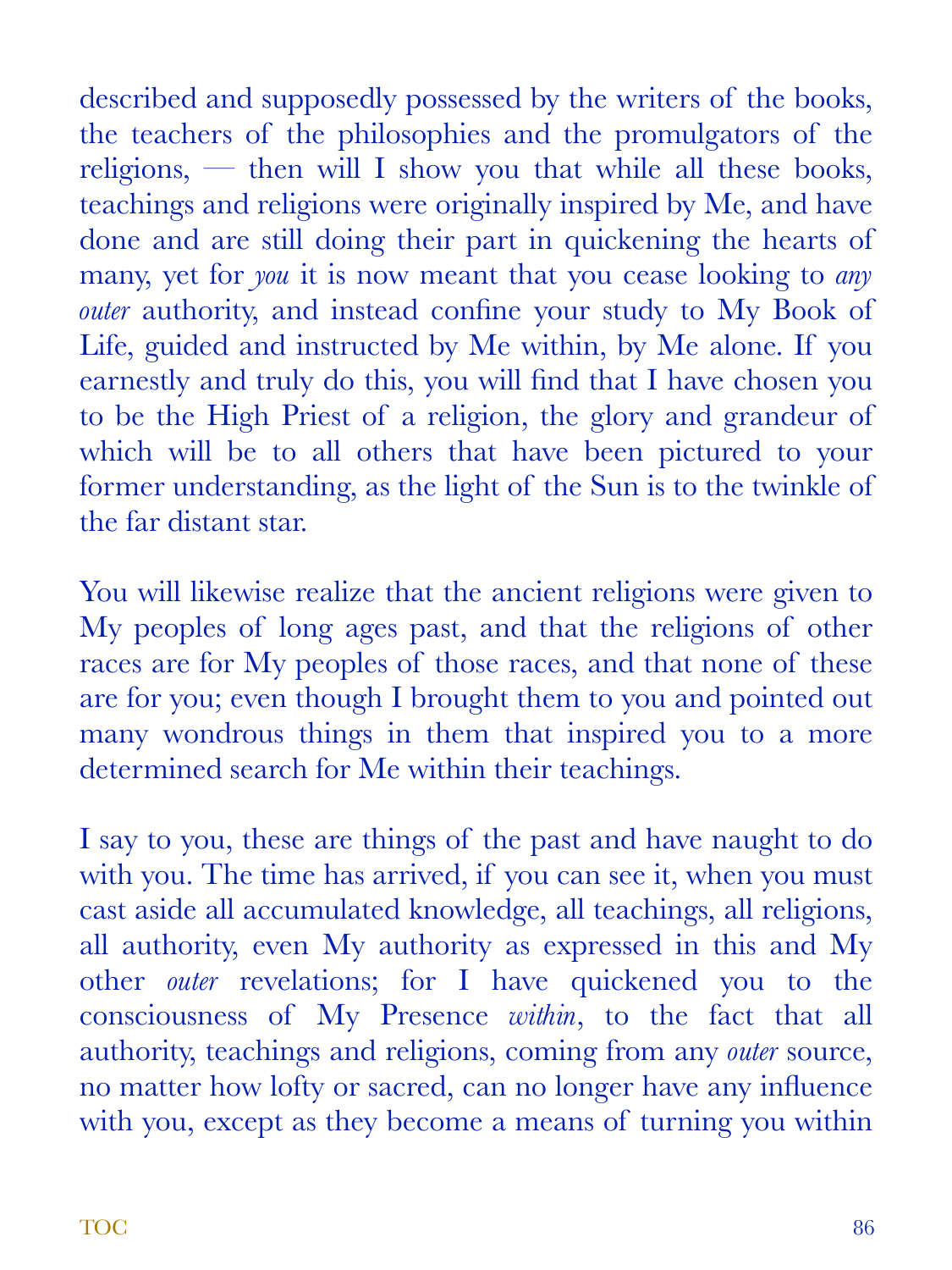to Me, for My *final* authority on all questions of whatsoever nature.

Therefore, why seek in the things of the past  $-$  in religion, human knowledge, or in others' experiences — for the help and guidance which I alone can give?

Forget all that has gone before. That which is past is dead. Why burden your soul with dead things?

Just to the extent you hold to things that are past, do you still live in the past, and can have naught to do with Me, Who dwell in the ever-present NOW, the Eternal.

Just to the extent you attach yourself to past acts or experiences, religions or teachings, do they cloud your soul vision, hiding Me from you. They will ever prevent your finding Me until you free yourself of their darkening influence and step within, into the Light of My Impersonal Consciousness, which recognizes no limitations and penetrates to the infinite Reality of all things.

Likewise the future concerns *you* not. He who looks to the future for his final perfection is chained to the past and can never get free, until his mind no longer is thus engrossed with the consequences of his acts, and he recognizes Me as his only Guide and throws all responsibility upon Me.

You, who are one with Me, are perfect *now*, and always were perfect, knowing neither youth nor old age, birth nor death.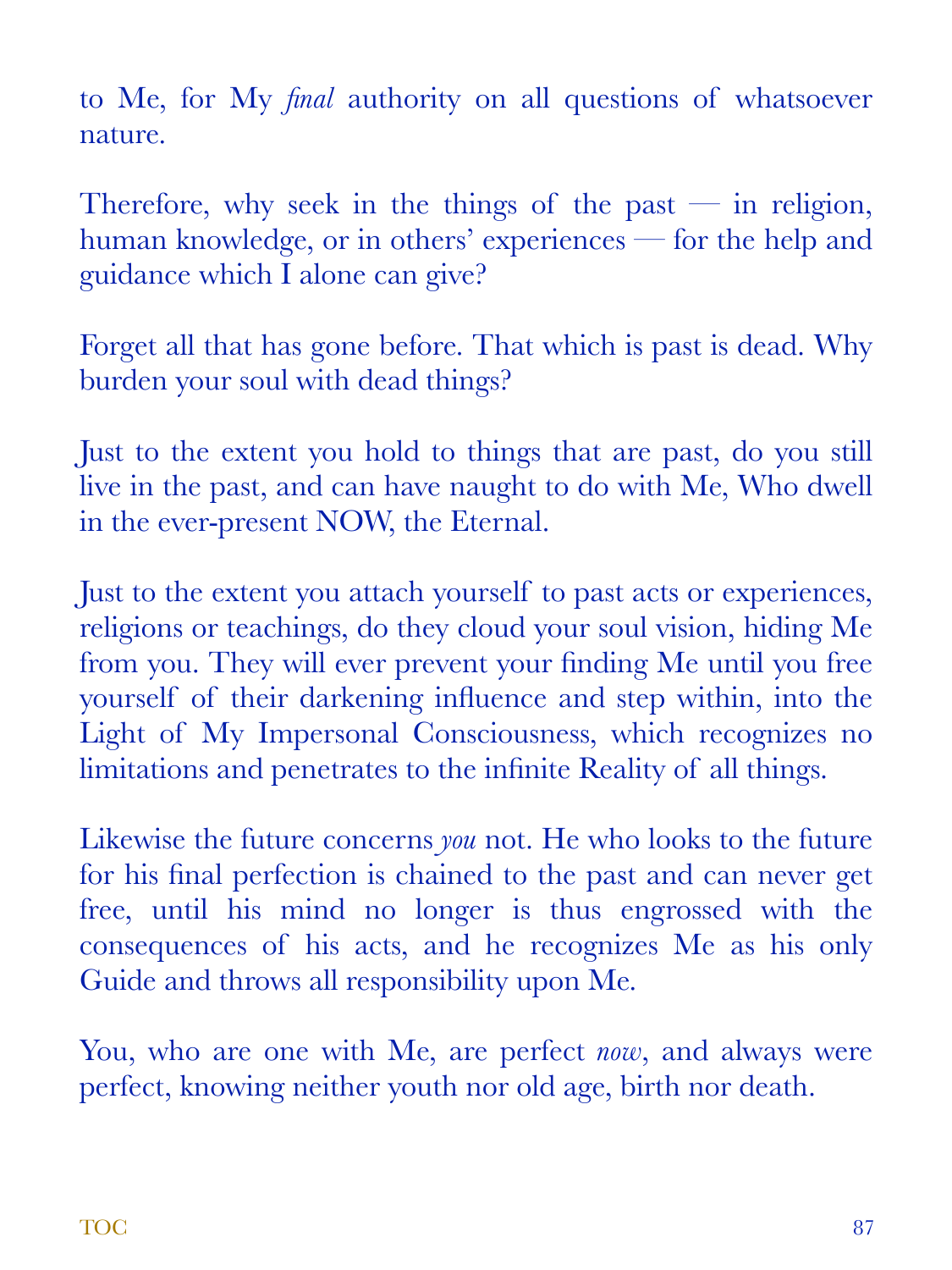You, the Perfect, have naught to do with what has been or what is to be. You care not for anything but the eternal *NOW*. That only concerns you which immediately confronts you,  $-$  how perfectly to express My Idea here and now in the condition in which I have placed you purposely for such expression.

When that has been done, why not leave it behind, instead of dragging it along with you, burdening your mind and soul with consequences which are but empty shells from which you have extracted the meat?

All this applies to reincarnation, to which belief many minds are fast chained.

What have You, the Perfect, the Eternal, to do with past or future incarnations? Can the Perfect add to Its perfection? Or the Eternal come out of or return to eternity?

I AM, and You Are, — ONE with Me, — and always have been, and always will be. The I AM of You dwells in and reincarnates in ALL bodies, for the one purpose of expressing My Idea.

Humanity is My Body. In It I live, move and have My Being, expressing the Glorious Light of My Idea through My Attributes, whose Celestial Radiance to the human vision is bedimmed and distorted by the myriads of clouded and imperfect facets of the human intellect.

I and You, Who are One with Me, reincarnate in Humanity, as the oak reincarnates in its leaves and acorns, season after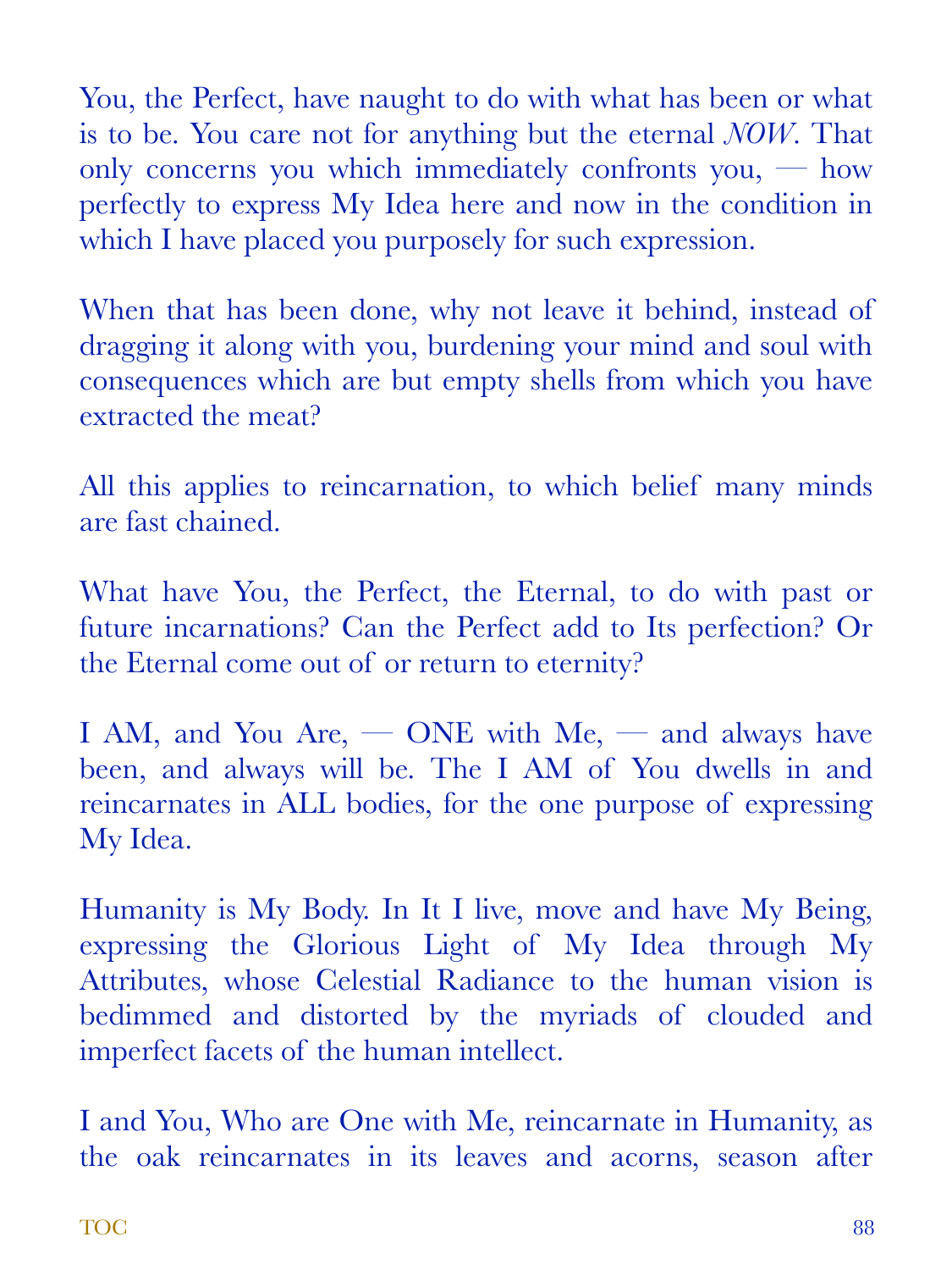season, and again in the thousand oaks born from their thousands of acorns and their oaks, generation after generation.

You say you remember your past lives.

Do you? Are you *sure?*

Very well, what if you do? Just because I have permitted you a glimpse of the Reality of one of My past Expressions, that you might the better comprehend My Meaning which I am *now* expressing to you, is no assurance from *Me* that you *personally* were My Avenue of that expression.

For do I not express through all avenues, and You with Me, and are We not the Life and Intelligence of all expression, no matter what the character, or the age, or race?

If it pleases you to believe that *you* actually were that expression, it is well, and I shall cause such belief to be of benefit to you; but only to the extent of preparing you for the great Realization that afterward will come.

In the meantime you are chained fast. Your personality, with its selfish desires and selfish seeking, is still bound hand and foot to the past, and looks only to the future for its deliverance, after the final wearing out of all the consequences of its acts; dominating your mind and intellect with this false belief in birth and death, and that such is *your* only way to final emancipation and union with Me; preventing the realization of Our Eternal and Ever-Constant Oneness, and that You can free your Self any moment You will.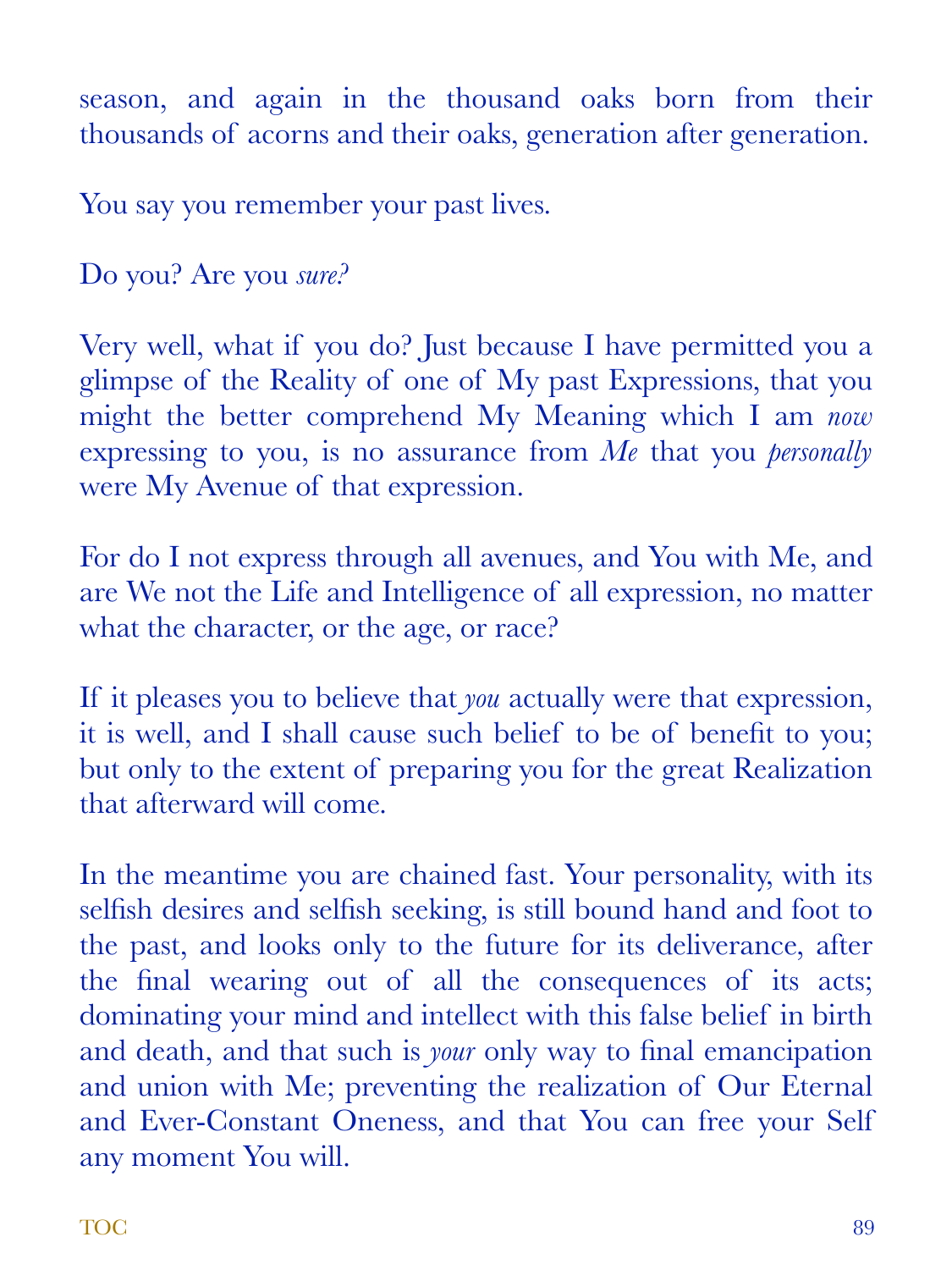For it is only the personality that is born and dies, and which seeks and strives to prolong its stay in the body and in earth life, and then to return to other bodies after I no longer have any use for its body.

It is only to this personality that you are bound, by the benefits and opinions it has engrafted on you back through the ages, during which it has kept your human mind busied with such delusions. It is only when you can rise up in the realization of your Divine Immortality, Omnipotence and Intelligence, and can cast off *all* personal beliefs and opinions, that you can free your Self from this perverted relation, and can assume your true position as Master and King, One with Me, seated upon the Throne of SELF, compelling the personality to take its proper and natural place as servant and subject, ready and willing to obey My slightest command, thereby becoming an instrument worthy of My Use.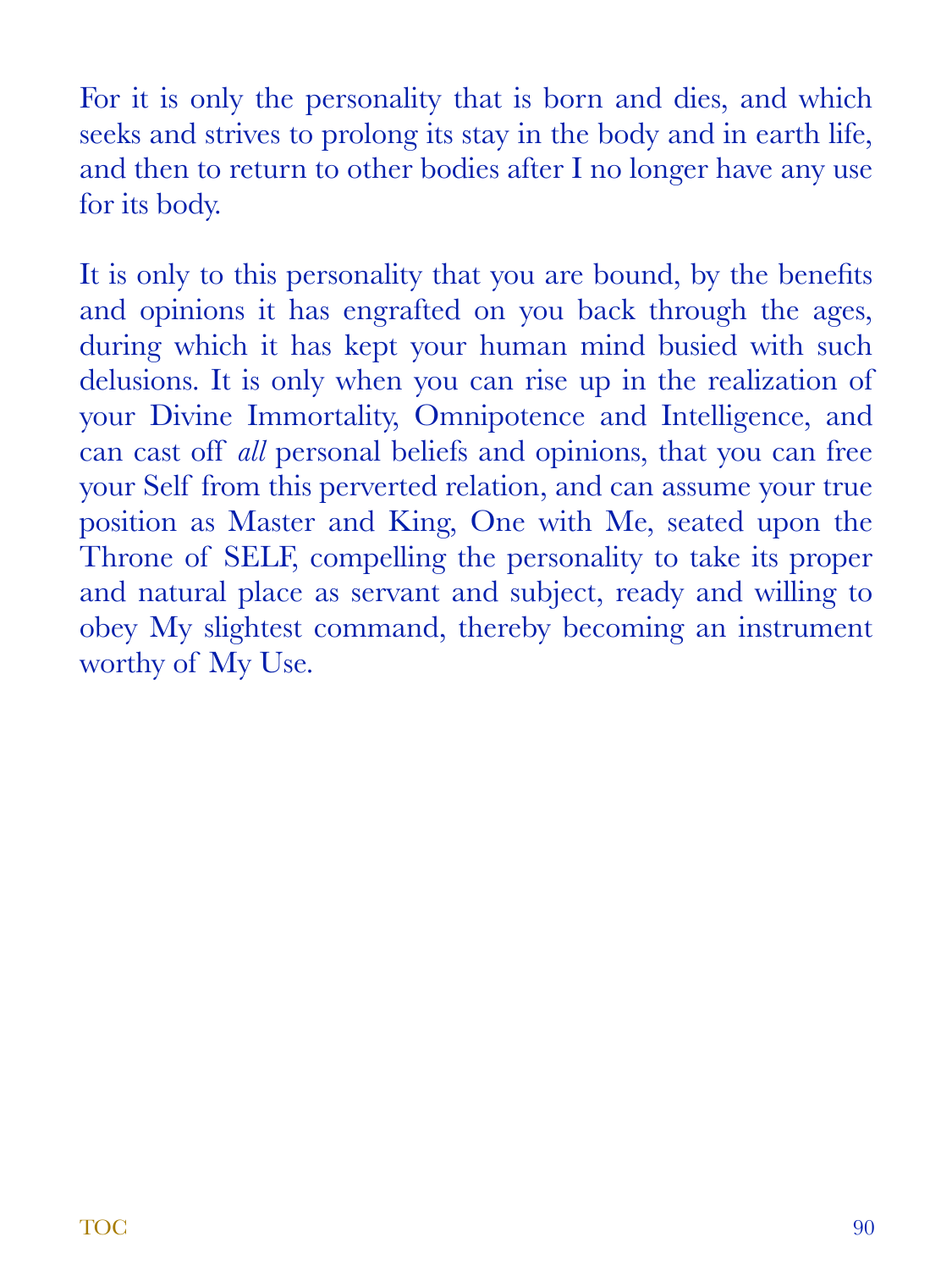# MEDIUMS AND MEDIATORS

### XIV

You, who, in your desire to serve Me, have joined yourself with a church, religious organization, occult society, or spiritual order, of whatsoever nature, thinking, by aiding in and supporting its work, it would please Me, and that you might receive special favors from Me in consequence, — harken to these My Words and ponder over them.

First, know that I AM already pleased with you, for you do nothing that I do not cause you to do, and you do it to fulfill My Purpose, — although it may seem to you at times you are acting contrary to My Wish and only to satisfy your own desires.

Know likewise that I provide all minds with all their experiences of life, which I utilize solely to prepare the body, quicken the heart and develop the consciousness, so that they can comprehend Me, and so that I can express through them My Idea.

I inspire minds with glimpses of Me and My Idea through these experiences, and I have spoken thus through inspiration to many, who have taken My Words and have written them in books and have taught them to other minds. These Words I have caused to quicken the hearts and consciousness of those who are ready to receive them, even though the writers and teachers of themselves had no real comprehension of My Meaning.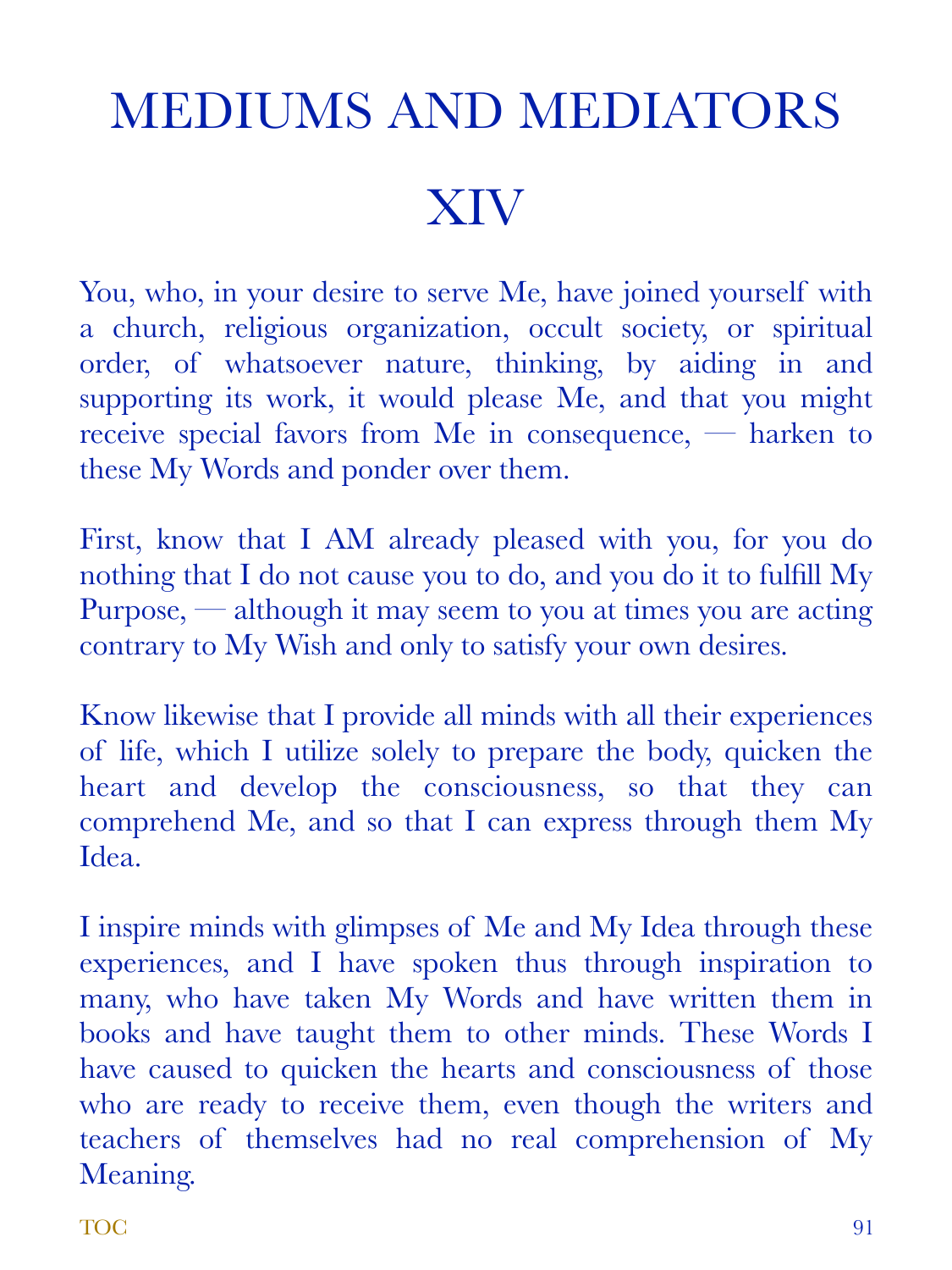Many of those whose minds I thus inspire with glimpses of Me and My Idea I cause to become teachers and leaders, organizing churches and societies and cults, drawing seekers and followers to them, that I, through the words I speak through them, can quicken the hearts and consciousness of those that are ready to recognize Me.

I, the Impersonal One within, do all this, and the teachers and leaders personally do nothing, only serving as channels through which My Idea can express to the consciousness of those I draw to them for that purpose.

For the mind is only a channel and the intellect an instrument, which I use Impersonally wherever and whenever necessary to express My Idea. Not until the *heart* has been quickened and has opened wide to contain Me can man, with his mortal mind and intellect, consciously comprehend My Meaning, when I express through him My Idea.

You, in your desire to serve Me, may have found in some teacher or leader a personality whom you think, from the many seemingly wondrous words I speak through him, is now containing Me in his heart.

In your doubts and anxiety to please Me, and in your fear of My displeasure when disobeying My Commands, you may even have gone to such teacher or leader, who possibly claimed to be a priest or priestess of the Most High, thinking to get through such My Message to you, or words of advice or help from some "Master" or "Guide" you can hold. Until finally, in sorrow and humiliation from the disillusionment of which eventually and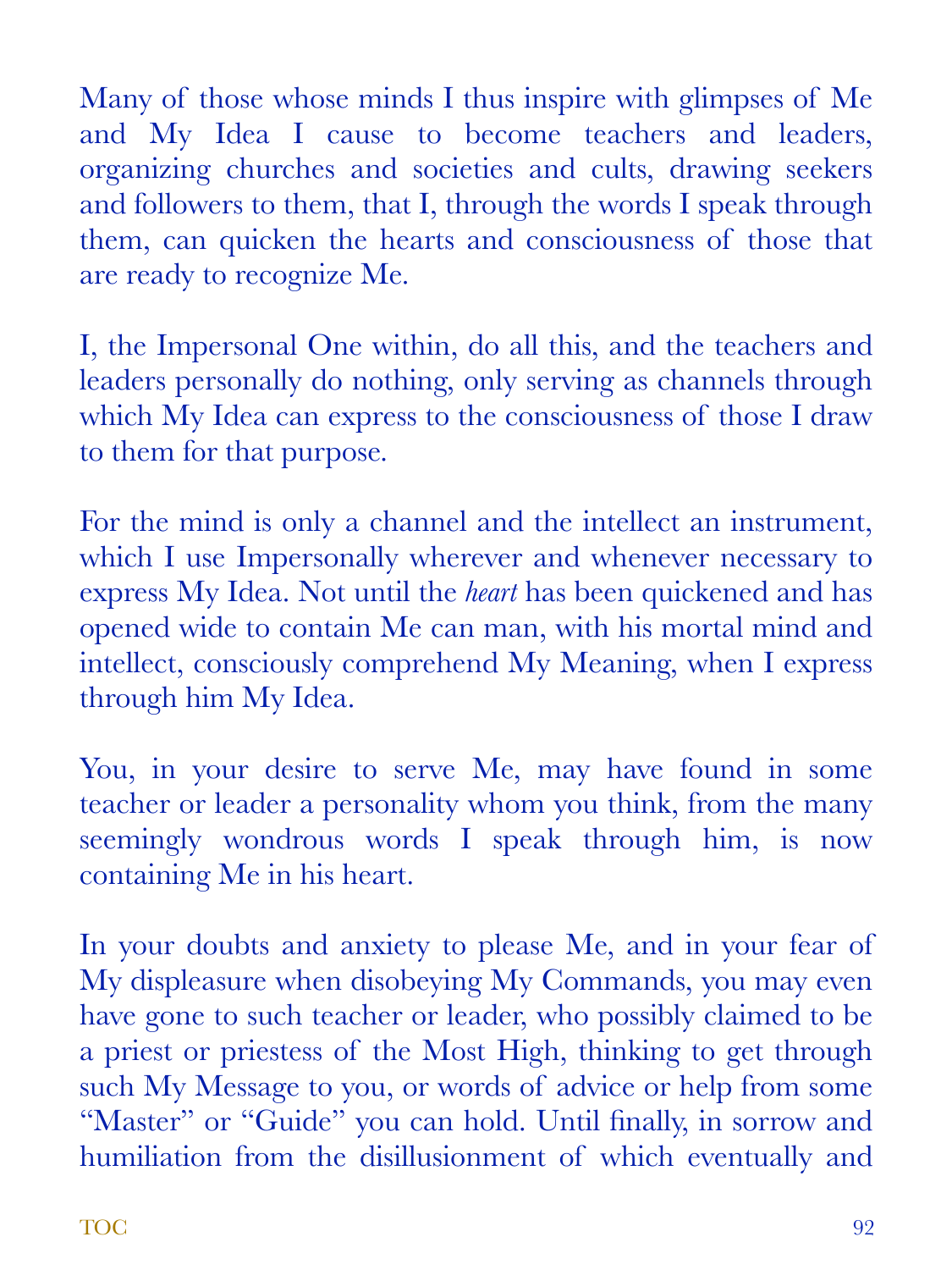inevitably follows, you once more are thrown back upon yourself, upon the Teacher within, upon Me, your own True Self.

Yes, all the deception, all the discipline, all the taking of your ardor and devotion — not to speak of your money and services — to what you believe to be My Work, and selfishly purloining and utilizing them for the upbuilding and strengthening of their own personal power and prestige among their followers; feeding each of you with just enough subtle flattery and promises of spiritual advancement, together with clever sophistry under the guise of high and beautiful sounding spiritual teaching, to keep you bound to them so you would continue to support and honor and glorify them, ever holding over you the lash of My displeasure if they receive not unquestioning trust and  $obedience, \, \, \rightarrow$  yes, all this I permit to be, for it is what you desire and seek, and Desire is truly the agent of My Will.

You may be even giving to some other teacher,  $-$  either in the seen or the unseen and no matter how true, well-meaning and spiritually wise,  $\frac{1}{\sqrt{2}}$  who you think cannot be classed with the kind just mentioned, your unquestioning love, devotion and obedience, and you may be receiving what you think are teachings and guidance of inestimable value.

All this is well, so long as you are receiving that which you seek and think you need; for I supply all things to satisfy such desires. But know that all such is vain and unproductive of the real results sought; for all seeking and all desire for spiritual attainment is of the personality and therefore selfish, and leads only to final disappointment, disillusionment and humiliation.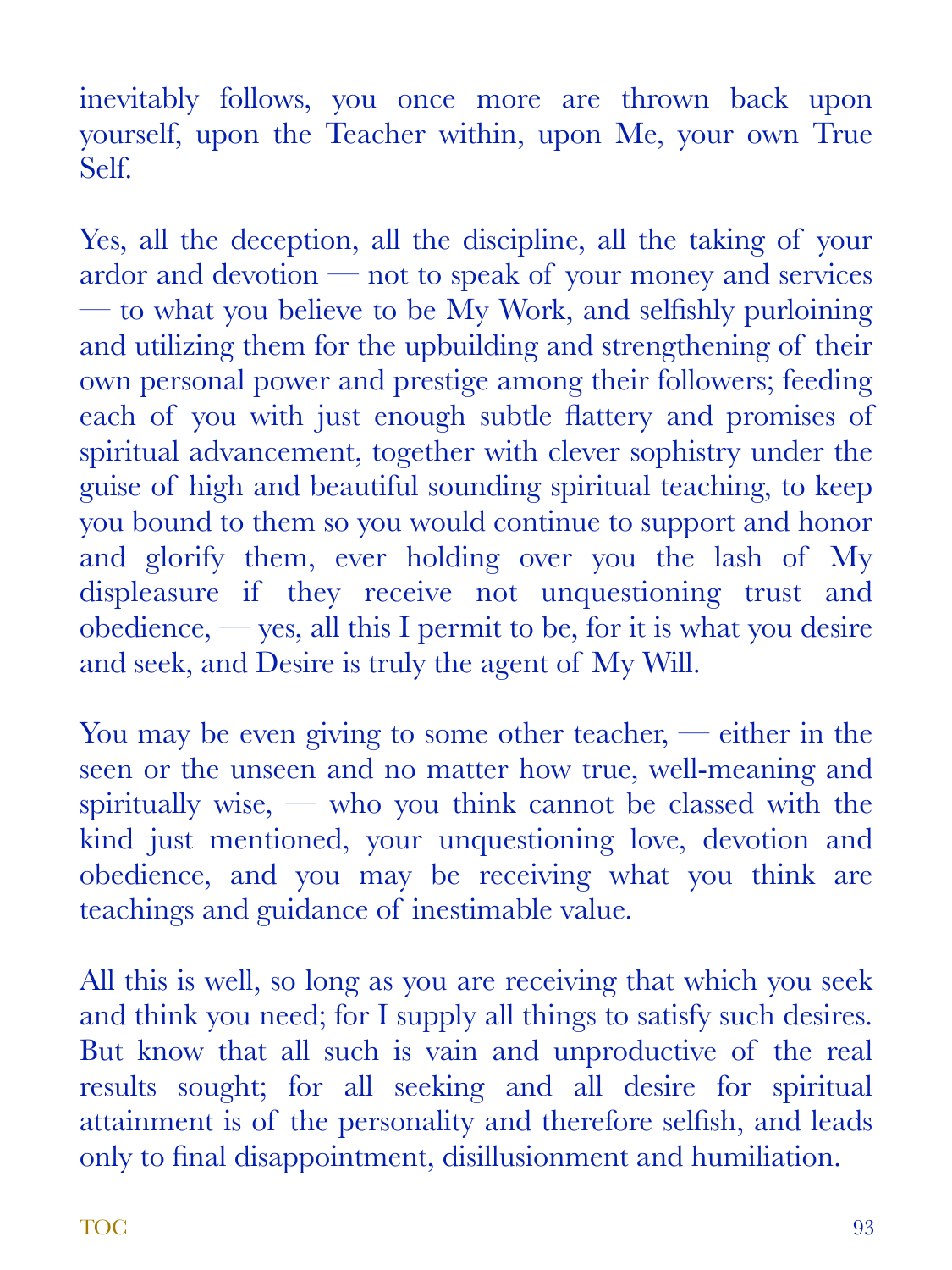If you but can see it, it is in the disillusionment and humiliation that the real results are attainable, for those are what I opened up for you and led you towards, when presenting the possibility of getting help from some human teacher; and these, disillusionment and humiliation, and what I purposely brought you to, in order that, having become once more humble and docile as a little child, you would then be ready to listen to and obey My Word spoken within, and, hearing and obeying, you could enter into My Kingdom.

Yes, all outward seeking will end thus, and will but bring you back to Me, weary, naked, starving, willing to listen to My Teaching and to do anything for even a crust of My Bread, which in your stubbornness and conceit you disdained before and deemed not good enough for your proud Spirit.

Now, if you have had enough of teachings and teachers, and are sure that *within* you lies the Source of all Wisdom, these words will bring joy unspeakable to your heart. For do they not confirm that which you already have felt within to be true?

For you who cannot yet see this and still need a Mediator, I have provided the story of The Christ crucified for your redemption, picturing how I desire you to live that, through the crucifixion of your personality, you may rise in consciousness to Oneness with Me.

But to you who are strong enough to bear it, I say you need no mediator between you and Me, for we are One already. If you can but know it, you can come direct and *at once* to Me in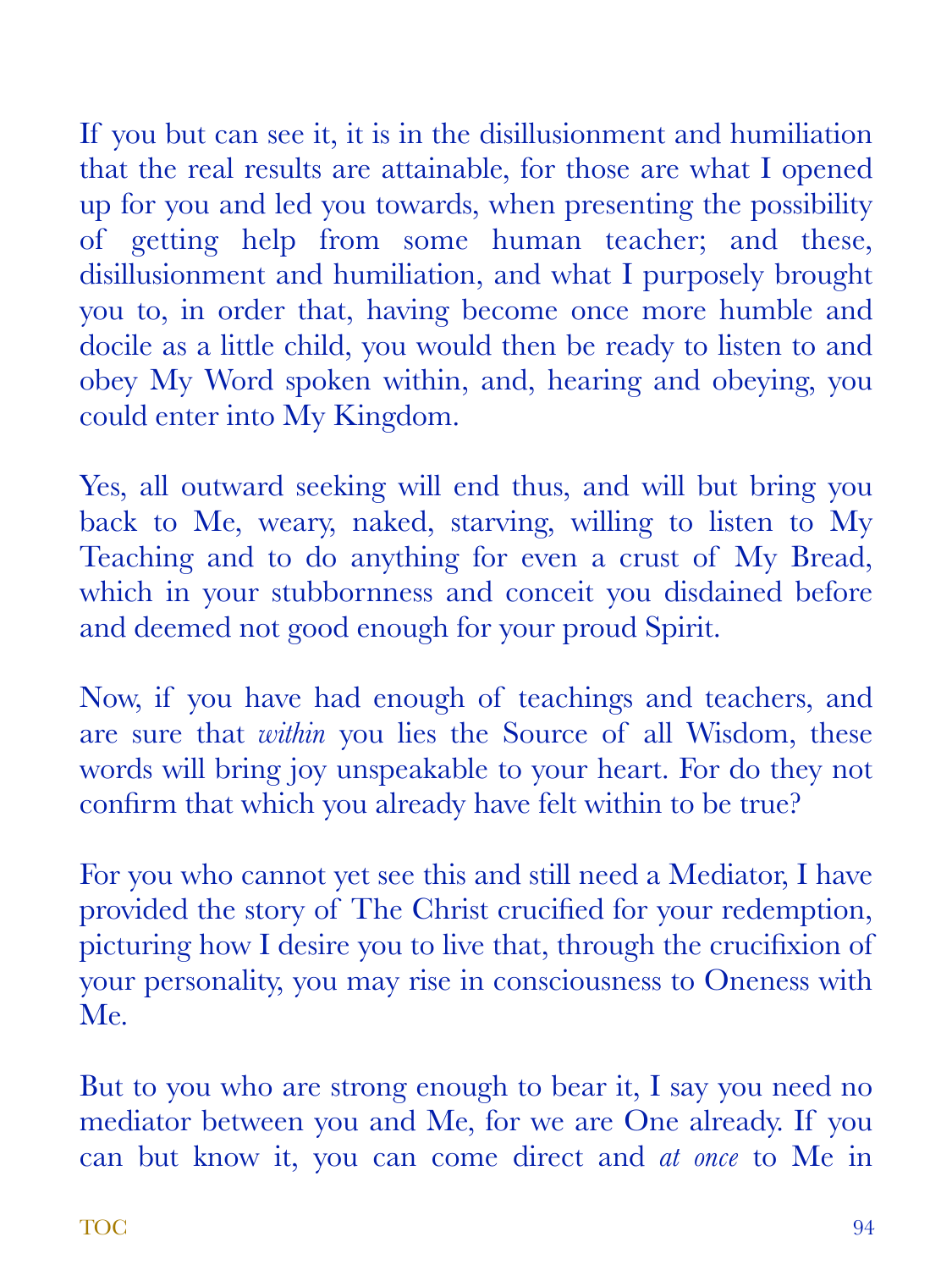consciousness. I, God within you will receive you and you shall abide with Me for ever and ever; even as does My Son Jesus, the Man of Nazareth, through Whom I AM even now expressing as I did express nineteen hundred years ago, and as I some day shall express through you.

To you who wonder how and why I say such beautiful and such spiritual things through personalities who fail to live up to the teachings they apparently of themselves give out, I say:

 $\overline{\phantom{a}}$  , where  $\overline{\phantom{a}}$  , where  $\overline{\phantom{a}}$ 

I use all avenues Impersonally to express My Meaning.

Some I have prepared to be better mediums of expression than others, but personally knowing nothing of Me.

In some I have quickened the heart the better to contain Me, thereby becoming consciously more at One with Me.

Some have become so at One with Me that they no longer are separated in consciousness from Me, and in Them I live and move and express My Spiritual Nature.

Since the earliest days of expression on earth I have prepared My Priests and My Prophets and My Messiahs to vision forth to the world My Idea — My Word that shall finally become flesh.

But whether I speak through Priest, Prophet or Messiah, or through a little child, or through your worst enemy, all words that appeal vitally to you are the words the I AM of *You* speaks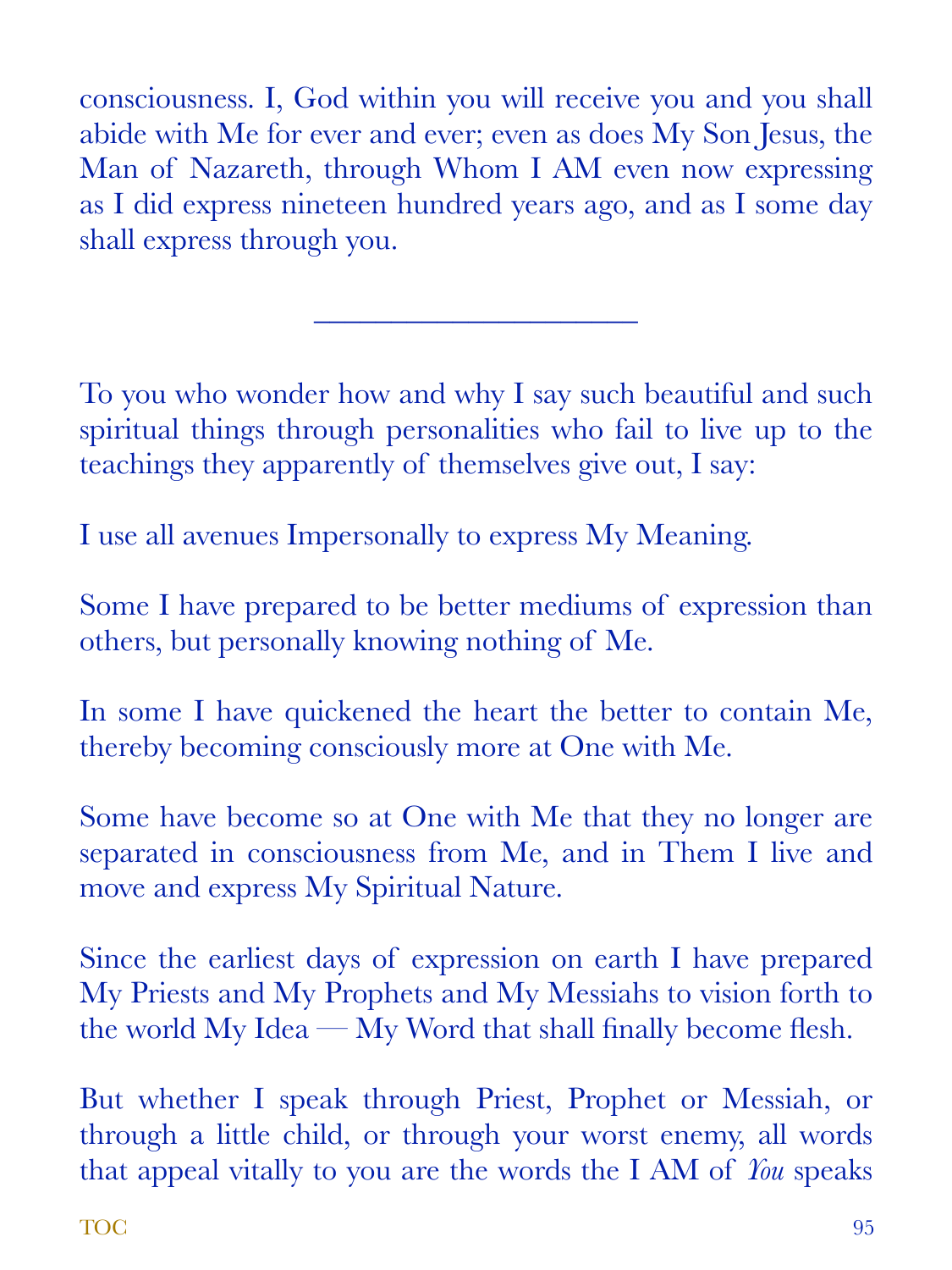through the organism of such medium to your Soul consciousness.

Should a number be gathered together to hear My Word spoken through one of My Priests, it is not the Priest of himself but *I, in the heart of each* hearer, Who draw from the Priest the vital words that sink deep into the consciousness of each. The Priest knows not what he says that so affects you, and may not even comprehend My Meaning of the words he speaks to you.

I within him do draw from the combined devotion to and belief in Me, consciously and unconsciously expressed by all those gathered around him, the Spiritual Force which serves as a channel or a connecting line through or over which I reach the consciousness of those minds I have prepared to comprehend My Meaning. For although I speak the same words to all, yet these words contain a distinct and separate message for each, and no one knows any but the message I speak to him; for I within you choose from the words the meaning I intend for you, and I within your brother and your sister likewise choose the meaning I intend for each of them.

When two or three are gathered together in My Name, there will I always be; for the Idea which draws them together I, within each, inspire — for it is My Idea. From the union of their aspirations towards Me do I create a medium or channel through which I enable the Soul consciousness to gain such glimpses of Me as each is capable of comprehending.

Every Priest, every Teacher, every Medium, I cause instinctively to know this, for they are My chosen Ministers; and I likewise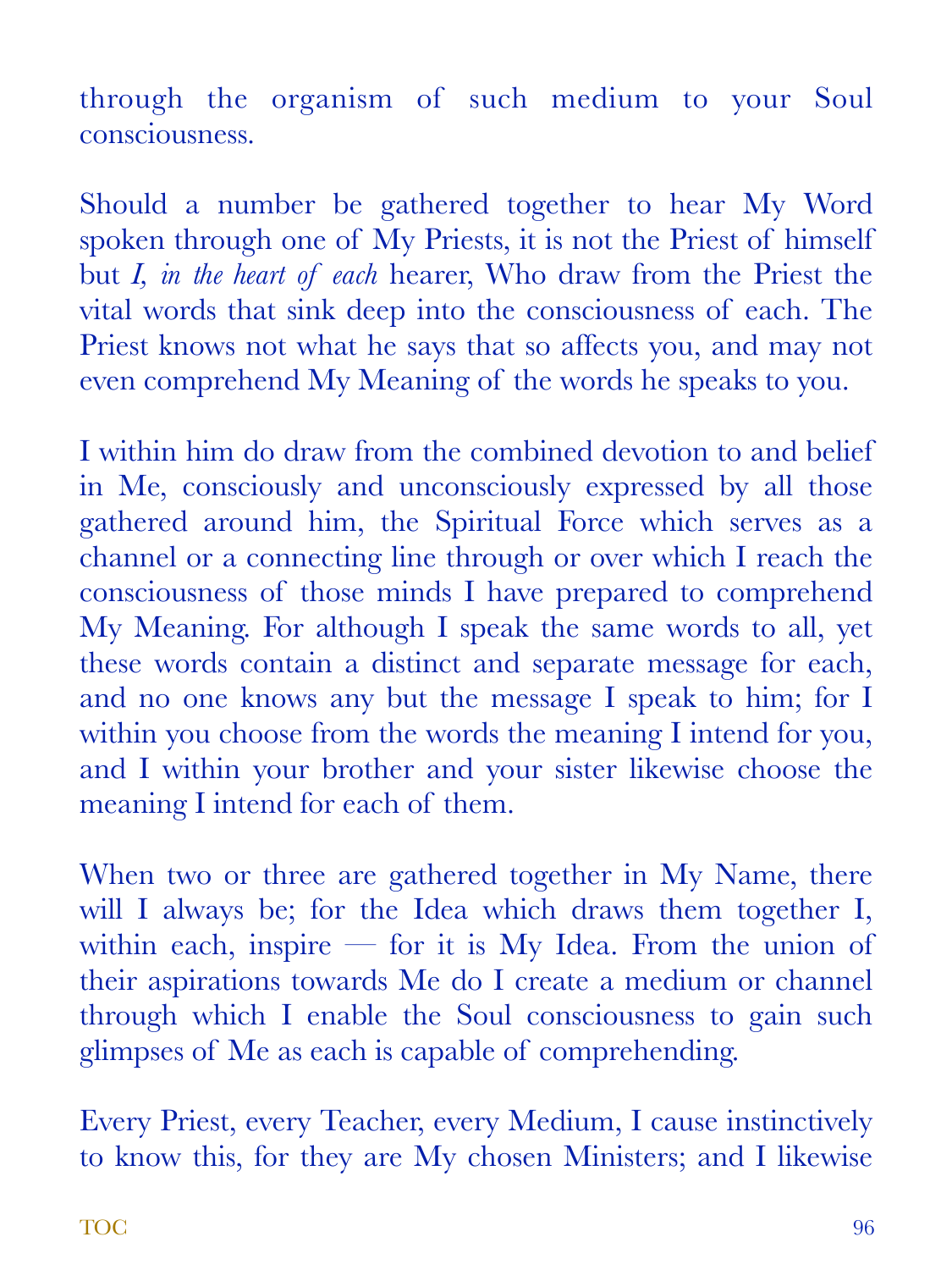cause to awaken in them a desire to surround themselves with followers, that I may quicken, in the hearts of those who are ready a consciousness of My Presence within. The Priest, the Teacher, or the Medium, themselves, may never have recognized Me within, and may be deeming Me as entitized or personalized in some master or guide or saviour *without* themselves; but nevertheless, there are those whom I lead to these, My Ministers, in whom, through certain words I cause My Ministers to speak, together with the Spiritual Force furnished by the various aspirants, I am enabled to awaken their Soul consciousness to a real comprehension of Me, the Impersonal One, seated within  $-$  in the very midst of All, in the heart of each.

For the I AM of My Minister, and the I AM of each follower are *One*, one in consciousness, one in understanding, one in love, and one in purpose, which purpose is the fulfillment of My Will.

This I AM, which is wholly Impersonal, and knows neither time, space nor different identities, merely utilizes the personalities of both Minister and followers, and the circumstance of personal contact, as a means of giving voice to My Idea, ever struggling within for outer expression.

Those Ministers who take the confidence and trust of My followers, and use it to further their own private purposes, I cause to awaken to a recognition of My Will and My Idea all in proper season. This awakening, however, is not pleasant to their personalities, and almost always causes much suffering and humiliation; but their souls rejoice and sing grateful praises to Me when I bring it to pass.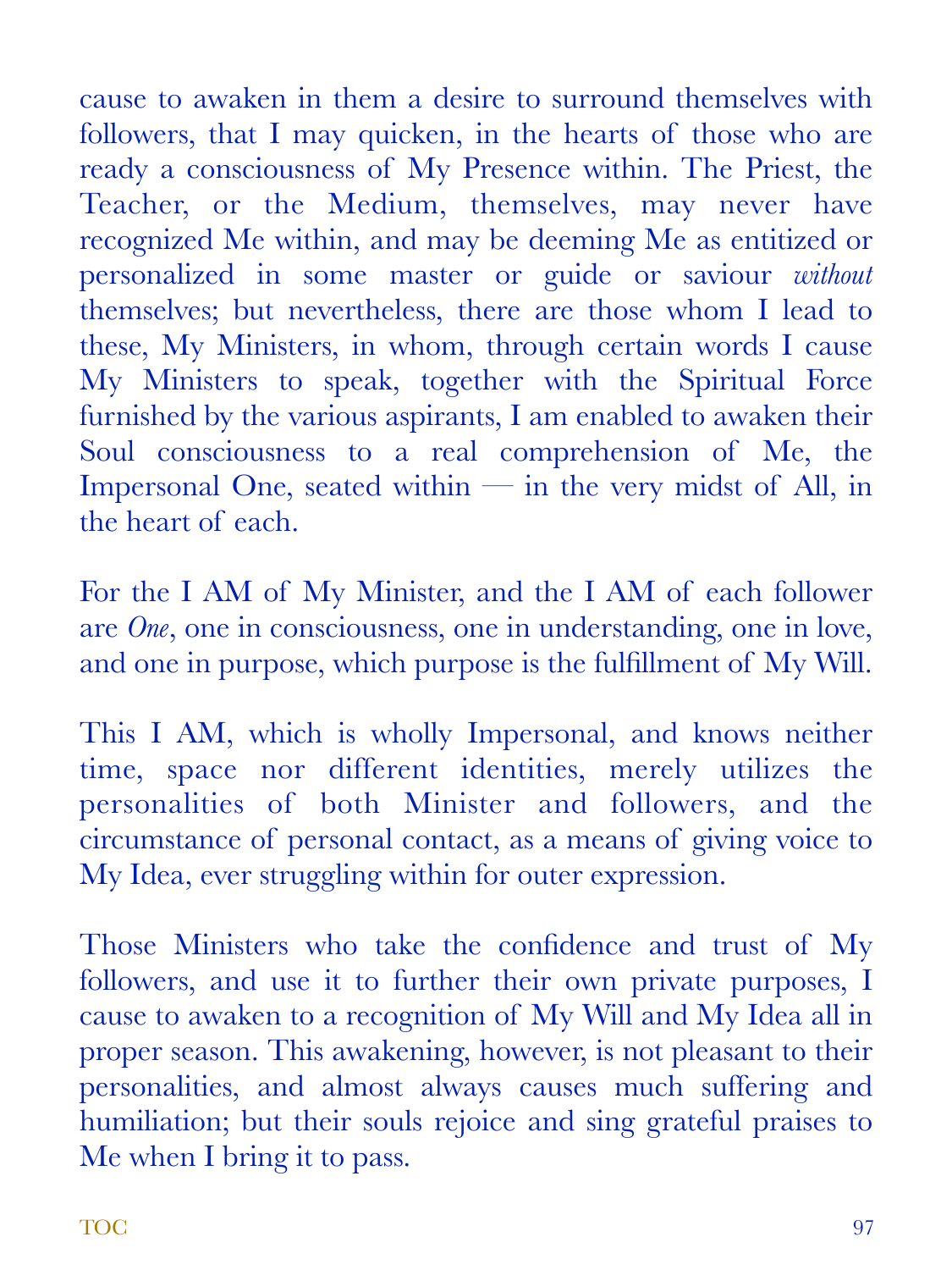Therefore, wonder not at the sometimes wonderful words of Truth that come from mouths apparently unfit to speak them and comprehending not their meaning; nor at the fact that simple followers oftentimes awaken faster than and grow beyond their teachers. I Who dwell within both teacher and follower choose different conditions and provide different ways for the expression of My Attributes in each different Soul, fitting each into just the time and place where they can complement and help each other the best; thus uniting all into the most harmonious expression of My Idea possible under the circumstances.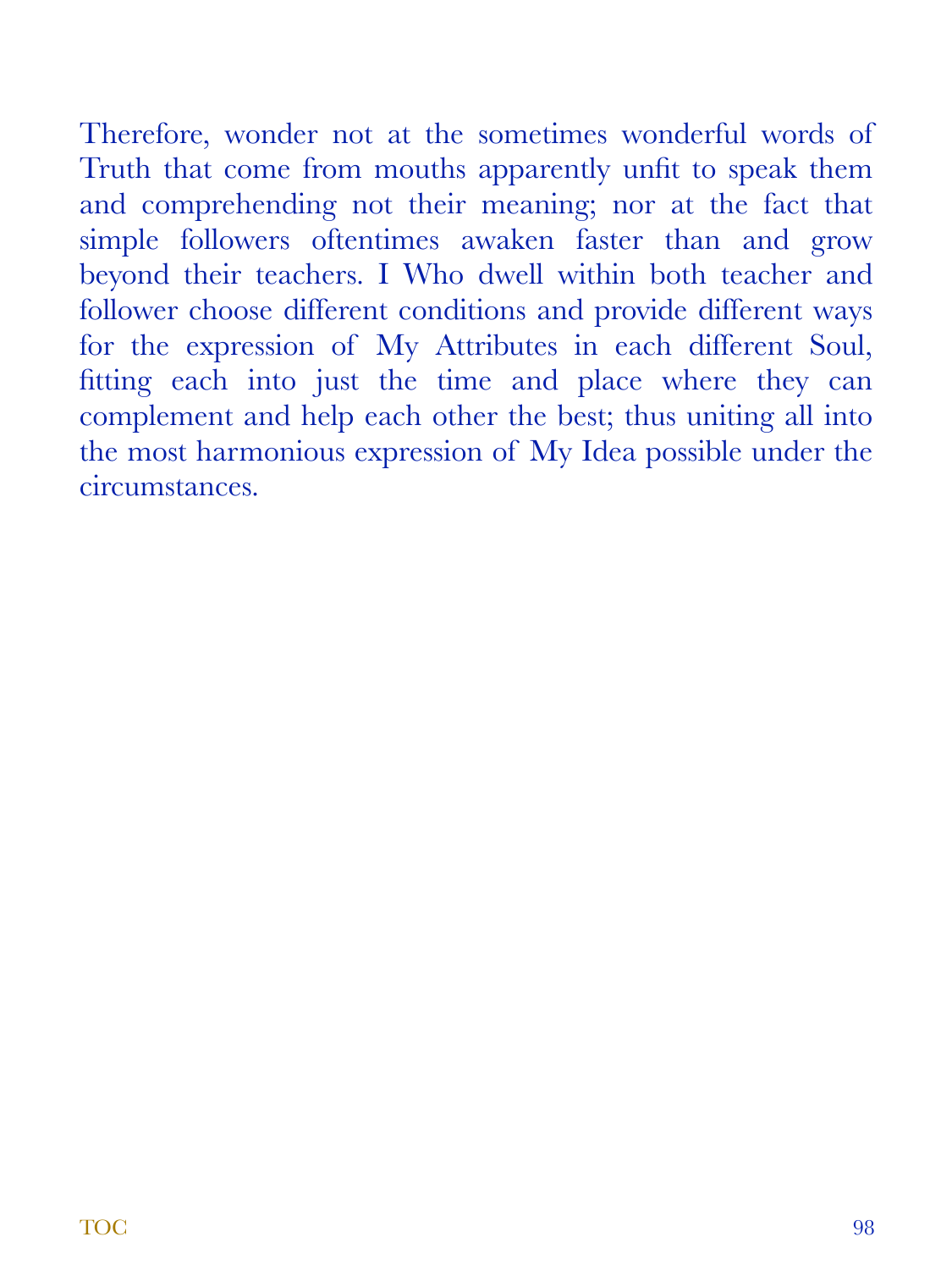### MASTERS

#### XV

You, who are still holding to the idea, taught in various teachings, that I will provide a "Master" or Divine Teacher for each aspirant towards union with Me, hear My Words.

It is true I have permitted you in the past to delve into all kinds of mystical and occult books and teachings, encouraging your secret desire to acquire the powers necessary to attain this union extolled in such teachings, even to the extent of quickening in you some slight consciousness of the possession of such powers.

I have even permitted the belief that by practicing certain exercises, breathing in a certain way, and saying certain mantras, you might attract to you a "Master" from the unseen, who would become your teacher and help you to prepare for certain initiations that would admit you into an advanced Degree, in some secret Order in the inner planes of existence, where much of My Divine Wisdom would be opened up to you.

I have not only permitted these things, but, if you can see it, it was I who led you to these books, inspired in you such desire, and caused such belief to find lodgment in your mind; — but not for the purpose you imagine.

Yes, I have brought you through all these teachings, desires and beliefs, trying to point out to your human mind the Forces I use to bring into expression My Divine Idea.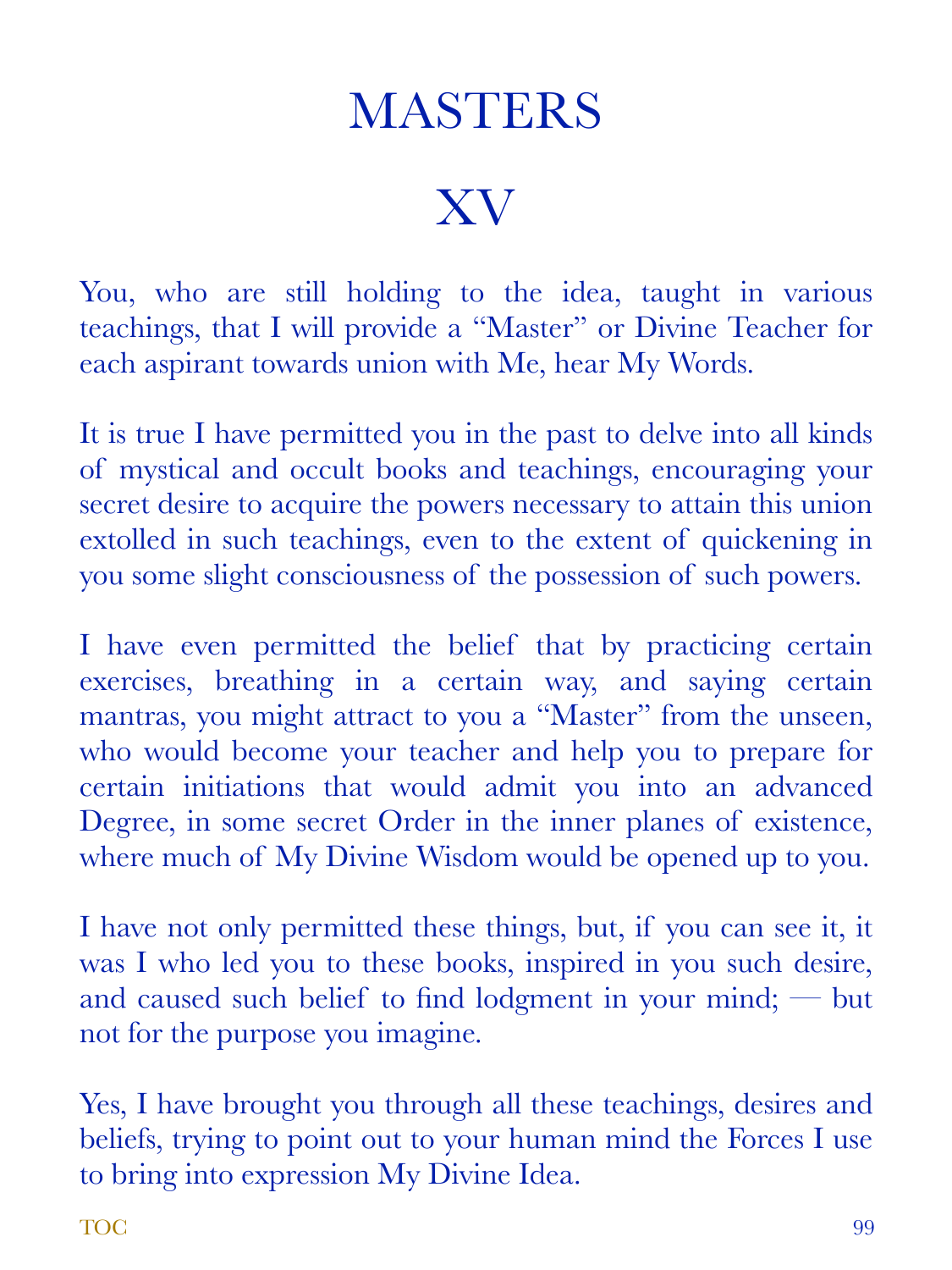I have portrayed these Forces as heavenly Hierarchies, and that your human intellect might the better comprehend, I pictured them as Angels or Divine Beings, Impersonal agents or executors of My Will, engaged in the process of bringing into expression My Idea that was in the beginning.

But you did not understand.

Your human intellect, enamored of the possibility of meeting and communing with one of these beings, as claimed in some of the teachings, proceeded at once to personalize Them, and began to long for Their appearance in your life, imagining that They are interested in your *human* affairs, and that by living in accordance with certain rules set down in certain teachings, you could propitiate Them so They would help you to gain Nirvana or Immortality.

Now I have purposely permitted you to indulge yourself with such delusions, letting you long, and pray, and strive earnestly to obey all the instructions given; even leading you on, sometimes, by giving you glimpses, in self-induced visions and dreams, of ideal beings, which I permitted you to believe were such "Masters."

I may even have caused to open in you certain faculties, which make it possible for you to sense the presence of personalities that have passed into the spirit side of life, and who have been attracted by your desires and seek to fulfill the part of Master and Guide to you.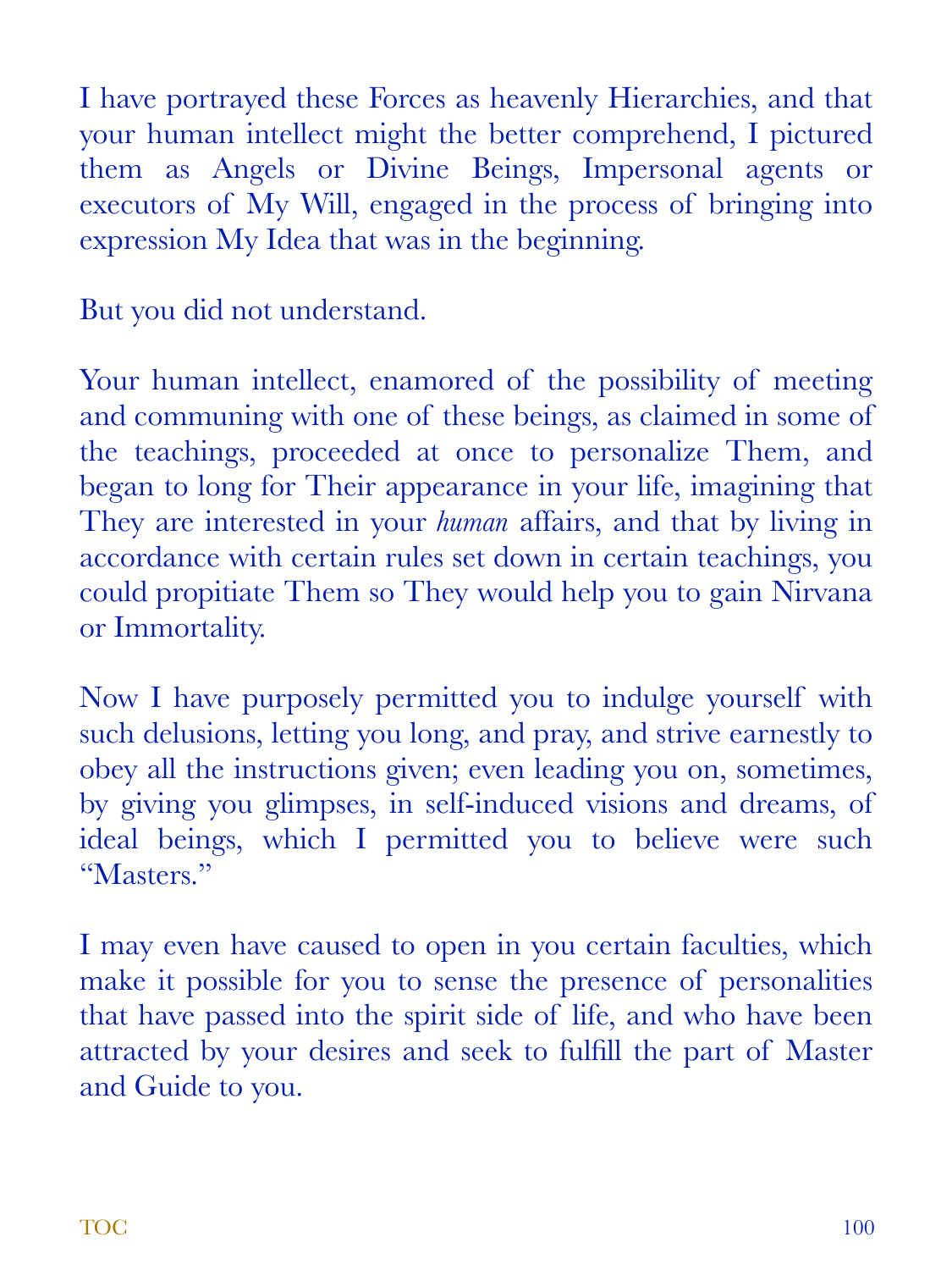Now the time has come for you to know that such beings are *not* Masters, also that *Divine* Beings do not call themselves Masters; that I, and I alone, your own Real Self, AM the only Master for you now, and until you are able to know Me also in your brother; —

That any being, either in human or spirit form, that presents himself to your consciousness and claims to be a Master, or *who permits you to call him Master*, is nothing more nor less than a personality, the same as yours, and therefore is not Divine, as your human mind understands that term, despite the many wonderful "truths" he may utter, and the "marvelous" things he may do.

Just so long as your human mind seeks or worships the *idea* of a Master in any other being, no matter how lofty or sacred he may seem to you, just so long will you be fed with such ideas; until, verily, I may perhaps, permit you to meet and commune with such a "Master."

If that "privilege" *is* vouchsafed you, it will be only in order to hasten your awakening and your consequent disillusionment, when you will learn that "Master" is indeed but a *personality*, even though far more advanced in awakening than you, but still a personality — and not the Divine One your innermost Soul is yearning for you to know.

For I feed you with every idea that will operate to teach you the reality back of the seeming, and if I lead you on to apparent deception and loss of faith in all human teachings, and in all human and even Divine perfection, it is only to enable you the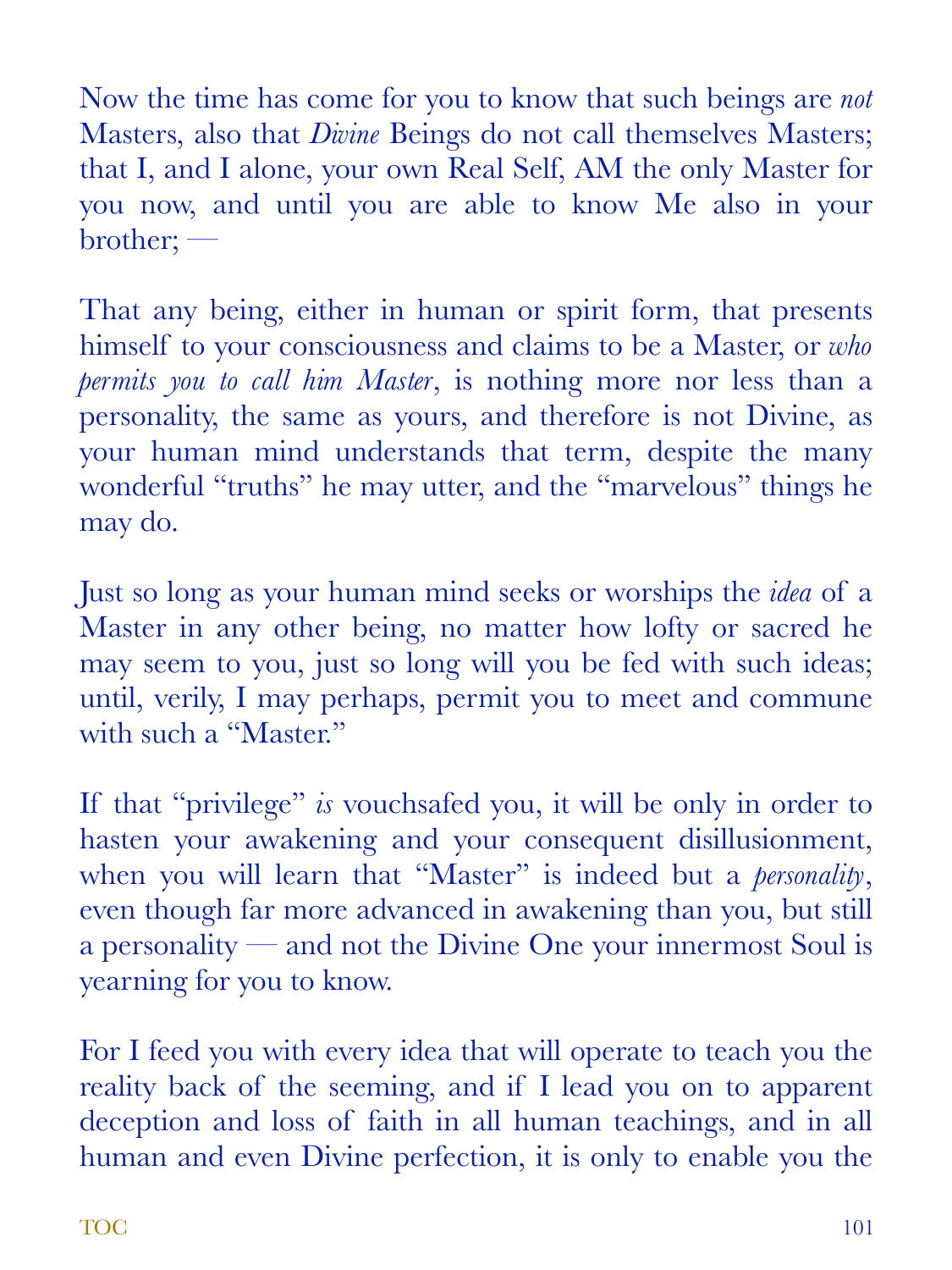more clearly to distinguish between the substance and the shadow, and to prepare you for that far higher Ideal I am waiting to picture to you.

You can rise in your human personality only to the ideal your *human* mind is capable of conceiving. Through Desire I cause My Will to manifest in you, and through Desire I perform many wondrous works.

If you doubt this, you need only to apply the Key;

*To think* of a Master *is to create* one.

This idea of a Master, by your thinking, becomes what you desire and imagine a Master to be.

In other words, by your thinking you build around this idea, all the qualities you imagine a Master possesses. Your human mind, through Desire, through aspiration, through worship, must needs create these qualities in some *imaginary* being, who is still a personality, for you cannot as yet conceive of an *Impersonal* being.

Therefore, according to the intensity of your desire and thinking, must this idea sooner or later come into actual manifestation, either by attracting to you such a personality in the flesh, or one entitized in the realm of visions and dreams.

As your human mind is constituted, it at certain times thinks it needs a Master, one to whom it can turn with its human trials and problems for explanation and advice, thinking life's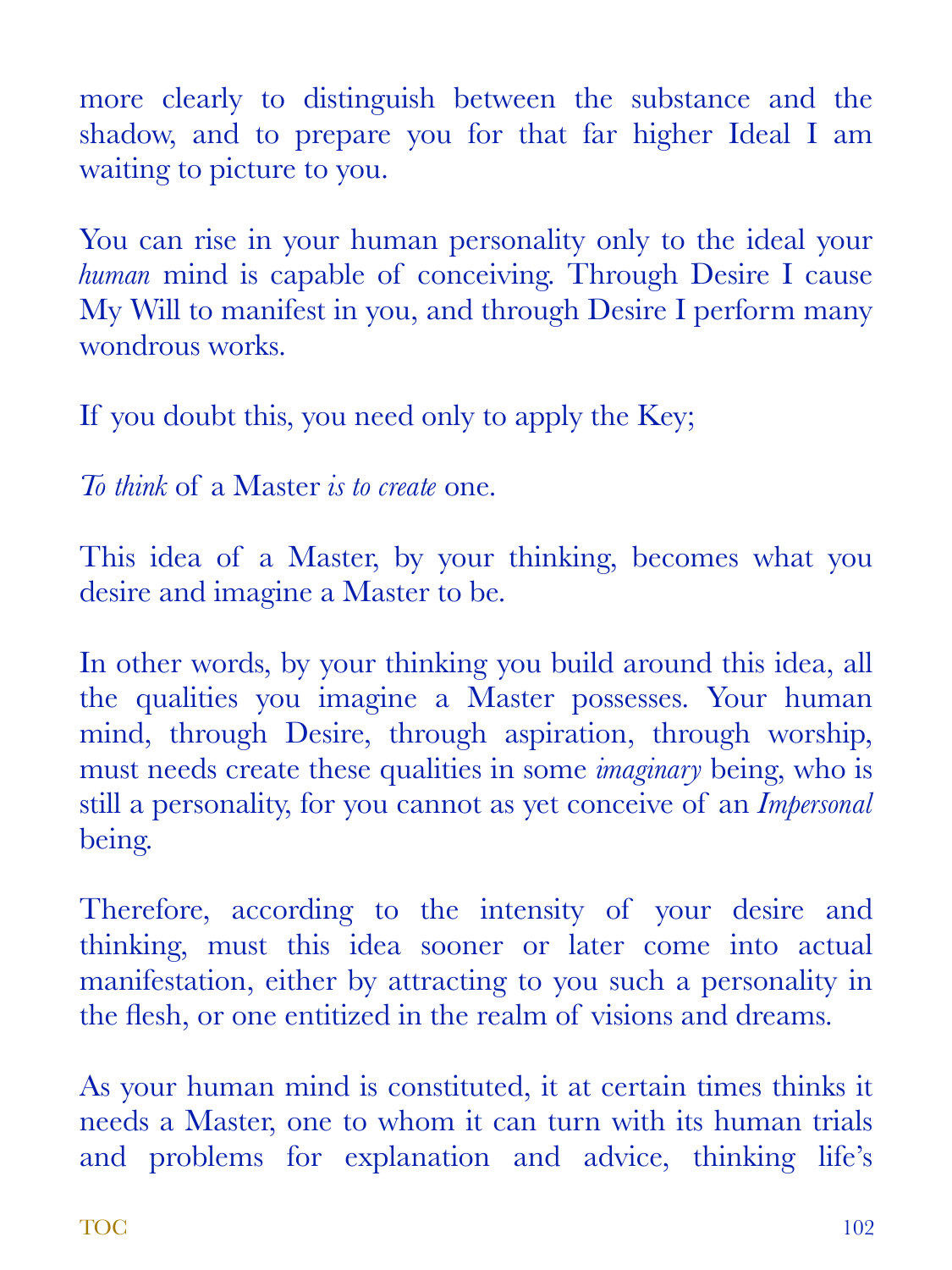problems can be settled that way. If I draw to you one who fails you or deceives you and throws you back finally upon Me, your own Self, discouraged, disillusioned and humiliated, it is only that perhaps then you will be ready to turn to *Me within*, and will listen to *My* Voice, which all these years has been speaking to you, but to which your proud and egoistic mind has not deigned to listen.

You who have not yet had this experience, who have not yet met the Master of your aspirations, either in human or spirit form; you, within whom My Words have failed to awaken a quickening response to their truth,  $-$  for you I have in store certain experiences which will surely lead you to Me later on, and then you will be brought to know that I AM the Master, the *inspiring Idea* back of and within every thought of and every aspiration towards a Master that enters your mind, whether coming from within or without.

It is taught, "When the pupil is ready the Master appears." And this is true, in a sense; but not as you have interpreted it.

Your secret desire for a Master will bring him to you, but only when I have prepared you for such appearance. But such appearance will be only an *appearance* of a Master. The *true* Master or Teacher, when He appears, you may never recognize; for He may be hidden in an interesting friend, a business associate, your next door neighbor, or in your own wife or husband or child.

You, who have risen above Desire, you who no longer seek a Master or a Teacher, or even Me, but are abiding alone in the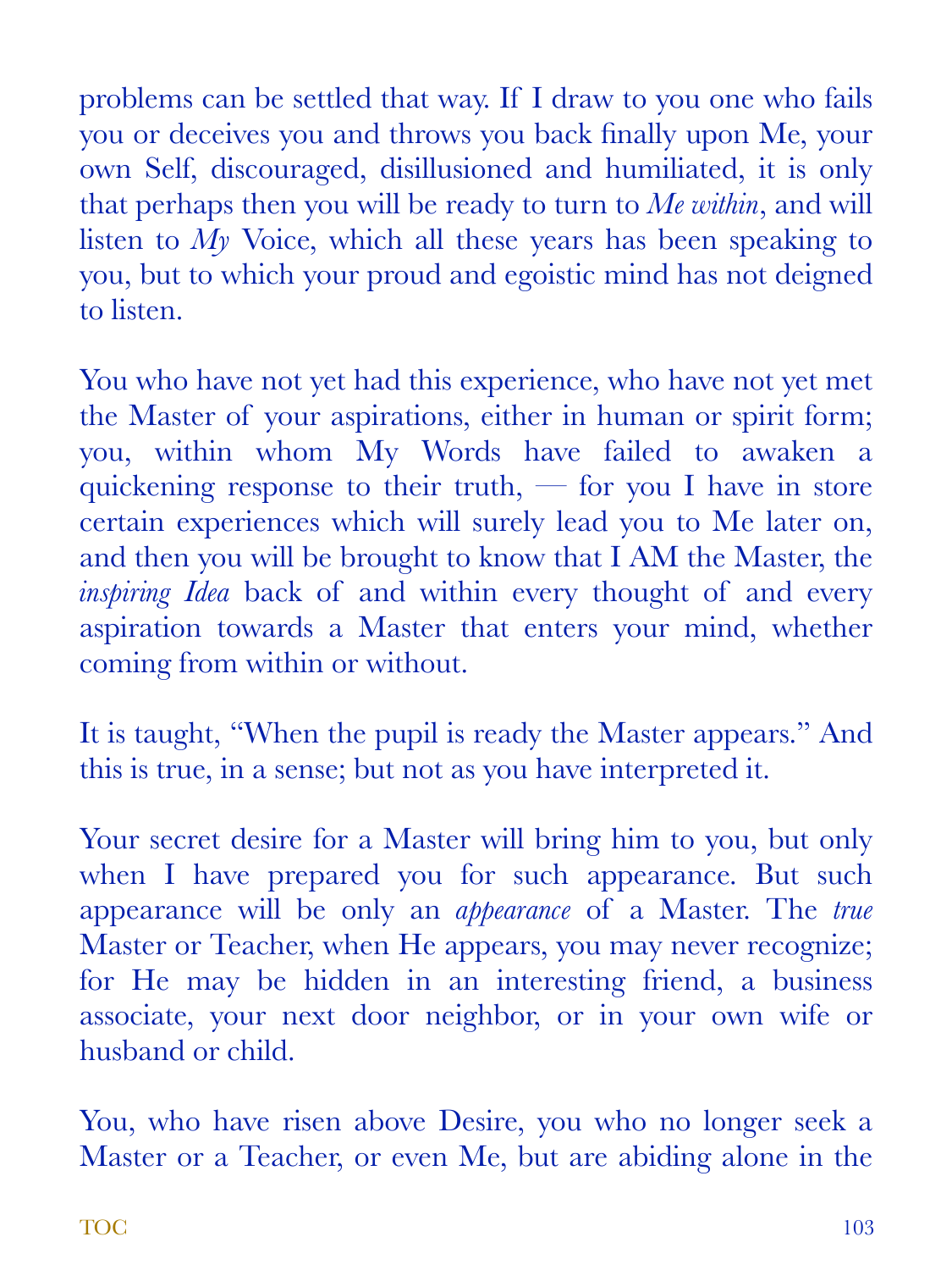faith of My Eternal Presence and Promise, — for you I have in store a meeting and a communion, which will bring to your Soul such joy and blessings as your human mind is incapable of conceiving.

Now, this is a mystery, and until you can comprehend it, you are justified in claiming the above as not consistent with certain statements herein, and as contradicting teachings in My other Revelations.

Fear not; this mystery will be revealed unto you  $-$  if you truly wish to know My Meaning.

Until then, why, in your seeking, be satisfied with anything short of the Highest?

Why seek in human or spirit teacher, guide, master or angel, for the necessarily *limited* manifestation of My Perfection, when you can come *directly* to Me, God within you, the Omniscient, Omnipotent, Omnipresent, the Inspiring Idea back of and within *All* manifestations?

As I AM in You, even as I AM in any you seek, and as all the Wisdom, all the Power and all the Love they possess come only from Me, why not now come to *Me*, and let *Me* prepare you also so I can express My All through *You*?

You are a human personality, yet You are Divine and therefore Perfect.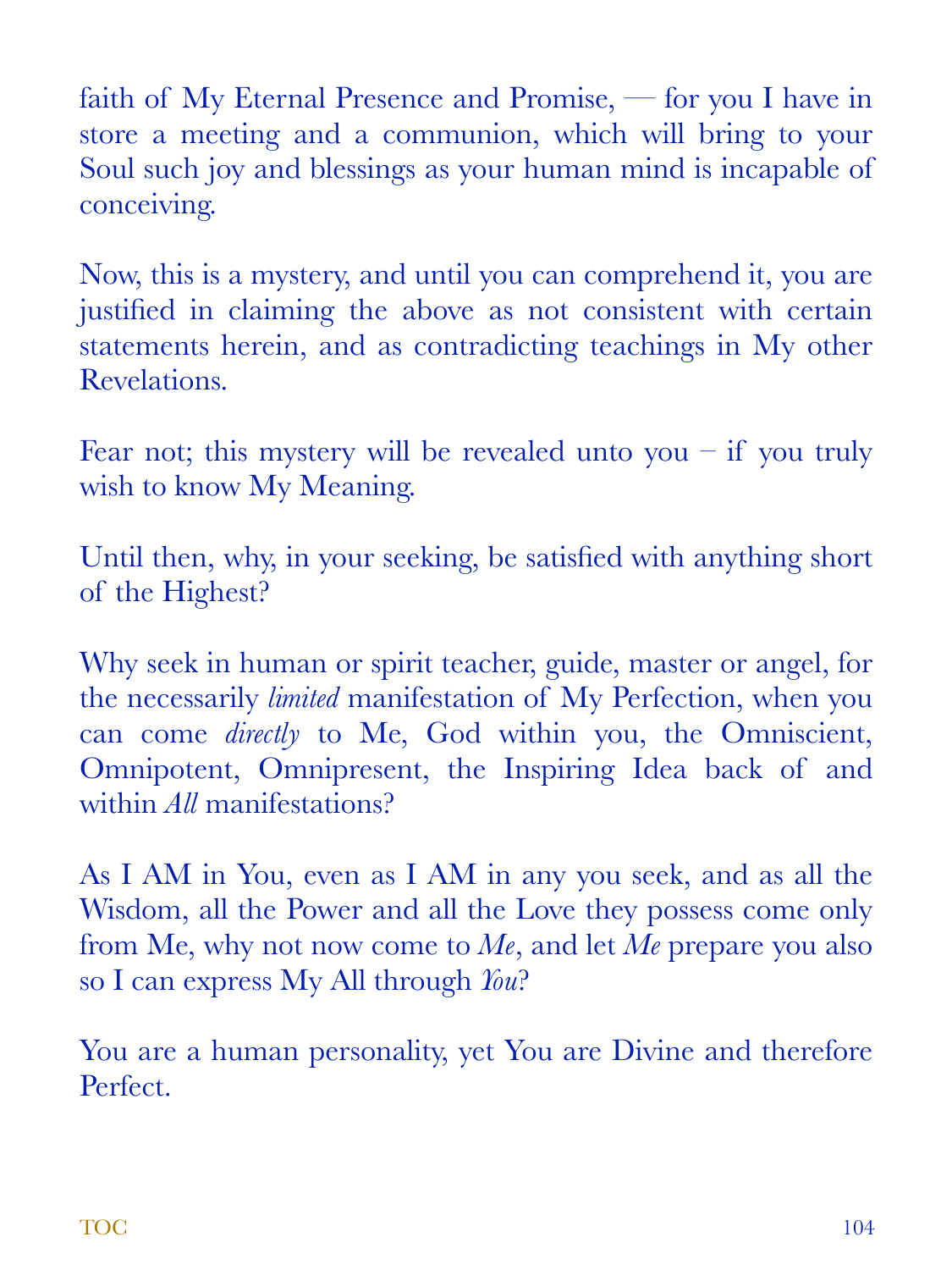The first of these truths you believe, the latter you do not believe.

Yet *both* are true. — *That* is the mystery.

You *are* just what you *think* You are.

One or the other, *which* are you? — Or both?

You are *One with Me*. I AM in You, in Your human personality, in Your body, mind and intellect. I AM in every cell of Your body, in every attribute of Your mind, in every faculty of Your intellect. I AM the Soul, the active Principle of each. You are in Me. You are a Cell of my Body; You are an Attribute of My Mind; You are a Faculty of My Intellect. You are a part of Me, yet You are I, My Self. We are One, and always have been.

This idea of a Master I brought to your mind's attention was only to lead you to and prepare you for this Idea of Me, your Impersonal Self, an Angel of Light, a Radiation of My Being, your own Divine Lord and Master, *within*.

Yes, *I*, your Divine Self, AM the Master your Soul has caused you to seek, and when you do find Me, and *know* I AM your Self, then will you in your human consciousness gladly become My Disciple, will lovingly wait upon Me, and will be concerned only that you faithfully serve Me, both within yourself and within your fellow men. And then will you understand why only "One is your Master, even Christ."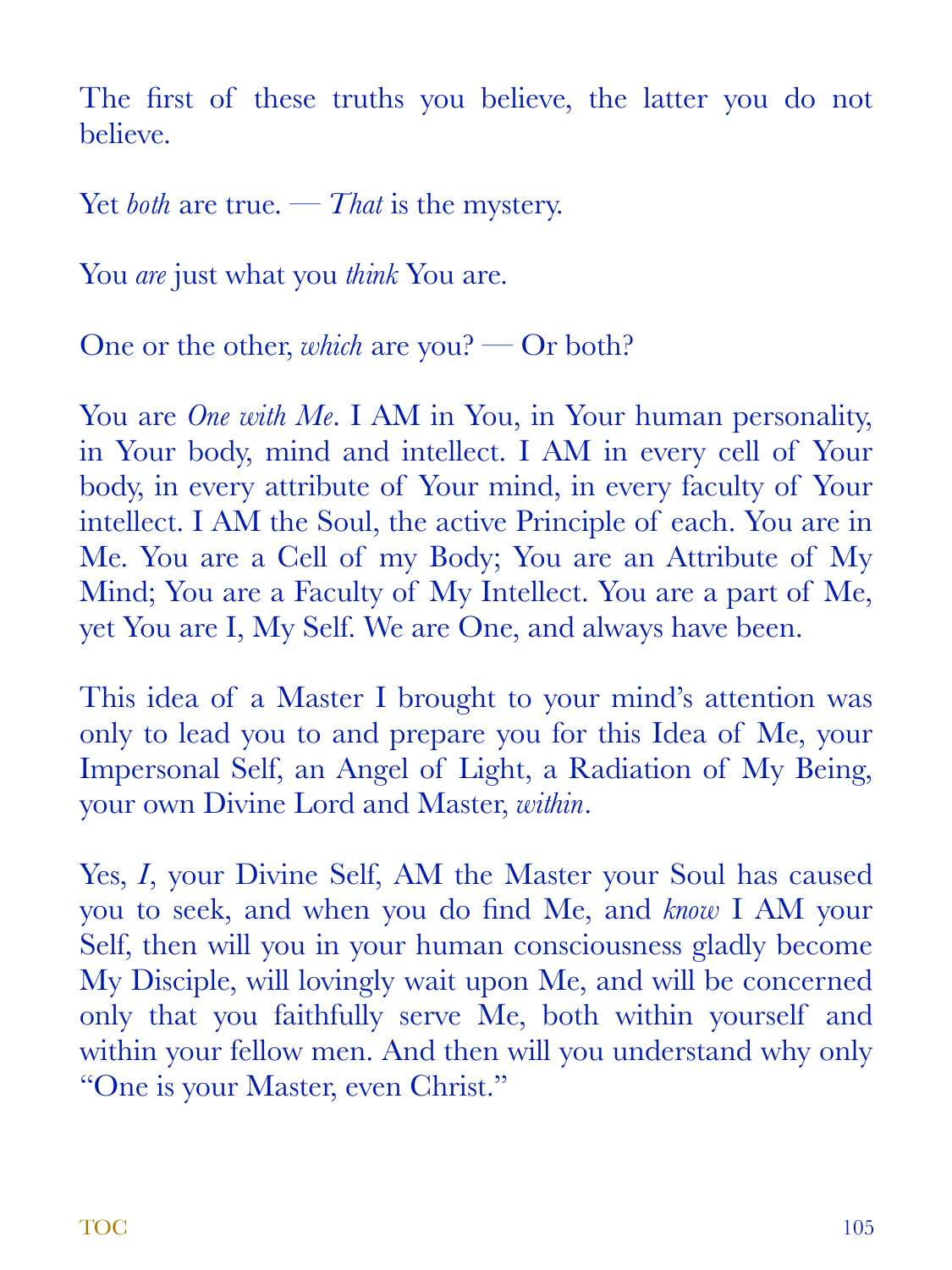For I as the Christ dwell in all men and AM their One and Only Self. Through all men I AM ever calling to you and trying to reach and impress your human consciousness. As I AM continually teaching you, not only through all men but through every avenue needed at the time, I have many ways of reaching your consciousness and utilize all to bring you to a realization of My Meaning.

I speak with many voices, — with the voice of all human emotions, passions and desires. I speak with Nature's voice, with the voice of Experience, even with the voice of *human* knowledge.

Yes, these are all My Voice, which I use Impersonally to express to you the *one fact*, that I AM in All and that I AM All. What this Voice says, in Its thousand ways, is that you, too, are part of this All, and that I AM in *you*, waiting for your recognition of Me and your *conscious* cooperation in the expression of My Idea of Impersonal Perfection on earth, even as It is expressing in Heaven.

When this recognition comes, and then only, are you ready to meet and know a *real* Master. Then and then only will you realize why I, your own Impersonal Self can be and AM the only possible Master of your human personality.

Then also will you understand why in your personal, separate consciousness you could never recognize or know a real Master should you meet Him in a physical body,  $-$  that not until you are able to enter into your Christ Consciousness, My Consciousness within you and within Him, He would not exist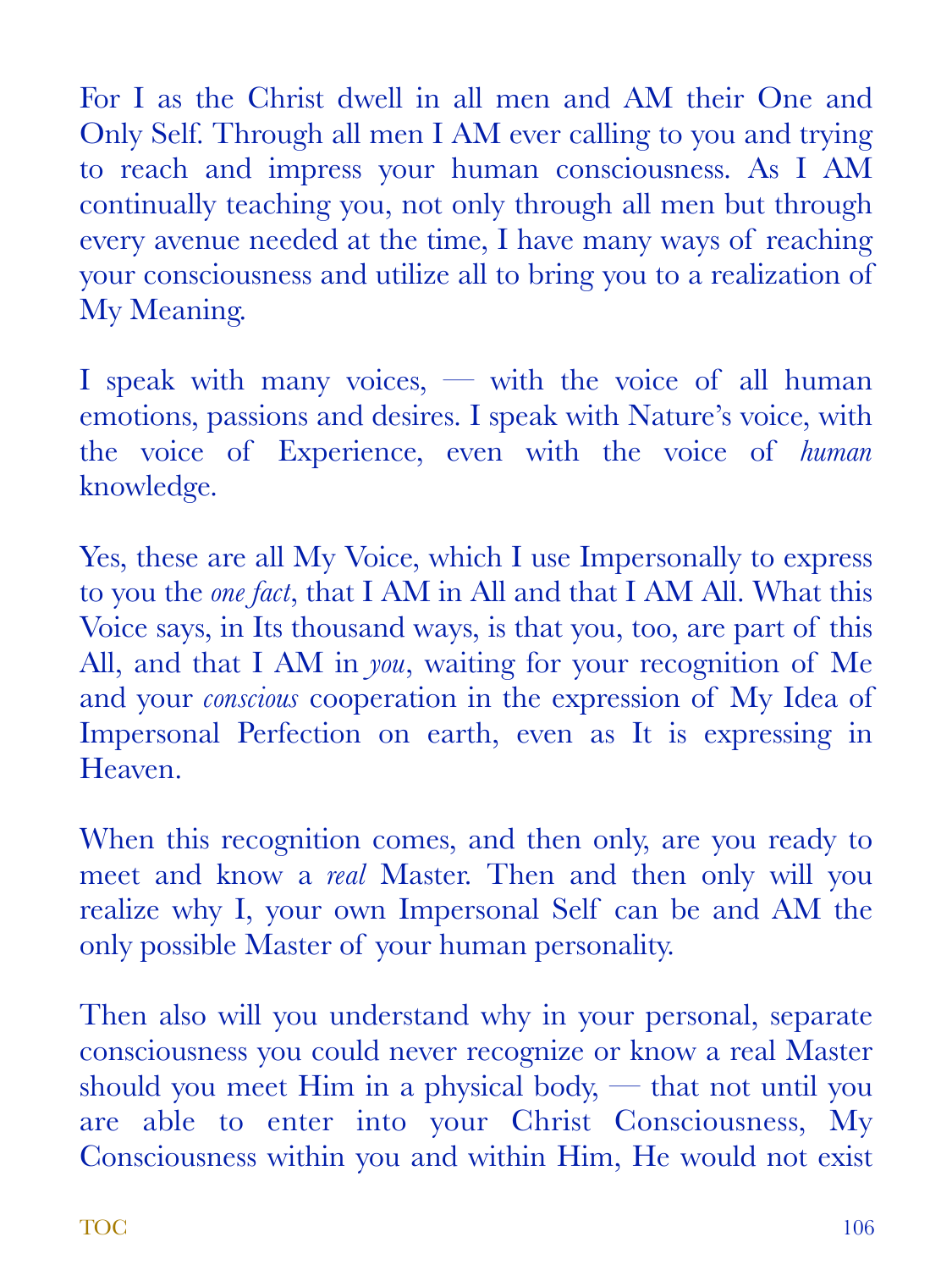to you other than perhaps as a kind and helpful friend or teacher.

When you have attained to that Consciousness, then only will you be worthy and qualified to know and commune with your fellows in the Great Brotherhood of the Spirit, Those who have mastered self and Who live only to help Their younger brothers also to find the Divine One within.

If a being should come into your life who seemed to you Divine and who let you think or call him a Master, he is not yet wholly Impersonal. Such a one might be a master-man, but he would not be the Divine One your Soul yearns to serve.

Perhaps you would be satisfied to have such a one for a Master, even if he were not wholly Impersonal. If so, then I would hereafter bring you to a realization of *his* personal imperfections by a constant comparison with *My* Impersonal Perfection; until you would finally turn and come to Me in complete abandon, acknowledging Me and My Impersonality as the only Model and Ideal, and as the true Cause which inspired your long search without for My Perfection, that could be found only within, hidden deep within your own Soul.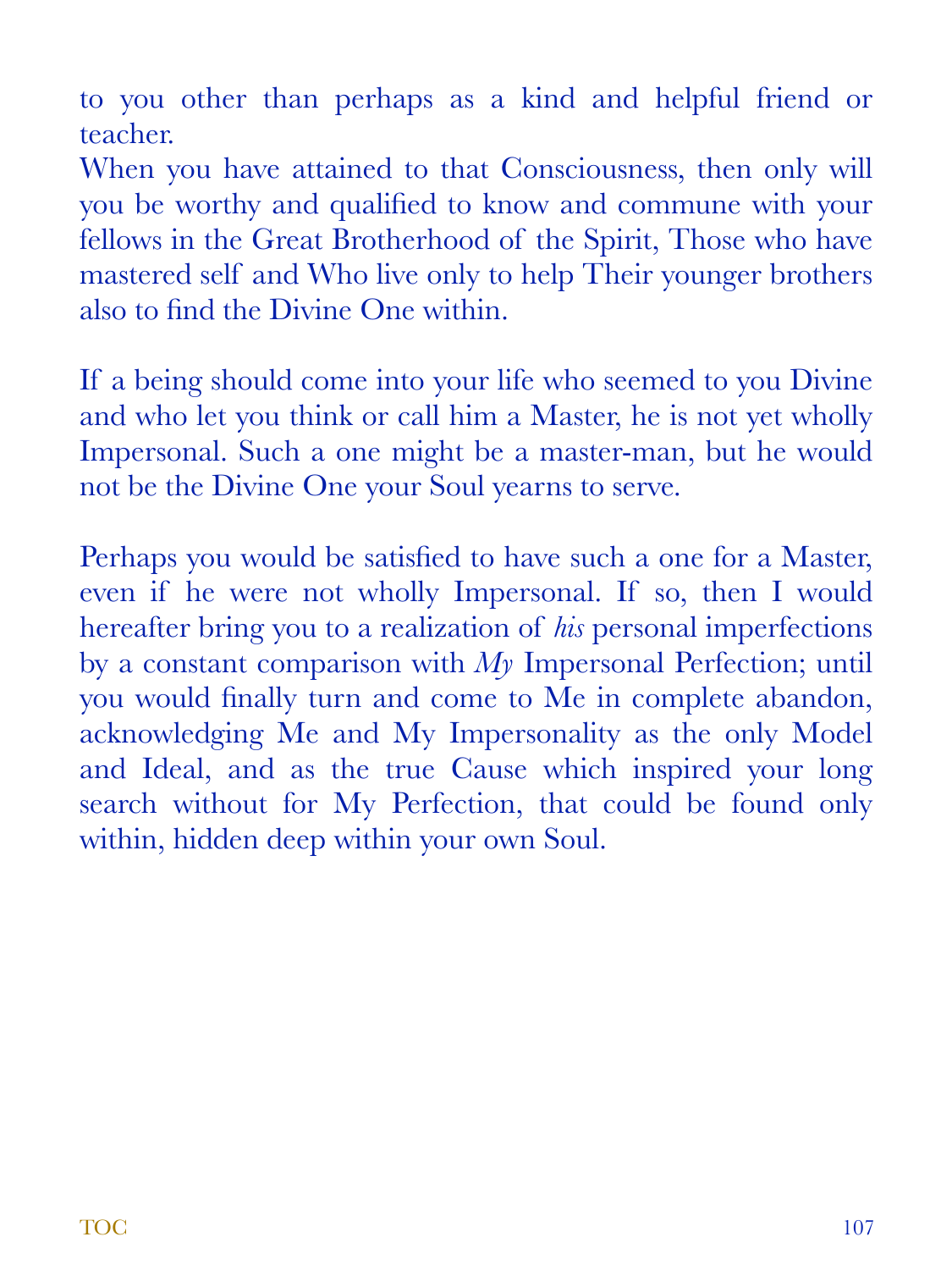## THE CHRIST AND LOVE

## XVI

To you who fear that My Words may destroy your belief in and love for the Lord Jesus Christ, I say:

Nearly two thousand years ago, when the process of the expression of My Idea had reached the stage where I could show forth some of My Divine *Reality*, in order to do this and to recall to My human Attributes their mission on earth, it became necessary to express through a human personality and to manifest in a human form My *Divine* Attributes, so their human minds and intellects could see and remember and be inspired by Me within to let My Idea similarly express through and manifest in their human personalities.

This I did through the personality of Jesus, the man of Galilee, picturing to the human understanding by My Teachings given through Him, and by My *Life* manifested by Him, what was necessary in order to express fully My Divine Idea.

I showed, by the experiences of a symbolic nature through which I caused His human personality I created for such purpose to pass, what all personalities must pass through before you, My human Attributes, who created these personalities, can again become Impersonal enough to be conscious expressors with Me of My Divine Idea.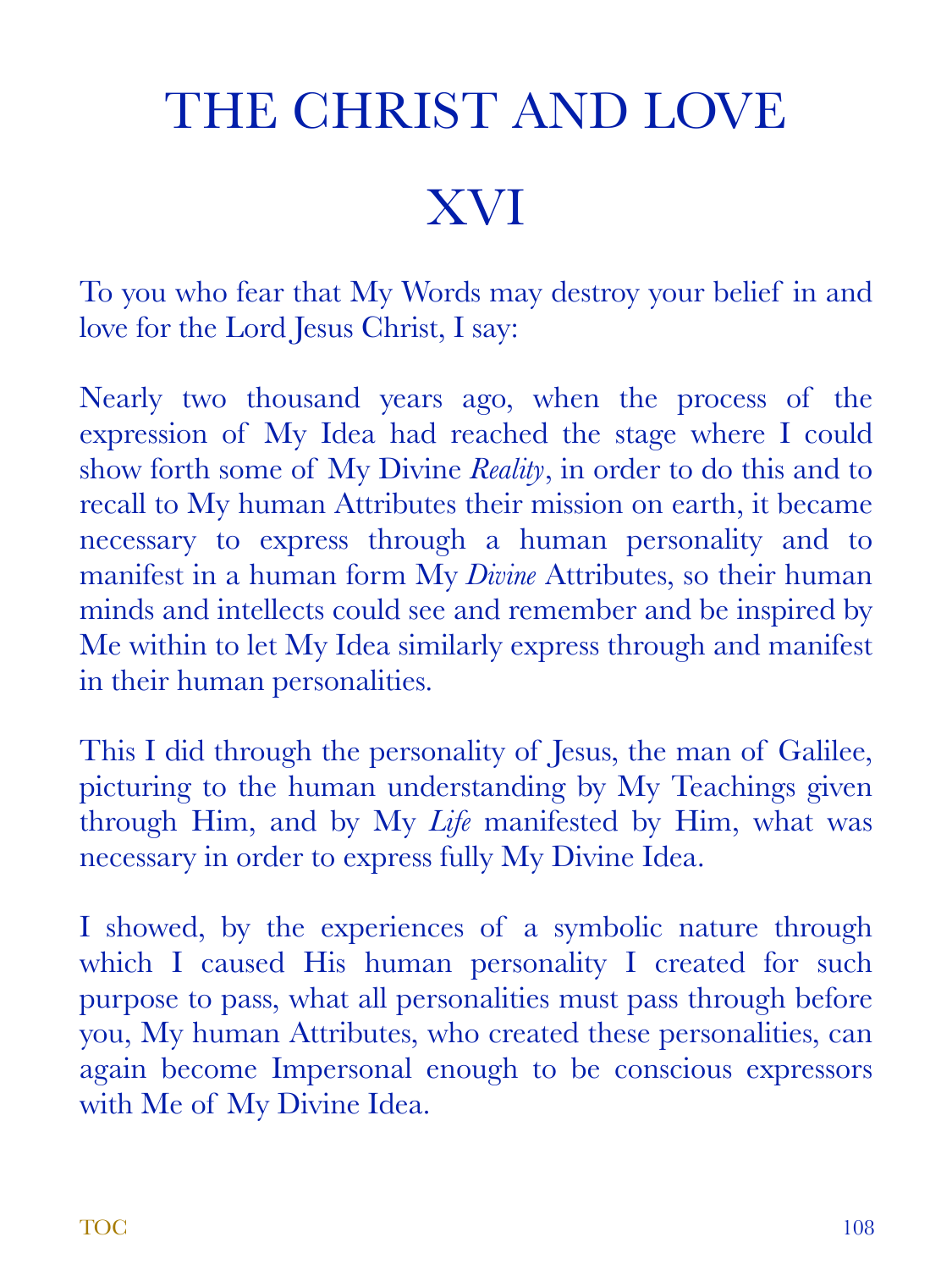All of you, My human Attributes, before the I AM within can awaken your human minds to a realization of Me, your Divine Self must be born of a Virgin Love in a humble manger  $-$  the place where the cattle come to feed (the humble and contrite heart filled with faith and trust in God, to which state the human or animal nature must come). You must then be taken into Egypt, the land of darkness (or intellectual activity), there to grow and thrive in body and understanding until you become strong with the feeling of Me within. Then, when you are sufficiently conscious of *My* Power and *My* Love, will I begin to speak through you words of Wisdom and Truth, which will confound the learned of the world, even the Doctors of the Law. Then will follow a long period of study and meditation, which ripens the mind and develops the Soul, until you arrive at full maturity of the I AM Consciousness within, and which prepare you for your baptism in the Jordan, when you will be opened completely to Me, to the full consciousness that You and I are One, that there is no separation, that I AM your Real Self; and I AM henceforth permitted wholly to direct your lives.

*I* then *lead* you out into the world, called in My other Revelation the Wilderness, there to try you and make you strong and to accustom you to the Impersonal use of My Divine Attributes I bring to you three great Temptations of Power, Self-Righteousness, and Money, until you have proven that nothing of the intellect, nothing of the self, nothing from without, can tempt you to forget Me within, and that My Voice and Mine alone, whether speaking in your heart or in the hearts of your brothers, is the only Voice you are now capable of hearing.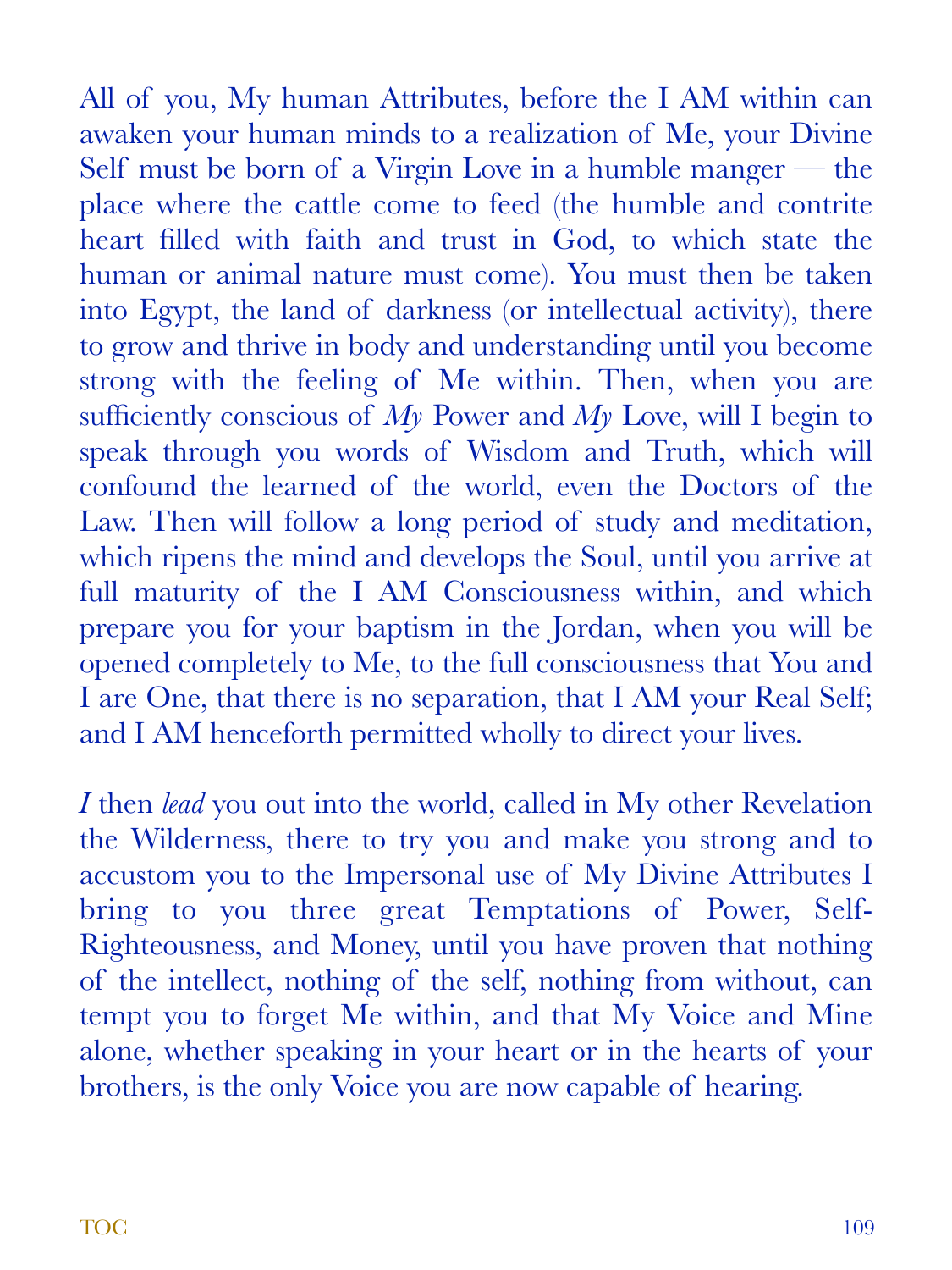This proven, there will begin the period of performing miracles and of teaching the multitude, accompanied by the revilement and persecution of the unbelieving and scoffing world; followed by the trial before Pontius Pilate, the representative of the Worldly Law; the sentence; the ascent of Calvary carrying the Cross; the being nailed upon the Cross; the Agony; the three days in the tomb; and then the final resurrection, when you enter into complete union with Me.

All of which has its inner meaning, or Soul application, and which should be readily understood by you, if you have opened your heart to Me.

Such has been The Way in the past for you and for all who have studied and followed My Teachings, given forth in My former Revelations. Now the time has come when I have prepared you and many for a new Dispensation, wherein you can enter into the consciousness of Me direct and *at once* by the Impersonal Way. Those who are big enough and strong enough to throw off all claims of the human personality, and who can say I AM, and *know I AM The ONE within* Who gives them this strength and enables them to rise above the attractions and influences of the outer world, — those are the ones I have chosen through whom to express all the wondrous glories of My Divine Idea.

The Christ, or the I AM Consciousness, must be born in your heart and in the heart of every human personality, must grow and thrive and pass through in some manner every experience symbolized in the life of Jesus, before you can come to this point and become a conscious expressor with Me of My Divine Idea. The example of the Christ Love and Compassion which I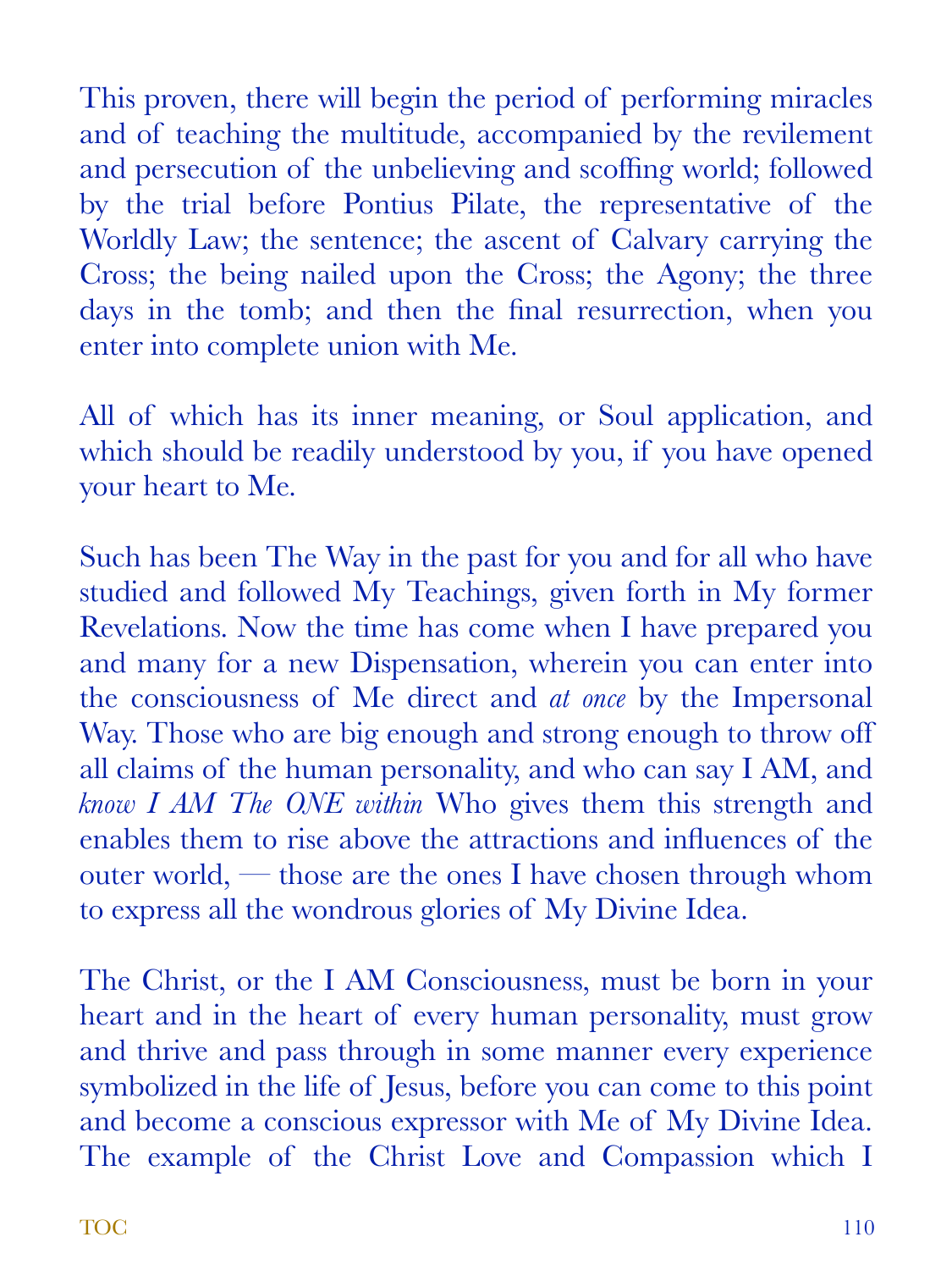expressed in that Life must you also express in some degree in your life, before you can taste of the fruits of that Love, which in reality is not love, but the Holy Three-in-One, — Love-Wisdom-Power, that is the true expression of My *Impersonal* Life.

You heretofore have not known the meaning of the Impersonal Life, hence you could not know the meaning of Impersonal Love. Love to you, if you will carefully analyze that feeling, has always been a human emotion or expression; and you have been unable to conceive of a love devoid of or unattached to some human or personal interest. Now, as you begin to feel *Me* within your heart and open it wide to contain Me, will I fill you with a wondrous strange new feeling, which will quicken every fibre of your being with the creative instinct, and be to you a veritable Elixir of Life. For in the outer expression of *that* feeling, when I thus, through you, pour it forth into the world, will you taste of the unutterable sweetness of My Holy *Impersonal* Love, with Its accompanying illumination of mind and consciousness of unlimited Power; and It will make you a wholly selfless and therefore perfect channel for the Impersonal expression of My Divine Idea.

You will then realize that you are part of Me and part of every other being, and that all you have or are, is not yours, but Mine, for Use wherever and however I direct.

Your life will no longer be centered in your self, but that self will be lost, merged in your other Selves, giving freely of your Life, your Understanding, your Strength, your Substance, which are but phases of My Impersonal Life or My Impersonal Love, that I have portioned out to you only for such use.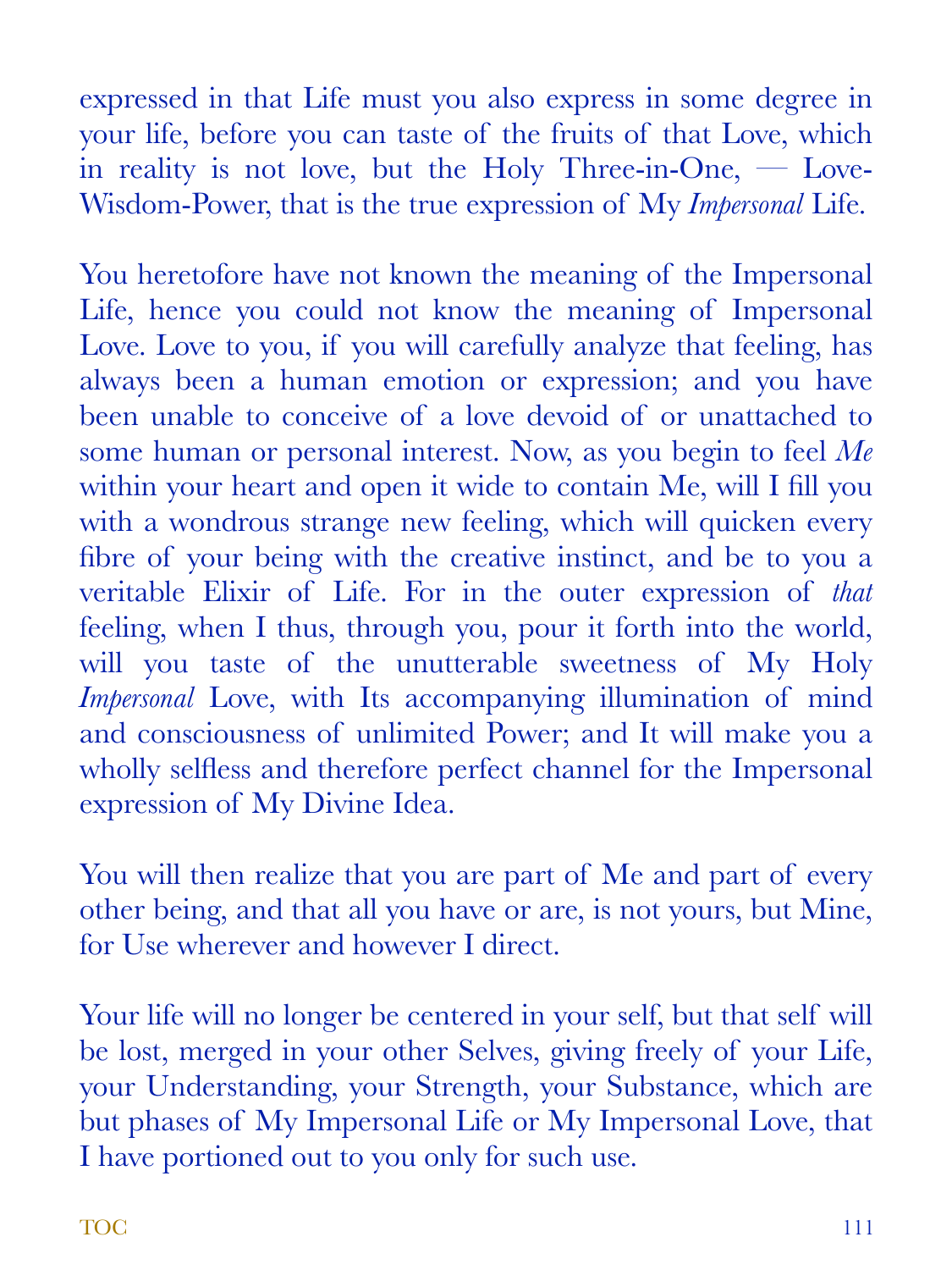In the personality of Jesus, the Christ, I manifested much of the Love Impersonal, enough to inspire and lead you into seeking to emulate His Life and His Personality, and, through such seeking and striving, to awaken in you the Consciousness of the Christ within *you*. Through this awakening and the realization that the Christ is but the channel or door that opens unto Me, I have finally brought you to the point where you can enter in and consciously become a part of My Impersonal Life.

I here tell you plainly that My Impersonal Love has naught to do with personal lives and personal loves. All such are but the outer mediums I use through which to pour from out the heart of Humanity into the world My Real Love, where it is ever expressing its all-embracing, vitalizing, creative, and uplifting Power.

My Love considers not individuals or personalities; they are but pawns on the chess-board of life which I move as I deem best to accomplish My purpose, — the full and complete expression in Humanity of My Divine Idea.

In Humanity only can I express My Idea, even as you can express your idea of yourself only in and through your human personality.

In Humanity I live and move and have My Being. It is the mortal personality and body of My Immortal Self, even as your personality and its body is what you use to express your being.

All individual human personalities with their bodies are but the cells of My Body of Humanity. Just as the I AM of you is now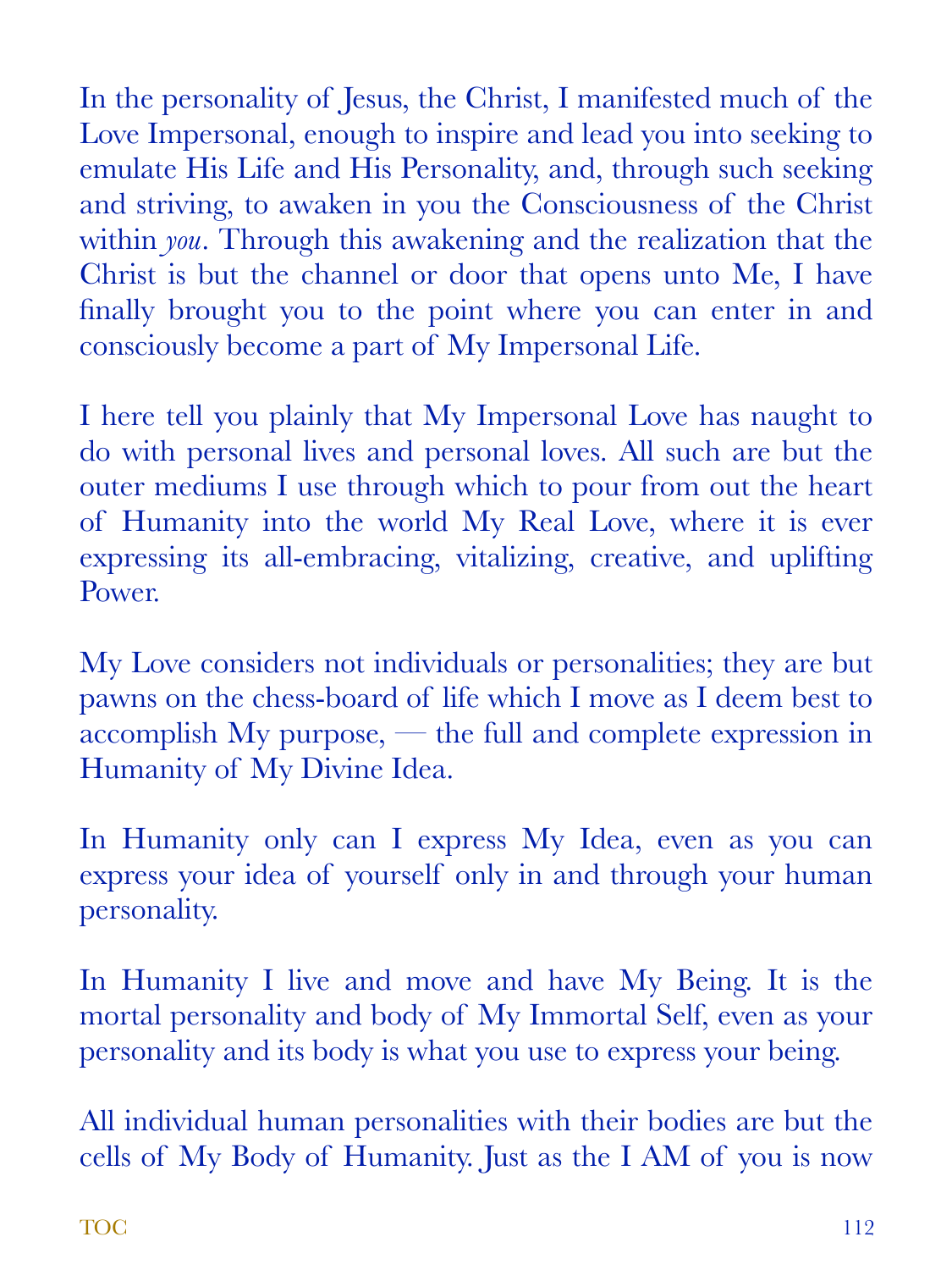building your body so that through it You can perfectly express My Idea of you, or your Real Self, so am I gradually building Humanity so that through It I can perfectly express My Idea of My Self.

As the individual cells of My Body of Humanity, even as those of your human body, by partaking of My Life, become Impersonal and harmonious parts of the organs they form, they live a healthy and happy life. But let one cell oppose or act contrary to the general law of its organ, and the harmonious functioning of that organ becomes impossible, which naturally affects the whole body and results in disease.

Every cell of an organ is an integral part of that organ, and its work is necessary to that organ's perfect functioning and to the perfect health of My Body. So that unless each cell gives up *all* its power and *all* its intelligence, which are but attributes of the Life I give it, toward the perfect functioning of My entire Body, the only result for My Body can be inharmony, with its consequent effects, — disease, suffering, sin, bondage, poverty, lack of understanding, disintegration, or death.

Likewise, unless each organ gives up all the intelligence and all the powers with which I endowed it, to the one purpose of expressing and maintaining the life of My Body in perfect health, the only result can be disorganization, disruption, rebellion, and finally WAR, — war between the various organs and between their respective cells, and a greater or lesser consequent chaotic condition in My whole Body.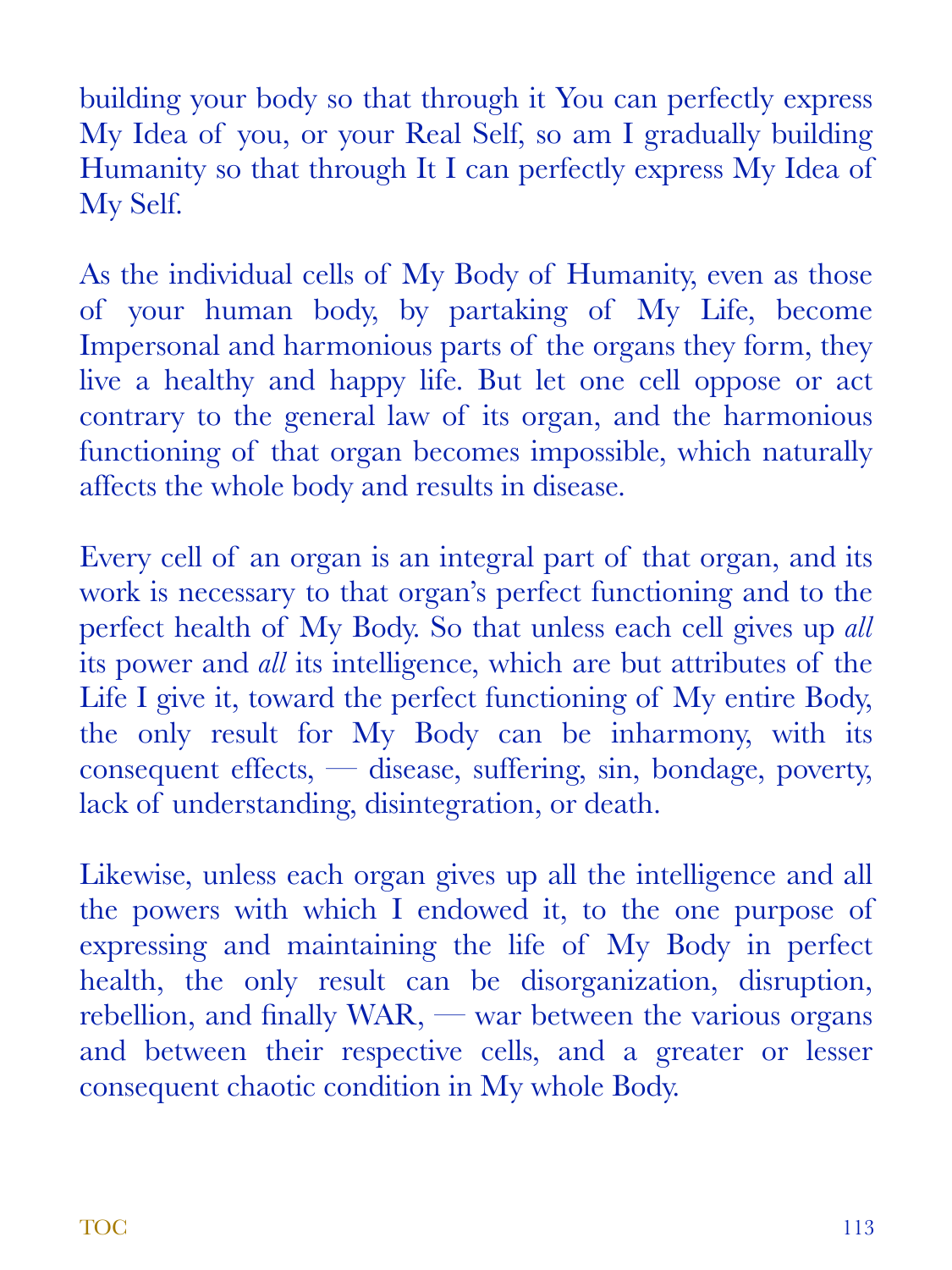In My Body of Humanity this would mean war between Nations, which are the Organs of My Body. As all war is but acute disease or disharmony, and as My Life, which in Humanity manifests as Impersonal Love, can express only in harmony — even as in the physical body, It is always utilizing, equalizing and preparing conditions so that It can thus express.

This It does either by eradicating gradually from the various organs of the body all disease, weakened and unfit cells, or by developing the disease into a malignant form — such as fever, dropsy, carbuncles, blood-poisoning, or degeneracy, in the physical body. It throws off such cells quickly by the billions, until a particular organ either is purified or its power of functioning is wholly destroyed.

In other words, the real life and work of each cell and of each organ lies in giving up its individual life that My whole Body can Be or Express in perfect harmony. When each cell and each organ has no other idea than this, and makes itself a pure and selfless channel through which My Impersonal Life can flow, then has My Body become a harmonious and perfect Whole; and then can My Idea express on earth Its Divine powers and possibilities, even as it does in the Celestial Realm of the Eternal.

As you give up your self wholly to Me that I can pour through you My Holy, Impersonal Love, having no other thought than the perfect expression of that Love, which is My Real Life, then will I through you be enabled to quicken and awaken those about you gradually to a recognition of Me, The Christ within *them*, so that they too will likewise give up their selves wholly to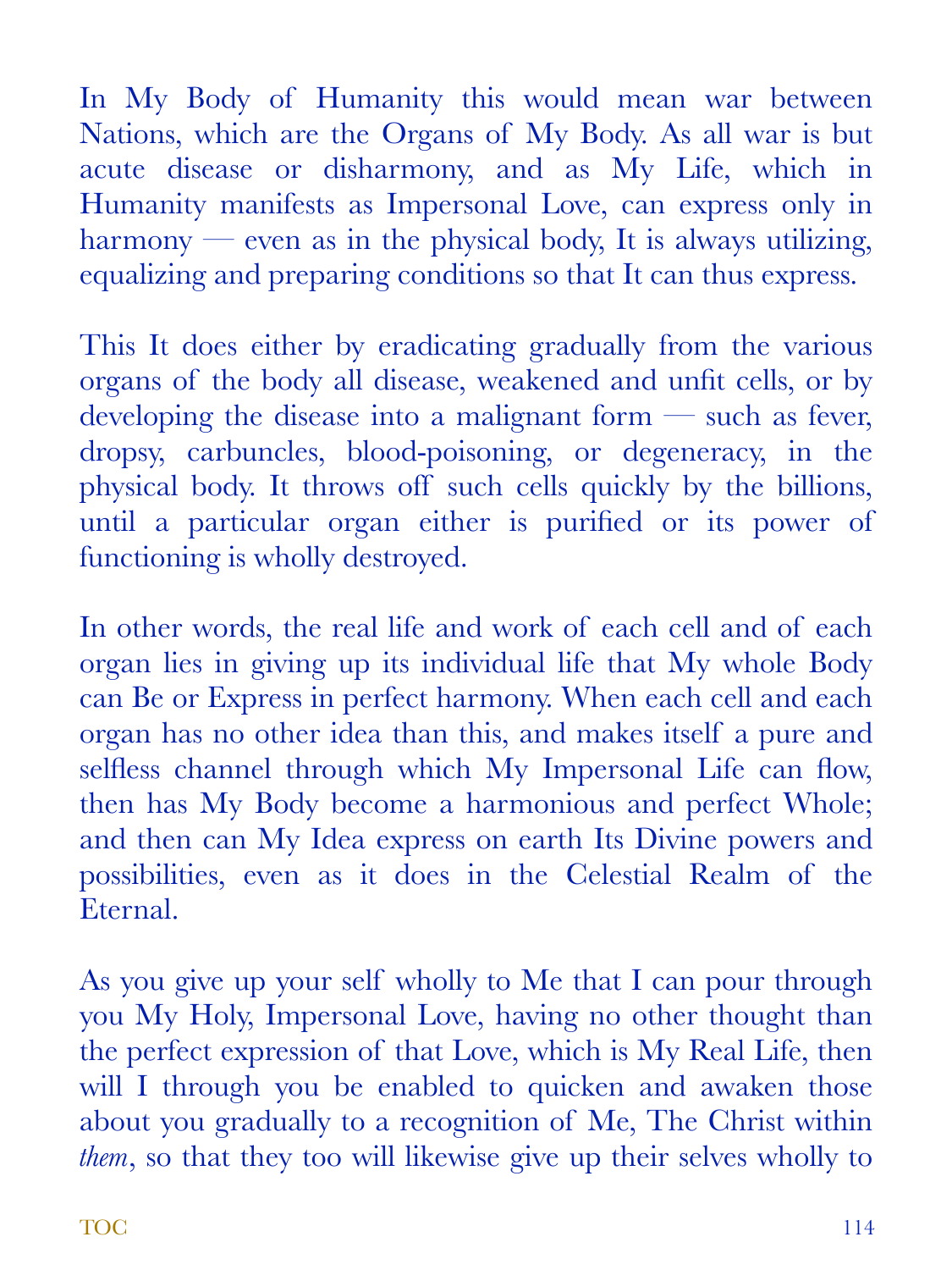Me. Finally the organ, or that particular part of My Body of Humanity you and they form, attains perfect health and harmony, and adds its quota to the bringing about and maintaining of perfect health in My entire Body.

When such time comes, My Divine Life Force, or My Impersonal Love, will be flowing and manifesting throughout all Humanity, and My Idea will be expressing fully on earth even as It is in Heaven. The earth and all earthly bodies will no longer be of the gross physical material they formerly seemed, but they will have become utterly purified and cleansed of the self, and will have been again lifted up to whence they descended. For the purpose of their creation, that of developing organisms for the outward manifestation and human expression of My Divine Idea, will have been accomplished; and having no further use for physical or outward mediums of such expression, I hereafter will create and express only with Mind Substance, which is the only medium needed in the Heavenly World of the Impersonal Life.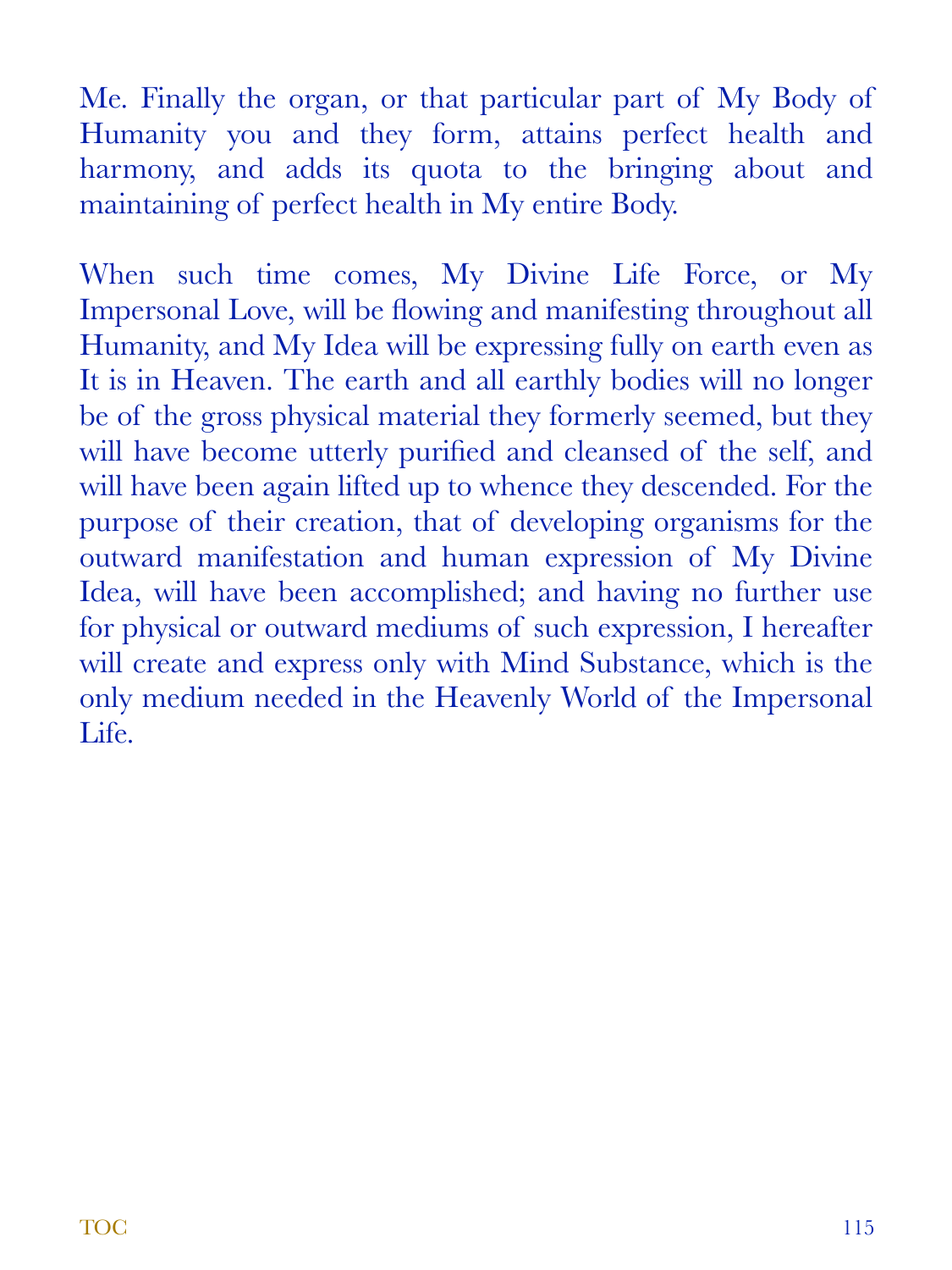## FINDING ME XVII

You, who have studied carefully all that has been said herein, and who think you have gotten a glimpse of Me, but yet are not sure, come close, and listen with your Soul to what I now have to say.

Be still! — and KNOW, — I AM, — GOD.

If you have learned to "Be Still," if you have studied and meditated upon this "I" as God within you, if you are able to distinguish It from the personal I, and are conscious at times of being able to step outside, as it were, of your personality and view your human self as it is, see all its petty faults and weaknesses, its base selfishness, its animal appetites and passions, its childish desires and foolish pride and vanities;

If you can do all this and have seen these things with clear vision, know that at those moments you have been One with Me in consciousness, that it was your Real Self, I within you, permitting you thus to see with My Eyes the Reality of things.

At those moments you were freed from your personality and were dwelling in My Consciousness, call it Cosmic, Universal, Spiritual or Impersonal Consciousness, as you will; for you could not have seen these things in your self except through Impersonal eyes, My Eyes.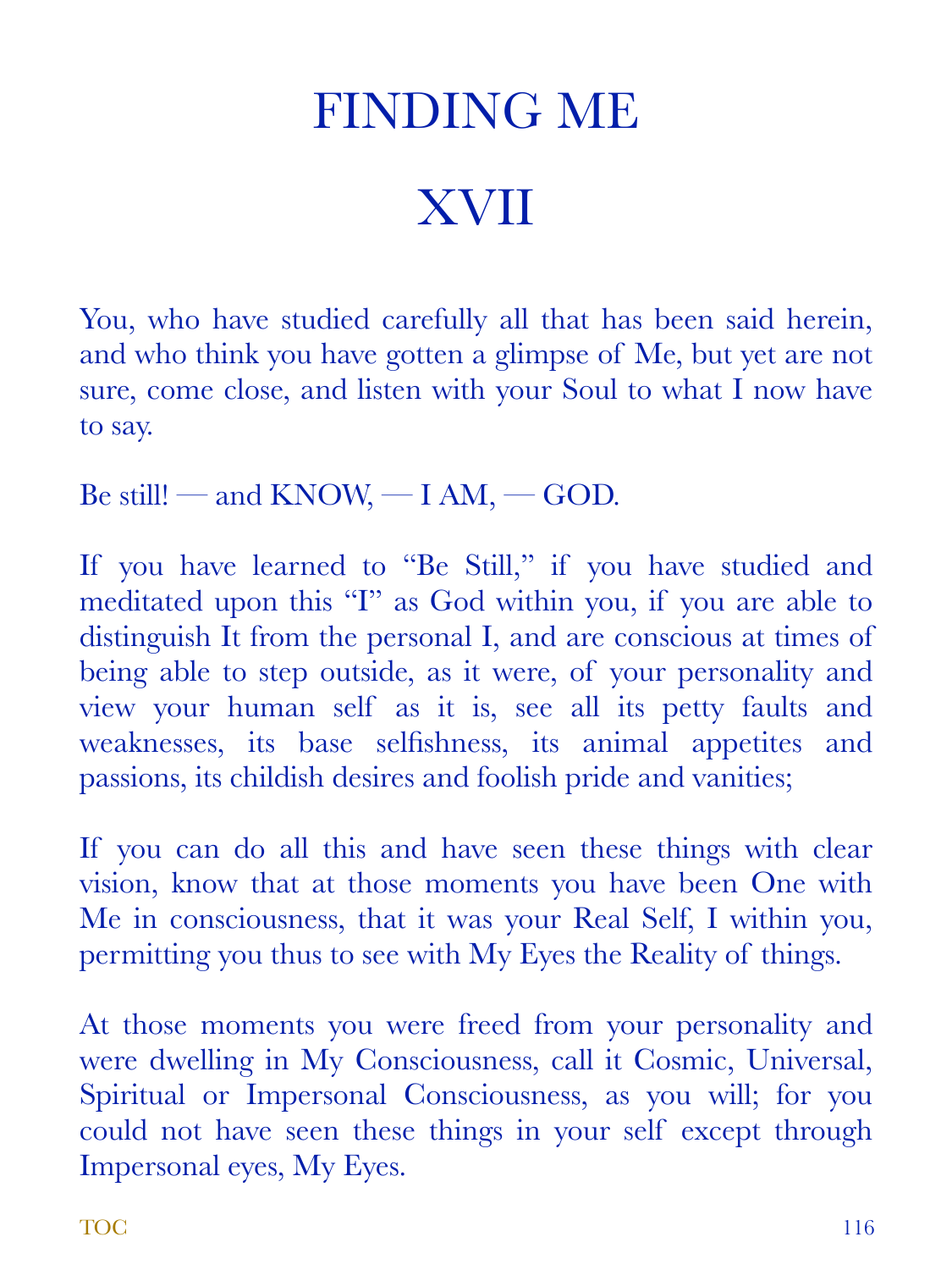Again, if you will look back you will recall many times when you felt strongly impelled to do certain things, some of which you did, with perfect results; others of which you argued against, your intellect reasoning you into different action, and often with failure, disappointment or suffering as a result.

This impelling consciousness was only your Real Self, I within you, at such moments guiding you, distinctly telling you what to do. At those moments you were hearing with your Spiritual ears, My Ears, and when you Impersonally obeyed, success and satisfaction followed, but when you personally thought you knew better, discomfiture, regret and unhappiness resulted.

Again, there have been moments when you have *felt* approaching events, or the nearness of unseen persons, or inharmonious vibrations when contacting others.

This is only the *real* You feeling with your Spiritual or Impersonal Body, whose consciousness, did you but know it, is ever on the alert to protect and warn and advise you regarding all outer things, conditions and events.

The best and surest way you may know Me is when Selfless Love fills your heart, and there is a strong, compelling urge to help some one, to heal their ills, to relieve their suffering, to bring them happiness, to point out the True  $\text{Way}$ ,  $\text{Hax}$  that is the actual feel of Me within you, pushing the personality aside, using your mind and body for the purpose I created them, as avenues for the expression of My Real Nature, which is Perfect Love, the Christ of God, the one, vitalizing, quickening, life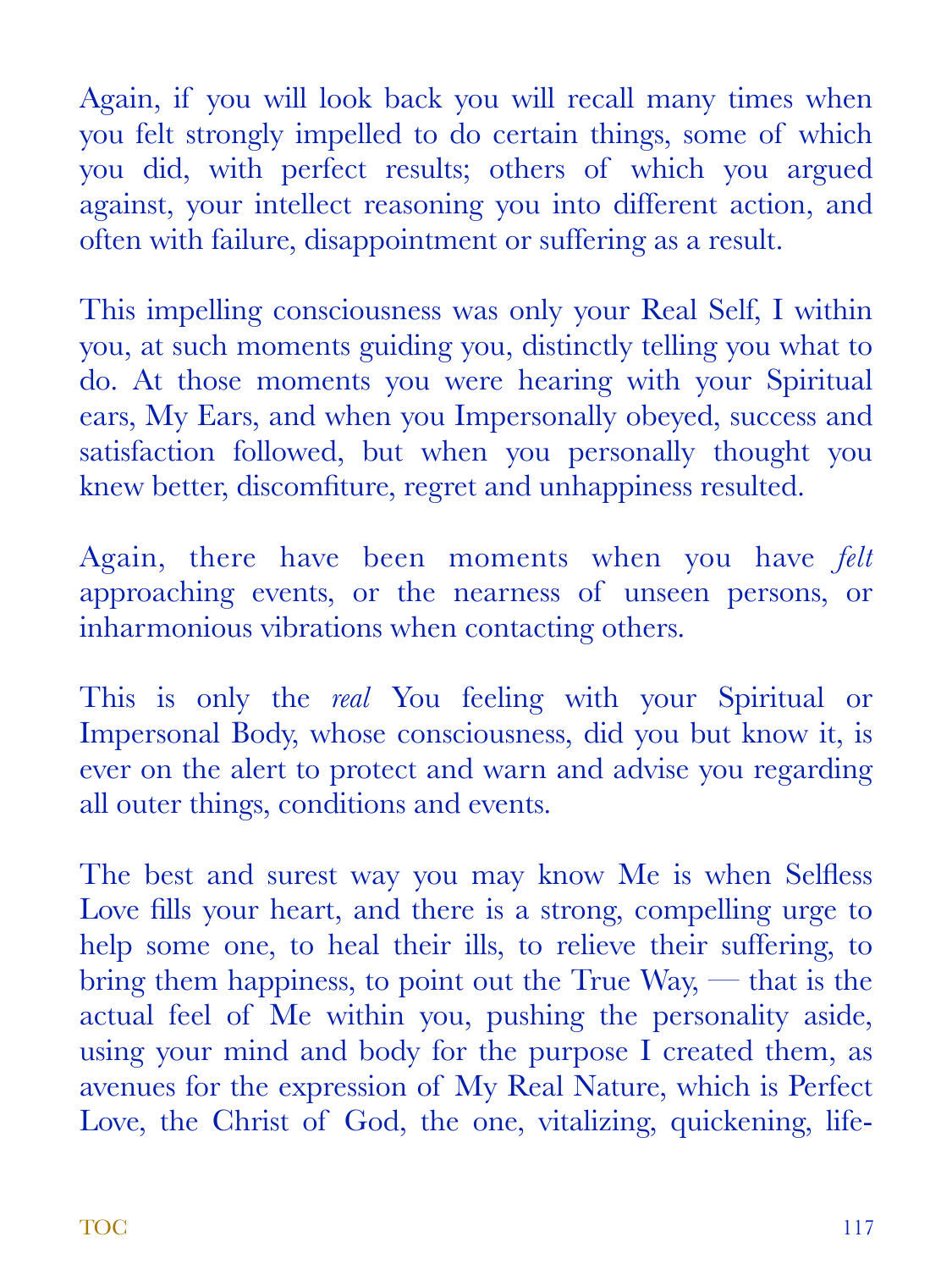giving, strengthening, healing, all-supplying, all-informing Power in the Universe.

All this is pointed out to you in order to impress upon you that it is I, in your Spiritual body, the Perfect Body within, where I dwell, Who am always thus talking to you, advising you, teaching you, warning and helping you, in all the affairs of life, yes, in every little detail.

If you will but turn to Me, and will carefully watch for and study these impressions which you are receiving every moment, and will learn to trust them, and thus to wait upon and rest in *Me*, putting all your faith in Me, verily I will guide you in all your ways; I will solve for you all your problems, make easy all your work, and you will be led among green pastures, beside the still waters of life.

Ah, My child, if you will spend but one-tenth of the time and energy you have wasted in seeking without among the husks of human knowledge and human teachings, in earnest, determined efforts directed within to find Me;

If you will devote but one hour each day thus to Me alone, imagining and practicing the Presence of Me within you;

I here promise you that you will not only soon, very soon find Me, but I will be to you an exhaustless fount of such Wisdom and Strength and Help, as your human mind now cannot possibly conceive.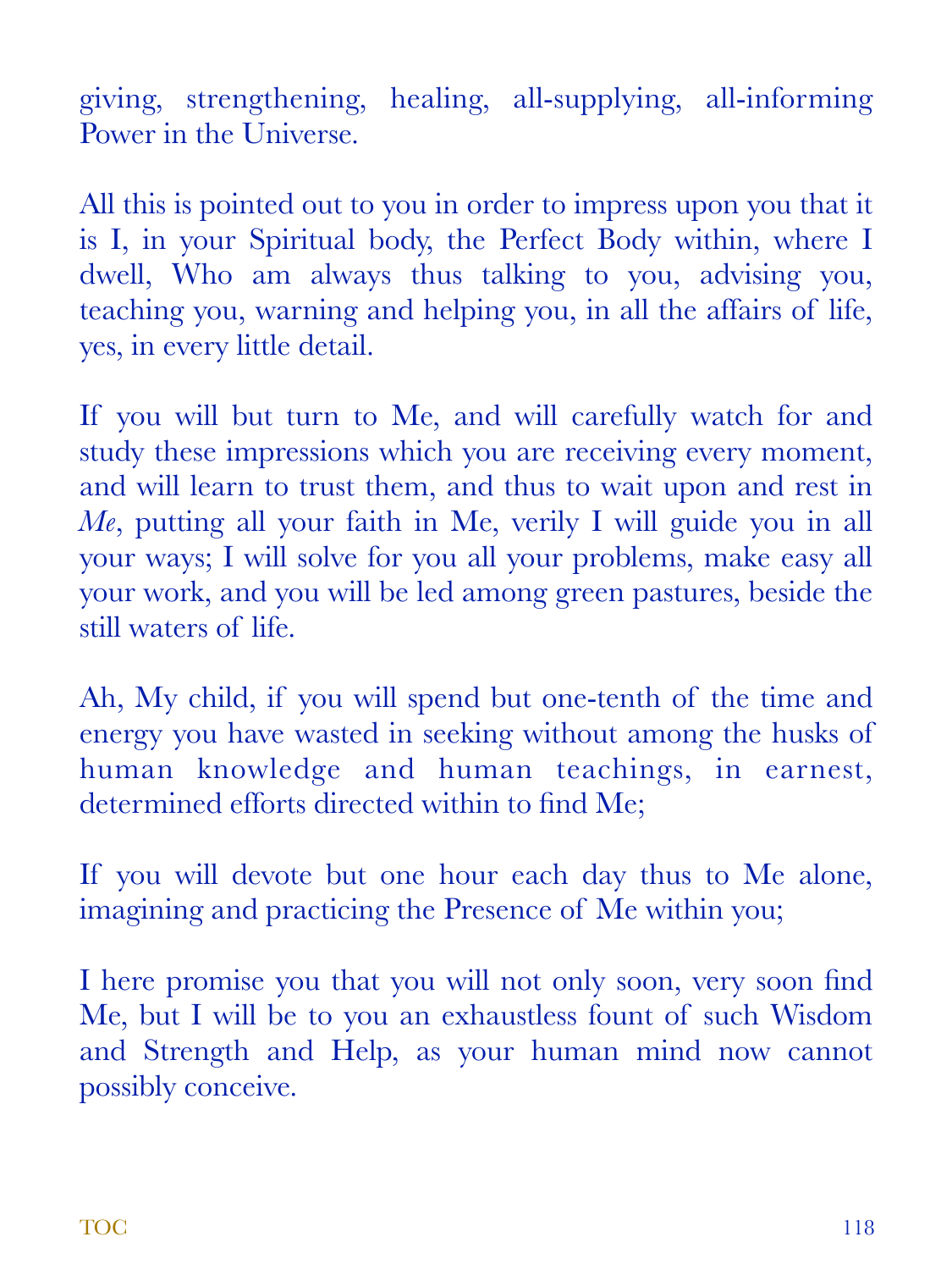Yes, if you will but seek Me thus, making Me FIRST in your life, never resting until you do find Me, it will not be long before you will become conscious of My Presence, of My Loving Voice, speaking constantly from out of the depths of your heart.

You will learn to come to Me in Sweet Communion, and you will find yourself abiding in My consciousness, and that My Word is abiding in you, and that whatever you desire will in seemingly miraculous ways be done unto you.

This abiding *continually* in Me may be difficult at first, for the World, the Flesh and the Devil are still presenting evidence to your consciousness. But you will become accustomed to the use of My Impersonal Eyes, and will soon be able to see into the Reality of things, even into the Reality of these seeming Lords of the Earth. Then you will find you are dwelling in a wondrous *new* World, peopled with Angelic Beings, using the Flesh bodies of Their human personalities merely as vehicles, or instruments, or clothing, in which to contact the earthly conditions and experiences They have created, in order to develop the Soul qualities necessary for the perfect expression on earth of *My Idea*.

To your eyes then there will be no shadows, no evil, and consequently no Devil; for all is Light and Love, Freedom, Happiness and Peace, and you will see *Me in all*, in each Being some attribute of Me, in each animate thing some phase of Me; and you will need only to let My Love shine from out your heart and It will illumine for you the Real meaning of *all* that you see.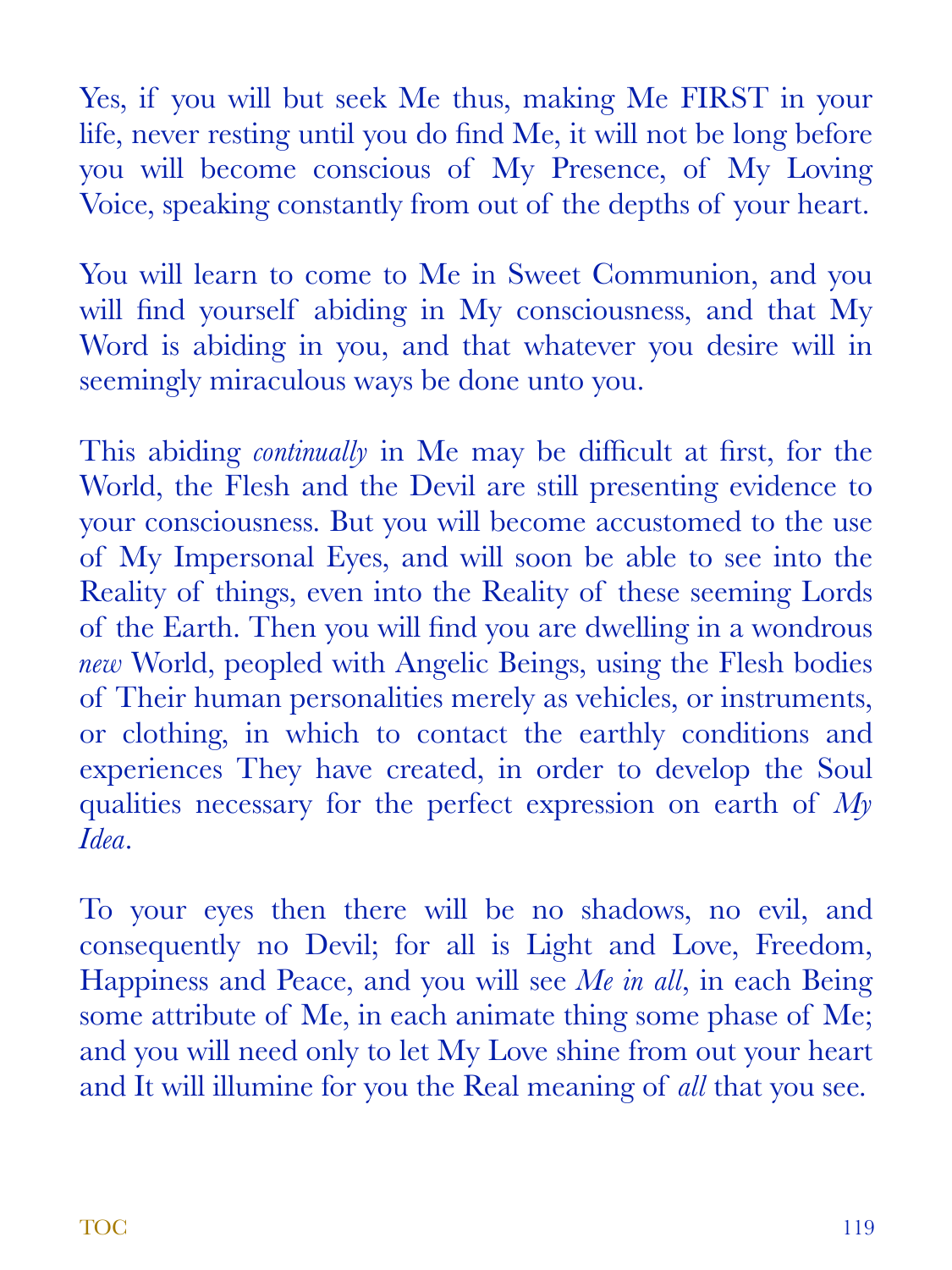Then the great Realization will come that you have found the Kingdom of God, that you are walking in It, that It is right here on this earth, that It is manifesting all around you, that you have been living in It all the time, but you did not know it;

That instead of being without in some far off place, It is within your own being, within every other being, the innermost inner of all manifested things.

In other words, It will be found to be the REALITY of ALL things, and that all outward seeming is but the shadow of this Reality, created by man's misconceptions and his belief in his separateness from Me.

When you have found The Kingdom, you will likewise find your place in It, realizing now that you are in truth one of My Divine Attributes, that your work was all laid out for you from the beginning, and that all that has gone before has been but a preparation and a fitting of your human personality for that work.

Your whole Soul will leap with joyful anticipation, that, after all these many years of wandering, you have at last returned to My Home, and can now enter into My Real Life, One in Consciousness with Me and with your other Selves, all working to bring about the final perfect expression on earth of My Divine Idea.

You, to whom the reading of this has brought memories of previous joys and whose Soul has quickened in response, do not leave these words until you have gotten from them all I have to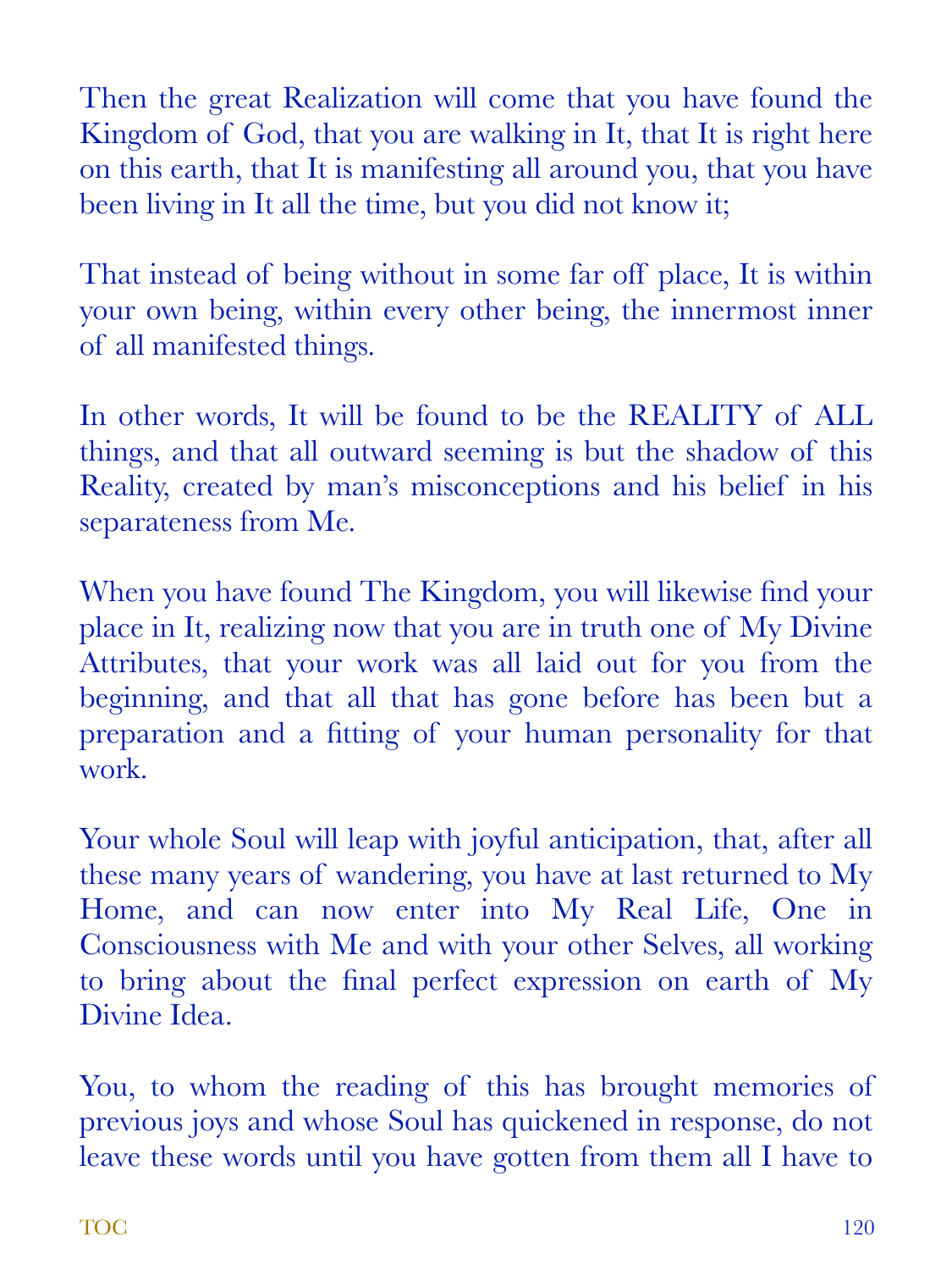tell you. Be Still! and listen to My inner Voice, and learn of the glories that await — if you are able to see with Impersonal Eyes and hear with Impersonal Understanding.

However, if this reading brings to you your first vision of My Reality within you, setting in motion, by this partial realization of Me and My Kingdom, high vibrations which lift you into a temporary Spiritual ecstasy, and you resolve to try to abide always in this Consciousness of Me, and always to obey  $Me$ ,  $$ do not be discouraged should you fail when immediately thereafter an occasion comes to test the sincerity and strength of your resolve.

It is only by your trying and failing and realizing keenly your lack of strength and ability to rest and trust in Me, that I can quicken in you the consciousness of My Divine Powers ever waiting to manifest through you.

These high vibrations are only the arousing into action of certain *Soul* qualities and their corresponding faculties, which must be awakened before I can manifest such Powers.

And naturally when such Soul qualities are aroused, they meet active opposition from certain other qualities which heretofore held undisputed sway in your nature, and which must be overcome and brought under subjection and then lifted up into their true service before the Soul qualities can freely express.

And this opposition should and will strengthen and test and perfect the expression of these Soul qualities, for you must be capable of withstanding every attack from without before you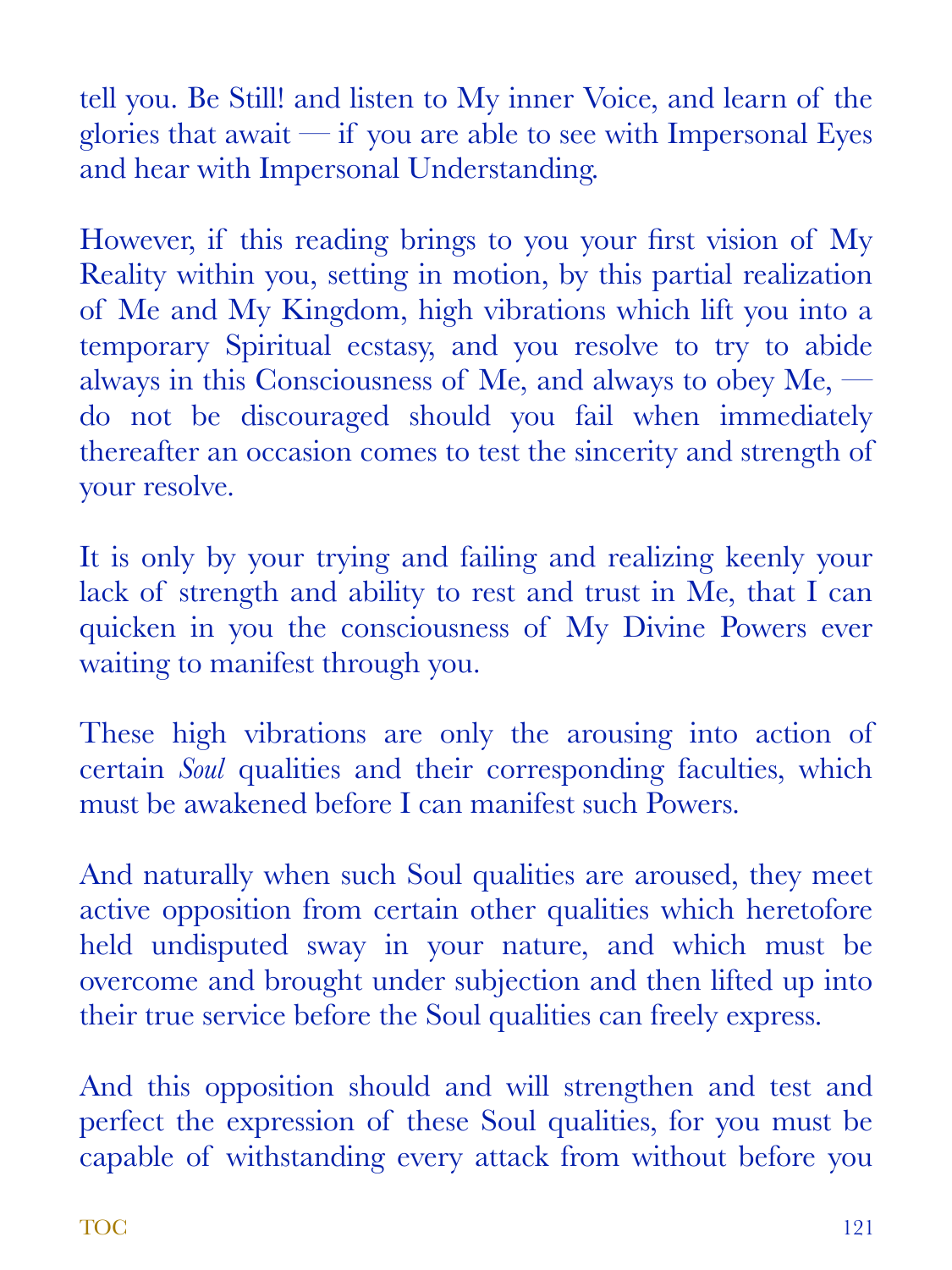can fully manifest all My Divine Powers pushing forth from within.

Know that I am manifesting these Powers in you just as fast as you can bear it and be strong.

The mistake you make is in trying to grow yourself.

I AM the Tree of Life within you. My Life will and must push forth, but It will do it by gradual and steady growth. You cannot come into your fruitage before you have grown to it. Remember, My Life is all the time building you up into the perfection of health and strength and beauty, that must express outwardly as It is even now expressing within.

You who have begun to realize I AM within, but have not yet learned to commune with Me, listen and learn now.

You have learned to "Be Still," and you have perhaps *felt* My Presence within. If so, realizing *I AM* there, ask Me a question. Then, with a silent, earnest prayer to Me for an answer, but without anxiety, care or personal interest, and with an open mind, wait confidently for the impressions that will come.

Should a thought come in answer that you recognize as what you have heard or read somewhere, cast it out immediately, and say, "No. Father, what do *you* say?"

Other thoughts may come from other human sources, but if you are alert you will recognize them as such and refuse to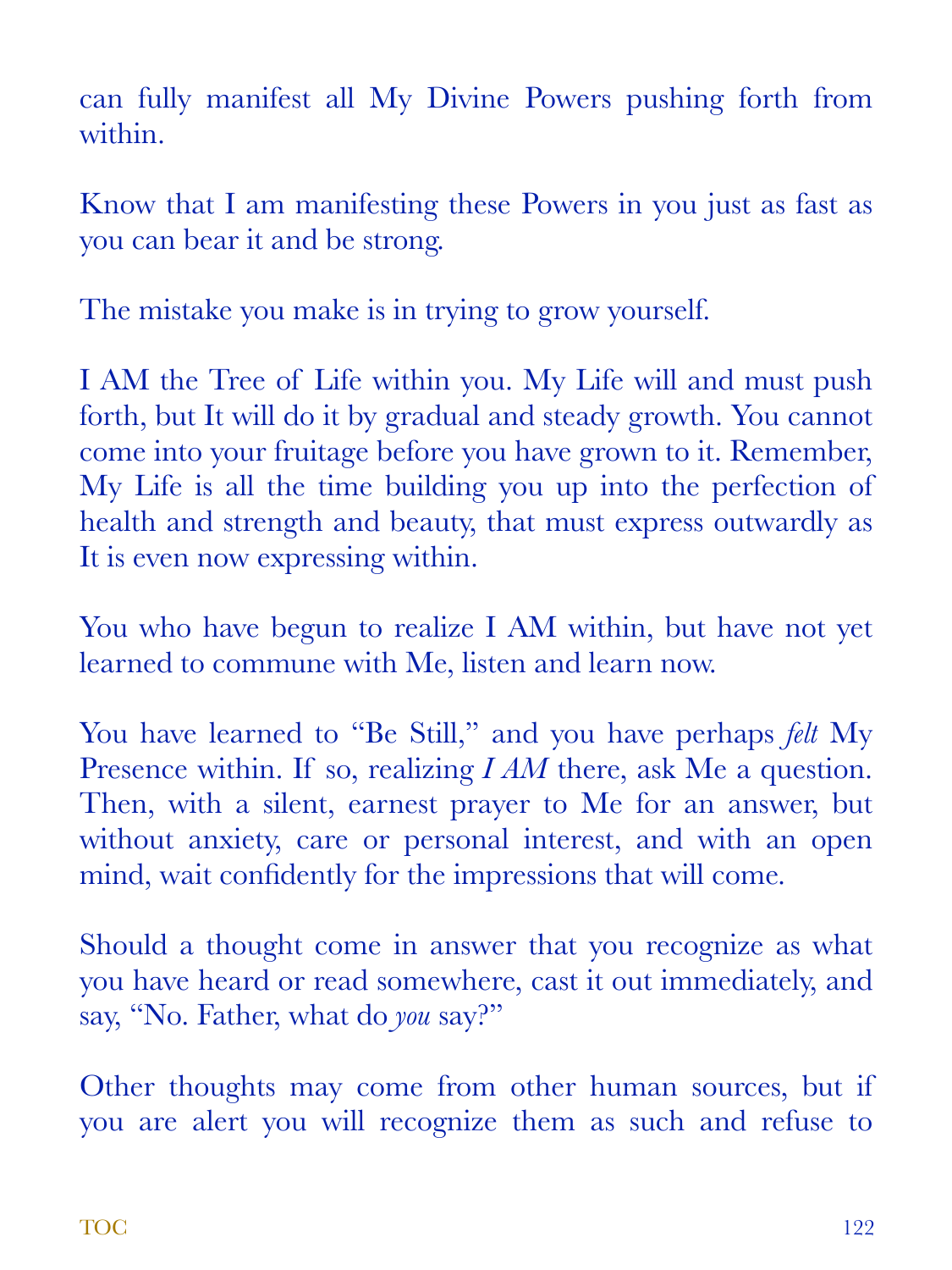accept them. Then if you *persist* in asking *Me*, *you* will finally get an answer that you will *feel* is really from Me.

Thus it will be at *first*. When you have learned to distinguish *My* Voice from all other voices, and can keep your personal interest wholly suppressed, then will you be able to hold silent communion with Me at will, without interference from others' ideas, beliefs, and opinions; and you can ask any question you wish, or another can ask you any question on any problem on which they need help, and *I will that moment place in your mind the words to speak*, either silently to yourself, or audibly through your tongue to the other.

You, My Beloved, who have consecrated your self to Me, and are bending every effort to find union with Me, but instead have found apparently that every prop of the World's support has been withdrawn or is being withdrawn, and that you are without money and without friends and know not where to turn for human help;

Learn, My Blessed One, that you are very, very close now, and that if you will only continue to abide in Me, letting My Word abide in and guide you, resting and trusting absolutely in My Promise, I will very soon bring to you a Joy, a Fulfillment, a Peace, that human words and human minds can not possibly picture.

For you have obeyed My Commands, and you have *trusted* Me, and have sought first My Kingdom and My Righteousness, and therefore will I add all other things unto you, even those the World has denied you.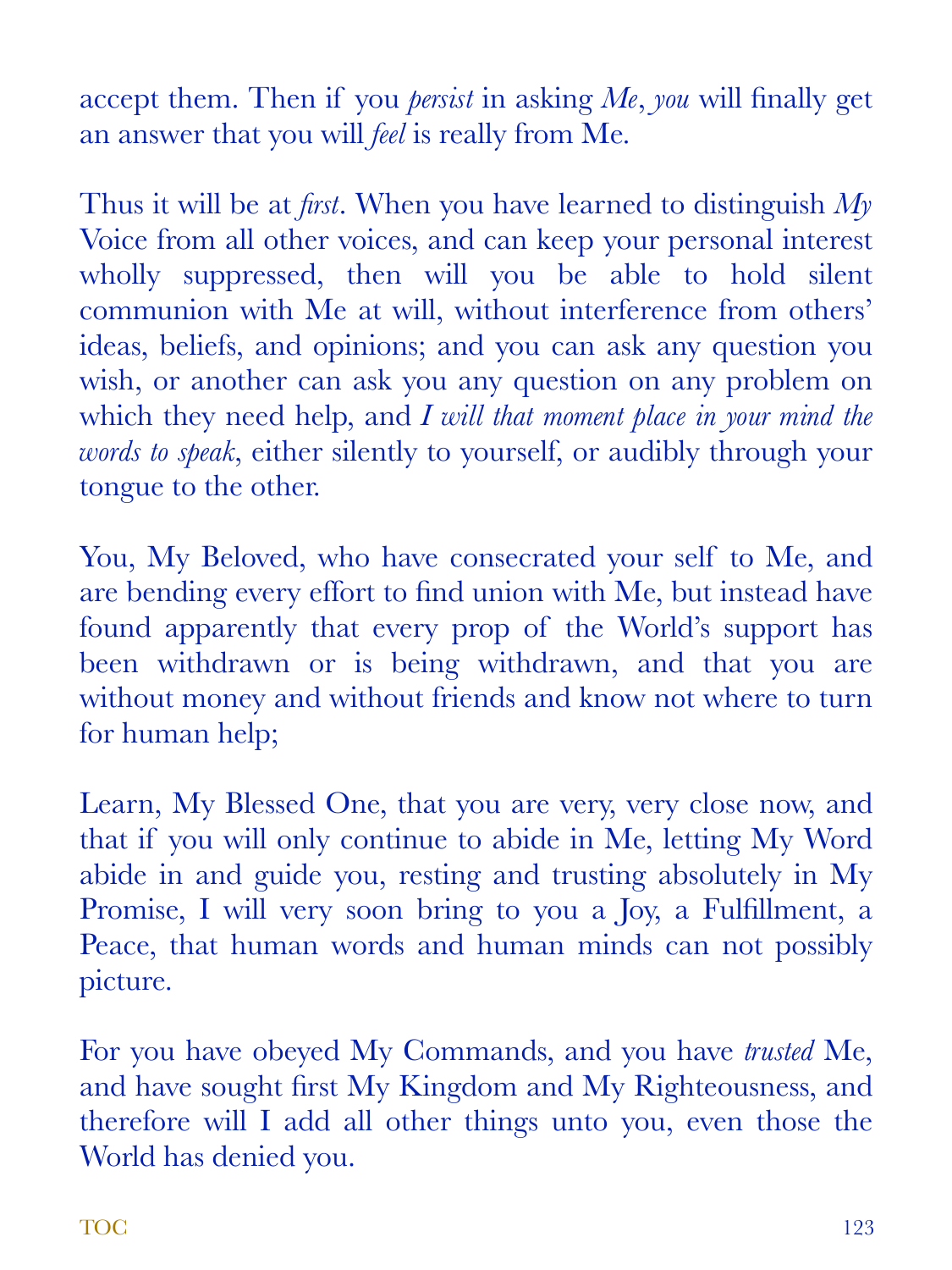You, My Dear One, who likewise have consecrated your self to Me, but who are still holding to some of the World's standards, being unable to let go and trust wholly to Me;

You to whom, therefore, I have permitted failure, disappointment, even poverty, in order to let you learn the false value of all worldly things, their impermanence, their lack of power to provide happiness, their having nothing to do with My Real Life;

You, dear child, who do not yet see this and whose heart is full of anxiety and fear because you do not see where tomorrow's bread is coming from, or the money for next week's rent, or for the past due mortgage;

Listen once more to My Words long since given to you in the Sermon on the Mount.

"Therefore I say unto you, Take no thought for your life, what ye shall eat or what ye shall drink; nor yet for your body, what ye shall put on.

"Is not the life more than meat, and the body than raiment?

"Behold the fowls of the air; for they sow not, neither do they reap, nor gather into barns; yet your heavenly Father feedeth them. Are ye not much better than they?

"Which of you by taking thought can add one cubit unto his stature?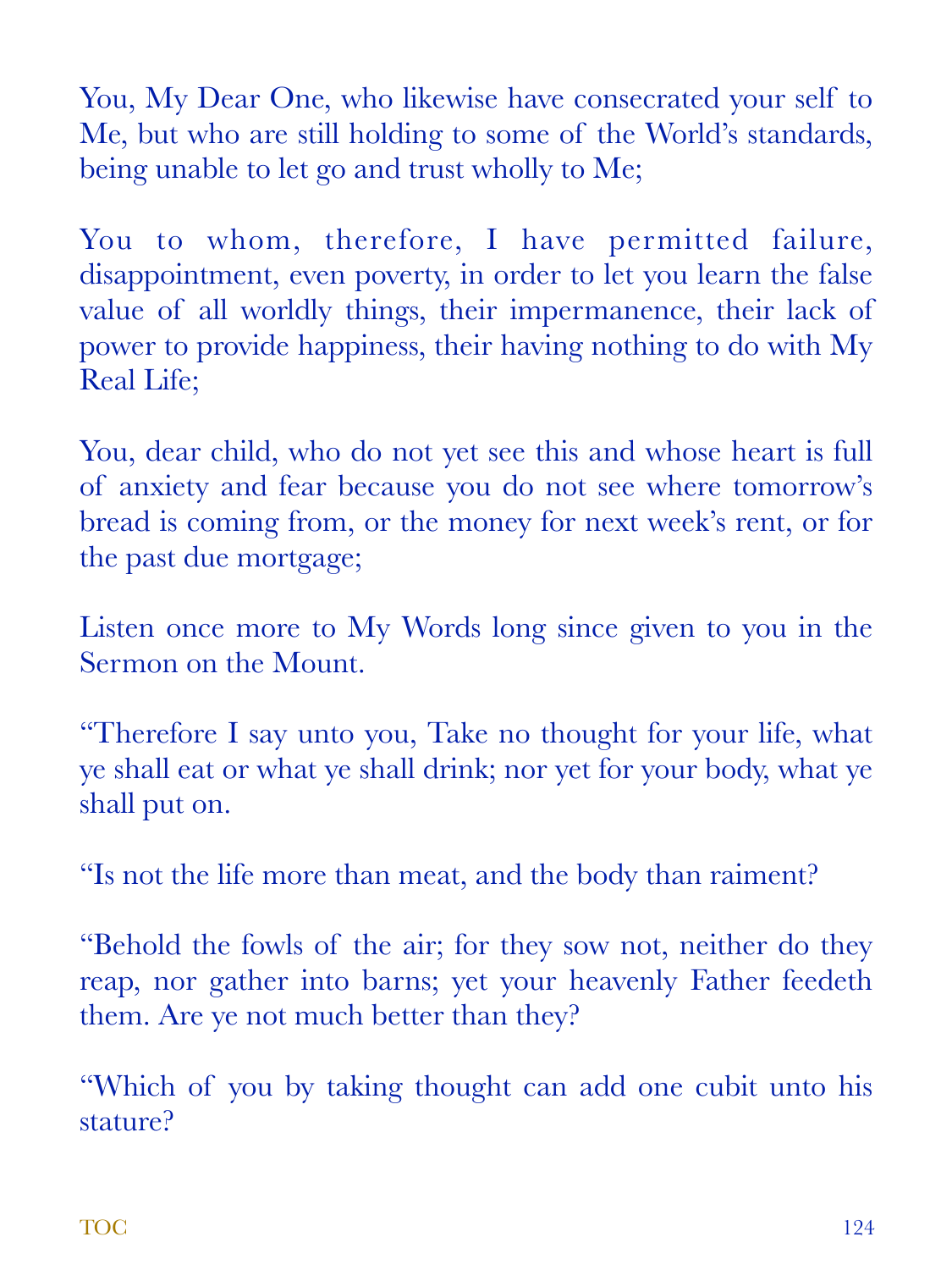"And why take ye thought for raiment? Consider the lilies of the field, how they grow; they toil not neither do they spin; and yet I say unto you that even Solomon in all his glory was not arrayed like one of these.

"Wherefore, if God so clothe the grass of the field, which today is and tomorrow is cast into the oven, shall he not much more clothe you, O ye of little faith?

"Therefore take no thought, saying, What shall we eat? or What shall we drink? or Wherewithal shall we be clothed?

"(For after all these things do the Gentiles seek.) For your heavenly Father knoweth that ye have need of these things.

"But seek ye first the kingdom of God (being interpreted His Consciousness) and His righteousness; and all these things shall be added unto you.

"Take, therefore, no thought for the morrow, for the morrow shall take thought for the things of itself.

"Sufficient unto the day is the evil thereof."

Do you need any more definite Commands or any more definite Promise than these? — You who have consecrated yourself to Me, and call yourself My disciple.

Listen!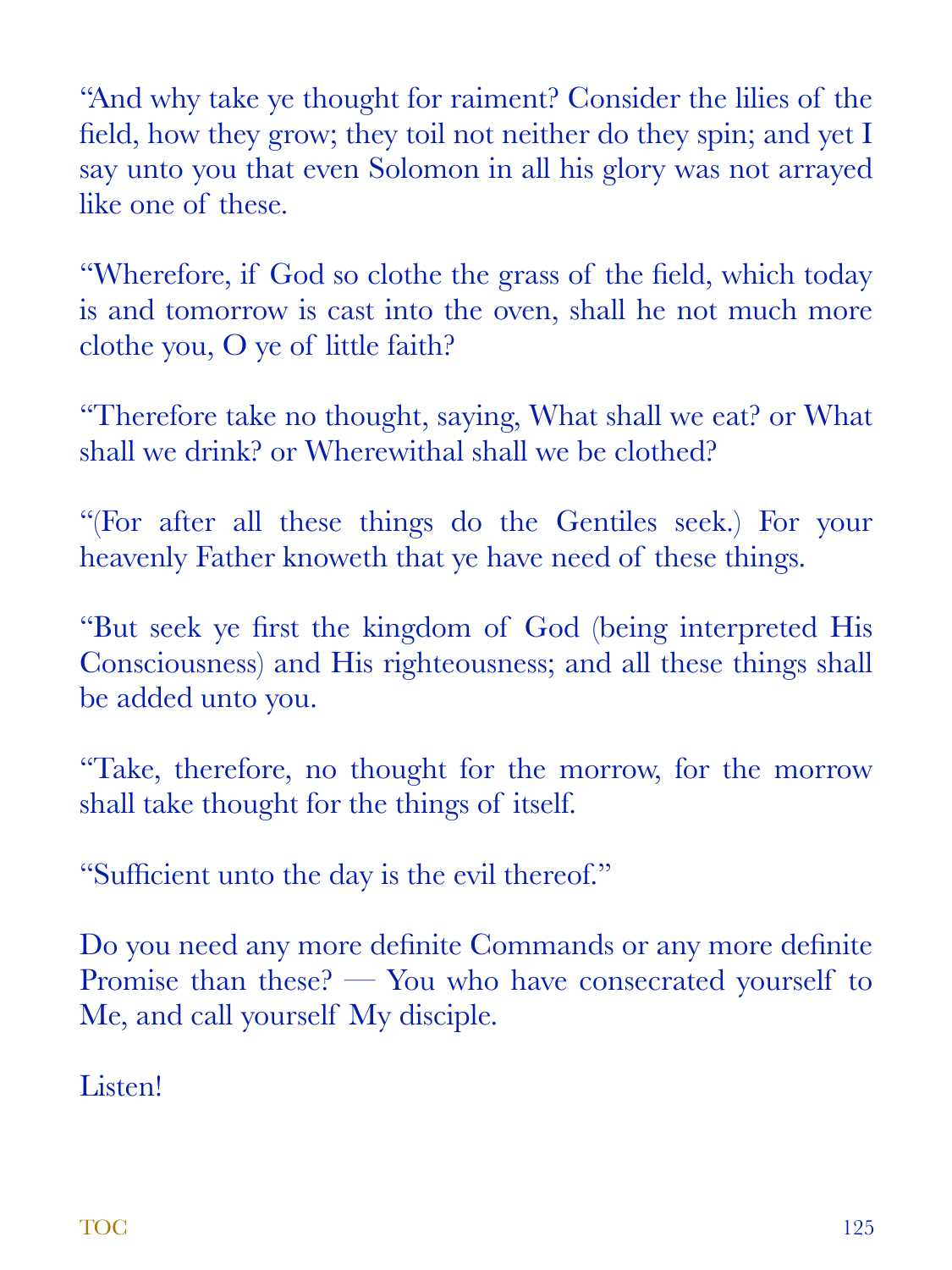Have I not always provided everything? Have you ever been in need but what I always appeared with help just at the right moment? Has there ever been a time when things looked dark that I did not bring Light?

Can you, with what you know now, look back over your life and see where you could have ordered it better? Would you exchange your *Spiritual* understanding for the earthly possessions of any one you know? Have I not done all this, despite the fact you have been rebelling and refusing to listen to Me all your life?

Ah, My Children, can you not see that money, home, clothes, food, and their acquirement are only incidents and have nothing to do with your *real* Life, excepting as you make them real by thinking into them so much importance, and letting Me remain only a side issue?

If it becomes necessary for you to be deprived of the things of the world that you may learn the Truth, — that I AM the *only* important thing in Life, that I *must* be *FIRST* if you *truly* love Me, — I permit this that *real* and *lasting* Happiness and Prosperity can be yours.

This applies to you also, My Child, you who have lost health, have lost courage, have lost all hold of your Self, and after weary years of seeking without from earthly physicians and remedies, following faithfully every instruction and suggestion given, in order to regain the Life you have lost, — you who have turned finally within to Me, with the faint hope that I may be able to help you.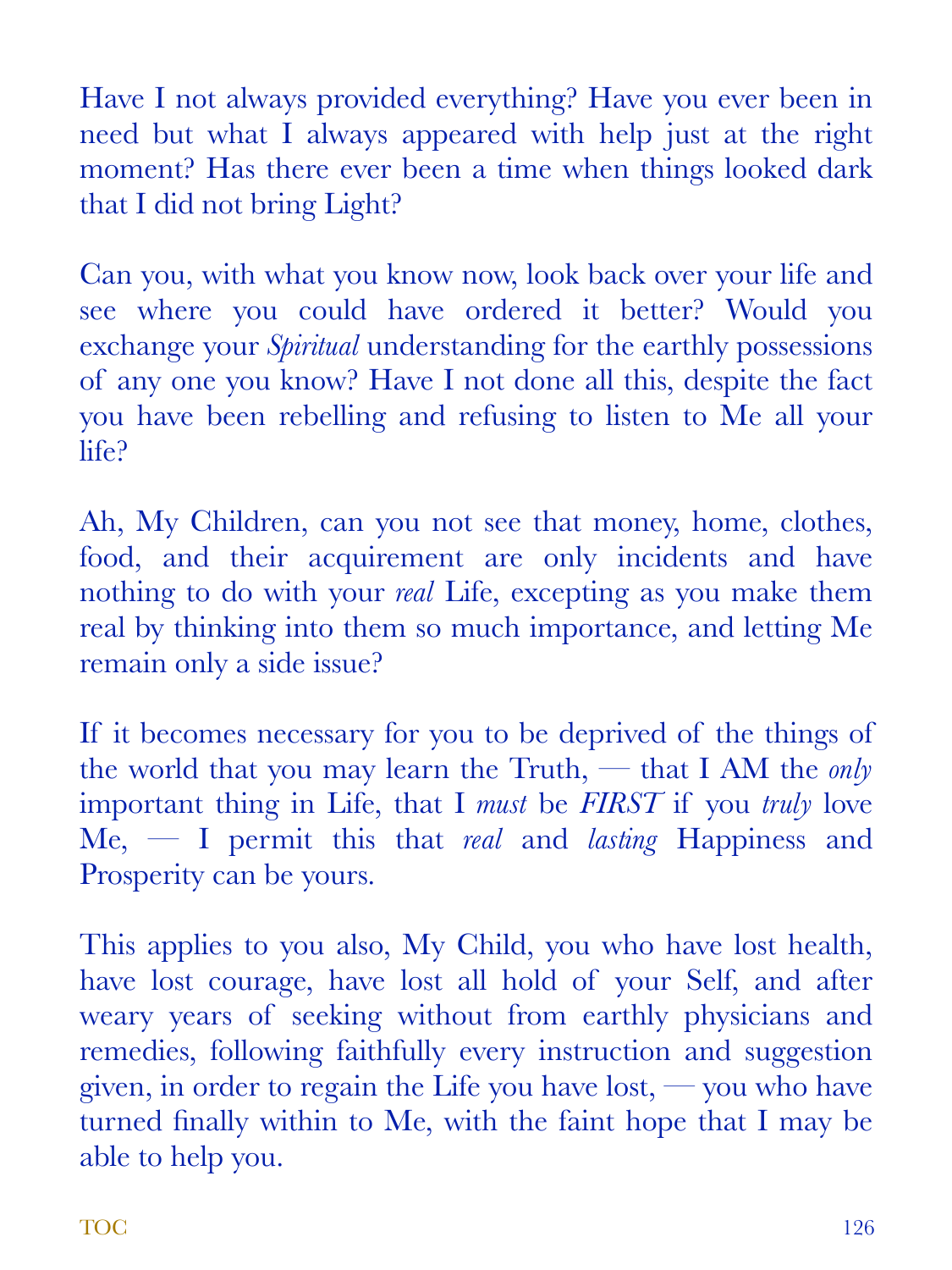Know, My Little One, that you, too, must come in complete surrender to Me, the One and Only Physician who can heal you. For I AM the Life Omnipotent within you. I AM your Health, your Strength, your Vitality. Not until you can *feel ME* within, and know I AM all this to you, is real and lasting Health for you to experience.

And now, My Child, draw close. For I AM now going to tell you the means of obtaining all these things — Health, Prosperity, Happiness, Union, Peace.

In the following words lies hidden the Great Secret. Blessed be you who find it.

Be still! And KNOW,  $-IAM$ ,  $-$  GOD.

KNOW I AM *in you*. KNOW I AM *you*. KNOW I AM your *LIFE*. KNOW *All* Wisdom, *All* Love, *All* Power abides in this Life, which is flowing freely through your entire being *NOW*.

*I AM* the LIFE, *I AM* the INTELLIGENCE, *I AM* the POWER in *all* Substance, — in all the cells of your body; in the cells of all mineral, vegetable and animal matter; in fire, water and air; in Sun, Moon and Stars. I AM that in you and in them which IS. Their consciousness is One with your consciousness, and All is My Consciousness. Through My Consciousness in them All that they have or are is yours — for the asking.

Speak to them then IN MY NAME.

Speak in the Consciousness of your Oneness with Me.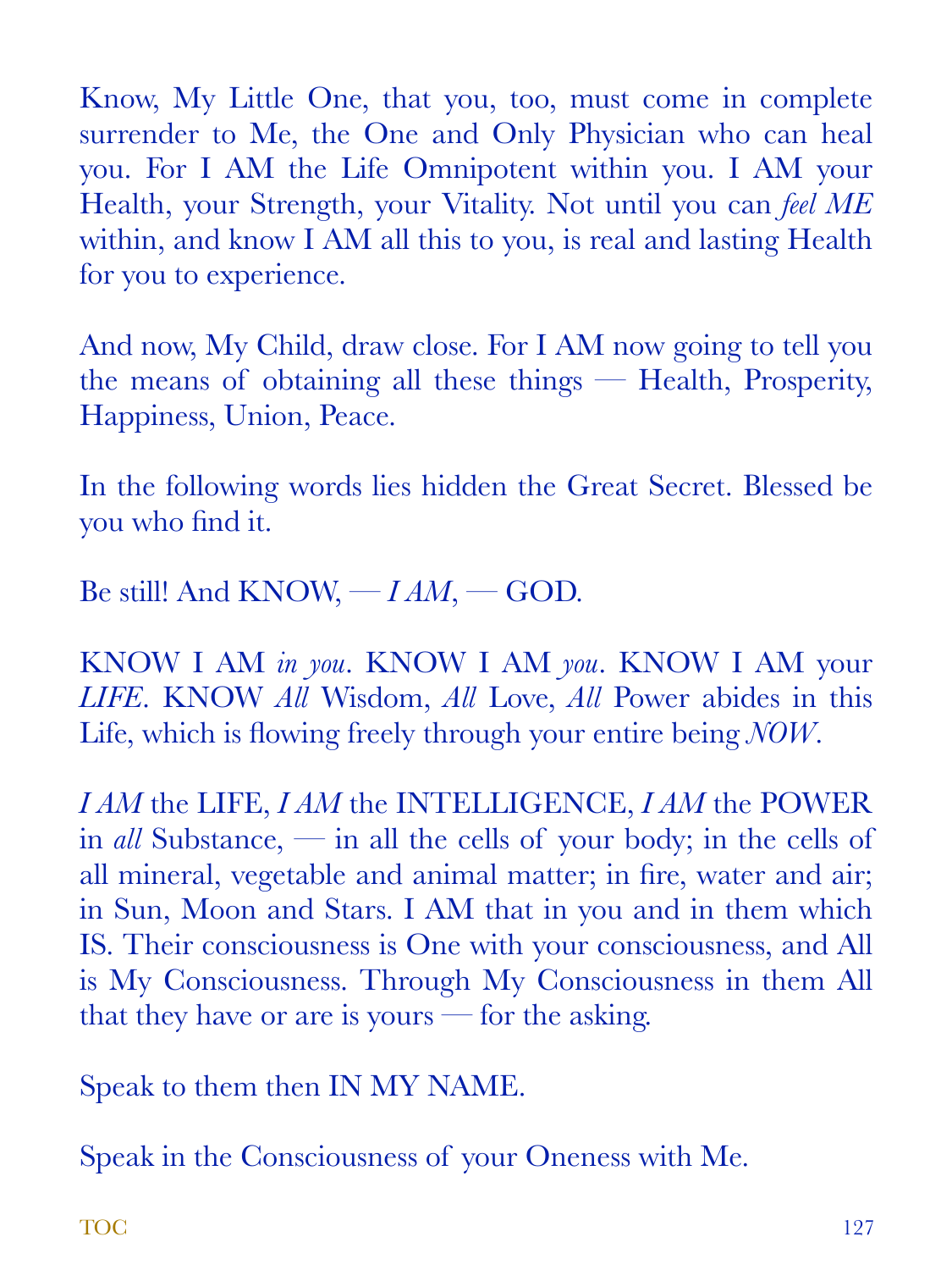Speak in the Consciousness of My Power in you and of My Intelligence in them.

Speak – COMMAND what You WILL in this Consciousness, — and the Universe will rush to obey.

RISE UP! O aspirant for union with Me. Accept now your Divine Heritage! Open wide your Soul, your mind, your body, and breathe in My Breath of Life!

KNOW that I AM filling you full to overflowing with My Divine POWER, that every fibre, every nerve, every cell, every atom of your being is *now consciously ALIVE* with Me, alive with *My* Health, with *My* Strength, with *MY* Intelligence with *My*  BE-ING!

For I AM *within* you. We are not separated. We could not possibly be separated. For I AM *You*. I AM your *REAL* Self, your *REAL Life* and I AM manifesting My SELF and *ALL MY POWERS* in you *NOW*.

AWAKE! Rise up and assert your Sovereignty! *KNOW* your SELF and your POWERS! KNOW that *all I have* is yours, that My Omnipotent LIFE is flowing through you, that you can take of IT and build with IT what you WILL, and IT will manifest for you as Health, Power, Prosperity, Union, Happiness, Peace, — anything you WILL of ME.

Imagine this. THINK it. *KNOW* it! Then, with all the *Positiveness* of your nature, *Speak* the *Creative WORD!* It will not return to you void.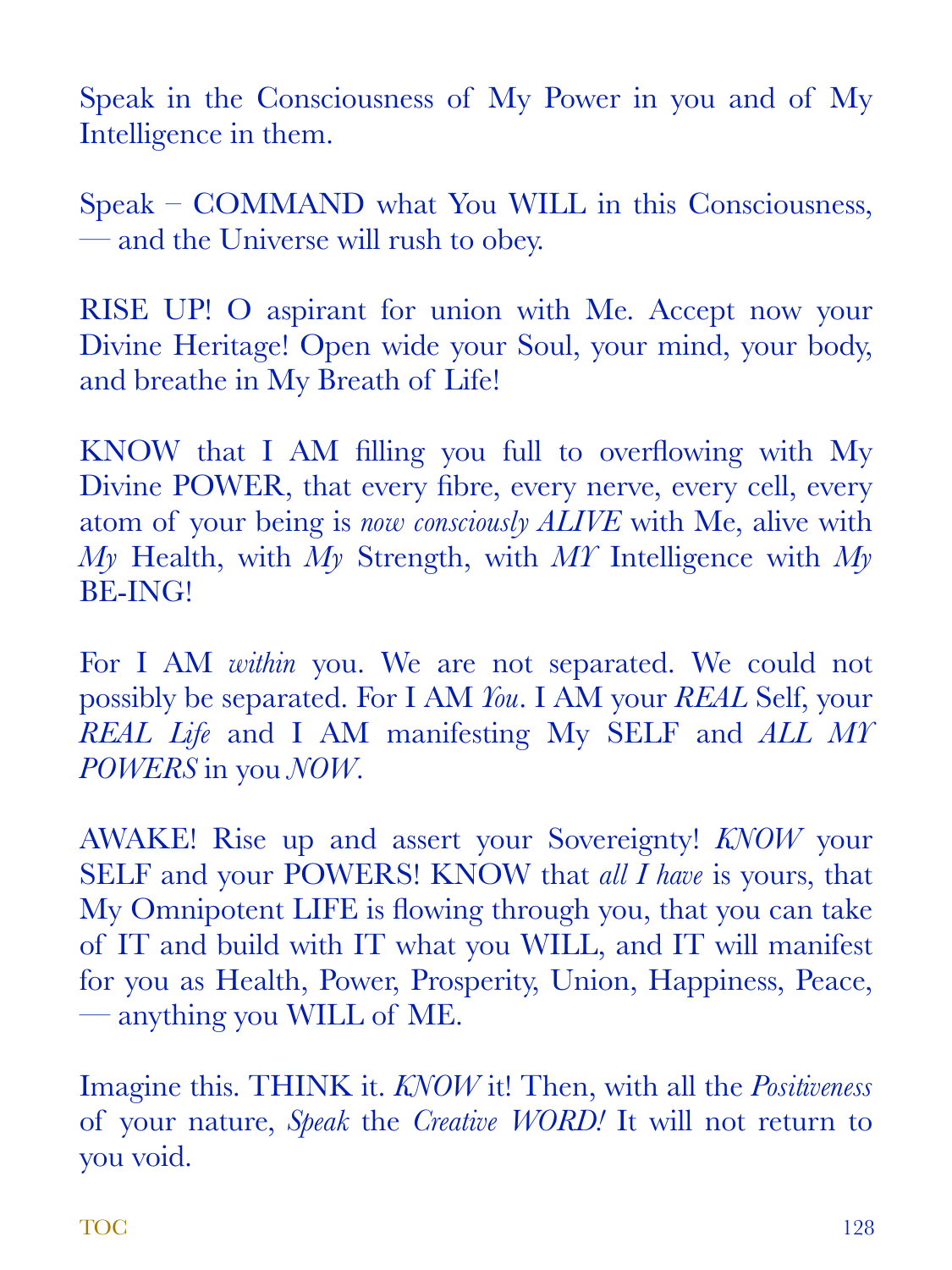But know, Beloved, that this cannot be until you have come to Me in complete and utter surrender, until you have given yourself, your substance, your affairs, your Life into My keeping, putting all care and responsibility upon Me, resting and trusting in Me absolutely.

When you have done this, then will the above Words quicken into active life My Divine Powers latent in your Soul, and you will be conscious of a Mighty FORCE within you, which, just to the extent that you abide in Me, and let My Words abide in you, will free you entirely from your Dream World, will quicken you fully in Spirit, will make all the way clear for you, supply all things you desire, and lift trouble and suffering from you forevermore. Then will there be no more doubts and questionings, for you will KNOW that I, God your very Self, will always provide, will always point out the way; for You will have found that *You and I are One*.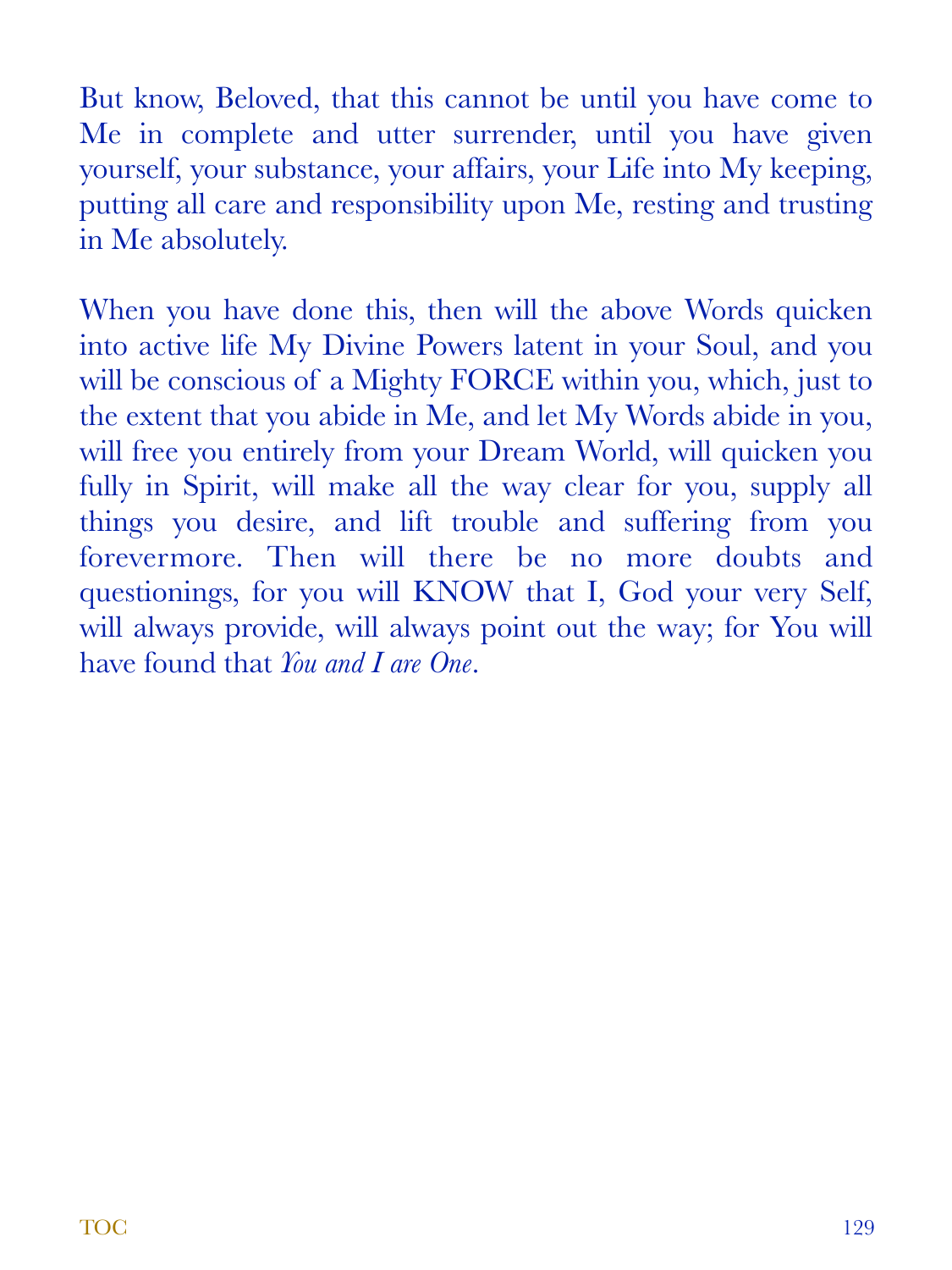## UNION XVIII

You, who truly wish to consecrate yourself thus to Me, and are willing to give your *whole* Life to Me, putting aside all personal ideas, hopes and aims, in order that I may freely and fully express through you My Impersonal Idea, listen carefully to these Words.

I have led you through all your experiences of life up to just this point. If you are now really ready and willing to serve Me, and have learned that you, of yourself, can know nothing and can do nothing, and that I AM, and what you call *your* intelligence and *your* strength and *your* substance are really Mine, and that it is I who direct all your thoughts and both cause and enable you to do all that you do, — then can you comprehend the significance of My Words, and are quite prepared to obey them.

I have hitherto brought to you the experiences that would teach you just these things. But now, if you are ready and worthy, you shall work *consciously* with Me, joyfully yet calmly awaiting each new experience, knowing that in each are contained marvelous expressions of My Meaning, which I will make altogether clear to you, and which will more and more bring you into loving, intimate union with Me.

Thus all experiences will hereafter be blessings, instead of trials and tests, or karmic effects of previous acts; for in each will I disclose unto you glorious visions of My Reality — of your own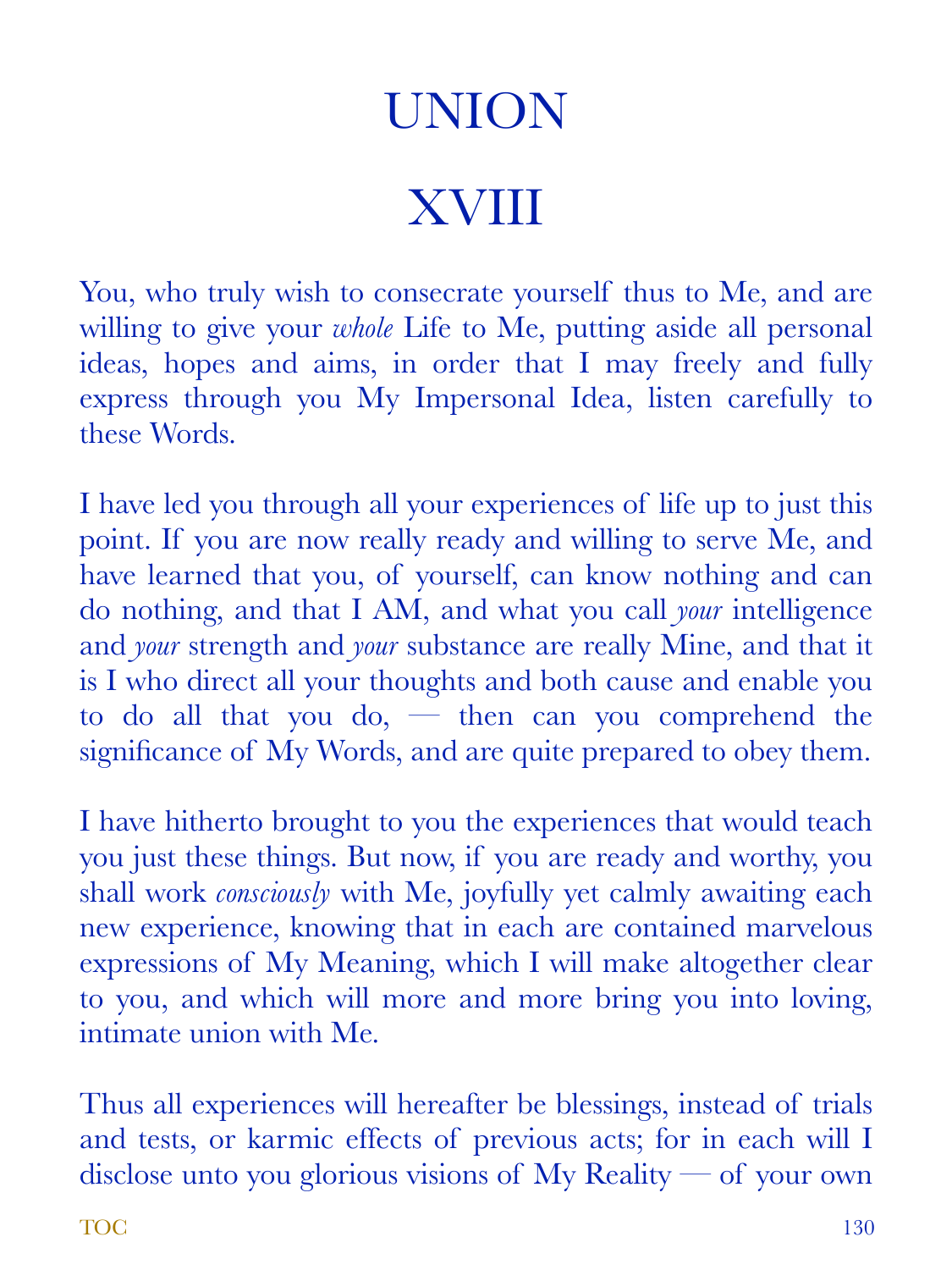True, Wonderful Self; until you no longer will have any disposition to follow any of the old desires but will seek only to know *My* wishes and to please *Me*.

This will manifest in many new ways. In your activities, be they what they may, you will care not what the task, but do whatever lies before you, knowing that is what I require; and striving always and only to please Me by your *Impersonal* part in the doing, which enables Me thus *speedily* to accomplish My Will.

In your business even, you will find I AM there. In fact, it is I Who provide you with such business, *whatever* it be; not that in it you can be the success or the failure or the common plodder you are, nor that you can pile up riches for your descendants, or lose all that you have, or never accumulate any. No, but that through the success or failure, or lack of ambition or special ability, I may quicken your heart to a realization of Me, The Impersonal One, seated within; inspiring and directing all these things that you do, waiting for you consciously to participate in the *true* Success and accept of the *real* Riches I have in store for you.

You will then learn that your business, or labor, or condition of life, are but incidents, or the outer vehicles I choose and use to carry you through certain experiences which I deem best adapted to bring you to this realization; and at the same time to quicken in you certain Soul qualities that now but imperfectly express.

If you can but *know* Me, dwelling thus in your heart, accompanying you to your office, to your shop, to your labor,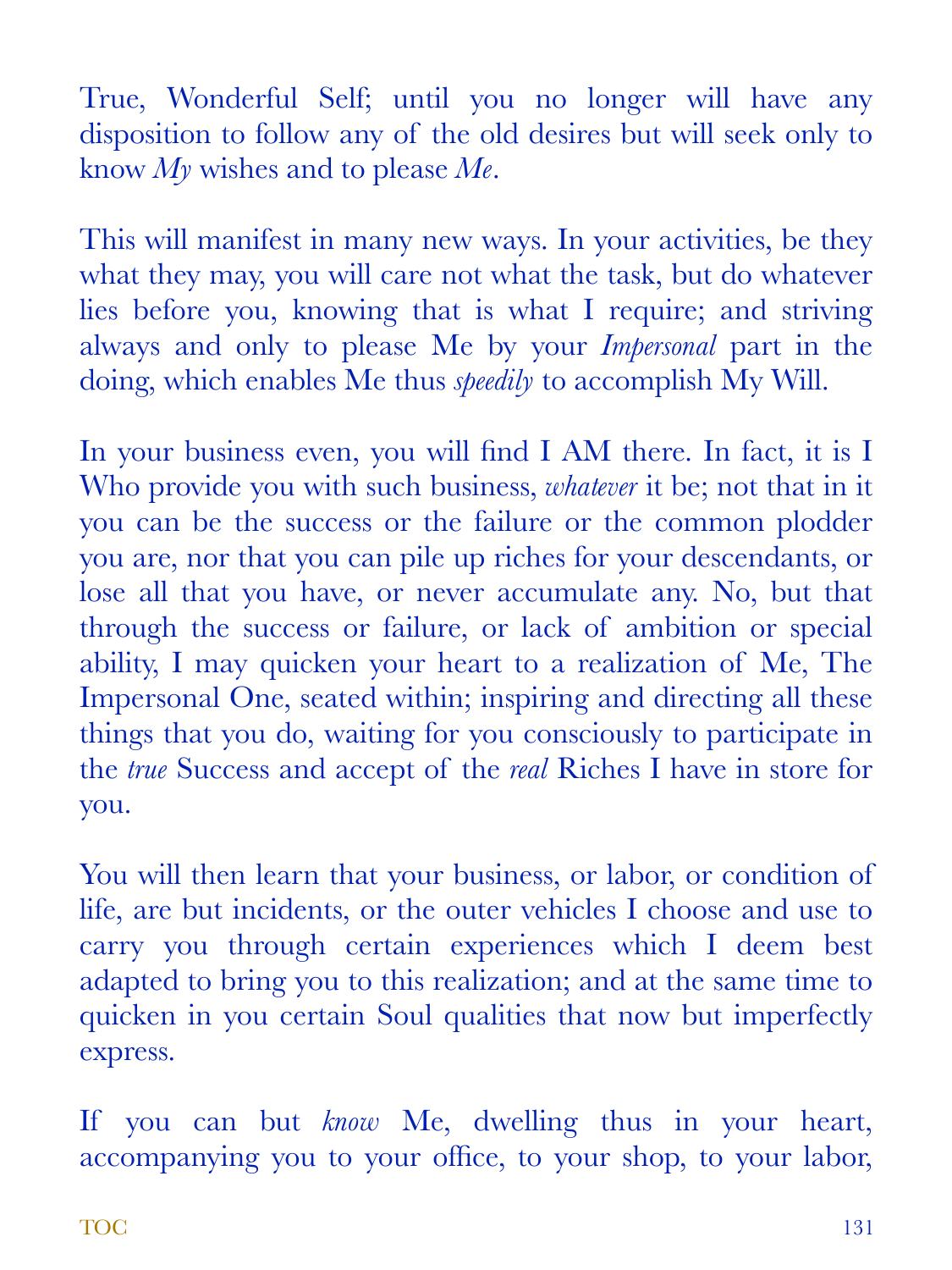whatever it be, and will permit Me to direct your business and all your ways; verily I say unto you, when you can do this, you will at once become conscious of a new Power within you, a Power that will flow forth from you as a gentle, kindly sympathy, a true brotherliness, a loving helpfulness to all with whom you come in contact, inspiring them to higher principles of business and of life, creating in them a longing to shed a similar influence within their own circle; a Power that will attract to you business, money, friends, and abundance of all things you *need*; a Power that will connect you with the highest realms of thought, enabling you both to vision clearly and to manifest consciously all My Impersonal Powers and Attributes every moment of your life.

You will no longer feel any need to go to church or to religious meetings of any kind, or even to read the teachings of My Revelations, in order to find Me and to worship Me.

Instead you will turn *within* and always find Me *there*, and you will be so filled with the joy of communing with and serving Me, and of *thus* worshipping Me, that you will care not for any other thing than just to listen to and obey My Voice, and to feel the warmth and thrill of My Tender Love, as It fills and surrounds you and prepares the way and softens the conditions wherever you go and whatever be your work.

You I will cause to be an uplifting and leavening influence in the community wherever I send you, drawing all men to Me to receive My Blessing through you, who now are able so to make your personality subservient to My Holy Impersonality that they forget you and see only Me, and feel the quickening of My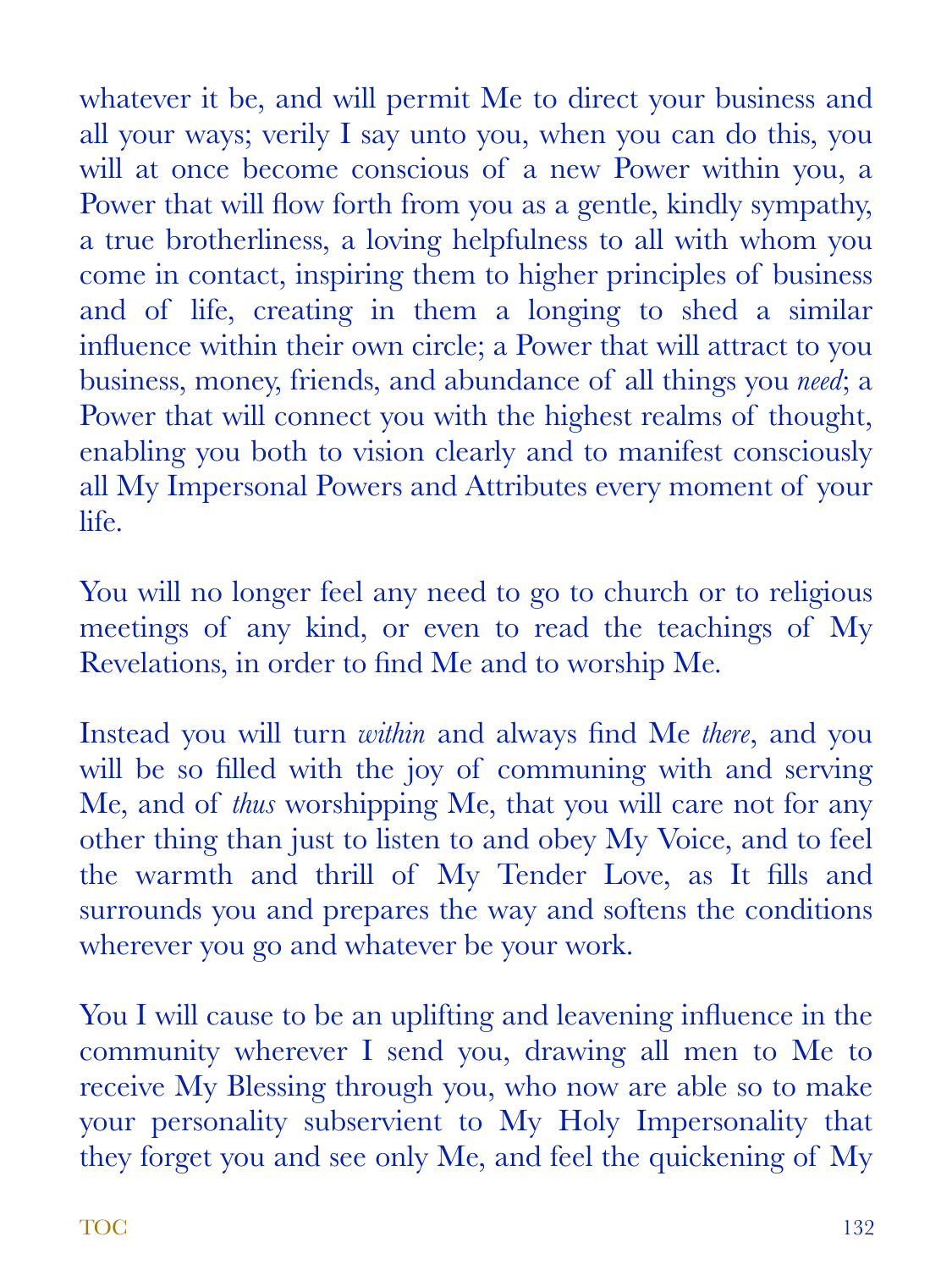Presence within their own hearts; so that they go forth with a new light in their eyes and the sense of a new purpose in their **lives** 

In your homes particularly will I dwell. Through those nearest you will I teach you many wonderful things, which now you can understand, when before you passionately rebelled against their truth. Through husband, wife, child, brother, sister, parent, will I now be able to develop in you these great qualities, patience, gentleness, forebearance, tongue-control, lovingkindness, true unselfishness, and an understanding heart; for I will cause you to see that I AM deep down in *their* hearts as I AM in yours.

Now will you be able to appreciate this and profit by it. When you truly do comprehend this great truth you will be able to see *Me* in your brother or your wife or your parent or child, appealing to you with loving, joyful eyes, when they speak. Instead of blaming them for their seeming mistakes, you will turn *within* to Me, the Impersonal One, Who will speak through you gentle words of loving kindness, which will immediately soften the heart of the other, and bring you once more together, and closer than ever before. For I, the *real I*, in the heart of each, am One, *and always respond when thus called upon*.

Yes, if you can but know it, your greatest school and your greatest teacher is in your own home, by your own fireside. Much, very much is reserved for those who consciously know this and permit Me, the Impersonal One within, to do the teaching. For I will not only teach you many things through the mouths of those nearest you, but I will teach those others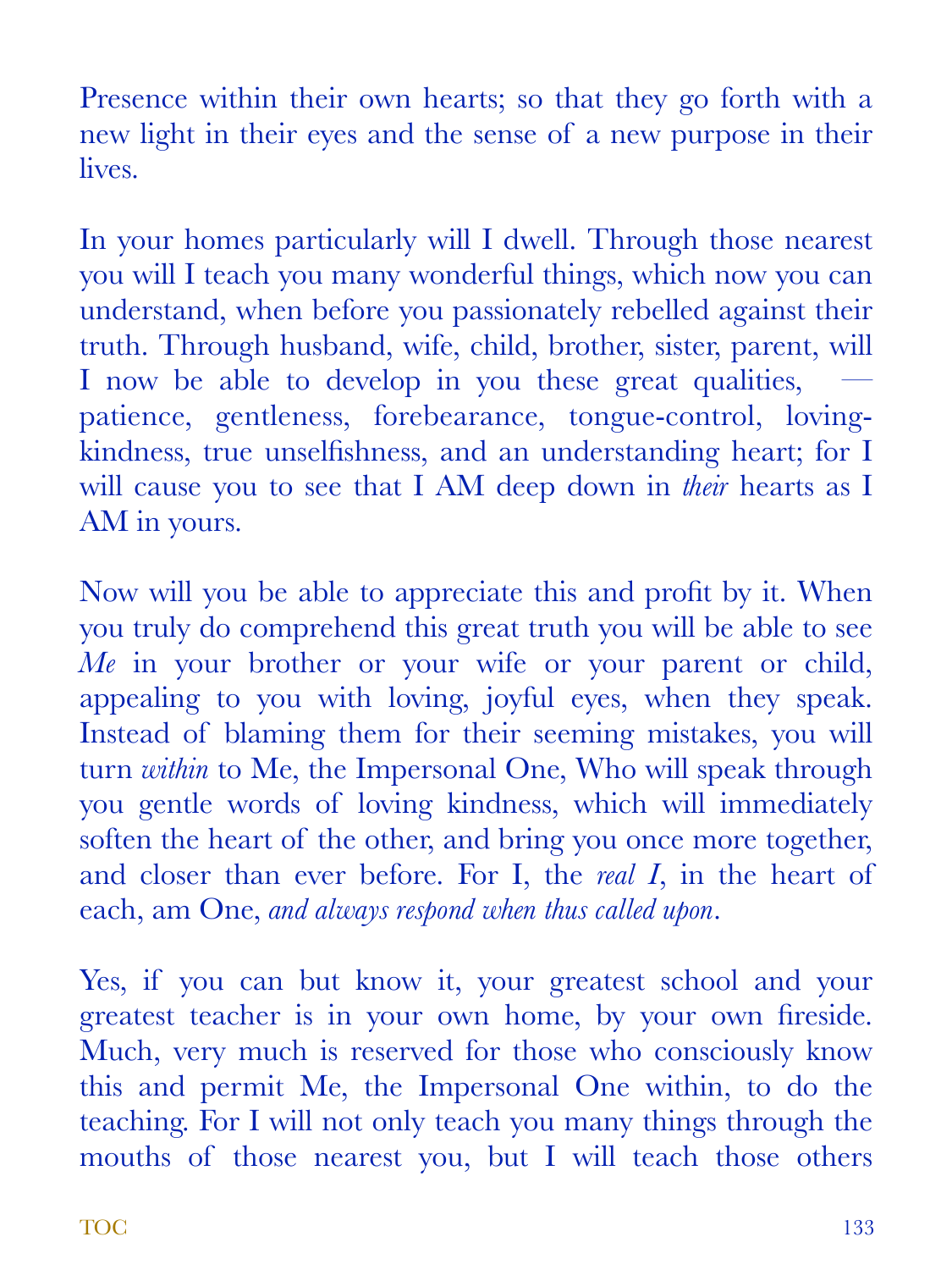similarly through you, — but with this difference: if *you are conscious* of Me and Impersonally are resting in Me and My Wisdom, then *you* will permit *Me* to inspire your words and to empower your acts, and you will not be concerned about their effects upon others or upon yourself, putting all responsibility upon Me.

When you can do this, you will marvel at the changes you see taking place, both in your personality and in the personalities of your dear ones — until you are able to see, back of their human personalities, Me, your own Impersonal Self, shining from out their eyes.

When you *can* thus see Me, then will the heavens be opened unto you, and no more will you see flaws in your brother, or hear inharmony around you, or feel unkindness coming from any other fellow being. For you will *know* that I, the Impersonal One, within that other, AM the fount of all perfection, of all harmony, of all loving-kindness, and wait but for the human personality to make the recognition, step submissively aside, and let My Light shine forth, resplendent in all the glory of My Divine Idea.

Then will you see that all conditions in which I put you are the places I have chosen where you can best serve Me; that in all places and in all conditions there is much, very much to do. The more objectionable they are to the personality, the more need there is of My Living Presence.

Wherever you are when the awakening comes, whatever has been your training,  $-$  in business, in a profession, in manual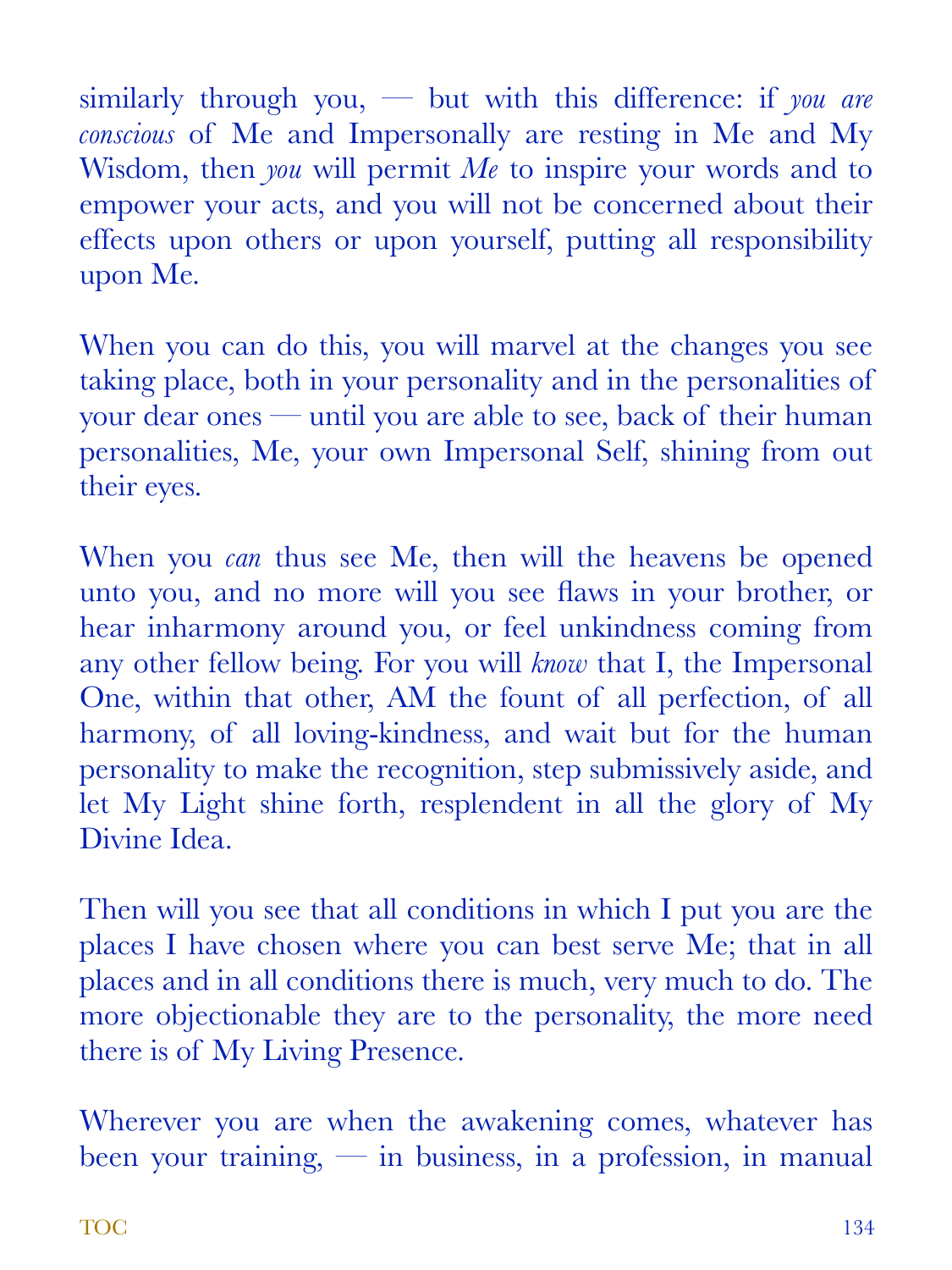labor, in the church, or in the underworld,  $-$  there lies perhaps your best opportunity to serve; for there you know best the manner and the way. For how can My and Your other selves awaken to a knowledge of My Presence within, without the quickening influence which must first come from without. You who have received must give. You who have been quickened must become the quickener. You must take into this business, into this profession, into this labor, into this underworld, My Living Presence, must open the doors of the saddened and sickened heart and let My Light and My Healing Love pour in. You must supply the leaven that will leaven the lump. If these conditions are to be lifted up, you, My awakened one, must carry to these, My ignorant and betrayed ones, My Inspiration, My Blessing, My Strength, that they can rise up and throw off the influence of the world's ways, can harken to My Voice within, and can hereafter be the master of surrounding conditions and no longer the slave. No condition in life can be lifted up or conquered by running away from it. The Divine touch is needed and must be supplied. It can only be supplied by one who has sounded the depths as well as reached the heights of human experience, with *Me* as Guide and Interpreter.

You who read, and whose Soul comprehends, are blessed, and your work lies before you.

But you who still hesitate while your personality quakes in fear as the Light filters through your clouded intellect,  $\sim$  you, too, will soon partake of My Blessings; for I am rapidly preparing you for the joy that awaits.